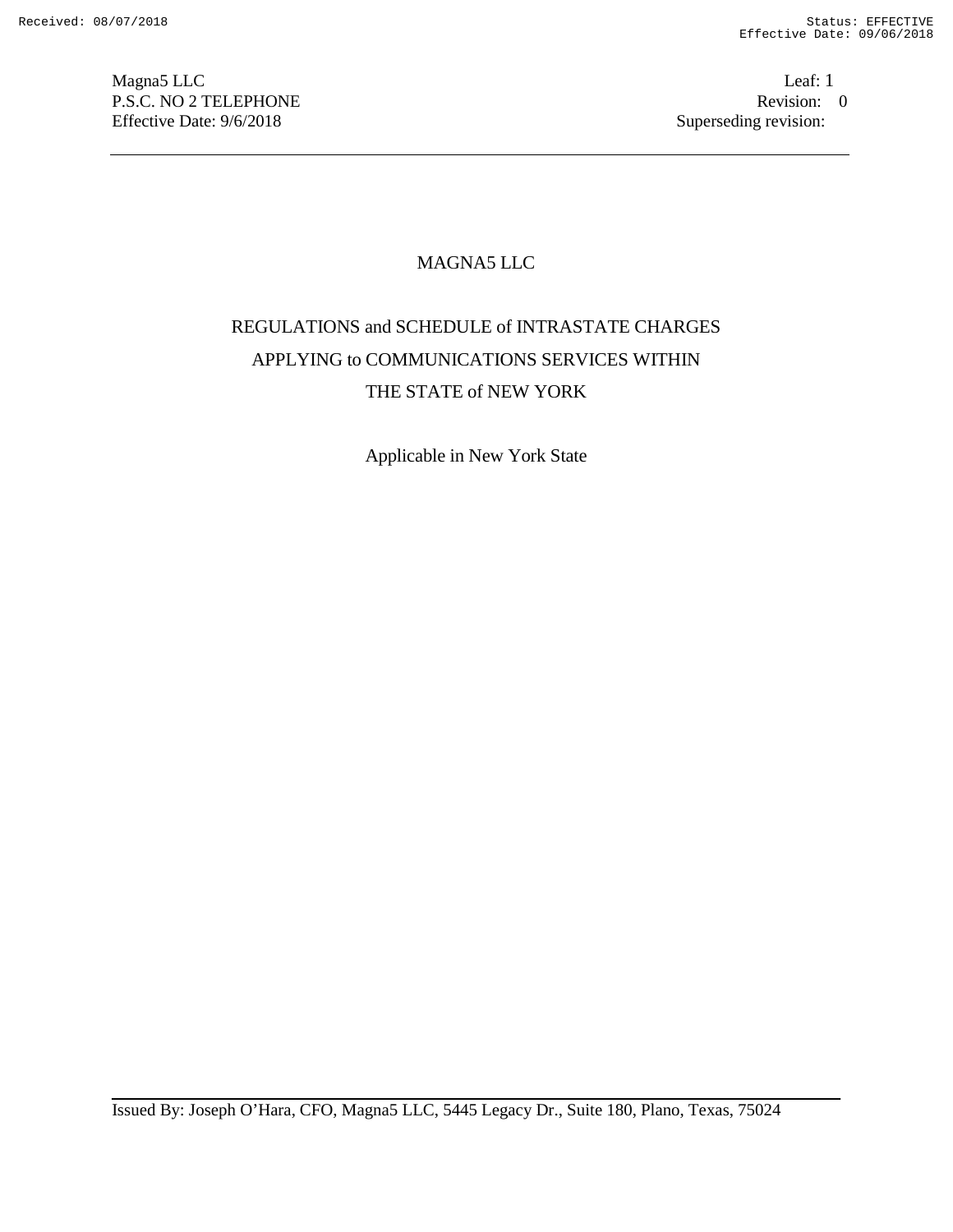Magna5 LLC Leaf: 2 P.S.C. NO 2 TELEPHONE Revision: 0<br>Effective Date: 9/6/2018 Superseding revision: 0 Effective Date: 9/6/2018

#### Contacting the Public Service Commission

In the case of a dispute between the Customer and the Company which cannot be resolved with mutual satisfaction, the Customer may file a complaint by contacting the New York State Department of Public Service by phone, online or by mail.

1. By Phone:

Helpline (for complaints/inquiries): 1-800-342-3377 for Continental United States or, 1-800-662-1220 for Hearing/Speech Impaired: TDD or, 518-472-8502 for fax

2. Online:

http://www.dps.ny.gov/complaints.html or,

3. By Mail:

NYS Department of Public Service Office of Consumer Services 3 Empire State Plaza Albany, NY 12223-1350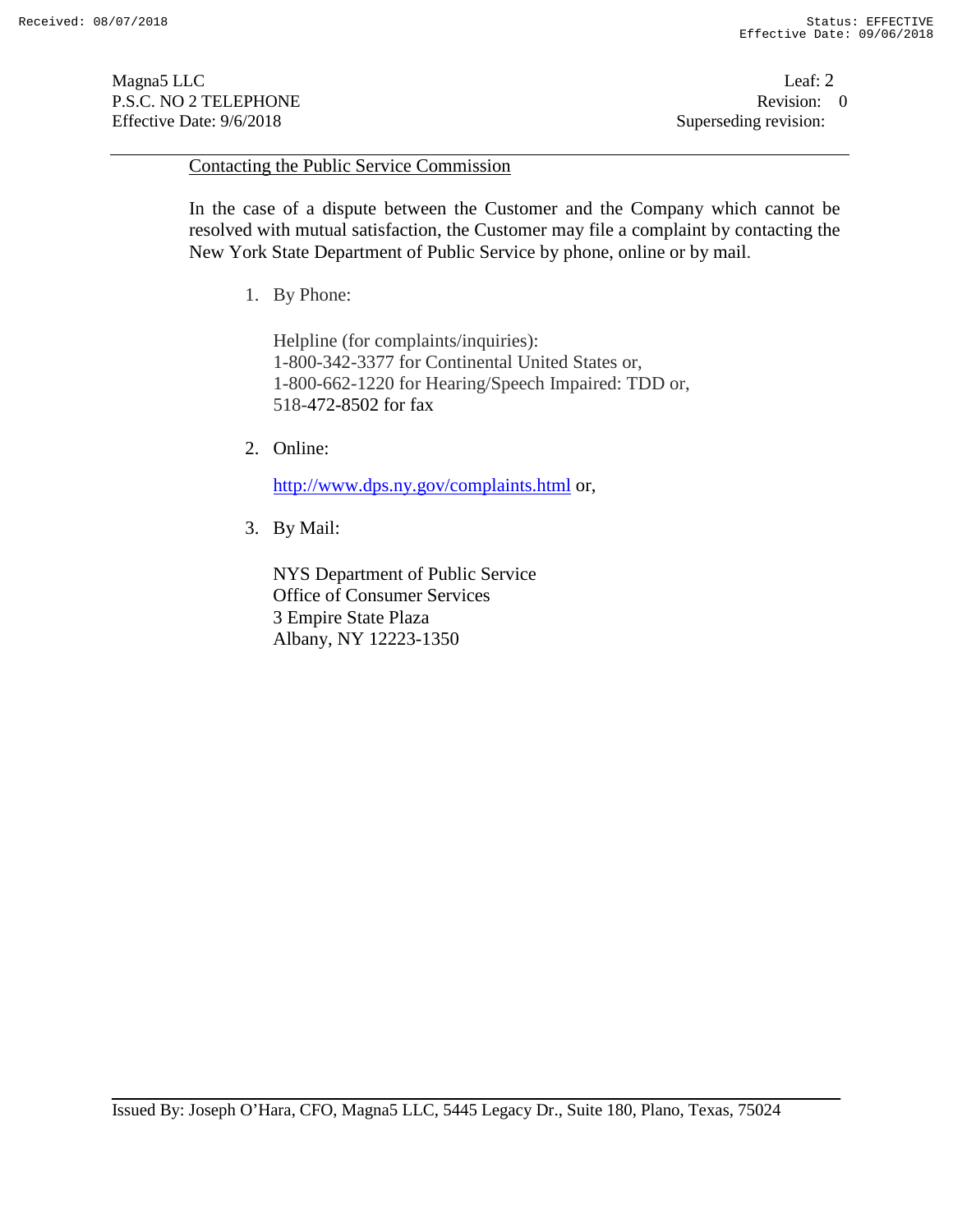Magna5 LLC<br>
P.S.C. NO 2 TELEPHONE<br>  $P.S.C.$  NO 2 TELEPHONE<br>  $Q$ P.S.C. NO 2 TELEPHONE Revision: Revision: 0.02 TELEPHONE Revision: 0.02 TELEPHONE Revision: 0.02 TELEPHONE Effective Date: 9/6/2018

# **Table of Contents**

| 1.1.1                                                               |  |
|---------------------------------------------------------------------|--|
| 1.1.2                                                               |  |
|                                                                     |  |
|                                                                     |  |
|                                                                     |  |
|                                                                     |  |
| 2.1.1                                                               |  |
| 2.1.2                                                               |  |
|                                                                     |  |
|                                                                     |  |
|                                                                     |  |
|                                                                     |  |
|                                                                     |  |
|                                                                     |  |
|                                                                     |  |
|                                                                     |  |
|                                                                     |  |
|                                                                     |  |
|                                                                     |  |
|                                                                     |  |
|                                                                     |  |
|                                                                     |  |
| 2.6.1 Surcharge for State Gross Income and Gross Earnings Taxes 20  |  |
| 2.6.2 Village or Municipal Surcharge On Local Utility Gross Revenue |  |
|                                                                     |  |
|                                                                     |  |
|                                                                     |  |
|                                                                     |  |
|                                                                     |  |
|                                                                     |  |
|                                                                     |  |
|                                                                     |  |
|                                                                     |  |
|                                                                     |  |
|                                                                     |  |
|                                                                     |  |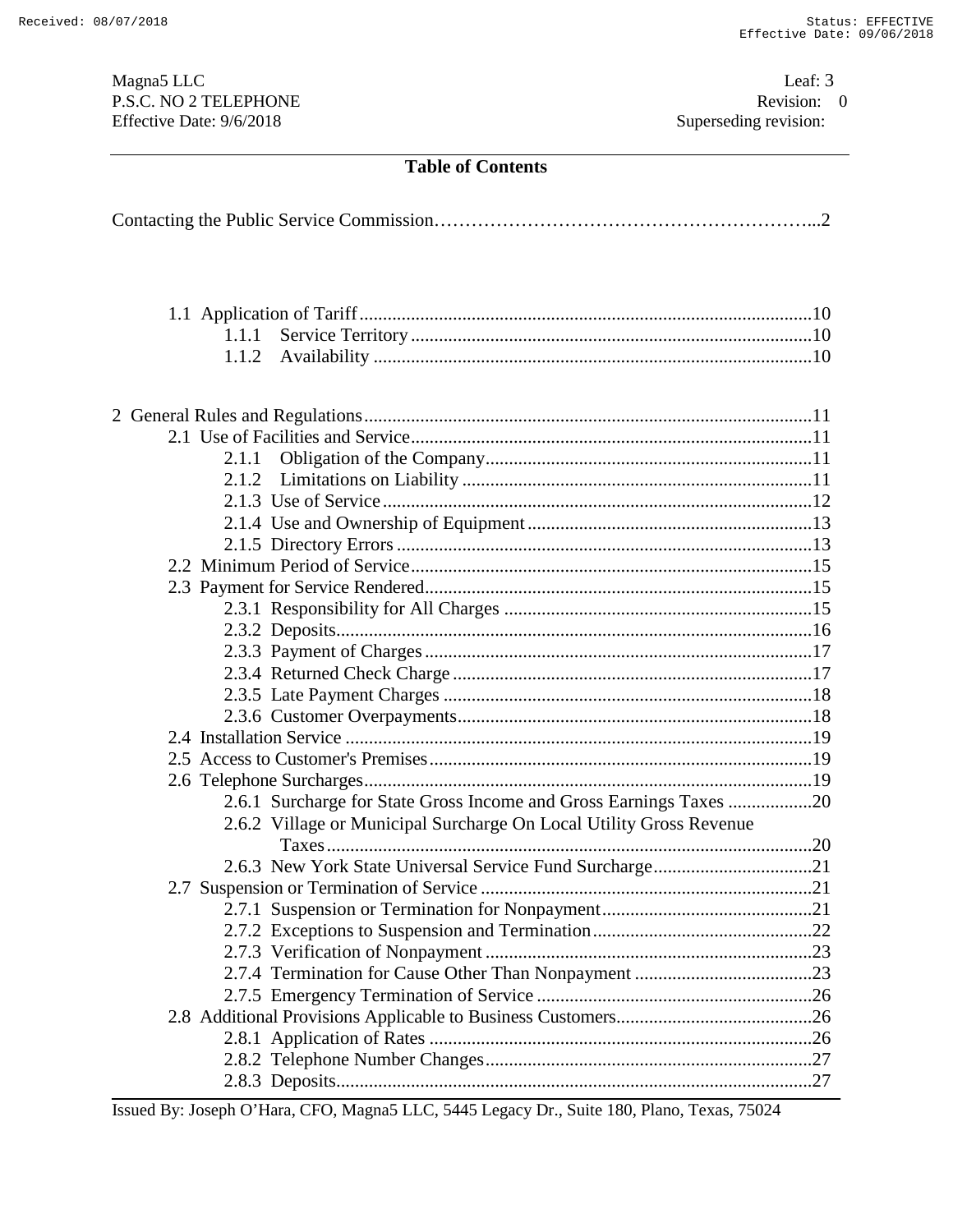Magna5 LLC<br>
P.S.C. NO 2 TELEPHONE<br>  $P.S.C.$  NO 2 TELEPHONE<br>  $Q$ P.S.C. NO 2 TELEPHONE Revision: Revision: 0.02 TELEPHONE Revision: 0.02 TELEPHONE Revision: 0.02 TELEPHONE Effective Date: 9/6/2018

| 2.9.10 Suspension or Termination - Medical Emergencies 34       |
|-----------------------------------------------------------------|
| 2.9.11 Suspension or Termination - Elderly, Blind or Disabled34 |
|                                                                 |
|                                                                 |
|                                                                 |
|                                                                 |
|                                                                 |
|                                                                 |
|                                                                 |
|                                                                 |
|                                                                 |
|                                                                 |
|                                                                 |
|                                                                 |
|                                                                 |
|                                                                 |
|                                                                 |
|                                                                 |
|                                                                 |
|                                                                 |
|                                                                 |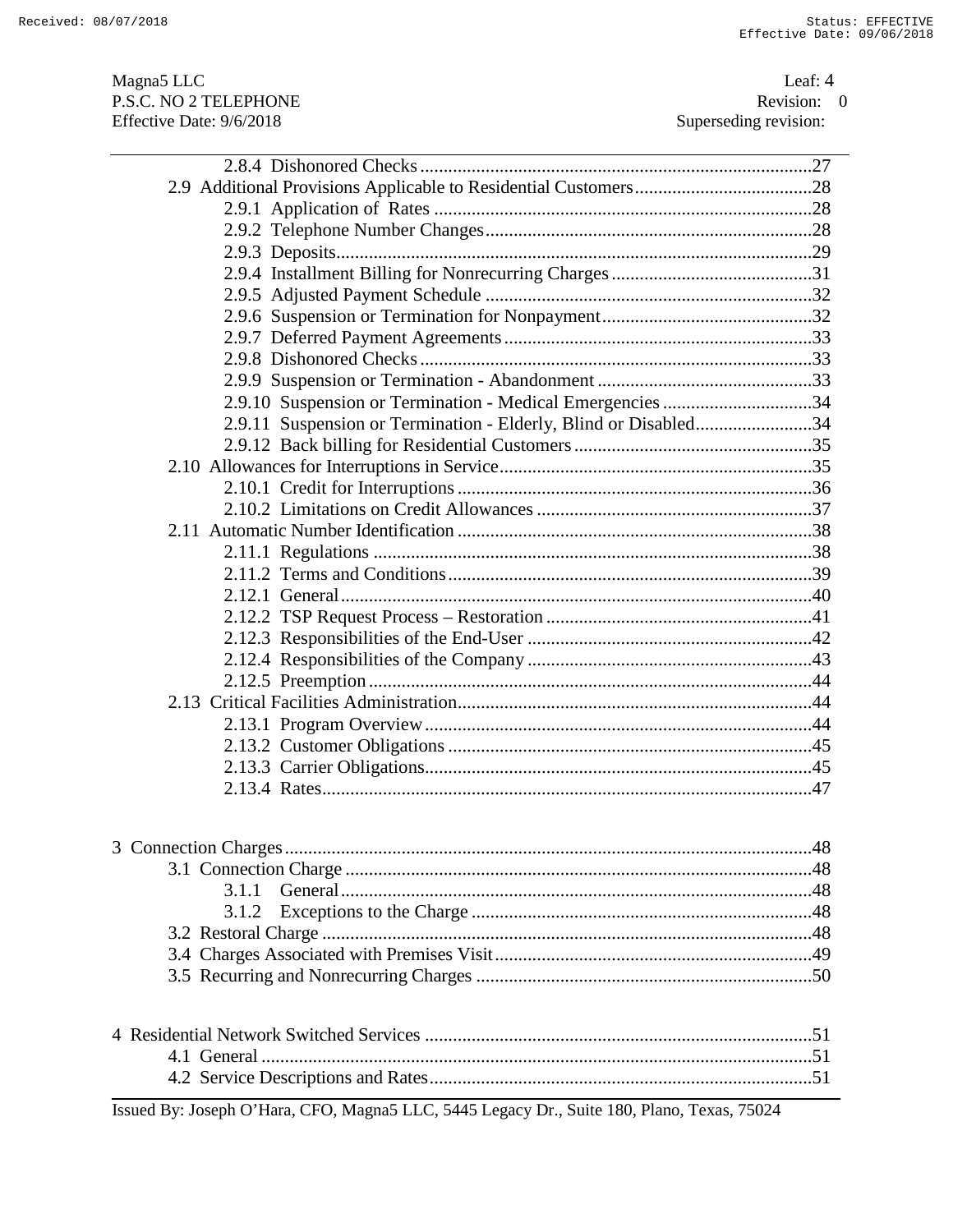| Magna <sub>5</sub> LLC<br>P.S.C. NO 2 TELEPHONE<br>Effective Date: 9/6/2018 |                                                                      | Leaf: $5$<br>Revision: 0<br>Superseding revision: |  |
|-----------------------------------------------------------------------------|----------------------------------------------------------------------|---------------------------------------------------|--|
| 4.2.1                                                                       |                                                                      |                                                   |  |
| 4.2.2                                                                       |                                                                      |                                                   |  |
| 4.2.3                                                                       |                                                                      |                                                   |  |
|                                                                             |                                                                      |                                                   |  |
| 4.2.4                                                                       |                                                                      |                                                   |  |
| 4.2.5                                                                       |                                                                      |                                                   |  |
|                                                                             |                                                                      |                                                   |  |
|                                                                             |                                                                      |                                                   |  |
|                                                                             |                                                                      |                                                   |  |
|                                                                             |                                                                      |                                                   |  |
|                                                                             |                                                                      |                                                   |  |
| 5.2.1                                                                       |                                                                      |                                                   |  |
|                                                                             |                                                                      |                                                   |  |
|                                                                             | 6.1 Special Equipment for The Hearing or Speech Impaired Customer57  |                                                   |  |
| 6.1.1                                                                       |                                                                      |                                                   |  |
| 6.1.2                                                                       |                                                                      |                                                   |  |
| 6.1.3                                                                       |                                                                      |                                                   |  |
| 6.1.4                                                                       |                                                                      |                                                   |  |
| 6.1.5                                                                       |                                                                      |                                                   |  |
|                                                                             | 6.2 Discounted Service for The Hearing or Speech Impaired Customer58 |                                                   |  |
| 6.2.1                                                                       |                                                                      |                                                   |  |
| 6.2.2                                                                       |                                                                      |                                                   |  |
| 6.2.3                                                                       |                                                                      |                                                   |  |
| 6.2.4                                                                       |                                                                      |                                                   |  |
|                                                                             |                                                                      |                                                   |  |
|                                                                             |                                                                      |                                                   |  |
| 6.4.1                                                                       |                                                                      |                                                   |  |
| 6.4.2                                                                       |                                                                      |                                                   |  |
| 6.4.3                                                                       |                                                                      |                                                   |  |
|                                                                             |                                                                      |                                                   |  |
| 6.5.1                                                                       |                                                                      |                                                   |  |
| 6.5.2                                                                       |                                                                      |                                                   |  |
| 6.5.3                                                                       |                                                                      |                                                   |  |
| 6.5.4                                                                       |                                                                      |                                                   |  |
|                                                                             |                                                                      |                                                   |  |
| 6.6.1                                                                       |                                                                      |                                                   |  |
| 6.6.2                                                                       |                                                                      |                                                   |  |
| 6.6.3                                                                       |                                                                      |                                                   |  |
| 6.7.1                                                                       |                                                                      |                                                   |  |
|                                                                             |                                                                      |                                                   |  |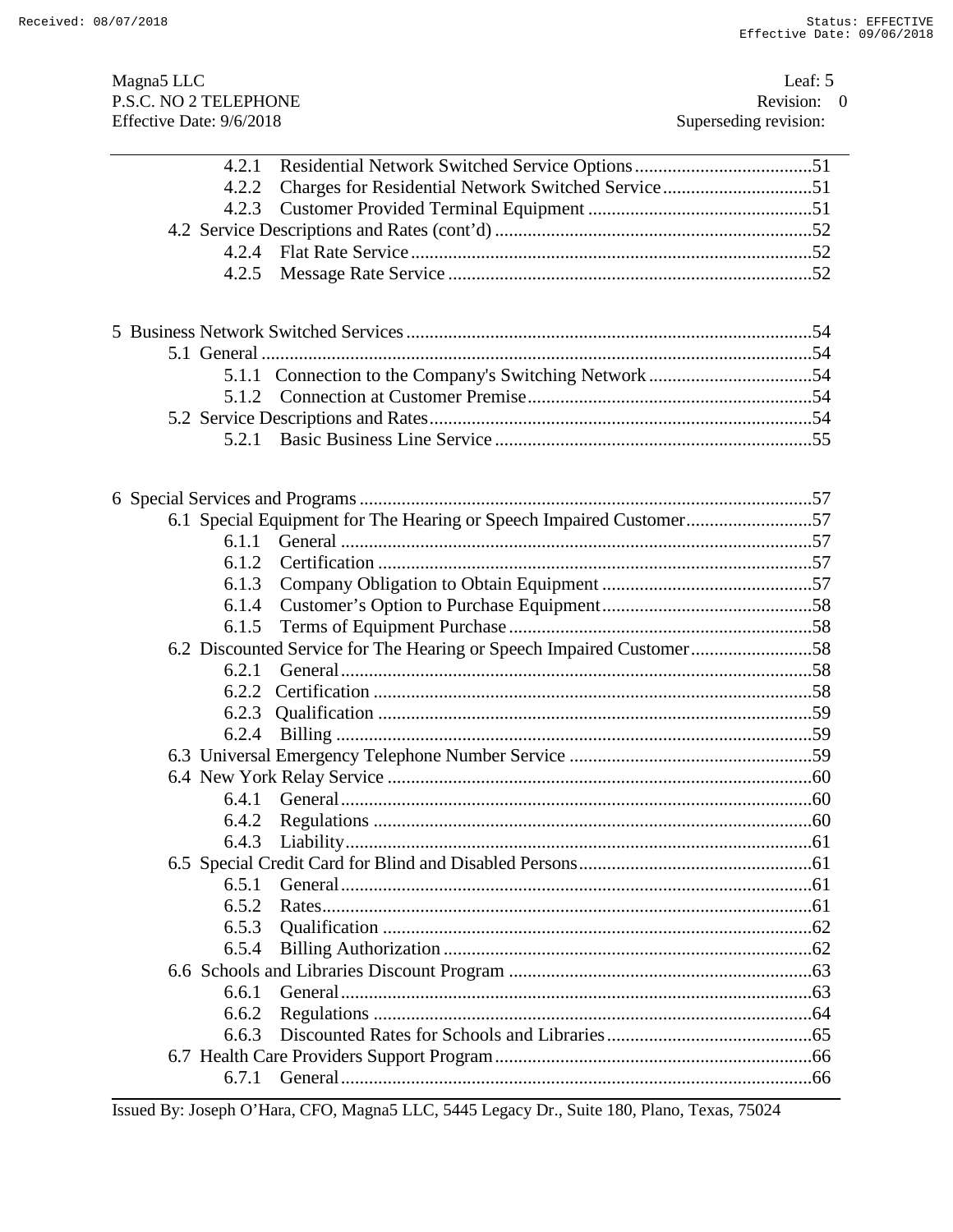| Magna <sub>5</sub> LLC<br>P.S.C. NO 2 TELEPHONE<br>Effective Date: 9/6/2018 | Leaf: $6$<br>Revision: 0<br>Superseding revision: |
|-----------------------------------------------------------------------------|---------------------------------------------------|
| 6.7.2                                                                       |                                                   |
|                                                                             |                                                   |
|                                                                             |                                                   |
|                                                                             |                                                   |
|                                                                             |                                                   |
|                                                                             |                                                   |
|                                                                             |                                                   |
|                                                                             |                                                   |
|                                                                             |                                                   |
|                                                                             |                                                   |
| 9.1.2                                                                       |                                                   |
| 9.1.3                                                                       |                                                   |
|                                                                             |                                                   |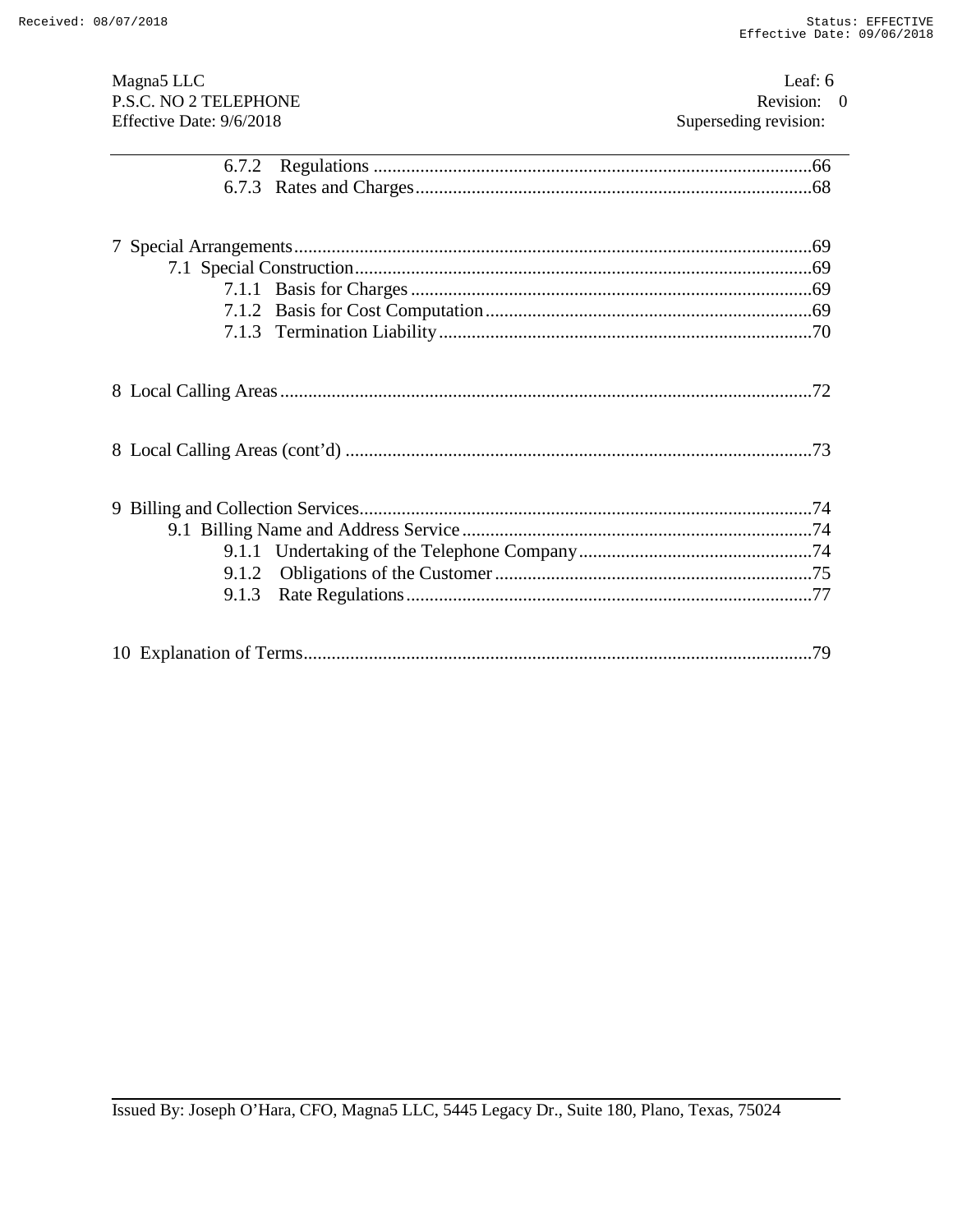Magna5 LLC Leaf: 7 P.S.C. NO 2 TELEPHONE Revision: 0<br>
Effective Date: 9/6/2018 Superseding revision: 0 Effective Date: 9/6/2018

# EXPLANATION of NOTES

- (C) Indicates Changed Regulation
- (D) Indicates Discontinued Rate or Regulation
- (I) Indicates Rate Increase
- (M) Indicates Move in Location of Text
- (N) Indicates New Rate or Regulation
- (R) Indicates Rate Reduction
- (T) Indicates Change of Text Only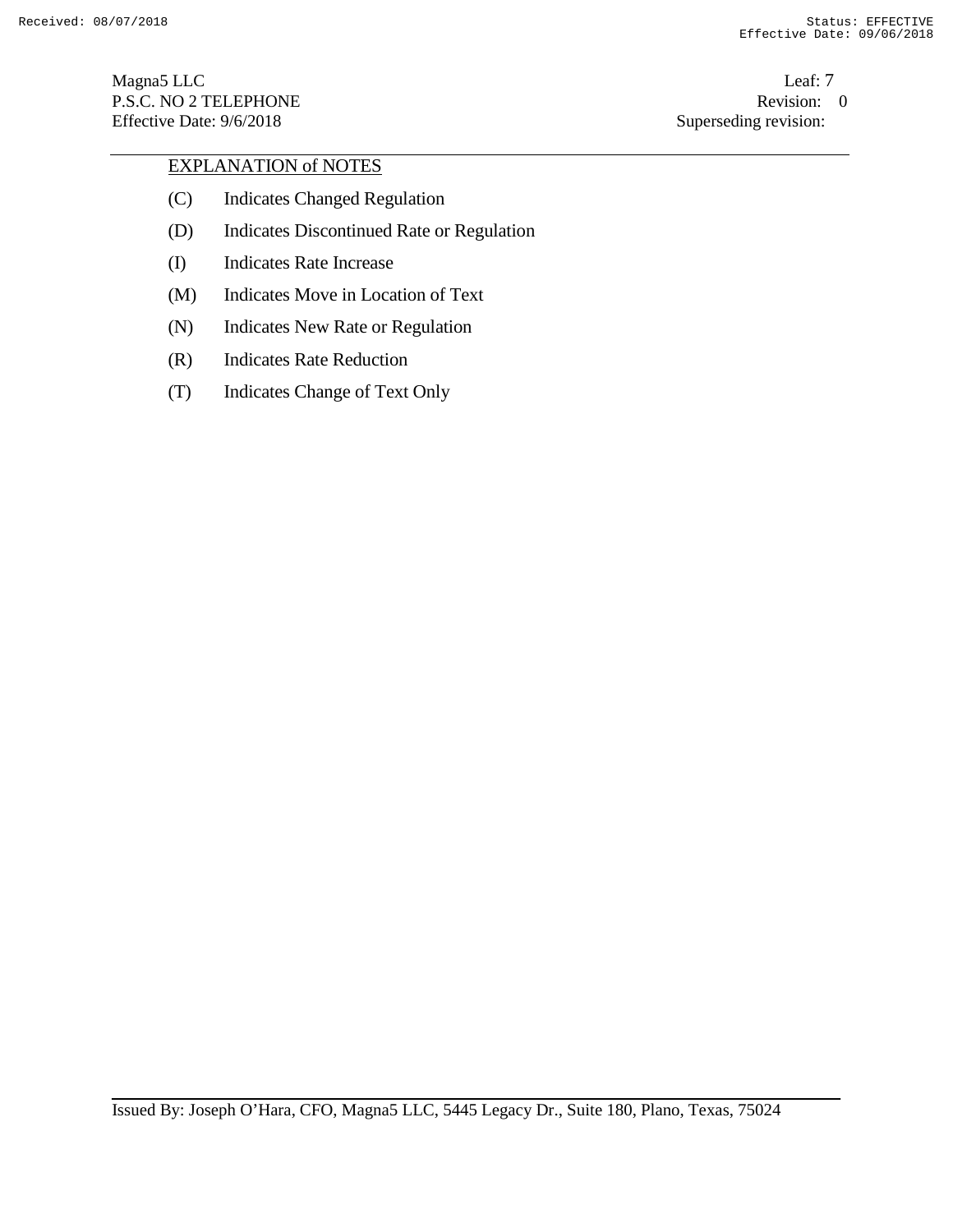Magna<sub>5</sub> LLC P.S.C. NO 2 TELEPHONE Effective Date: 9/6/2018

Leaf: 8 Revision: 0<br>Superseding revision:

# **INDEX**

|                                                                                            | Page |
|--------------------------------------------------------------------------------------------|------|
|                                                                                            |      |
|                                                                                            |      |
|                                                                                            |      |
|                                                                                            |      |
|                                                                                            |      |
|                                                                                            |      |
|                                                                                            |      |
|                                                                                            |      |
|                                                                                            |      |
|                                                                                            |      |
|                                                                                            |      |
|                                                                                            |      |
|                                                                                            |      |
|                                                                                            |      |
|                                                                                            |      |
|                                                                                            |      |
|                                                                                            |      |
|                                                                                            |      |
|                                                                                            |      |
|                                                                                            |      |
|                                                                                            |      |
|                                                                                            |      |
|                                                                                            |      |
|                                                                                            |      |
|                                                                                            |      |
|                                                                                            |      |
|                                                                                            |      |
|                                                                                            |      |
|                                                                                            |      |
|                                                                                            |      |
|                                                                                            |      |
|                                                                                            |      |
|                                                                                            |      |
|                                                                                            |      |
|                                                                                            |      |
|                                                                                            |      |
|                                                                                            |      |
|                                                                                            |      |
|                                                                                            |      |
|                                                                                            |      |
|                                                                                            |      |
| Issued By: Joseph O'Hara, CFO, Magna5 LLC, 5445 Legacy Dr., Suite 180, Plano, Texas, 75024 |      |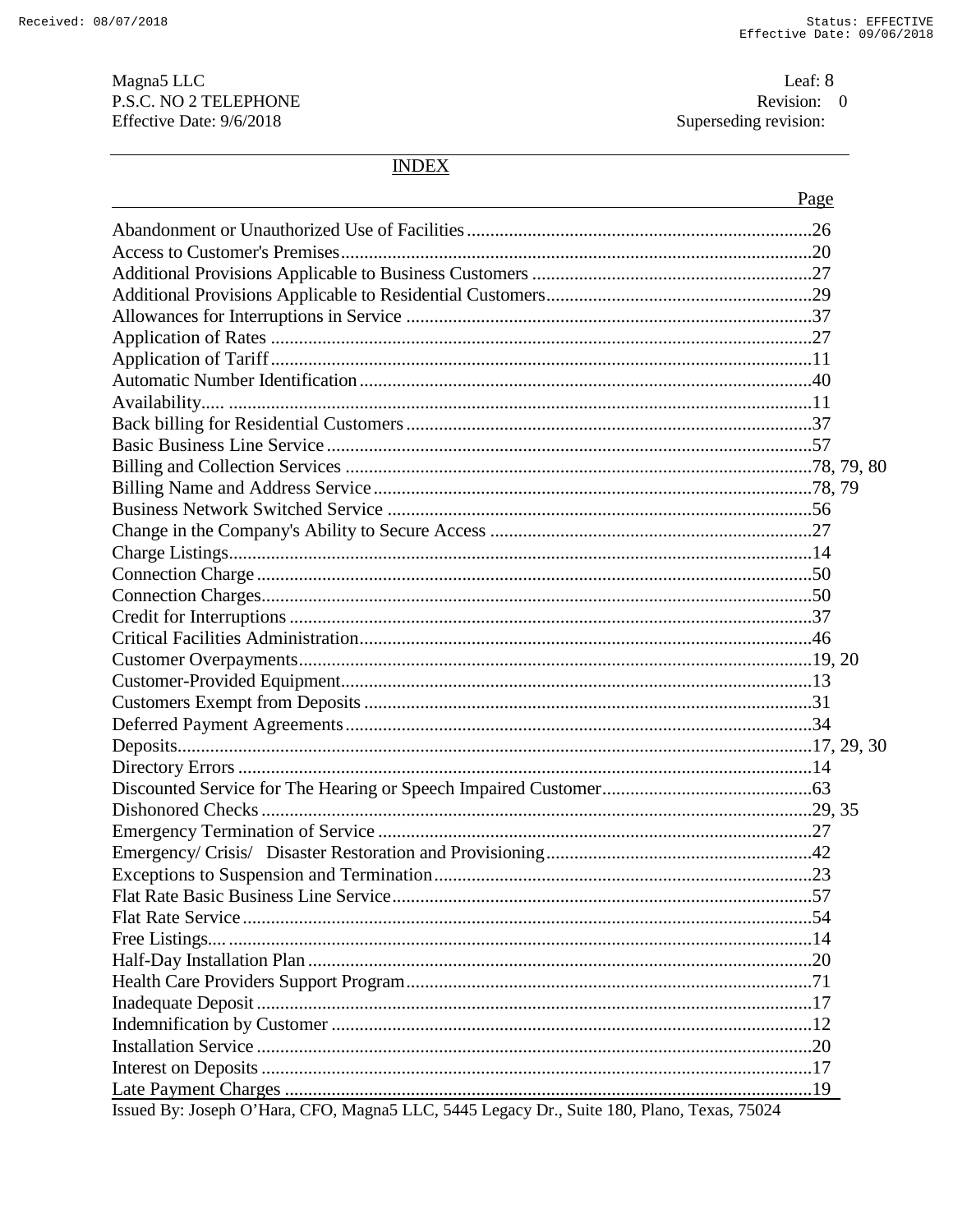| Magna <sub>5</sub> LLC<br>P.S.C. NO 2 TELEPHONE                        | Leaf: $9$<br>Revision: 0 |  |
|------------------------------------------------------------------------|--------------------------|--|
| Effective Date: 9/6/2018                                               | Superseding revision:    |  |
|                                                                        |                          |  |
|                                                                        |                          |  |
|                                                                        |                          |  |
|                                                                        |                          |  |
|                                                                        |                          |  |
|                                                                        |                          |  |
|                                                                        |                          |  |
|                                                                        |                          |  |
|                                                                        |                          |  |
|                                                                        |                          |  |
|                                                                        |                          |  |
|                                                                        |                          |  |
|                                                                        |                          |  |
|                                                                        |                          |  |
|                                                                        |                          |  |
|                                                                        |                          |  |
|                                                                        |                          |  |
|                                                                        |                          |  |
|                                                                        |                          |  |
|                                                                        |                          |  |
|                                                                        |                          |  |
|                                                                        |                          |  |
|                                                                        |                          |  |
|                                                                        |                          |  |
|                                                                        |                          |  |
|                                                                        |                          |  |
|                                                                        |                          |  |
|                                                                        |                          |  |
|                                                                        |                          |  |
|                                                                        |                          |  |
|                                                                        |                          |  |
|                                                                        |                          |  |
|                                                                        |                          |  |
|                                                                        |                          |  |
|                                                                        |                          |  |
|                                                                        |                          |  |
|                                                                        |                          |  |
|                                                                        |                          |  |
|                                                                        |                          |  |
|                                                                        |                          |  |
|                                                                        |                          |  |
| Village or Municipal Surcharge On Local Utility Gross Revenue Taxes 21 |                          |  |
| 1 Application of Tariff                                                |                          |  |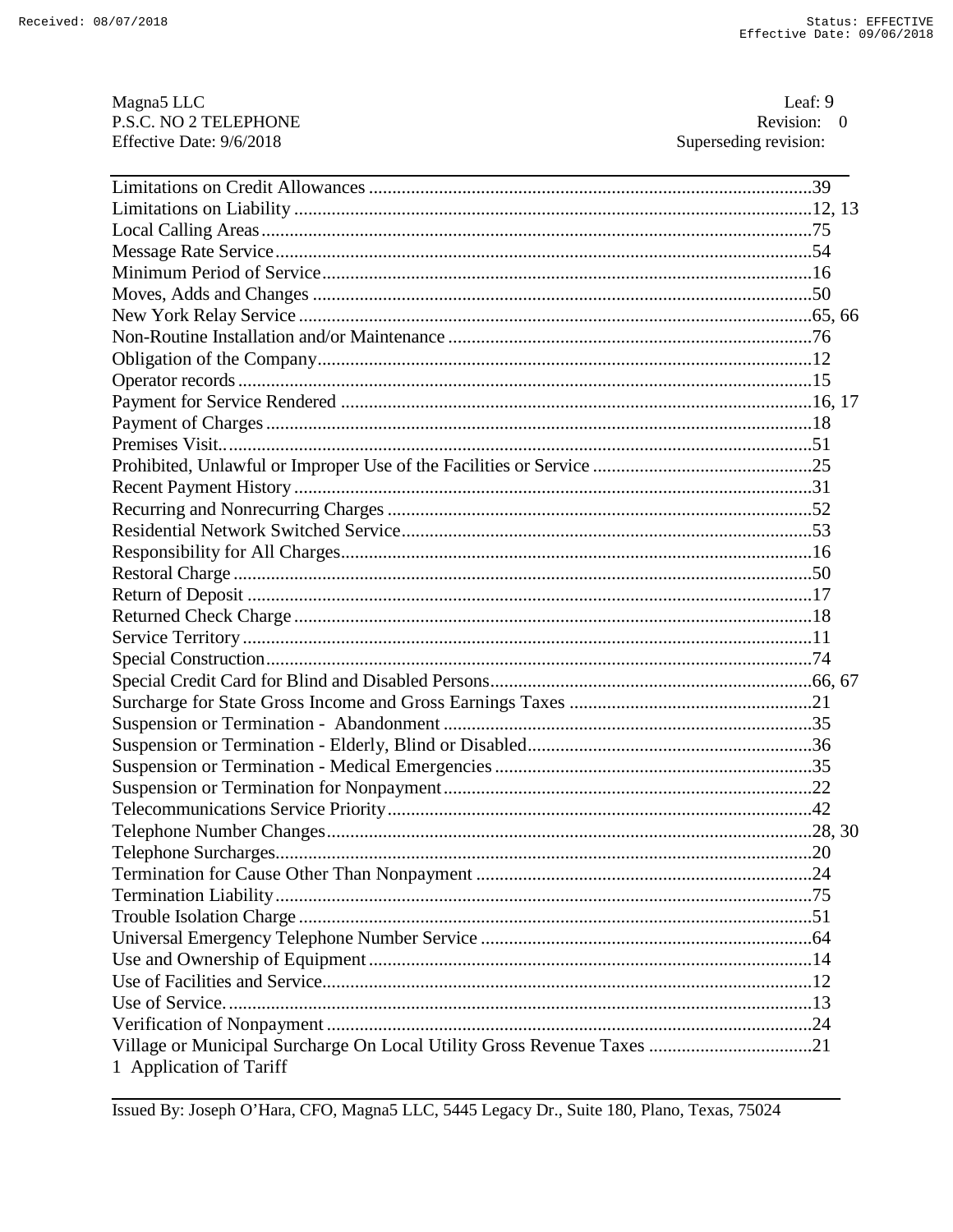Magna5 LLC Leaf: 10 P.S.C. NO 2 TELEPHONE Revision: 0<br>Effective Date: 9/6/2018 Superseding revision: 0 Effective Date: 9/6/2018

# 1.1 Application of Tariff

This Tariff sets forth the regulations and rates applicable to the furnishing of intrastate communications services by virtue of one-way and/or two-way information transmission between points within the State of New York services provided by Magna5 LLC., as follows:

1.1.1 Service Territory

Magna5 LLC will provide service statewide.

1.1.2 Availability

Service is available where facilities permit.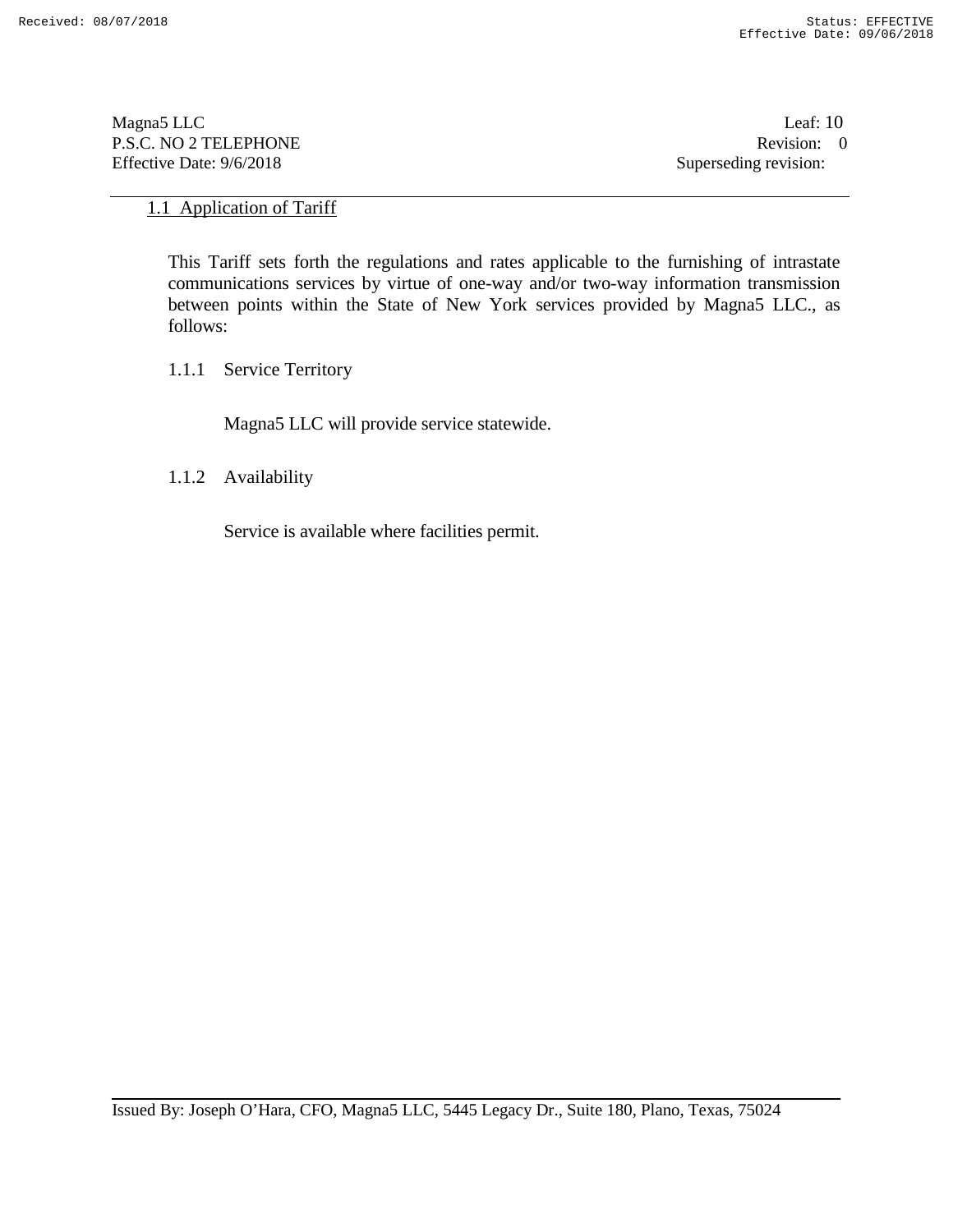Magna5 LLC Leaf: 11 P.S.C. NO 2 TELEPHONE Revision: 0<br>
Effective Date: 9/6/2018 Superseding revision: 0

Superseding revision:

# **2 General Rules and Regulations**

# 2.1 Use of Facilities and Service

# 2.1.1 Obligation of the Company

In furnishing facilities and service, the Company does not undertake to transmit messages, but furnishes the use of its facilities to its customers for communications.

The Company's obligation to furnish facilities and service is dependent upon its ability (a) to secure and retain, without unreasonable expense, suitable facilities and rights for the construction and maintenance of the necessary circuits and equipment; (b) to secure and retain, without unreasonable expense, suitable space for its plant and facilities in the building where service is or will be provided to the customer; or (c) to secure reimbursement of all costs where the owner or operator of a building demands relocation or rearrangement of plant and facilities used in providing service therein.

The Company shall not be required to furnish, or continue to furnish, facilities or service where the circumstances are such that the proposed use of the facilities or service would tend to adversely affect the Company's plant, property or service.

The Company reserves the right to refuse an application for service made by a present or former customer who is indebted to the Company for service previously rendered pursuant to this Tariff until the indebtedness is satisfied.

- 2.1.2 Limitations on Liability
	- a. Indemnification by Customer

The customer and any authorized or joint users, jointly and severally shall indemnify, defend and hold the Company harmless against claims, loss, damage, expense (including attorneys' fees and court costs) for libel, slander, or infringement of copyright arising from the material transmitted over its facilities; against claims for infringement of patents arising from combining with, or using in connection with, facilities of the Company, equipment and systems of the customer; and against all other claims arising out of any act or omission of the customer in connection with facilities provided by the Company or the customer. in the event any such infringing use is enjoined, the customer, authorized user or joint user, at its option and expense, shall obtain immediately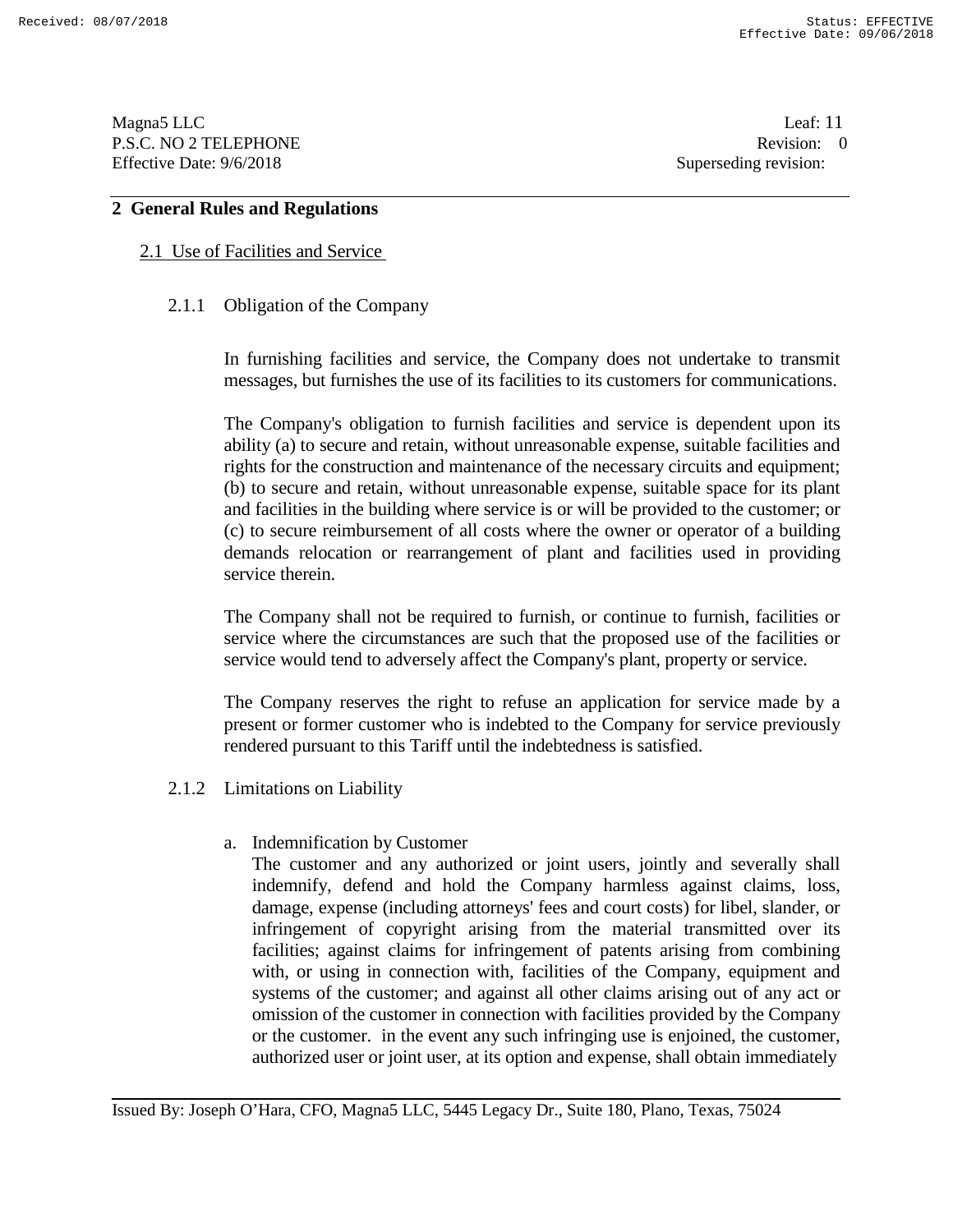Magna5 LLC Leaf: 12 P.S.C. NO 2 TELEPHONE Revision: 0<br>Effective Date: 9/6/2018 Superseding revision: 0 Effective Date: 9/6/2018

#### **2 General Rules and Regulations (cont'd)**

# 2.1 Use of Facilities and Service (cont'd)

# 2.1.2 Limitations on Liability (cont'd)

a dismissal or stay of such injunction, obtain a license or other agreement so as to extinguish any claim of infringement, or terminate the claimed infringing use or modify such infringement.

b. Customer-Provided Equipment

The service and facilities furnished by the Company are subject to the following limitations: the Company shall not be liable for damage arising out of mistakes, omissions, interruptions, delays, errors or defects in transmission or other injury, including but not limited to injuries to persons or property from voltages or currents transmitted over the facilities of the Company caused by customerprovided equipment or premises wire.

c. Use of Facilities of Other Companies When the facilities of other companies are used in establishing a connection, the Company is not liable for any act, error, omission, or interruption caused by the other company or their agents or employees. This includes the provision of a signaling system database by another company.

# 2.1.3 Use of Service

Any service provided under this Tariff may be resold to or shared (jointly used) with other persons at the customer's option. The customer remains solely responsible for all use of service ordered by it or billed to its telephone number(s) pursuant to this Tariff, for determining who is authorized to use its service, and for promptly notifying the Company of any unauthorized use. The customer may advise its customers that a portion of its service is provided by the Company, but the customer shall not represent that the Company jointly participates with the customer in the provision of the service.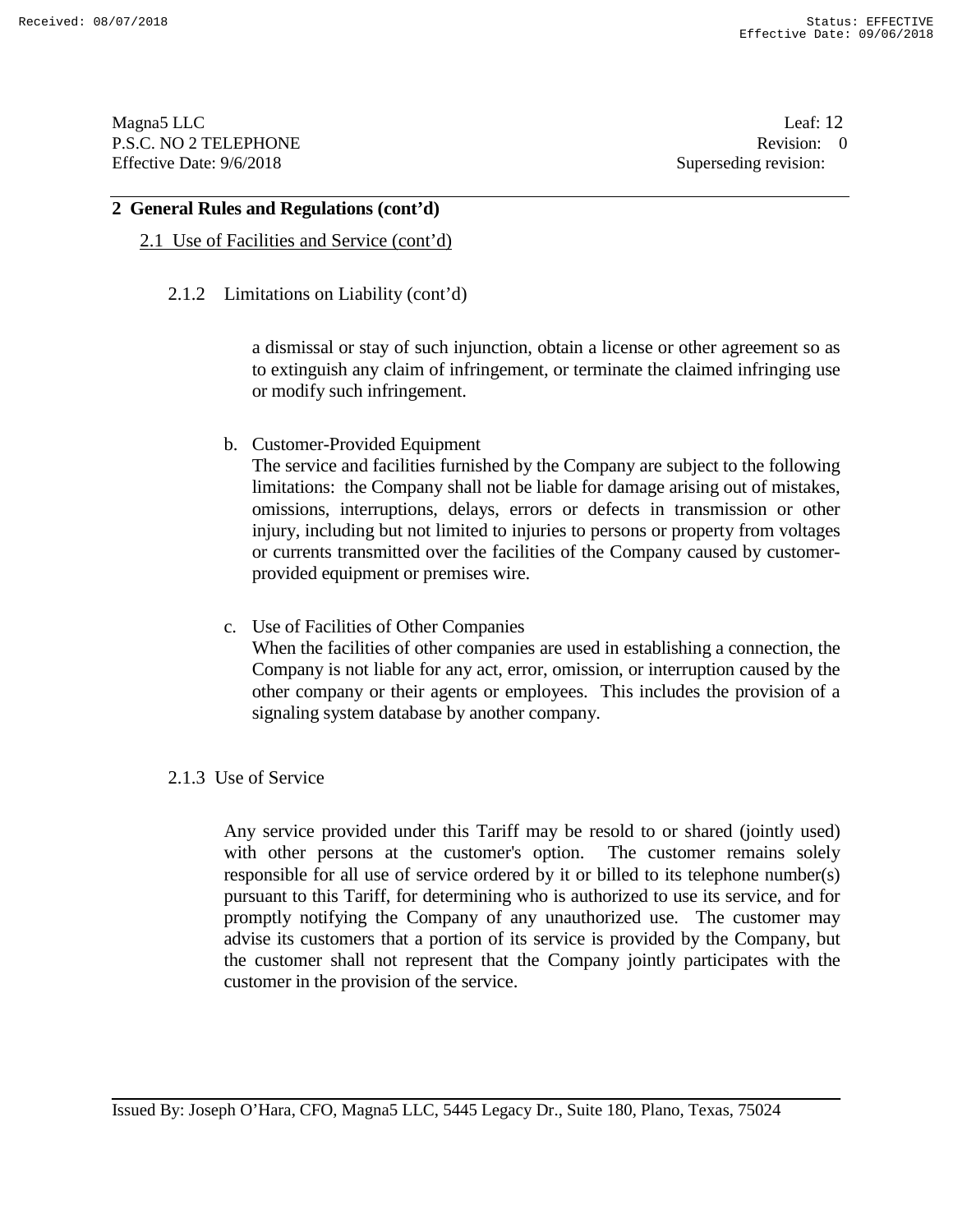Magna5 LLC Leaf: 13 P.S.C. NO 2 TELEPHONE Revision: 0<br>Effective Date: 9/6/2018 Superseding revision: 0 Effective Date: 9/6/2018

# **2 General Rules and Regulations (cont'd)**

# 2.1 Use of Facilities and Service (cont'd)

# 2.1.4 Use and Ownership of Equipment

The Company's equipment, apparatus, channels and lines shall be carefully used. Equipment furnished by the Company shall remain its property and shall be returned to the Company whenever requested, within a reasonable period following the request, in good condition, reasonable wear and tear accepted. The customer is required to reimburse the Company for any loss of, or damage to, the facilities or equipment on the customer's premises, including loss or damage caused by agents, employees or independent contractors of the customer through any negligence.

# 2.1.5 Directory Errors

In the absence of gross negligence or willful misconduct and except for the allowances stated below, no liability for damages arising from errors or mistakes in or omissions of directory listings, or errors or mistakes in or omissions of listings obtainable from the directory assistance operator, including errors in the reporting thereof, shall attach to the Company.

An allowance for errors or mistakes in or omissions of published directory listings or for errors or mistakes in or omissions of listings obtainable from the directory assistance operator shall be given as follows:

- a. Free Listings: for free or no-charge published directory listings, credit shall be given at the rate of two times the monthly tariff rate for an additional or charge listing for each individual, auxiliary or party line, PBX trunk or Centrex attendant loop affected, for the life of the directory or the charge period during which the error, mistake or omission occurs.
- b. Charge Listings: for additional or charge published directory listings, credit shall be given at the monthly tariff rate for each such listing for the life of the directory or the charge period during which the error, mistake or omission occurs.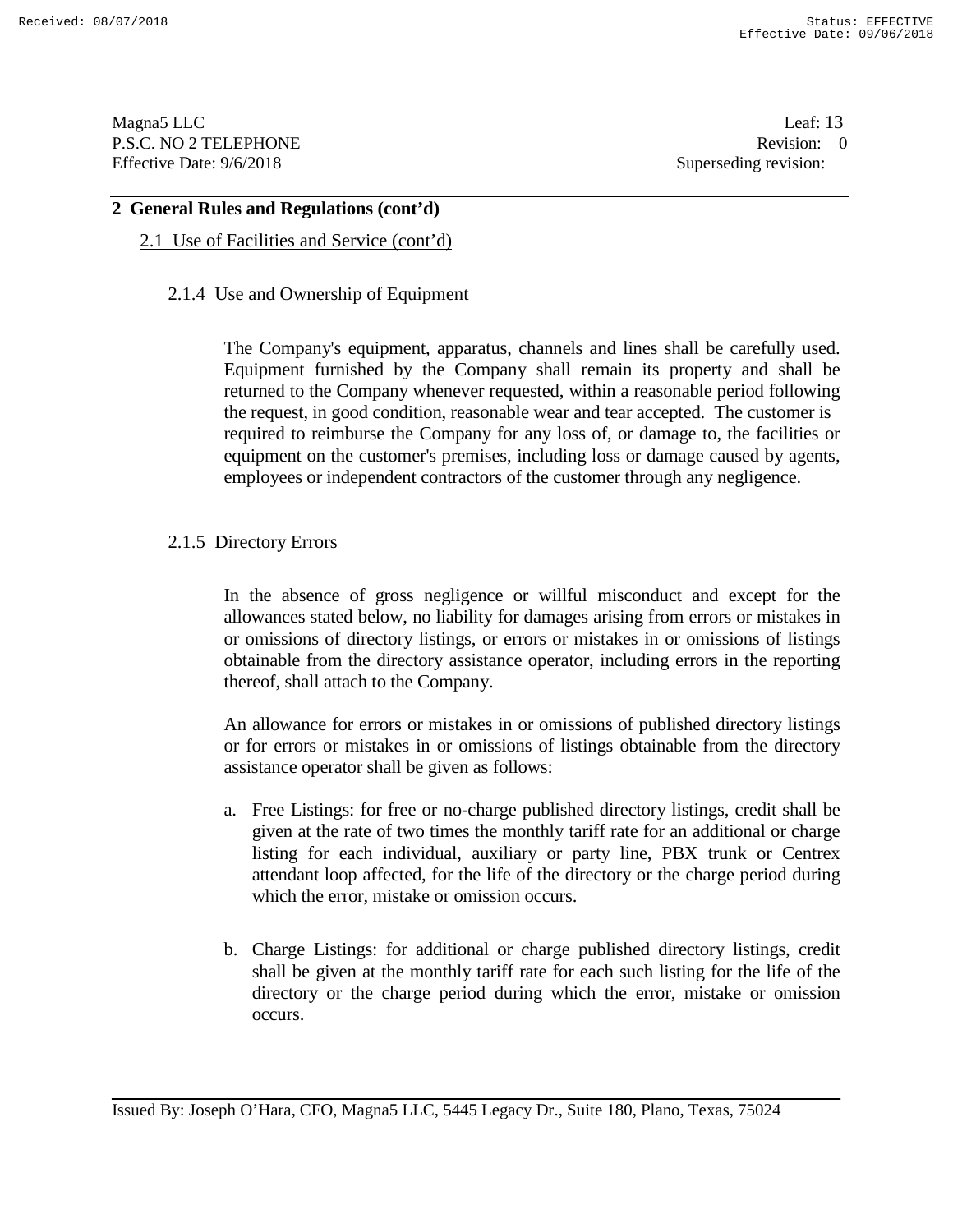Magna5 LLC Leaf: 14 P.S.C. NO 2 TELEPHONE Revision: 0<br>Effective Date: 9/6/2018 Superseding revision: 0 Effective Date: 9/6/2018

# **2 General Rules and Regulations (cont'd)**

2.1 Use of Facilities and Service (cont'd)

# 2.1.5 Directory Errors (cont'd)

- c. Operator records: for free or charge listings obtainable from records used by the directory assistance operator, upon notification to the Company of the error, mistake or omission in such records by the subscriber, the Company shall be allowed a period of three business days to make a correction. If the correction is not made in that time, credit shall be given at the rate of 2/30ths of the basic monthly rate for the line or lines in question for each day thereafter that the records remain uncorrected. (Where Centrex attendant loops are involved, credit shall be given at the rate of 2/30ths of the basic monthly rate for PBX trunks.)
- d. Credit limitation: The total amount of the credit provided for the preceding paragraphs a., b., and c. shall not exceed, on a monthly basis, the total of the charges for each charge listing plus the basic monthly rate, as specified in paragraph c., for the line or lines in question.
- e. Definitions: As used in Paragraphs a., b., c., and d. above, the terms "error," "mistake" or "omission" shall refer to a discrepancy in the directory listing or directory assistance records which the Company has failed to correct and where the error affects the ability to locate a particular subscriber's correct telephone number. The terms shall refer to addresses only to the extent that an error, mistake or omission of an address places the subscriber on an incorrect street or in an incorrect community.
- f. Notice: Such allowances or credits as specified in Paragraphs a., b., and c. above, shall be given upon notice to the Company by the subscriber that such error, mistake or omission has occurred; provided, however, that when it is administratively feasible for the Company to have knowledge of such error, mistake or omission, the Company shall give credit without the requirement of notification by the subscribers.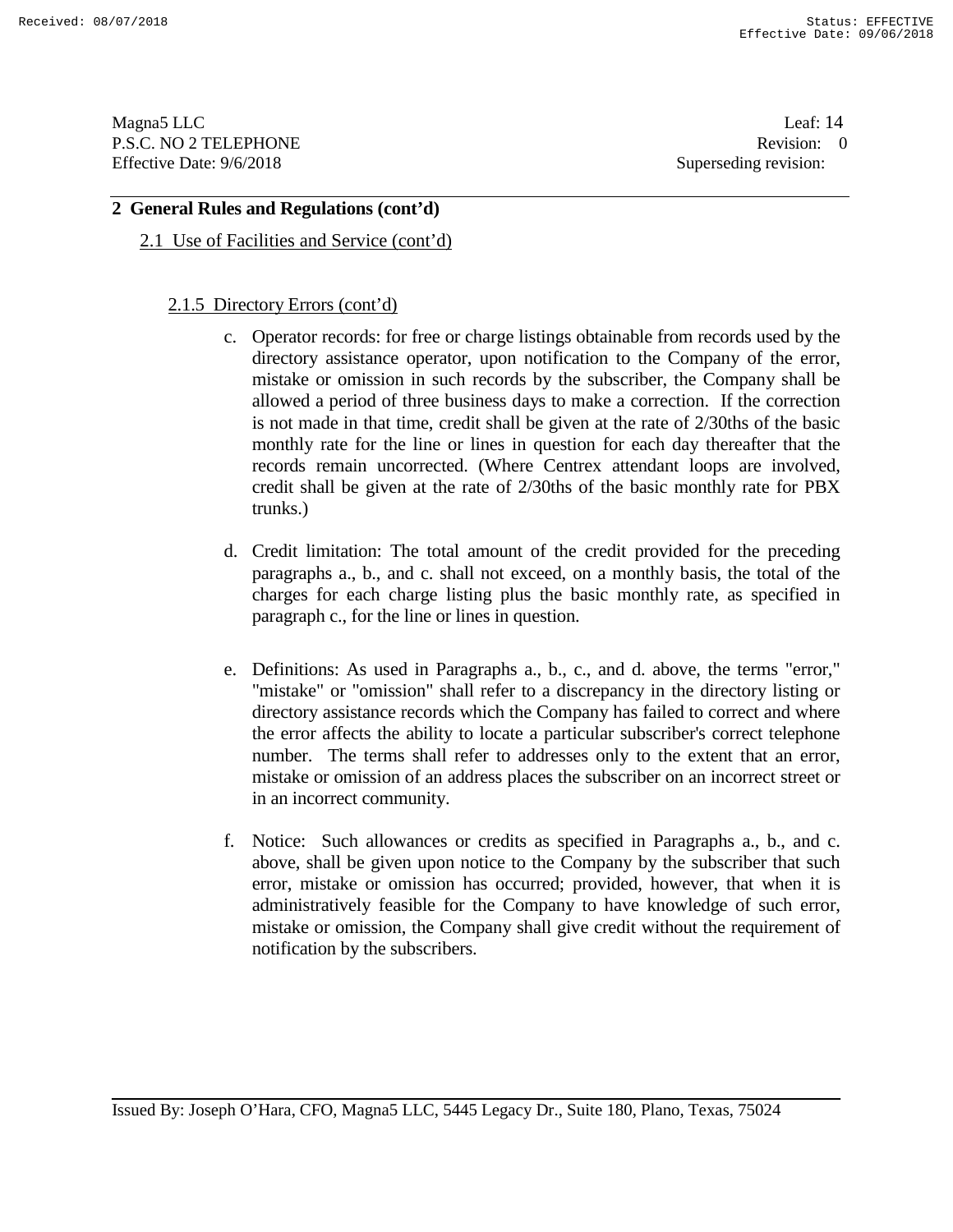Magna5 LLC Leaf: 15 P.S.C. NO 2 TELEPHONE Revision: 0<br>
Effective Date: 9/6/2018 Superseding revision: 0

Superseding revision:

# **2 General Rules and Regulations (cont'd)**

#### 2.2 Minimum Period of Service

The minimum period of service is one month except as otherwise provided in this Tariff. The customer must pay the regular tariffed rate for the service they subscribe to for the minimum period of service. If a customer disconnects service before the end of the minimum service period, that customer is responsible for paying the regular rates for the remainder of the minimum service period. When the service is moved within the same building, to another building on the same premises, or to a different premises entirely, the period of service at each location is accumulated to calculate if the customer has met the minimum period of service obligation.

If service is terminated before the end of the minimum period of service as a result of condemnation of property, damage to property requiring the premises to be abandoned, or by the death of the customer, the customer is not obligated to pay for service for the remainder of the minimum period.

If service is switched over to a new customer at the same premises after the first month's service, the minimum period of service requirements are assigned to the new customer if the new customer agrees in writing to accept them. For facilities not taken over by the new customer, the original customer is responsible for the remaining payment for the minimum service period in accordance with the terms under which the service was originally furnished.

# 2.3 Payment for Service Rendered

# 2.3.1 Responsibility for All Charges

Any applicant for facilities or service may be required to sign an application form requesting the Company to furnish the facilities or service in accordance with the rates, charges, rules and regulations from time to time in force and effect. The customer is responsible for all local and toll calls originating from the customer's premises and for all calls charged to the customer's line where any person answering the customer's line agrees to accept such charge.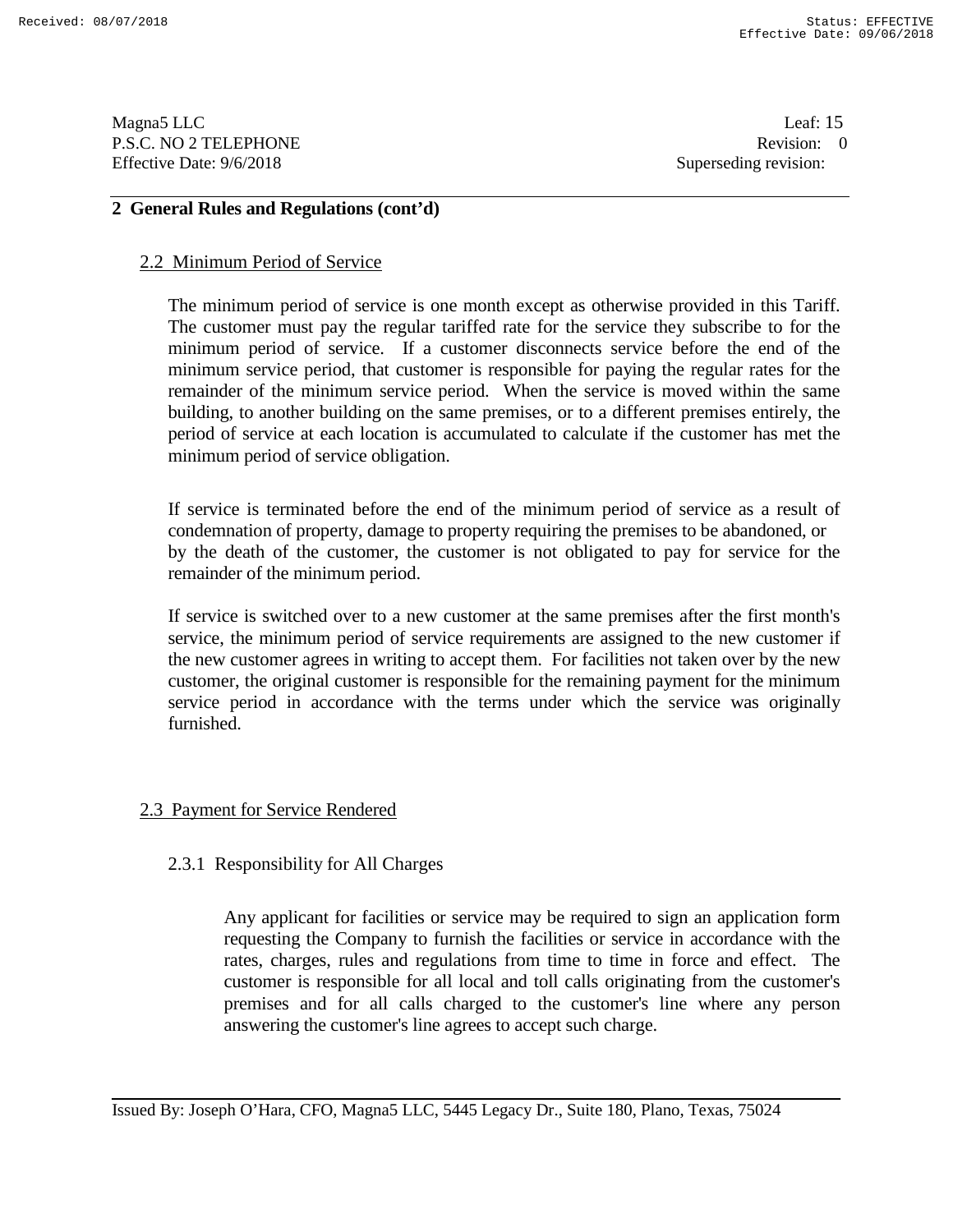Magna5 LLC Leaf: 16 P.S.C. NO 2 TELEPHONE Revision: 0<br>Effective Date: 9/6/2018 Superseding revision: 0 Effective Date: 9/6/2018

# **2 General Rules and Regulations (cont'd)**

# 2.3 Payment for Service Rendered (cont'd)

# 2.3.2 Deposits

Subject to special provisions as may be set forth below and in Sections 2.10 and 2.11 of this Tariff, any applicant or customer whose financial responsibility is not established to the satisfaction of the Company may be required to deposit a sum up to an amount equal to the total of the estimated local service and intraLATA toll charges for up to two months for the facilities and service. If the minimum period of service for the requested facilities and service is more than one month, as specified in this Tariff, the customer may also be required to deposit a sum up to an amount equal to the total charges for service for the minimum service period less any connection charge paid by the customer.

The fact that a deposit has been made shall in no way relieve the applicant or customer from complying with the Tariff regulations for the prompt payment of bills on presentation. Each applicant from whom a deposit is collected will be given a certificate of deposit and circular containing the terms and conditions applicable to deposits, in accordance with the Rules and Regulations of the Commission pertaining to customer deposits.

a. Interest on Deposits

Simple interest at the rate specified by the Commission shall be credited or paid to the customer while the Company holds the deposit.

b. Inadequate Deposit

If the amount of a deposit is proven to be less than required to meet the requirements specified above, the customer shall be required to pay an additional deposit upon request.

c. Return of Deposit

When a deposit is to be returned, the customer may request that the full amount of the deposit be issued by check. If the customer requests that the full amount be credited to amounts owed the Company, the Company will process the transaction on the billing date and apply the deposit to any amount currently owed to the Company, and return any remaining amount of the deposit to the customer by check.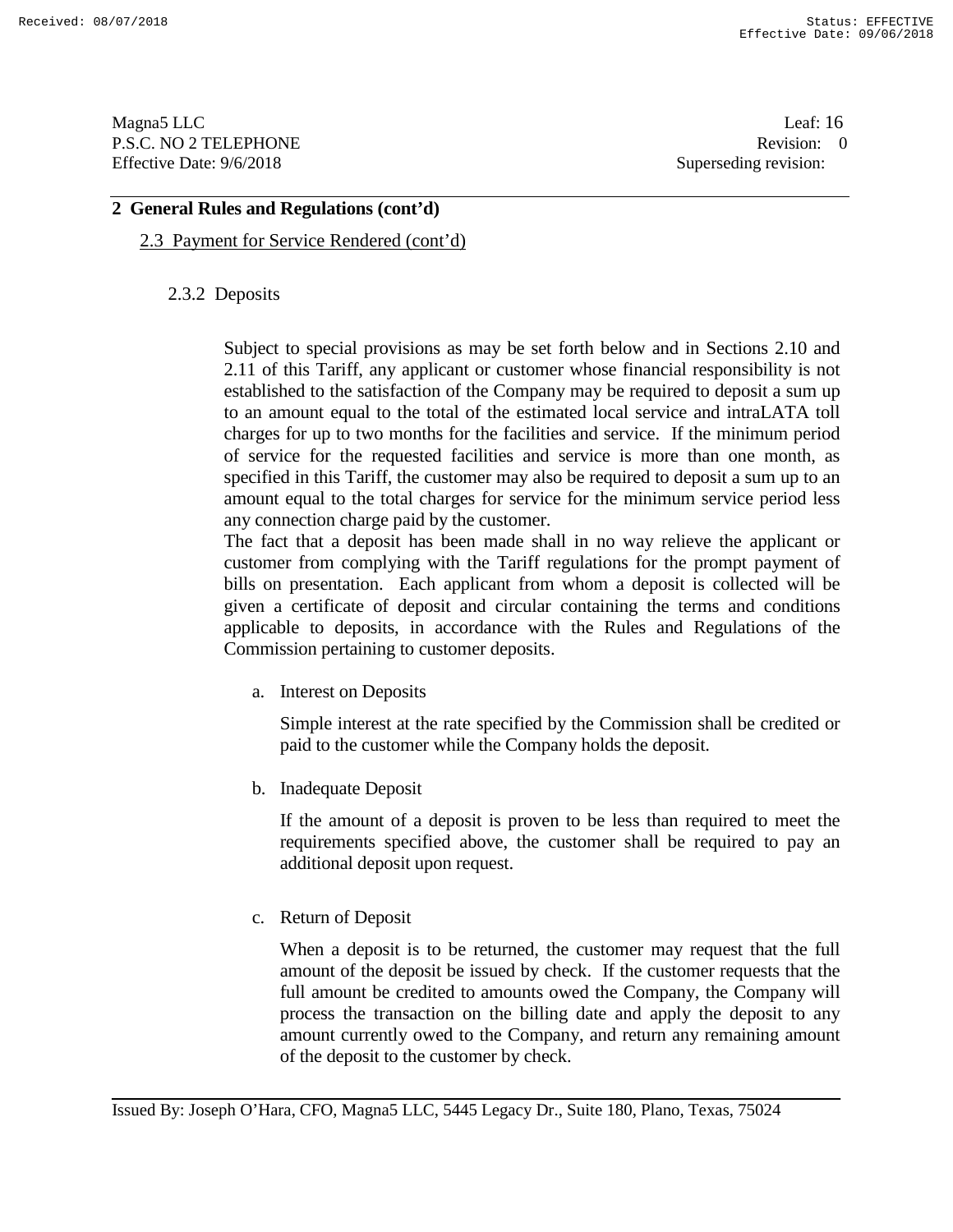Magna5 LLC Leaf: 17 P.S.C. NO 2 TELEPHONE Revision: 0<br>Effective Date: 9/6/2018 Superseding revision: 0 Effective Date: 9/6/2018

## **2 General Rules and Regulations (cont'd)**

# 2.3 Payment for Service Rendered (cont'd)

## 2.3.3 Payment of Charges

Charges for facilities and service, other than usage charges, are due monthly in advance. All other charges are payable upon request of the Company. Bills are due on the due date shown on the bill and are payable at any business office of the Company, by U.S. Mail, or at any location designated by the Company. If objection is not received by the Company within three months after the bill is rendered, the items and charges appearing thereon shall be determined to be correct and binding upon the customer. A bill will not be deemed correct and binding upon the customer if the Company has records on the basis of which an objection may be considered, or if the customer has in his or her possession such Company records. If objection results in a refund to the customer, such refund will be with interest at the greater of the unadjusted customer deposit rate or the applicable late payment rate, if any, for the service classification under which the customer was billed. Interest will be paid from the date when the customer overpayment was made, adjusted for any changes in the deposit rate or late payment rate, compounded monthly, until the overpayment is refunded. Notwithstanding the foregoing, no interest will be paid by the Company on customer overpayments that are refunded within 30 days after the overpayment is received by the Company.

Where an objection to the bill involves a superseded service order, the items and charges appearing on the bill shall be deemed to be correct and binding upon the customer if objection is not received by the Company within two months after the bill is rendered.

# 2.3.4 Returned Check Charge

When a check which has been presented to the Company by a customer in payment for charges is returned by the bank, the customer shall be responsible to pay a Returned Check Charge of \$20.00.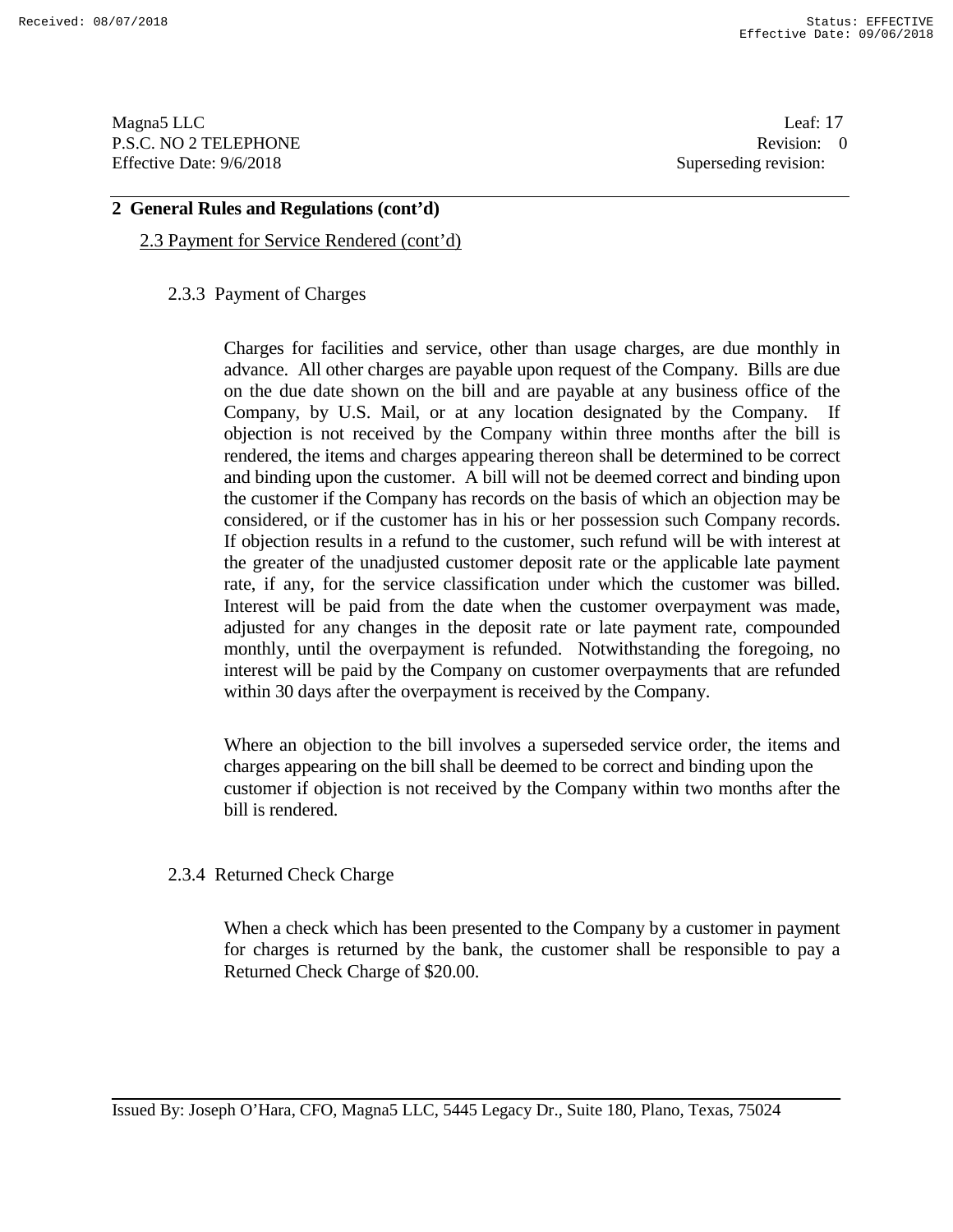Magna5 LLC Leaf: 18 P.S.C. NO 2 TELEPHONE Revision: 0<br>Effective Date: 9/6/2018 Superseding revision: 0 Effective Date: 9/6/2018

#### **2 General Rules and Regulations (cont'd)**

2.3 Payment for Service Rendered (cont'd)

#### 2.3.5 Late Payment Charges

- a. Customer bills for telephone service are due on the due date specified on the bill. A customer is in default unless payment is made on or before the due date specified on the bill. If payment is not received by the customer's next billing date, a late payment charge of 1.5% will be applied to all amounts previously billed under this Tariff, excluding one month's local service charge, but including arrears and unpaid late payment charges.
- b. Late payment charges do not apply to those portions (and only those portions) of unpaid balances that are associated with disputed amounts. Undisputed amounts on the same bill are subject to late payment charges if unpaid and carried forward to the next bill.
- c. Late payment charges do not apply to final accounts.
- d. Late payment charges do not apply to government agencies of the State of New York. These agencies are required to make payment in accordance with the provisions of Article XI-A of the State Finance Law (Chapter 153 of the Laws of 1984).

#### 2.3.6 Customer Overpayments

The Company will provide interest on customer overpayments that are not refunded within 30 days of the date the Company receives the overpayment. overpayment is considered to have occurred when payment in excess of the correct charges for service is made because of erroneous Company billing. The customer will be issued reimbursement for the overpayment, plus interest, or, if agreed to by the customer, credit for the amount will be provided on the next regular Company bill. The rate of interest shall be the greater of the customer deposit interest rate or the Company's applicable Late Payment Charge.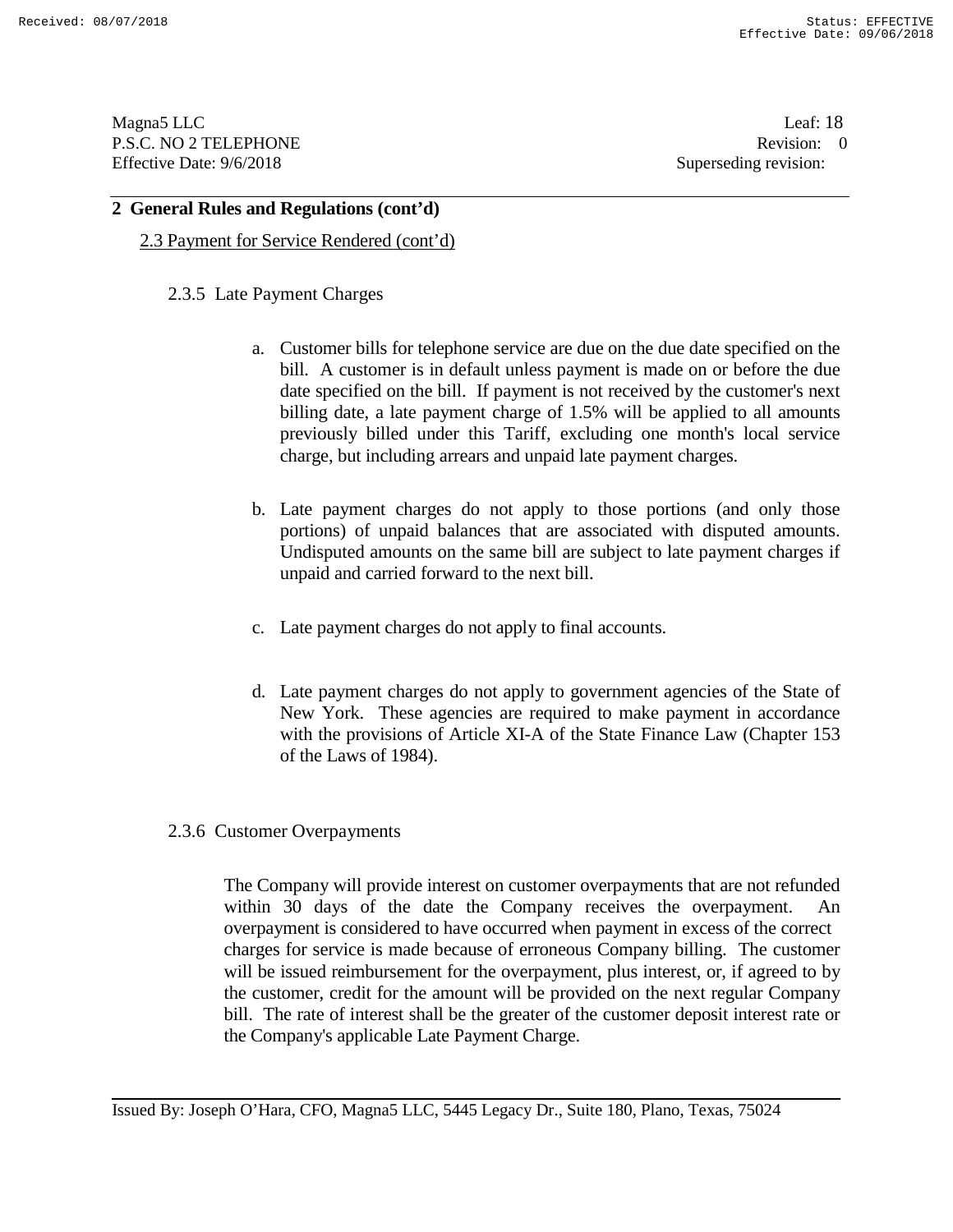Magna5 LLC Leaf: 19 P.S.C. NO 2 TELEPHONE Revision: 0<br>
Effective Date: 9/6/2018 Superseding revision: 0

Superseding revision:

## **2 General Rules and Regulations (cont'd)**

# 2.3 Payment for Service Rendered (cont'd)

#### 2.3.6 Customer Overpayments (cont'd)

Interest shall be paid from the date when overpayment was made, adjusted for any changes in the deposit rate or late payment rate, and compounded monthly, until the date when the overpayment is refunded. The date when overpayment is considered to have been made will be the date on which the customer's overpayment was originally recorded to the customer's account by the Company.

## 2.4 Installation Service

The Company provides a Half-Day Installation Plan, which offers customers halfday appointments (i.e., morning/afternoon or a rolling interval) for connection of Commission regulated service involving a customer premise visit. In the case of any inconsistency with the regulations in Part 609 of 16 NYCRR for installation service, the rules of the Commission shall prevail.

#### 2.5 Access to Customer's Premises

The customer shall be responsible for making arrangements or obtaining permission for safe and reasonable access for Company employees or agents of the Company to enter the premises of the customer or any joint user or customer of the customer at any reasonable hour for the purpose of inspecting, repairing, testing or removing any part of the Company's facilities.

#### 2.6 Telephone Surcharges

The Customer is responsible for the payment of any sales, use, gross receipts, excise, access, or other local, state, and federal taxes, charges or surcharges (however designated) excluding taxes on the net income of the Company, imposed on or based upon the provision, sale, or use of services. Any taxes imposed by a local jurisdiction (e.g., county and municipal taxes) will only be recovered from those Customers located in the affected jurisdictions.

In addition to the rates and charges applicable according to the rules and regulations of this Tariff, various surcharges apply to the customer's monthly bill statement as outlined in 2.6.2 through 2.6.4 below. If there are surcharge rates applicable to a particular city, village, town or county tax district or other jurisdictional taxing entity, the rate will be listed on Statement GRTS 1 which is at the end of this Tariff.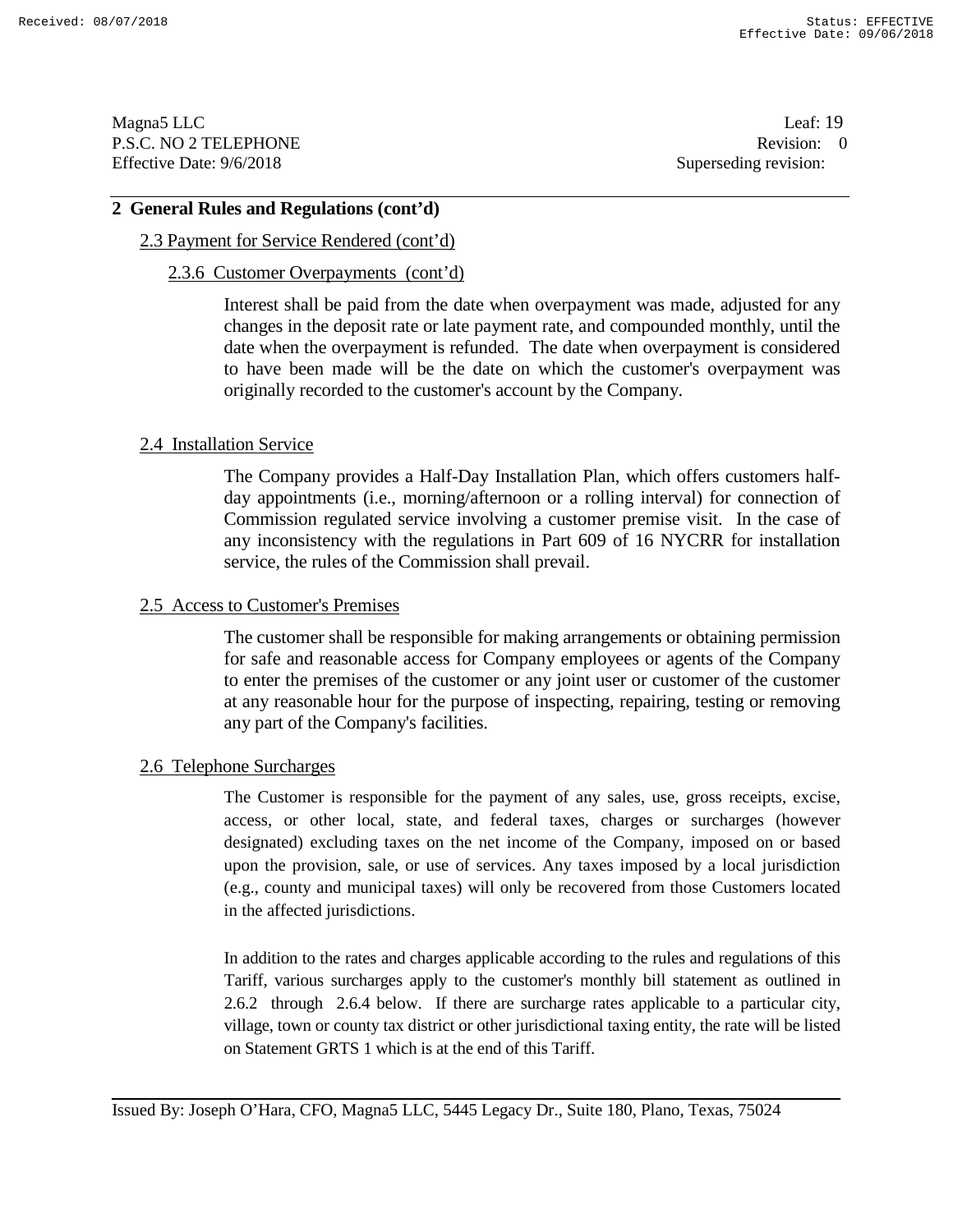Magna5 LLC Leaf: 20 P.S.C. NO 2 TELEPHONE Revision: 0<br>Effective Date: 9/6/2018 Superseding revision: 0 Effective Date: 9/6/2018

# **2 General Rules and Regulations (cont'd)**

2.6 Telephone Surcharges (cont'd)

2.6.1 Surcharge for State Gross Income and Gross Earnings Taxes

A monthly surcharge to recover the additional expense related to the State Gross Income and Gross Earnings Taxes applies to the recurring and nonrecurring rates and charges for all intrastate service except returned check charges, late payment charges and rates for local coin calls. The applicable Gross Revenue Surcharge rates are shown on Statement GRTS 1 which is at the end of this Tariff. Any changes to these rates will be filed on 15 days' notice to customers and the Commission, and as directed by the Commission. Whenever the state levies a new tax on the Company's gross revenues, repeals such a tax, or changes the rate of such a tax, the Commission may approve new surcharge factors, and the Company will file a revised statement as directed or approved by the Commission.

# 2.6.2 Village or Municipal Surcharge On Local Utility Gross Revenue Taxes

In certain cities and villages a municipal surcharge related to the Local Utility Gross Revenue Taxes applies to the recurring and nonrecurring rates and charges for all intrastate service except returned check charges, late payment charges and rates for local coin calls. The percentage rate of the surcharge in each locality where such a surcharge applies is listed on Statement GRTS 1 which is at the end of this Tariff.

The surcharge statement shall be filed at least fifteen business days before the effective date. The effective date of the statement shall not be prior to the effective date of the surcharge and no sooner than the date when the tax enactment is filed with the Secretary of State. The surcharge shall be applicable to bills subject to the tax enactment that are rendered on or after the effective date of the statement. If the tax enactment either ceases to be effective or is modified so as to reduce the tax rate, the surcharge will be changed accordingly within 5 business days.

Introduction, cancellation, or modification of a surcharge will be effective on the date of the customer's first bill rendered after the effective date of the change.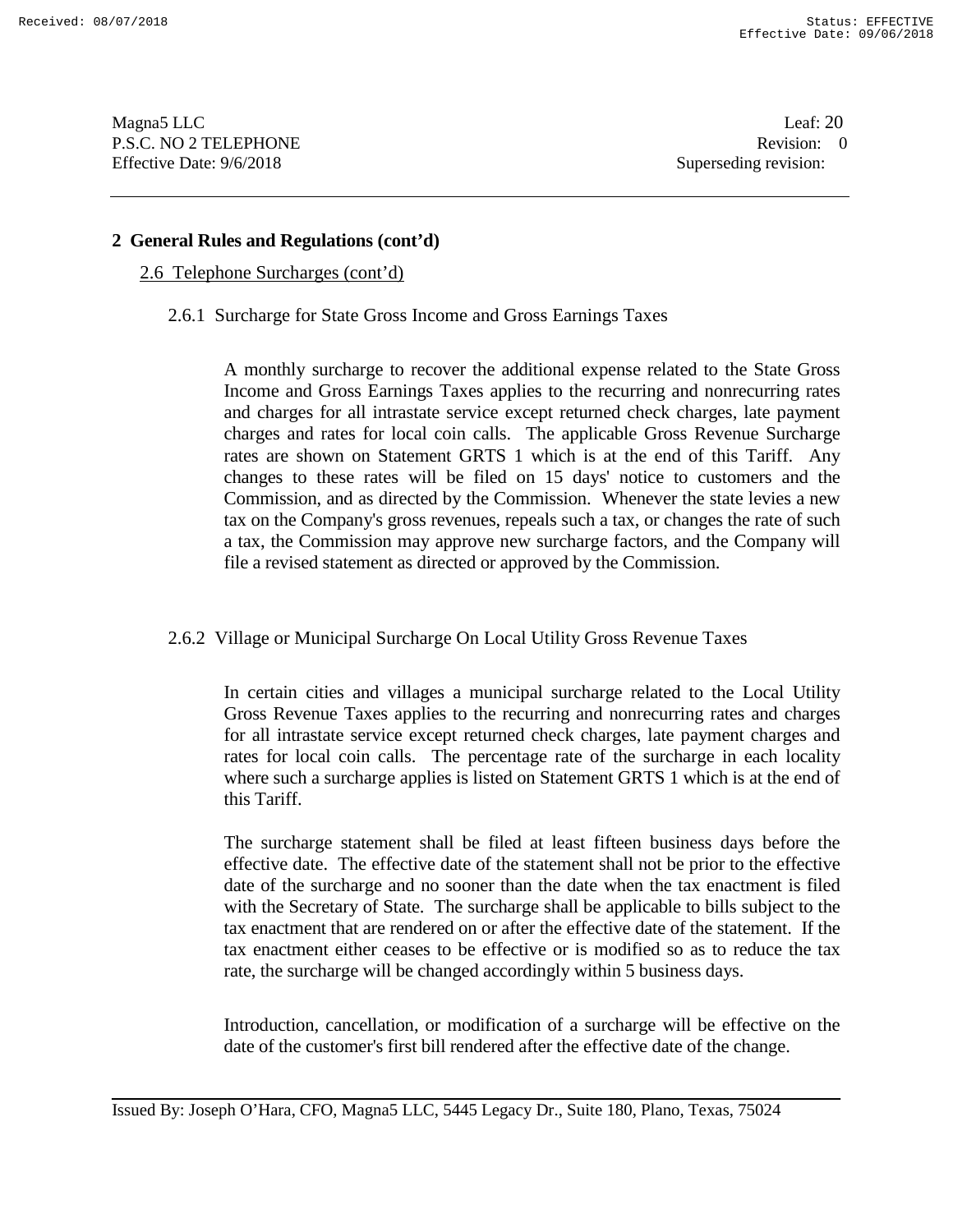Magna5 LLC Leaf: 21 P.S.C. NO 2 TELEPHONE Revision: 0<br>Effective Date: 9/6/2018 Superseding revision: 0 Effective Date: 9/6/2018

# **2 General Rules and Regulations (cont'd)**

2.6 Telephone Surcharges (cont'd)

2.6.3 New York State Universal Service Fund Surcharge

On August 17, 2012, the New York Public Service Commission (NYPSC) issued its Order in Case 09-M0527 allowing the New York State Universal Service Fund assessments to be flowed through to the end user. The New York State Universal Service Fund Surcharge is charged monthly on a per access line or per trunk basis to all residence and business customers, in addition to other monthly rates and charges set forth in applicable tariffs. If the Company has collected its annually assessed amount prior to the end of the calendar year, as determined by the Fund Administrator, it will suspend collection of these surcharges for the remainder of that year, subject to any subsequent adjustment necessitated by NYPSC Order.

The applicable New York Universal Service Fund Surcharge rate will be assessed by the company and listed on Statement GRTS 1 of the concurring company's tariff, in monthly increments, using one of the following options:

- a. Bill amounts the assessment will be based upon a percentage of the customer's bills for local services. The surcharge will not be applied to taxes or other surcharges.
- b. Per Access Line/customer the assessment will be based on a per line or per customer basis.

# 2.7 Suspension or Termination of Service

2.7.1 Suspension or Termination for Nonpayment

In the event that any bill rendered or any deposit required is not paid, the Company may suspend service or terminate service until the bill or the required deposit has been paid. If service is suspended or terminated for nonpayment, the customer will be billed a Connection Charge as well as any payment due and any applicable deposits upon reconnection.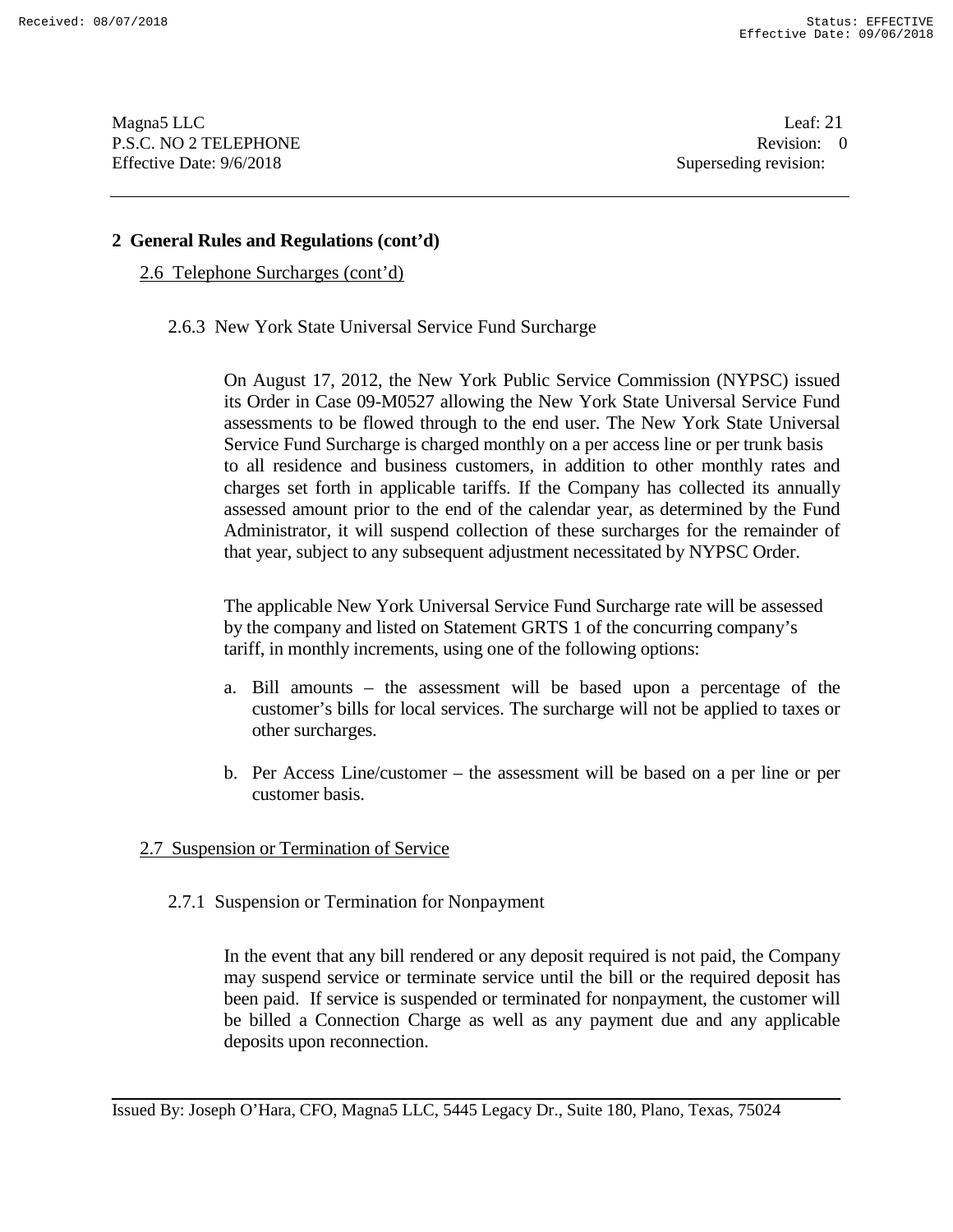Magna5 LLC Leaf: 22 P.S.C. NO 2 TELEPHONE Revision: 0<br>Effective Date: 9/6/2018 Superseding revision: 0 Effective Date: 9/6/2018

## **2 General Rules and Regulations (cont'd)**

- 2.7 Suspension or Termination of Service (cont'd)
	- 2.7.1 Suspension or Termination for Nonpayment (cont'd)
		- a. Termination shall not be made until at least 20 days after written notification has been mailed to the billing address of the customer.
		- b. Suspension will not be made until at least 8 days after written notification has been mailed to the customer and 20 days before the termination notice.

Telephone service shall only be suspended between 8:00 AM and 7:30 PM, on Monday through Thursday, and between 8:00 AM and 3:00 PM on Friday. It shall not be suspended or terminated for nonpayment on weekends, public holidays, other federal and state holidays proclaimed by the President or the Governor, or on days when the main business office of the Company is not open for business, or during the periods from December 23rd through December 26th or December 30th through January 1st.

2.7.2 Exceptions to Suspension and Termination

Telephone service shall not be suspended or terminated for:

- a. Nonpayment of bills rendered for charges other than telephone service or deposits requested in connection with telephone service;
- b. Nonpayment for service for which a bill has not been rendered;
- c. Nonpayment for service which have not been rendered;
- d. Nonpayment of any billed charge which is in dispute or for the nonpayment of a deposit which is in dispute during the period before a determination of the dispute is made by the Company in accordance with Company's complaint handling procedures. These procedures are in accordance with the Public Service Commission Rules and Regulations contained in Part 609 of 16 NYCRR.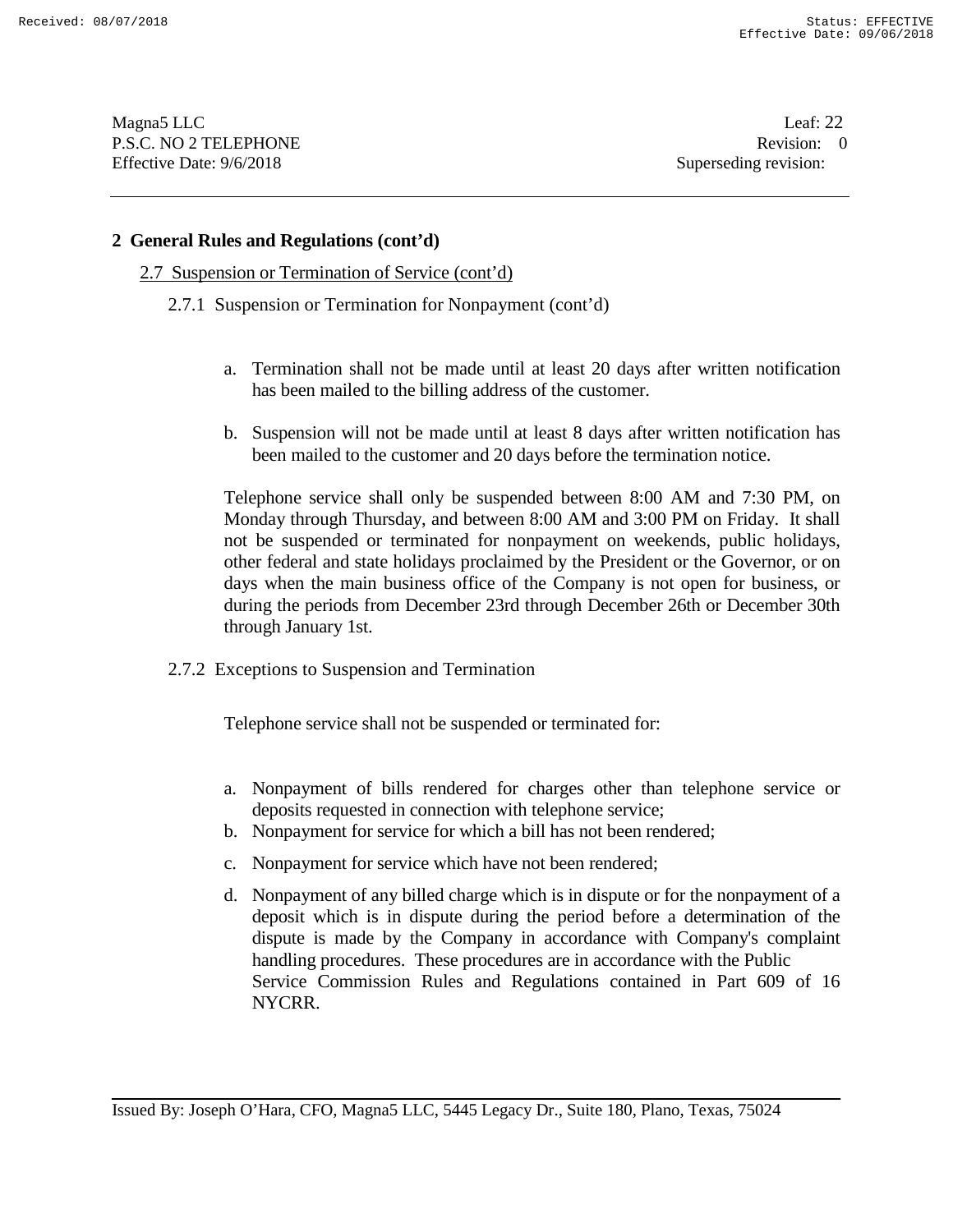Magna5 LLC Leaf: 23 P.S.C. NO 2 TELEPHONE Revision: 0<br>Effective Date: 9/6/2018 Superseding revision: 0 Effective Date: 9/6/2018

## **2 General Rules and Regulations (cont'd)**

- 2.7 Suspension or Termination of Service (cont'd)
	- 2.7.2 Exceptions to Suspension and Termination (cont'd)
		- e. Telephone service may be suspended or terminated for nonpayment of the undisputed portion of a disputed bill or deposit if the customer does not pay the undisputed portion after being asked to do so.
		- f. Nonpayment of back billed amounts as outlined in 2.9.12.
	- 2.7.3 Verification of Nonpayment

Telephone service shall not be suspended or terminated for nonpayment of a bill rendered or a required deposit unless:

- a. The Company has verified, in a manner approved by the Public Service Commission, that payment has not been received at any office of the Company or at any office of an authorized collection agent through the end of the period indicated in the notice, and
- b. The Company has checked the customer's account on the day that suspension or termination is to occur to determine whether payment has been posted to the customer's account as of the opening of business on that day.
- 2.7.4 Termination for Cause Other Than Nonpayment
	- a. General

The Company, after notice in writing to the customer and after having given the customer an appropriate opportunity to respond to such notice, may terminate service and sever the connection(s) from the customer's premises under the following conditions:

1. In the event of prohibited, unlawful or improper use of the facilities or service, or any other violation by the customer of the rules and regulations governing the facilities and service furnished, or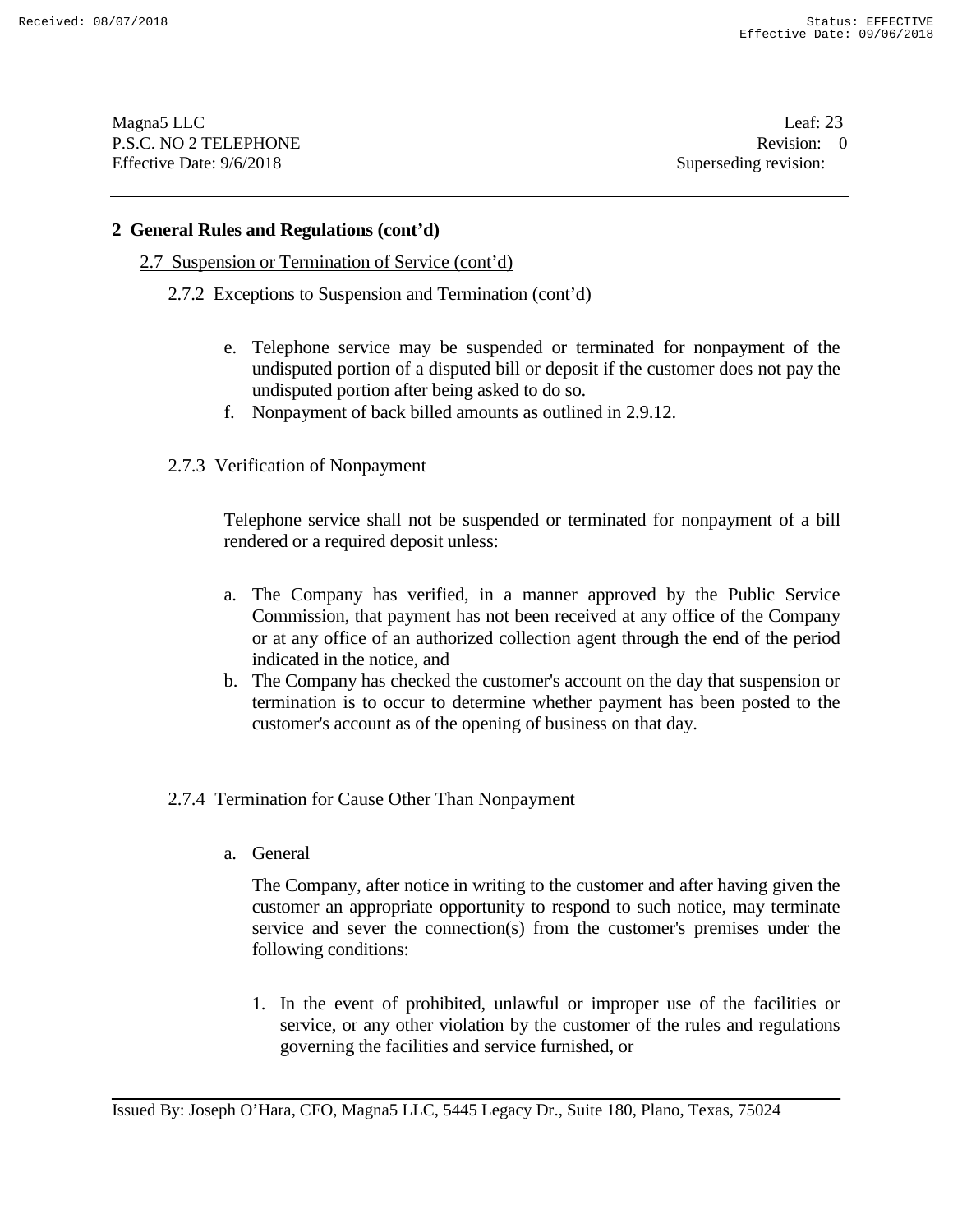Magna5 LLC Leaf: 24 P.S.C. NO 2 TELEPHONE Revision: 0<br>Effective Date: 9/6/2018 Superseding revision: 0 Effective Date: 9/6/2018

# **2 General Rules and Regulations (cont'd)**

#### 2.7 Suspension or Termination of Service (cont'd)

2.7.4 Termination for Cause Other Than Nonpayment (cont'd)

- 2. If, in the judgment of the Company, any use of the facilities or service by the customer may adversely affect the Company's personnel, plant, property or service. The Company shall have the right to take immediate action, including termination of the service and severing of the connection, without notice to the customer when injury or damage to telephone personnel, plant, property or service is occurring, or is likely to occur, or
- 3. In the event of unauthorized use, where the customer fails to take reasonable steps to prevent the unauthorized use of the facilities or service received from the Company, or
- 4. In the event that service is connected for a customer who is indebted to the Company for service or facilities previously furnished, that service may be terminated by the Company unless the customer satisfies the indebtedness within 20 days after written notification. See Section 2.9.7 regarding Deferred Payment Agreements.
- b. Prohibited, Unlawful or Improper Use of the Facilities or Service

Prohibited, unlawful or improper use of the facilities or service includes, but is not limited to:

- 1. The use of facilities or service of the Company without payment of tariff charges;
- 2. Calling or permitting others to call another person or persons so frequently or at such times of the day or in such manner as to harass, frighten, abuse or torment such other person or persons;
- 3. The use of profane or obscene language;
- 4. The use of the service in such a manner such that it interferes with the service of other customers or prevents them from making or receiving calls;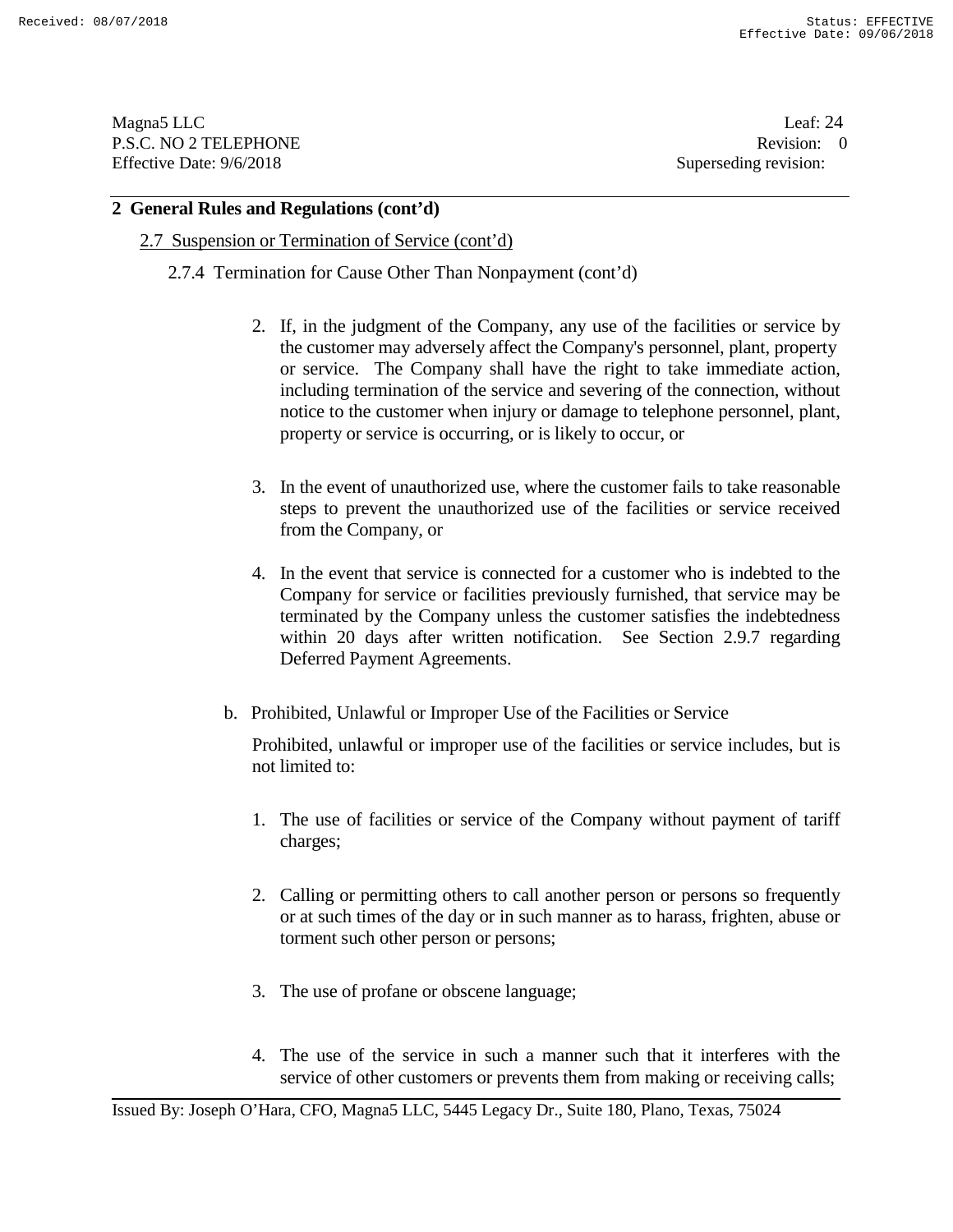Magna5 LLC Leaf: 25 P.S.C. NO 2 TELEPHONE Revision: 0<br>Effective Date: 9/6/2018 Superseding revision: 0 Effective Date: 9/6/2018

#### **2 General Rules and Regulations (cont'd)**

#### 2.7 Suspension or Termination of Service (cont'd)

- 2.7.4 Termination for Cause Other Than Nonpayment (cont'd)
	- 5. The use of a mechanical dialing device or recorded announcement equipment to seize a customer's line, thereby interfering with the customer's use of the service;
	- 6. Permitting fraudulent use.
	- c. Abandonment or Unauthorized Use of Facilities
		- 1. If it is determined that facilities have been abandoned, or are being used by unauthorized persons, or that the customer has failed to take reasonable steps to prevent unauthorized use, the Company may terminate telephone service.
		- 2. In the event that telephone service is terminated for abandonment of facilities or unauthorized use and service is subsequently restored to the same customer at the same location:
			- a. No charge shall apply for the period during which service had been terminated, and
			- b. Reconnection charges will apply when service is restored. However, no charge shall be made for reconnection if the service was terminated due to an error on the part of the Company.
			- c. Change in the Company's Ability to Secure Access

Any change in the Company's ability (a) to secure and retain suitable facilities and rights for the construction and maintenance of the necessary circuits and equipment or (b) to secure and retain suitable space for its plant and facilities in the building where service is provided to the customer may require termination of a customer's service until such time as new arrangements can be made. No charges will be assessed the customer while service is terminated, and no connection charges will apply when the service is restored.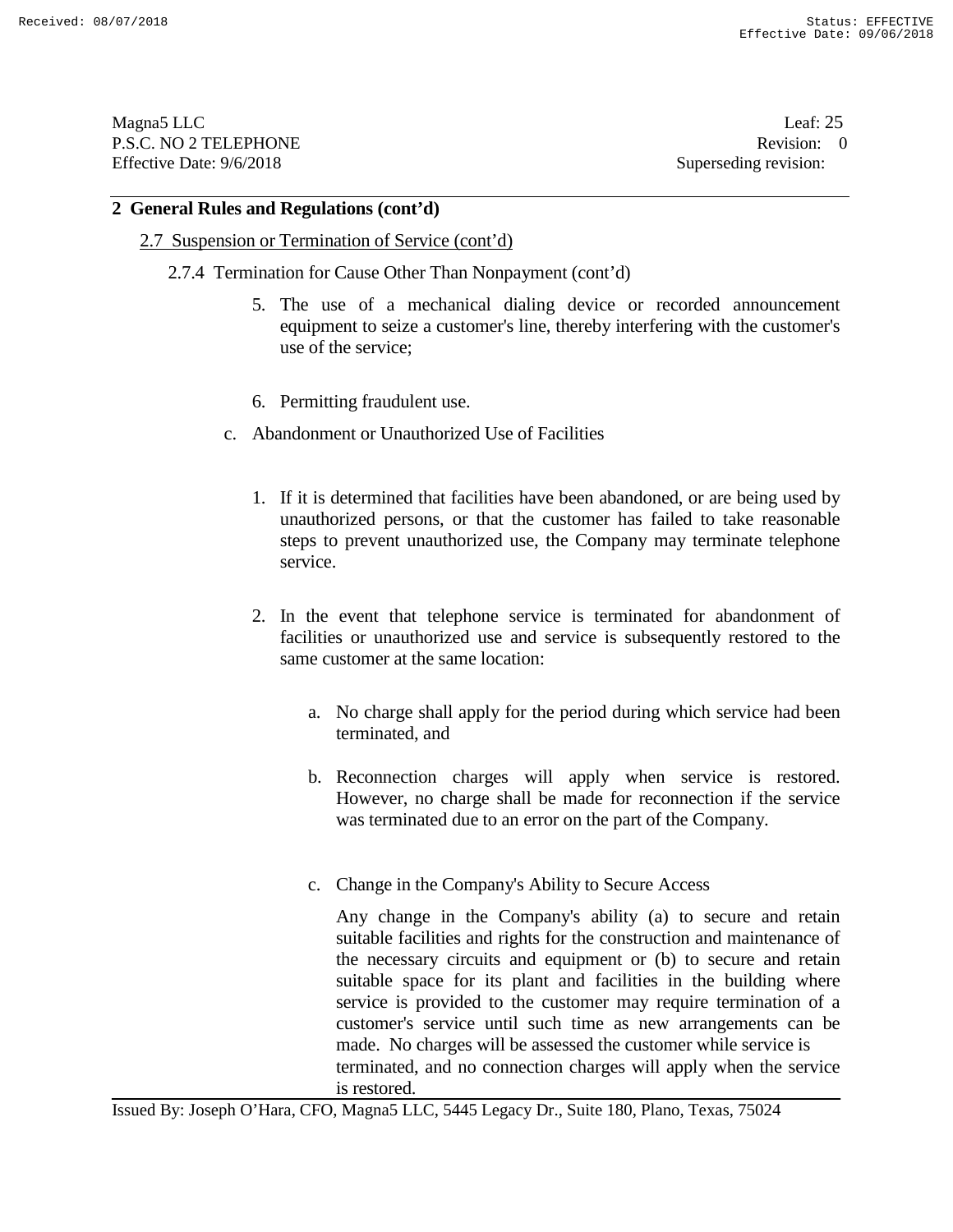Magna5 LLC Leaf: 26 P.S.C. NO 2 TELEPHONE Revision: 0<br>Effective Date: 9/6/2018 Superseding revision: 0 Effective Date: 9/6/2018

## **2 General Rules and Regulations (cont'd)**

# 2.7 Suspension or Termination of Service (cont'd)

2.7.5 Emergency Termination of Service

The Company will immediately terminate the service of any customer, on request, when the customer has reasonable belief that the service is being used by an unauthorized person or persons. The Company may require that the request be submitted in writing as a follow-up to a request made by telephone.

## 2.8 Additional Provisions Applicable to Business Customers

- 2.8.1 Application of Rates
	- a. Business rates as described in Section 5 and shown in Addendum Price List 1 apply to service furnished:
		- 1. In office buildings, stores, factories and all other places of a business nature;
		- 2. In hotels, apartment houses, clubs and boarding and rooming houses except when service is within the customer's domestic establishment and no business listings are provided; colleges, hospitals and other institutions; and in churches except when service is provided to an individual of the clergy for personal use only and business service is already established for the church at the same location;
		- 3. At any location when the listing or public advertising indicates a business or a profession;
		- 4. At any location where the service includes an extension which is at a location where business rates apply unless the extension is restricted to incoming calls;
		- 5. At any location where the customer resells or shares exchange service;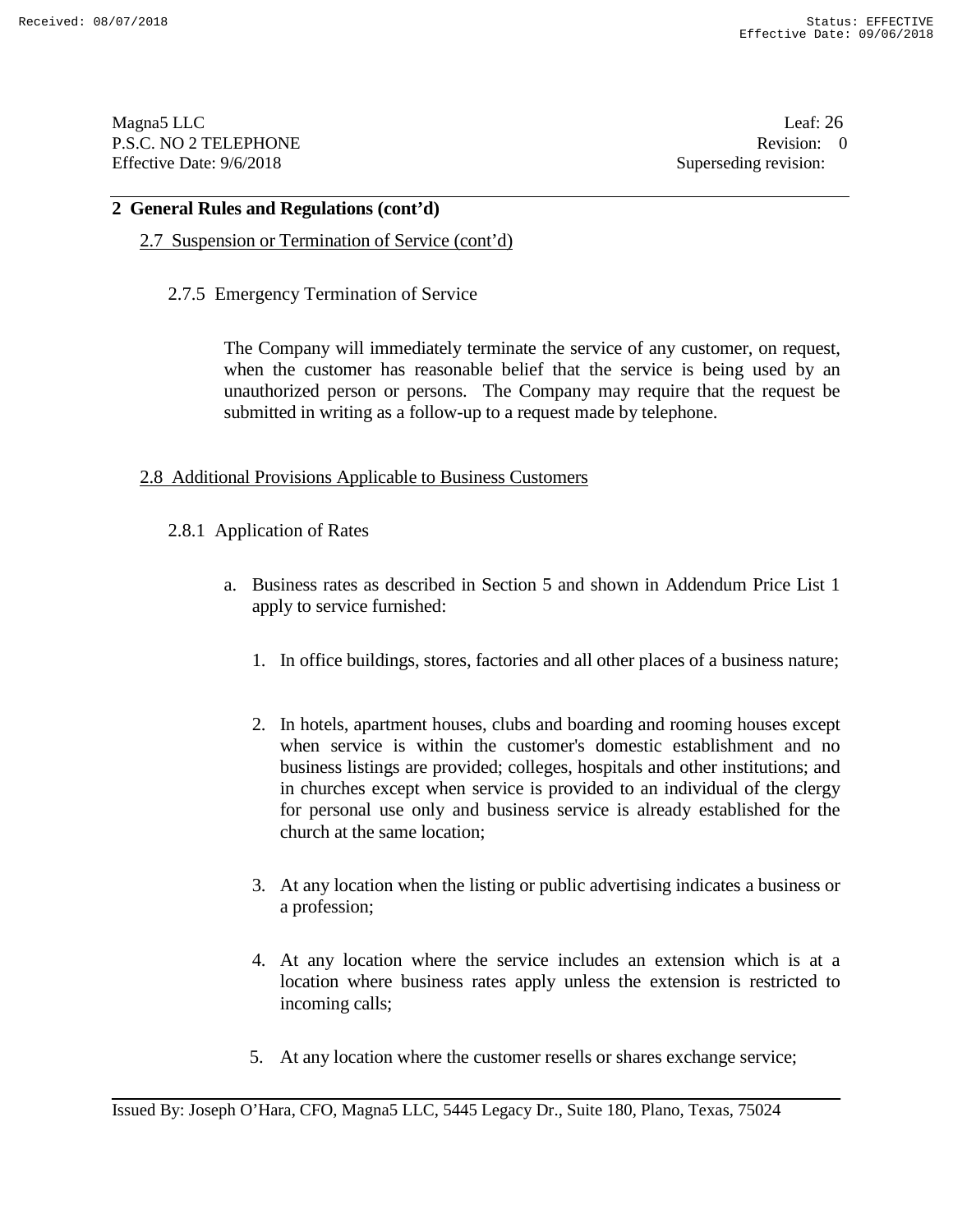Magna5 LLC Leaf: 27 P.S.C. NO 2 TELEPHONE Revision: 0<br>Effective Date: 9/6/2018 Superseding revision: 0 Effective Date: 9/6/2018

#### **2 General Rules and Regulations (cont'd)**

# 2.8 Additional Provisions Applicable to Business Customers (cont'd)

- 2.8. 1 Application of Rates (cont'd)
	- b. The use of business facilities and service is restricted to the customer, customers, agents and representatives of the customer, and joint users.
- 2.8.2 Telephone Number Changes

When a business customer requests a telephone number change, the referral period for the disconnected number is 180 days.

The customer may order a Customized Number where facilities permit for an additional charge as specified in Section 5.11 of the Addendum.

When service in an existing location is continued for a new customer, the existing telephone number may be retained by the new customer only if the former customer consents in writing, and if all charges against the account are paid or assumed by the new customer.

#### 2.8.3 Deposits

Deposits will be returned to a business customer upon cancellation of service or after one year, whichever event occurs first, unless the customer is delinquent in payment, in which case the Company will continue to retain the deposit until the delinquency is satisfied. If a service is involuntarily discontinued, the deposit is applied against the final bill, and any balance is returned to the customer.

#### 2.8.4 Dishonored Checks

If a business customer who has received a notice of discontinuance pays the bill with a check that is subsequently dishonored, the account remains unpaid and the Company is not required to issue any additional notice before disconnecting service.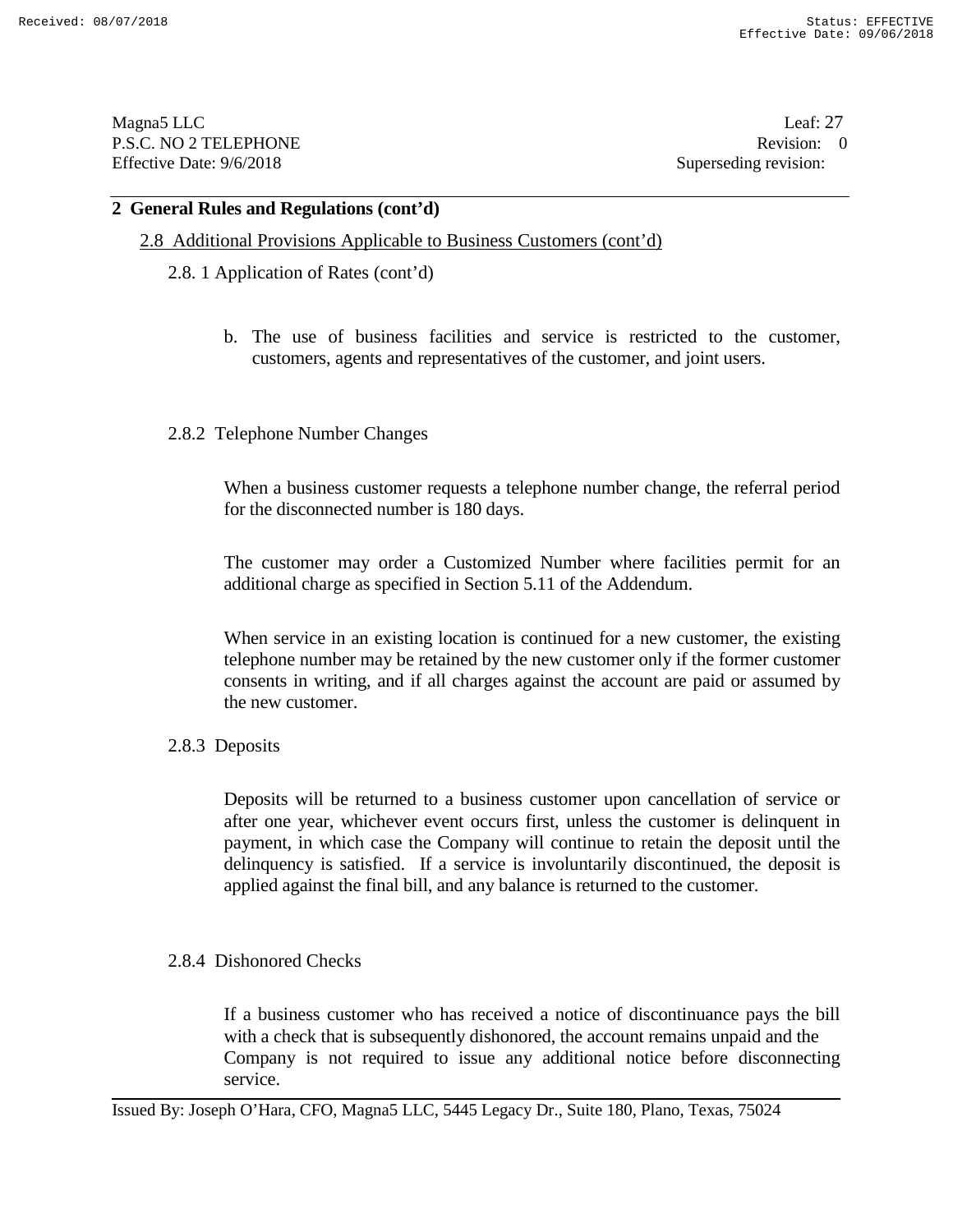Magna5 LLC Leaf: 28 P.S.C. NO 2 TELEPHONE Revision: 0<br>Effective Date: 9/6/2018 Superseding revision: 0 Effective Date: 9/6/2018

# **2 General Rules and Regulations (cont'd)**

#### 2.9 Additional Provisions Applicable to Residential Customers

#### 2.9.1 Application of Rates

Residential rates as described in Section 4 apply to service furnished in private homes or apartments (including all parts of the customer's domestic establishment) for domestic use. Residential rates also apply in college fraternity or sorority houses, convents and monasteries, and to the clergy for domestic use in residential quarters.

Residential rates do not apply to service in residential locations if the listing indicates a business or profession. Residential rates do not apply to service furnished in residential locations if there is an extension line from the residential location to a business location unless the extension line is limited to incoming calls.

The use of residential service and facilities is restricted to the customer, members of the customer's domestic establishment, and joint users.

#### 2.9.2 Telephone Number Changes

When a residential customer requests a telephone number change, the referral period for the disconnected number is 90 days.

The customer may order a Customized Number where facilities permit for an additional charge as specified in Section 5.11 of the Addendum.

When service in an existing location is continued for a new customer, the existing number may be retained by the new customer only if the former customer consents in writing, and if all charges against the account are paid or assumed by the new customer.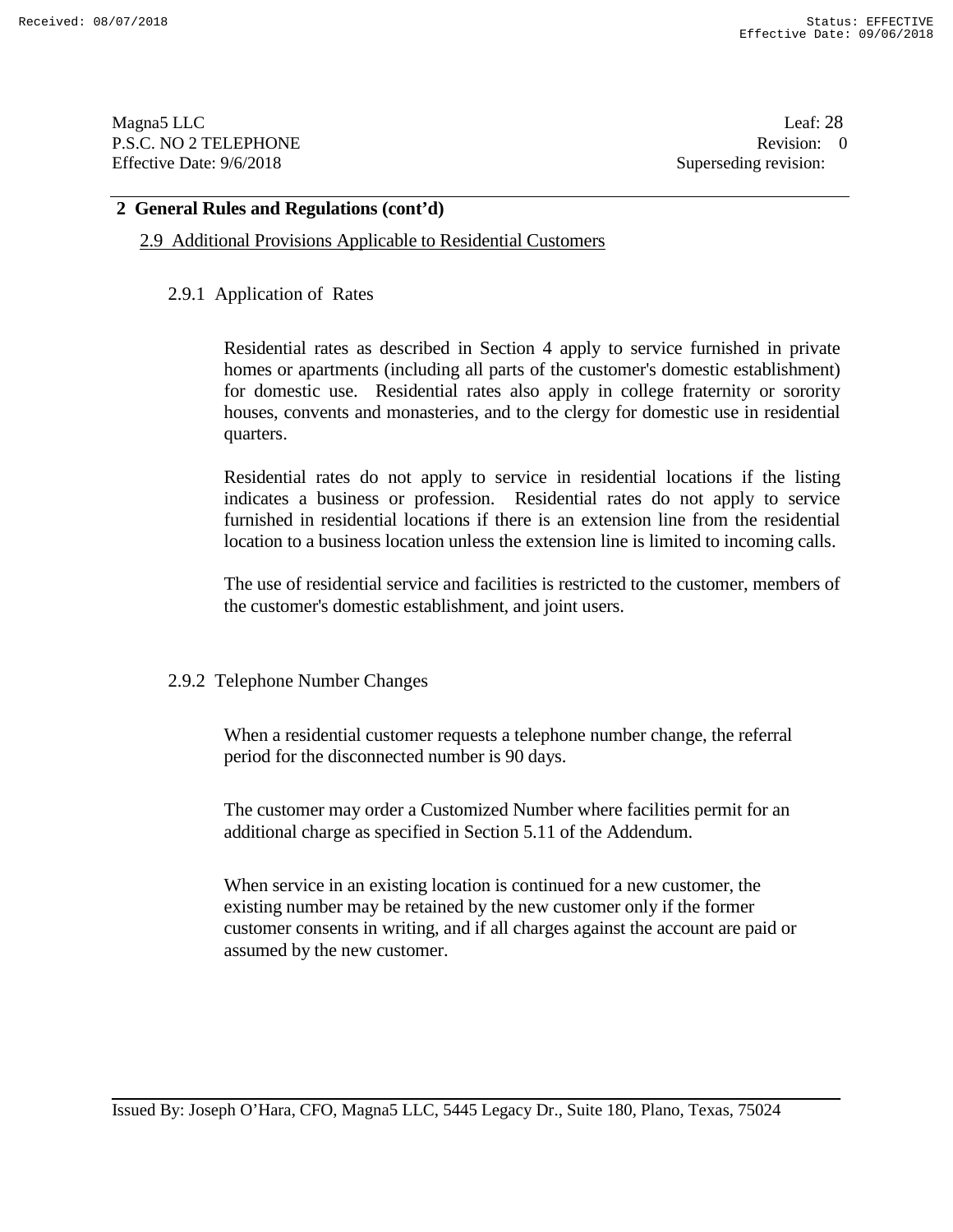Magna5 LLC Leaf: 29 P.S.C. NO 2 TELEPHONE Revision: 0<br>Effective Date: 9/6/2018 Superseding revision: 0 Effective Date: 9/6/2018

# **2 General Rules and Regulations (cont'd)**

2.9 Additional Provisions Applicable to Residential Customers (cont'd)

## 2.9.3 Deposits

## a. General

Except as provided in (b) following, the Company may require a deposit, as described in Section 2.3.2 of this Tariff, from a residential customer who is applying for service if the customer: 1) has had service terminated for nonpayment once within the preceding six month period, or 2) is delinquent in payment. A customer is delinquent in payment if that customer has received two consecutive telephone bills without making payment of at least one-half the total arrears due on the due date of the second bill. A customer is not considered delinquent, however, if an amount in dispute is not paid before the dispute is resolved.

An existing customer is an applicant for service who was a customer of the Company within twelve months of making the request, provided that prior service was not terminated for nonpayment, unless service is requested within 10 days of such termination for nonpayment. Applicants for residential service and existing residential customers are permitted to pay deposits in installments over a period not to exceed 6 months.

A new customer is an applicant for service who has not been a customer of the Company within twelve months of making the request for service. A new customer shall not be required to post a security deposit as a condition of receiving telephone service.

A seasonal customer is an individual who applies for and receives telephone service periodically each year, intermittently during the year or at other regular intervals scheduled at the time of application. A seasonal customer may be required to post a deposit.

- b. Customers Exempt from Deposits
	- 1. A new customer or existing customer who is 62 years of age or older shall be exempt from any deposit requirement unless such person's telephone service was terminated for nonpayment during the preceding six months. Proof of age will be required from any person claiming exemption from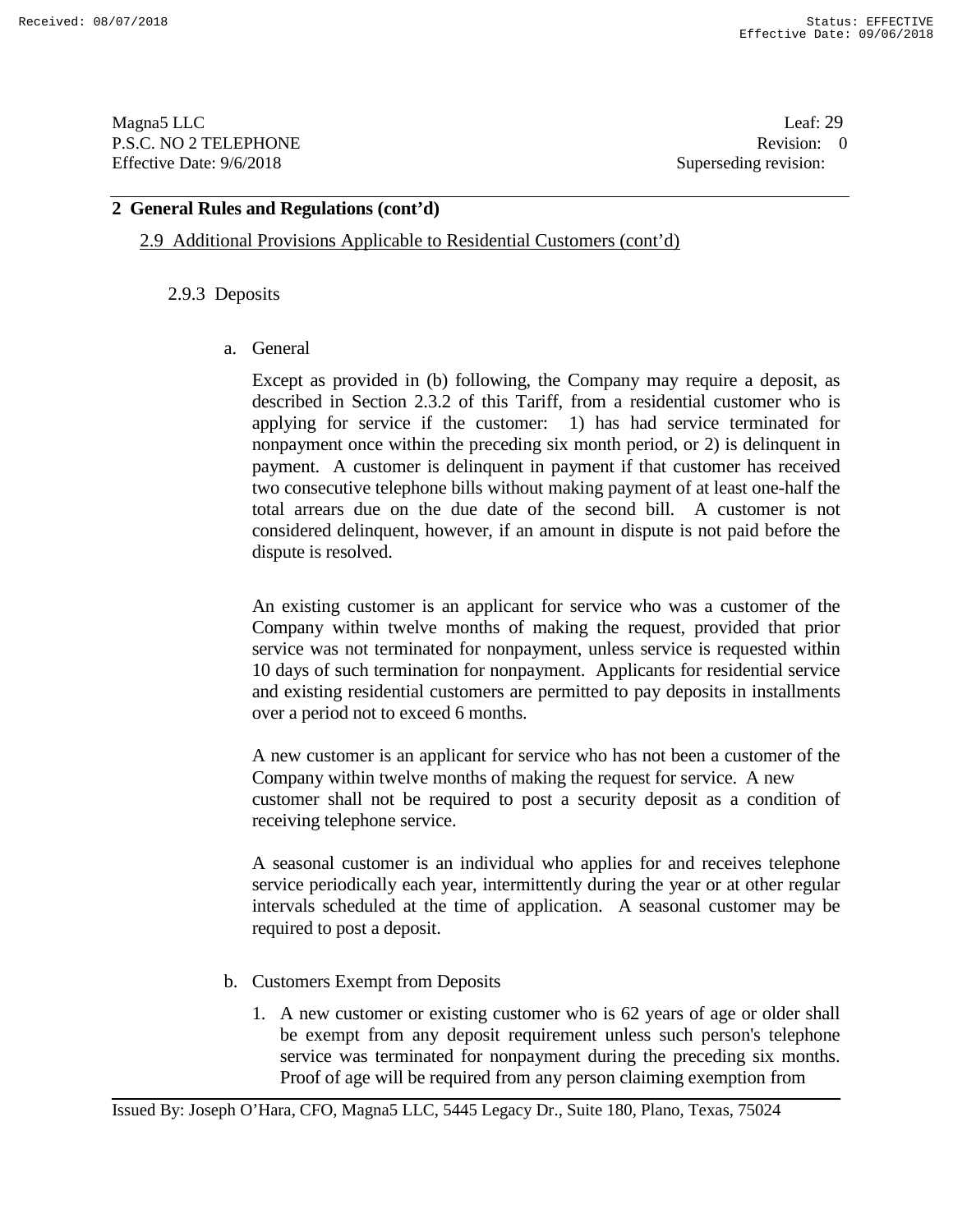Magna5 LLC Leaf: 30 P.S.C. NO 2 TELEPHONE Revision: 0<br>Effective Date: 9/6/2018 Superseding revision: 0 Effective Date: 9/6/2018

## **2 General Rules and Regulations (cont'd)**

#### 2.9 Additional Provisions Applicable to Residential Customers (cont'd)

#### 2.9.3 Deposits (cont'd)

deposit requirements because of age. If the proof requested by the Company is not received within 30 days from the date service is connected, or 30 days from the date that verification of age is requested from an existing customer, the Company may suspend or terminate service unless the customer pays the required deposit. Any new customer or existing customer 62 years of age or older shall be permitted to pay a deposit in installments over a period not to exceed 12 months.

- 2. The Company shall not require any person it knows to be a recipient of public assistance, supplemental security income or additional state payments to post a deposit.
- c. Recent Payment History

A customer who has a recent payment history (within the preceding twelve months) with the Company is entitled to service without payment of a deposit unless his or her records indicate a delinquency in payment or a termination of service for nonpayment. A customer who still owes money to the Company for residential service on a prior account shall be offered a deferred payment plan provided that the customer had service for three months and was not terminated for nonpayment during that period. (See Deferred Payment Agreements, 2.9.7 below.)

New deposits from a residential customer are reviewed after the first 3 monthly bills have been rendered; if too much has been taken, the excess is returned. The entire deposit is returned to a residential customer after l year, unless the customer is delinquent in payment, in which case the Company may continue to retain the deposit until the delinquency is satisfied. If the service is discontinued, the deposit is applied against the final bill, and any balance is returned to the customer.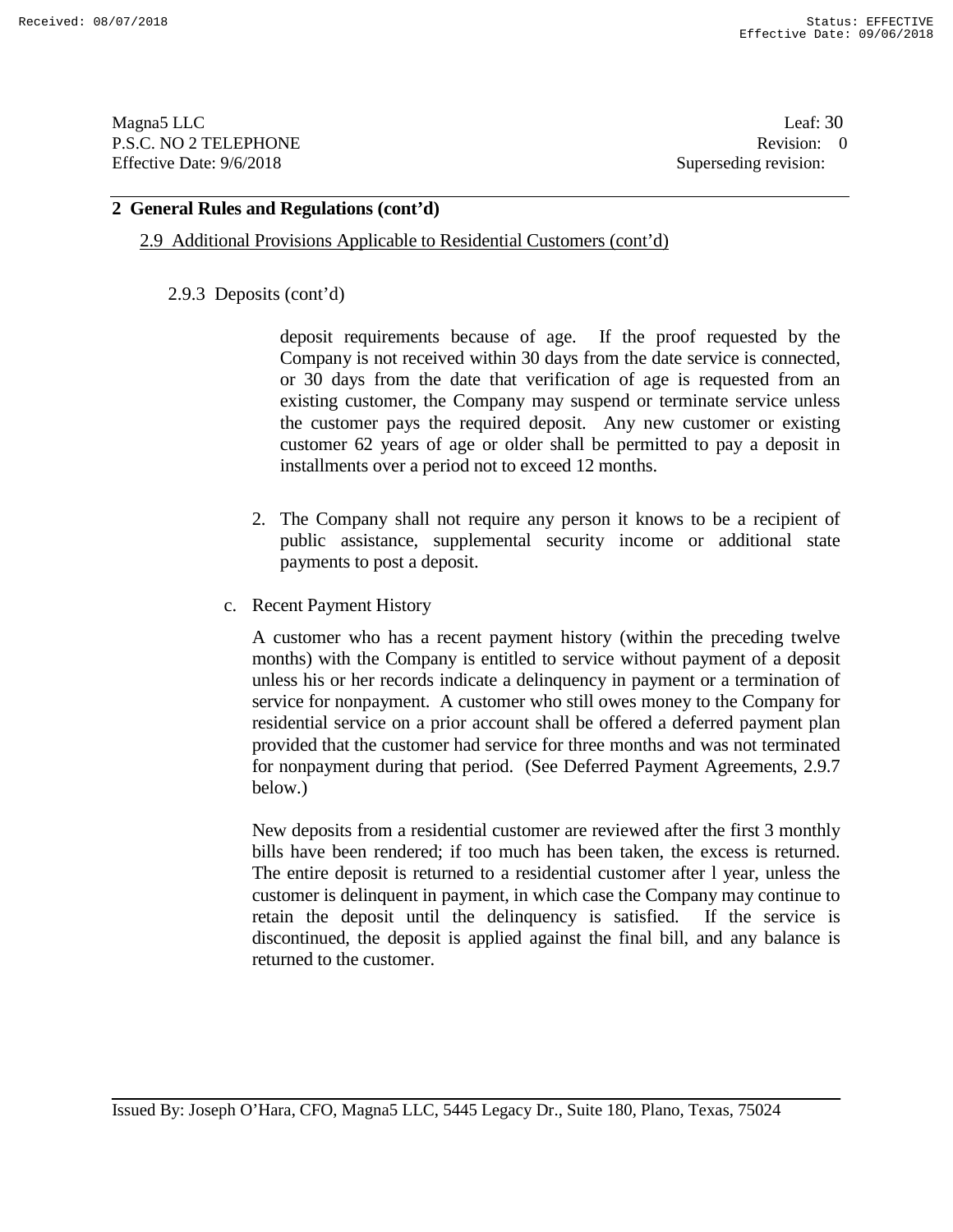Magna5 LLC Leaf: 31 P.S.C. NO 2 TELEPHONE Revision: 0<br>Effective Date: 9/6/2018 Superseding revision: 0 Effective Date: 9/6/2018

#### **2 General Rules and Regulations (cont'd)**

2.9 Additional Provisions Applicable to Residential Customers (cont'd)

#### 2.9.4 Installment Billing for Nonrecurring Charges

A residential customer may elect to pay service connection and other nonrecurring charges associated with a service order in monthly installments for up to a 12 month period. When installment billing is requested, all nonrecurring charges associated with a given service order will be included in the calculation of the monthly installment.

Installment billing is subject to the following restrictions:

- a. Installment billing may be used only by residential customers;
- b. Charges will be billed in the number of installments of equal dollar amounts as requested by the customer up to a maximum of 12 installments over the course of 12 months;
- c. A customer may not pay a portion of the charges and then request installment billing for the remaining charges;
- d. More than one installment plan may be in effect for the same customer at the same time;
- e. If a customer disconnects service during the installment payment period, all unbilled charges will be included in the final bill rendered;
- f. A customer may elect to pay the unbilled charges before the expiration of the installment plan;
- g. Installment billing payments will continue even when an account is temporarily suspended;
- h. No interest or carrying charges will be applied to the outstanding balance during the installment period.

Issued By: Joseph O'Hara, CFO, Magna5 LLC, 5445 Legacy Dr., Suite 180, Plano, Texas, 75024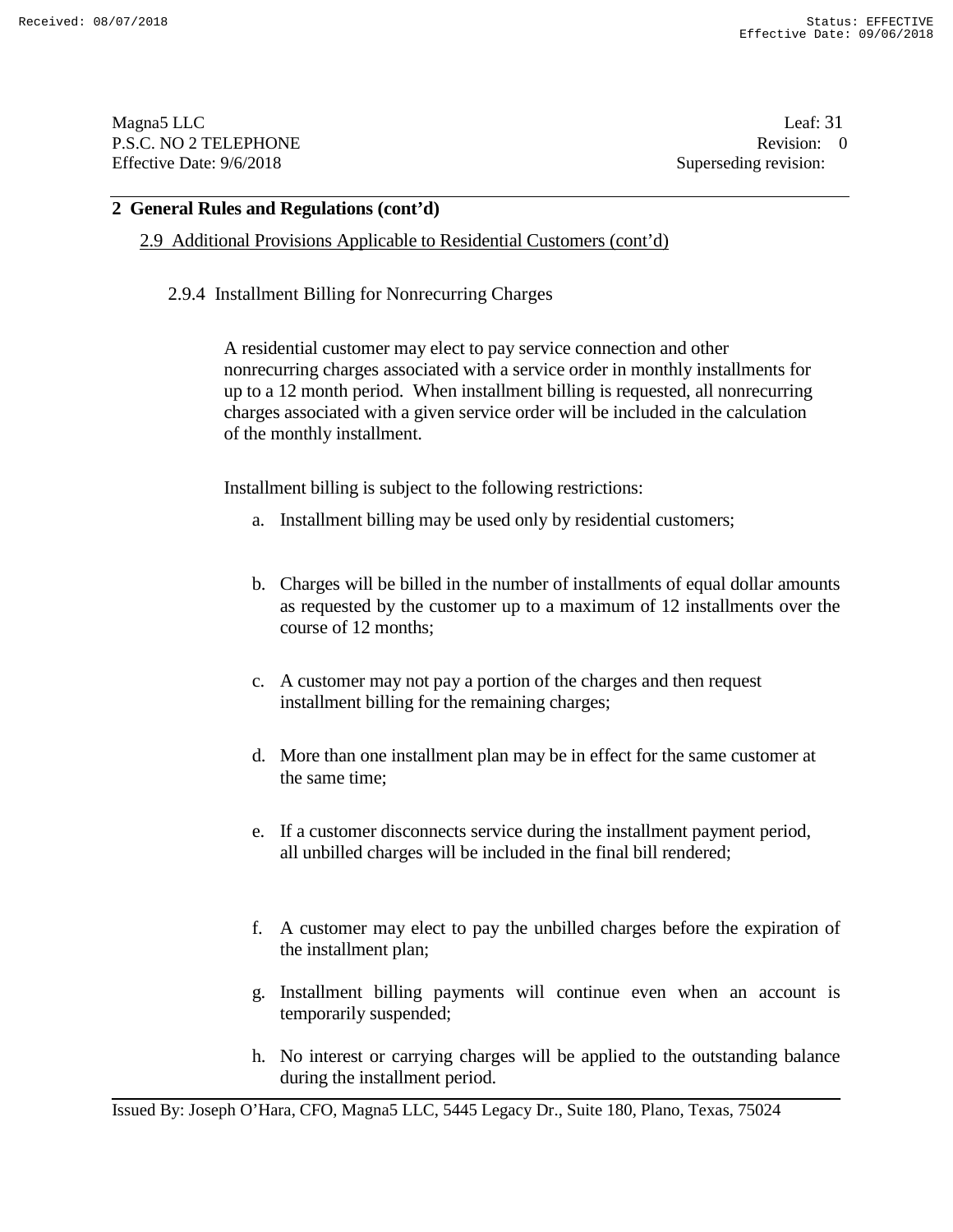Magna5 LLC Leaf: 32 P.S.C. NO 2 TELEPHONE Revision: 0<br>Effective Date: 9/6/2018 Superseding revision: 0 Effective Date: 9/6/2018

#### **2 General Rules and Regulations (cont'd)**

2.9 Additional Provisions Applicable to Residential Customers (cont'd)

#### 2.9.5 Adjusted Payment Schedule

A customer on a fixed income (e.g., pension and public assistance) shall be offered the opportunity to pay his or her bills on a reasonable schedule that is adjusted for periodic receipt of income.

#### 2.9.6 Suspension or Termination for Nonpayment

- a. Suspension/termination notices may not be issued until at least 25 days after the date of the bill. Bills must be mailed to the customer no later than 6 business days after the date of the bill.
- b. After issuing the written notification in accordance with 2.9.2, at least one attempt shall be made during non-working hours to contact the residential customer by telephone before the scheduled date of suspension/termination.
- c. Suspension/termination may occur only between 8:00 AM and 7:30 PM on Monday through Thursday, and between 8:00 AM and 3:00 PM on Friday, provided that such day or the following day is not a public holiday or a day on which the main office is closed. In addition, service may not be disconnected during the periods of December 23 through the 26 and December 30 through January 2.
- d. Telephone service may be suspended or terminated for nonpayment of the undisputed portion of a disputed bill or deposit if the customer does not pay the undisputed portion after being asked to do so. Suspended or terminated residential service shall be reconnected within 24 hours following payment or within 24 hours of the end of circumstances beyond the Company's control which delay the reconnection. The Commission may direct that service be reconnected in less than 24 hours.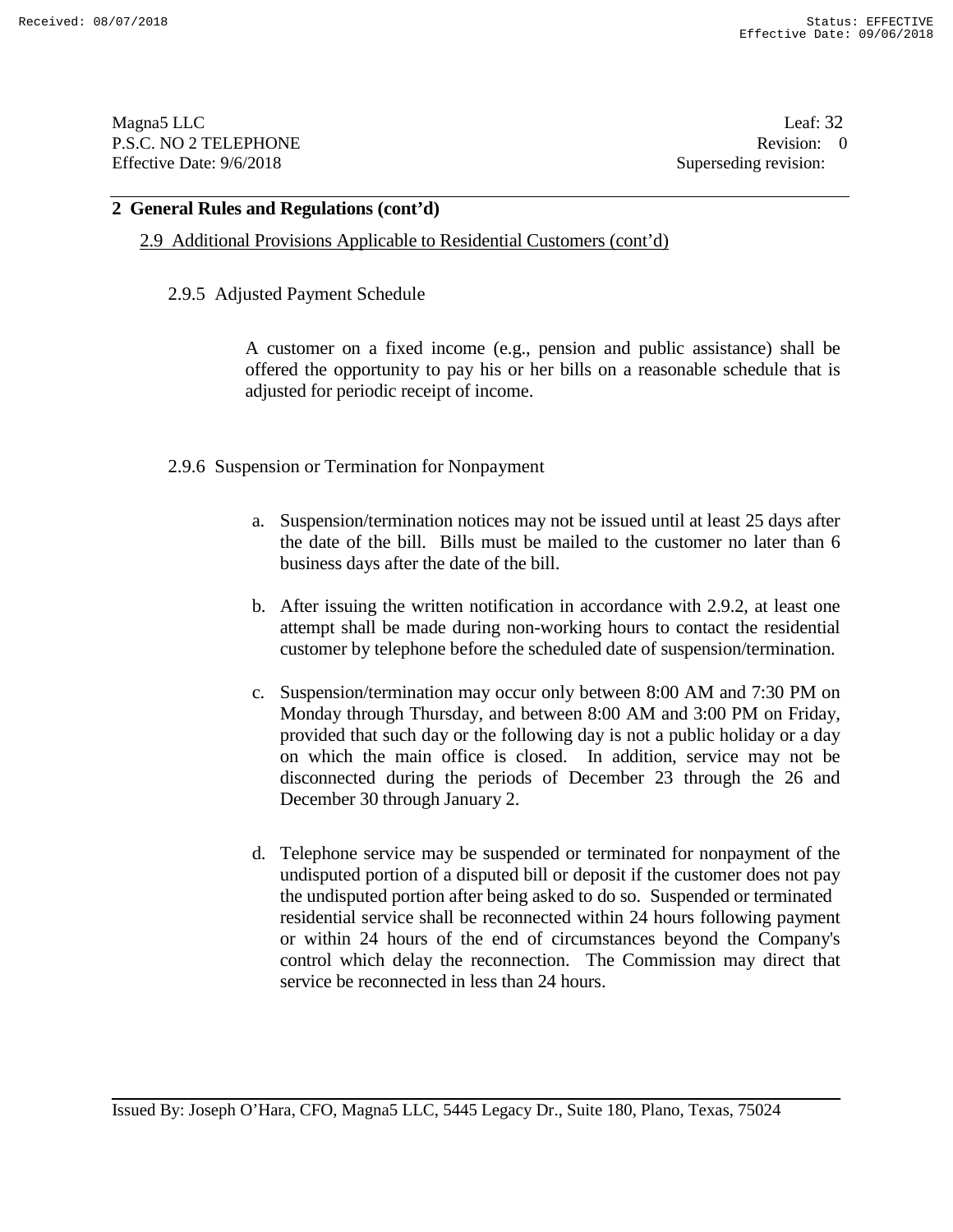Magna5 LLC Leaf: 33 P.S.C. NO 2 TELEPHONE Revision: 0<br>
Effective Date: 9/6/2018 Superseding revision: 0

Superseding revision:

# **2 General Rules and Regulations (cont'd)**

2.9 Additional Provisions Applicable to Residential Customers (cont'd)

## 2.9.7 Deferred Payment Agreements

Service will not be suspended or terminated unless the customer has been advised that a deferred payment plan can be arranged. An existing residential customer with three or more months service and for who service has not been terminated for nonpayment is eligible for Deferred Payment Arrangements (DPA). The Company must offer an eligible customer a DPA in accordance with the Commission's order in Case 90-C-1148 issued on August 7, 1992. Final notice of suspension/termination will advise the customer of deferred payment arrangements and will include, in bold print, a notice that assistance in reaching an agreement may be obtained from the Commission. The DPA notice will be mailed no less than six days before termination of total service.

A Deferred Payment Agreement will be for a period agreed to by both the customer and the Company.

If the Company believes that the customer has the resources to pay the bill, it shall notify both the customer and the Commission in writing of the reasons for its belief. The Commission shall make the final determination as to whether a DPA should be provided. A customer with medical emergencies and a customer who is elderly, blind or disabled shall be exempt from such eligibility criteria.

2.9.8 Dishonored Checks

When a check received from a residential customer is dishonored, the company shall make two attempts, one outside of normal business hours, to contact the customer within 24 hours. The customer shall be given an additional 24 hours to pay before suspension/termination. The additional notice will be given provided that the customer has not submitted a dishonored check within the past 12 months.

#### 2.9.9 Suspension or Termination - Abandonment

Suspension/termination of residential service for abandonment or unauthorized use may occur only after the Company makes a reasonable attempt to determine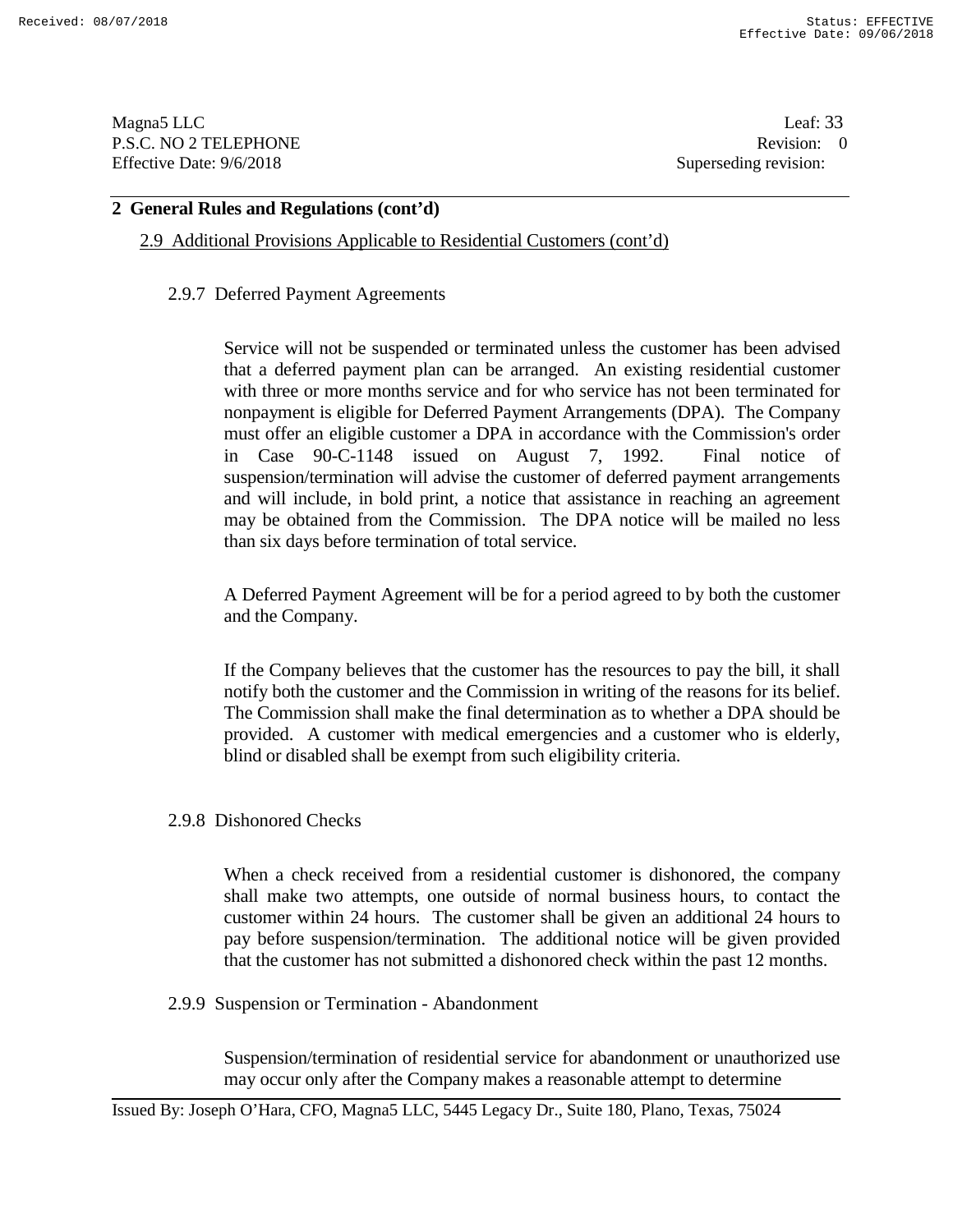Magna5 LLC Leaf: 34 P.S.C. NO 2 TELEPHONE Revision: 0<br>Effective Date: 9/6/2018 Superseding revision: 0 Effective Date: 9/6/2018

#### **2 General Rules and Regulations (cont'd)**

# 2.9 Additional Provisions Applicable to Residential Customers (cont'd)

2.9.9 Suspension or Termination – Abandonment (cont'd)

occupancy or authorized use, or the customer takes reasonable steps to prevent unauthorized use. A notice must be sent to the customer five days before such suspension or termination. The notification requirement is waived when previous mailings are returned by the Post Office or the company is advised that a new customer has moved into the location.

2.9.10 Suspension or Termination - Medical Emergencies

In the event of a medical emergency as defined in 16NYCRR, Sec. 609, an additional 30 days will be allowed for a residential customer before suspension or termination. A medical certificate as defined in 16NYCRR, Sec. 609, must be supplied. The medical emergency status may be extended beyond 30 days upon submission of specified documentation. During the emergency, the customer will be able to defer payment of monthly charges up to an amount specified by the Commission until the emergency ceases or it is determined that the customer has the ability to pay the charges. Charges in any month in excess of the amount specified are due by the due date of the bill.

- 2.9.11 Suspension or Termination Elderly, Blind or Disabled
	- An additional 20 days will be allowed before suspension or termination may occur when:
		- a. the customer is known to or identified to the Company as being blind or disabled, as defined in 16NYCRR, Sec. 609, or
		- b. the customer is 62 years of age or older, and all other residents of the customer's household are: under 18 years of age, over 62 years of age, blind or disabled.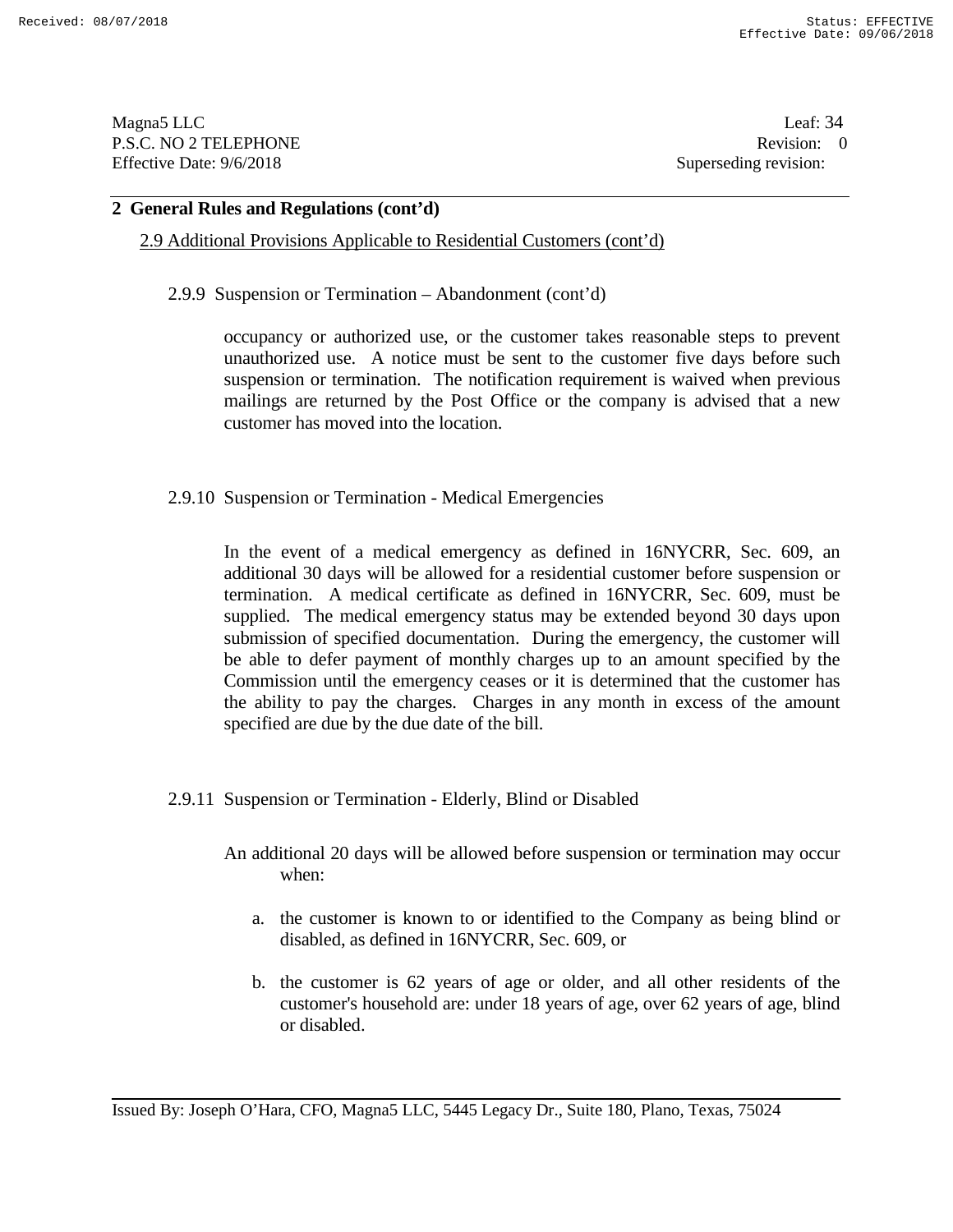Magna5 LLC Leaf: 35 P.S.C. NO 2 TELEPHONE Revision: 0<br>Effective Date: 9/6/2018 Superseding revision: 0 Effective Date: 9/6/2018

#### **2 General Rules and Regulations (cont'd)**

2.9 Additional Provisions Applicable to Residential Customers (cont'd)

2.9.11 Suspension or Termination - Elderly, Blind or Disabled (cont'd)

In cases where service has been suspended or terminated and the Company subsequently learns that the customer is entitled to the protection established herein, the Company shall within 24 hours of such notification restore service for an additional 20 days and make a diligent effort to contact in person an adult resident at the customer's premises for the purpose of devising a payment plan.

## 2.9.12 Back billing for Residential Customers

The Company shall not charge a residential customer for previously unbilled service or adjust upward a bill previously rendered when the period for the unbilled service or billing adjustment is more than 24 months prior to the mailing of the bill or the upward adjustment unless the conduct of the customer caused or contributed to the failure of the Company to render timely accurate billing. Unless the customer causes the late billing, the Company shall explain the reason for the late billing and shall advise the customer that suspension/termination of service is not permitted for charges billed in excess of six months after the service was provided. The customer will be given the opportunity to pay the charges under an installment plan on a schedule equal in time to the length of the back billing period.

#### 2.10 Allowances for Interruptions in Service

Interruptions in service, which are not due to the negligence of, or non-compliance with the provisions of this Tariff by the Customer, or the operation or malfunction of the facilities, power, or equipment provided by the Customer, will be credited to the Customer as set forth below for the part of the service that the interruption affects. A credit allowance will be made when an interruption occurs because of a failure of any component furnished by the Company under this Tariff.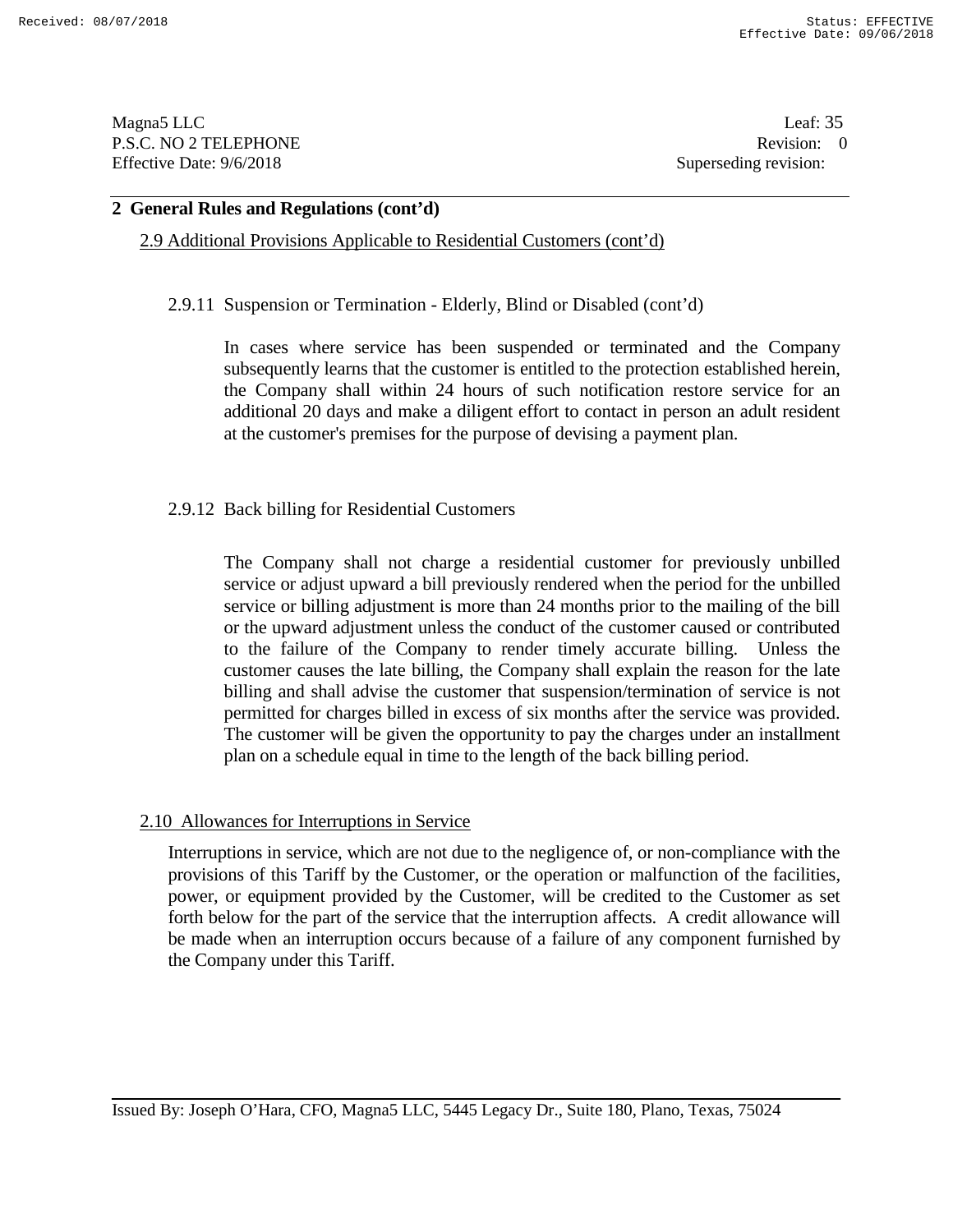Magna5 LLC Leaf: 36 P.S.C. NO 2 TELEPHONE Revision: 0<br>Effective Date: 9/6/2018 Superseding revision: 0 Effective Date: 9/6/2018

## **2 General Rules and Regulations (cont'd)**

2.10 Allowances for Interruptions in Service (cont'd)

# 2.10.1 Credit for Interruptions

- a. An interruption period begins when the Customer reports a service, facility, or circuit to be interrupted and releases it for testing and repair. An interruption period ends when the service, facility, or circuit is operative. If the Customer reports a service, facility, or circuit to be inoperative but declines to release it for testing and repair, it is considered to be impaired, but not interrupted.
- b. For calculating credit allowances, every month is considered to have 30 days. A credit allowance is applied on a pro rata basis against the rates specified hereunder and is dependent upon the length of the interruption. Only those facilities on the interrupted portion of the circuit will receive a credit.
- c. A credit allowance will be given, upon request of the customer to the business office, for interruptions of 30 minutes or more. Credit allowances will be calculated as follows:
	- 1. If interruption continues for less than 24 hours:
		- a) 1/30th of the monthly rate if it is the first interruption in the same billing period.
		- b) 2/30ths of the monthly rate if there was a previous interruption of at least 24 hours in the same billing period.
	- 2. If interruption continues for more than 24 hours:
		- a) if caused by storm, fire, flood or other condition out of Company's control, 1/30th of the monthly rate for each 24 hours of interruption.
		- b) for other interruption, 1/30 of the monthly rate for the first 24 hours and 2/30ths of such rate for each additional 24 hours (or fraction thereof); however, if service is interrupted for over 24 hours, more than once in the same billing period, the 2/30ths allowance applies to the first 24 hours of the second and subsequent interruptions.
		- c) Two or more interruptions of 15 minutes or more during any one 24 hour period shall be considered as one interruption.
		- d) Credit to Customer Credits attributable to any billing period for interruptions of service shall not exceed the total charges for that period for the service and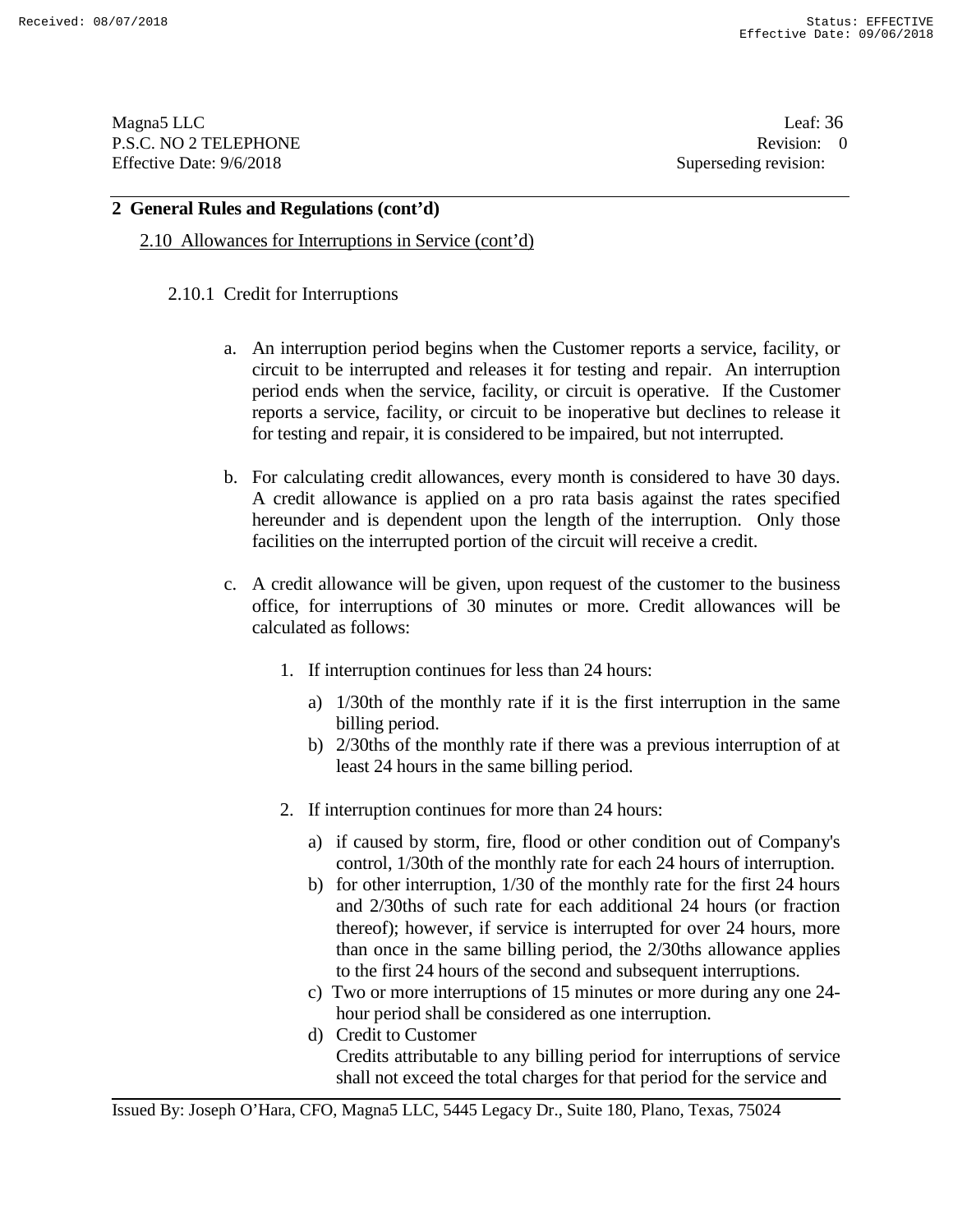Magna5 LLC Leaf: 37 P.S.C. NO 2 TELEPHONE Revision: 0<br>
Effective Date: 9/6/2018 Superseding revision: 0

Superseding revision:

### **2 General Rules and Regulations (cont'd)**

2.10 Allowances for Interruptions in Service (cont'd)

2.10.1 Credit for Interruptions (cont'd)

facilities furnished by the Company rendered useless or substantially impaired.

e) "Interruption" Defined

For the purpose of applying this provision, the word "interruption" shall mean the inability to complete calls either incoming or outgoing or both due to equipment malfunction or human errors. "Interruption" does not include and no allowance shall be given for service difficulties such as slow dial tone, circuits busy or other network and/or switching capacity shortages. Nor shall the interruption allowance apply where service is interrupted by the negligence or willful act of the subscriber or where the Company, pursuant to the terms of the Tariff, suspends or terminates service because of nonpayment of bills due to the company, unlawful or improper use of the facilities or service, or any other reason covered by the Tariff. No allowance shall be made for interruptions due to electric power failure where, by the provisions of this Tariff, the subscriber is responsible for providing electric power. Allowance for interruptions of message rate service will not affect the subscriber's local call allowance during a given billing period.

#### 2.10.2 Limitations on Credit Allowances

No credit allowance will be made for:

- a. interruptions due to the negligence of, or non-compliance with the provisions of this Tariff, by any party other than the Company, including but not limited to the customer, authorized user, or other common carriers connected to, or providing service connected to, the service of the Company or to the Company's facilities;
- b. interruptions due to the failure or malfunction of non-Company equipment, including service connected to customer provided electric power;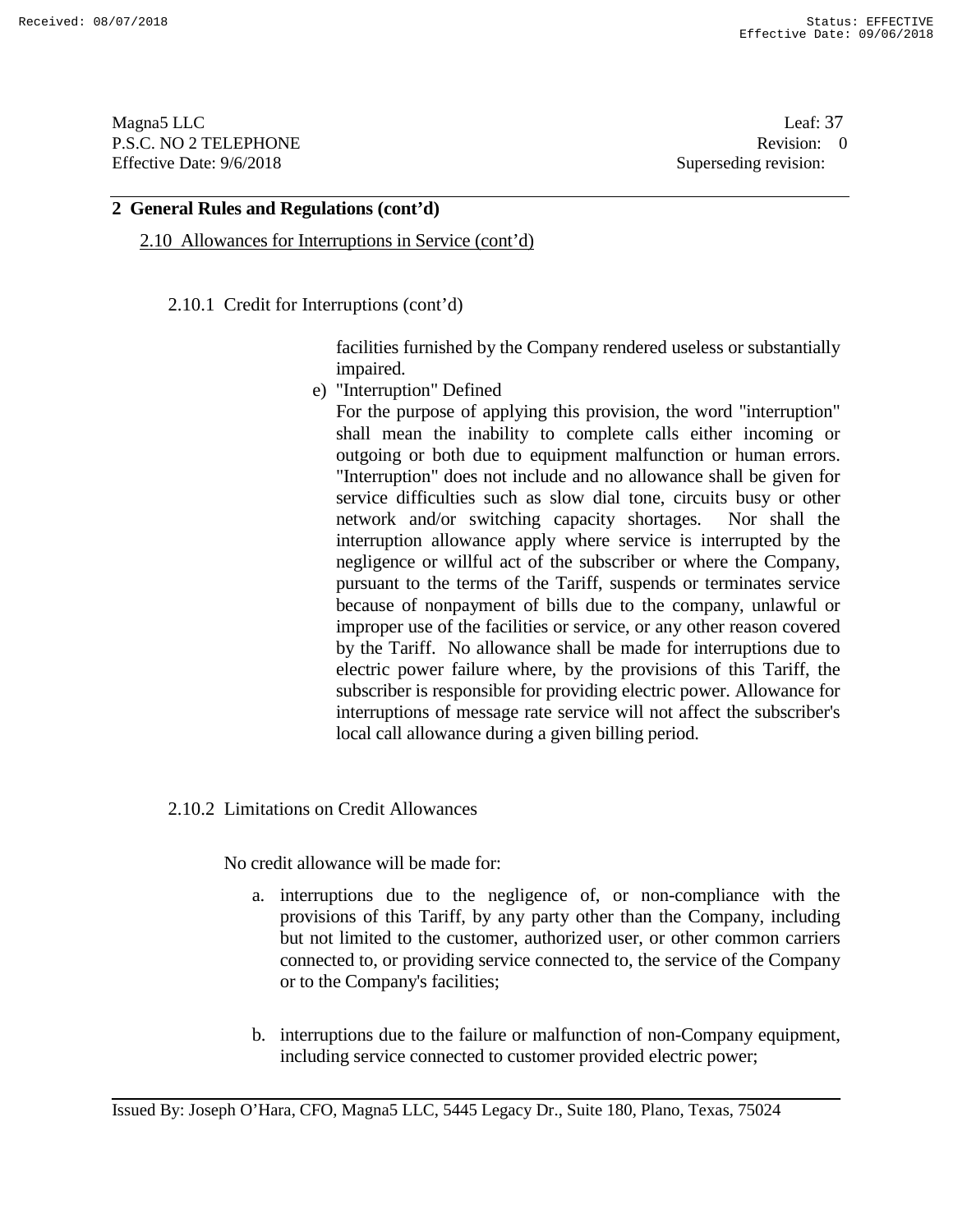Magna5 LLC Leaf: 38 P.S.C. NO 2 TELEPHONE Revision: 0<br>Effective Date: 9/6/2018 Superseding revision: 0 Effective Date: 9/6/2018

### **2 General Rules and Regulations (cont'd)**

2.10 Allowances for Interruptions in Service (cont'd)

### 2.10.2 Limitations on Credit Allowances (cont'd)

- c. interruptions of service during any period in which the Company is not given full and free access to its facilities and equipment for the purpose of investigating and correcting interruptions;
- d. interruptions of service during any period when the customer has released service to the Company for maintenance purposes or for implementation of a customer order for a change in service arrangements;
- e. interruptions of service due to circumstances or causes beyond the control of the Company.

### 2.11 Automatic Number Identification

## 2.11.1 Regulations

The Company will provide Automatic Number Identification (ANI) associated with an intrastate service, by tariff, to any entity (ANI recipient), only under the following terms and conditions:

- a. The ANI recipient or its designated billing agent may use or transmit ANI information to third parties for billing and collection, routing, screening, ensuring network performance, and completion of a telephone subscriber's call or transaction, or for performing a service directly related to the telephone subscriber's original call or transaction.
- b. The ANI recipient may offer to any telephone subscriber with whom the ANI recipient has an established customer relationship, a product or service that is directly related to products or service previously purchased by the telephone subscriber from the ANI recipient.
- c. The ANI recipient or its designated billing agent is prohibited from utilizing ANI information to establish marketing lists or to conduct outgoing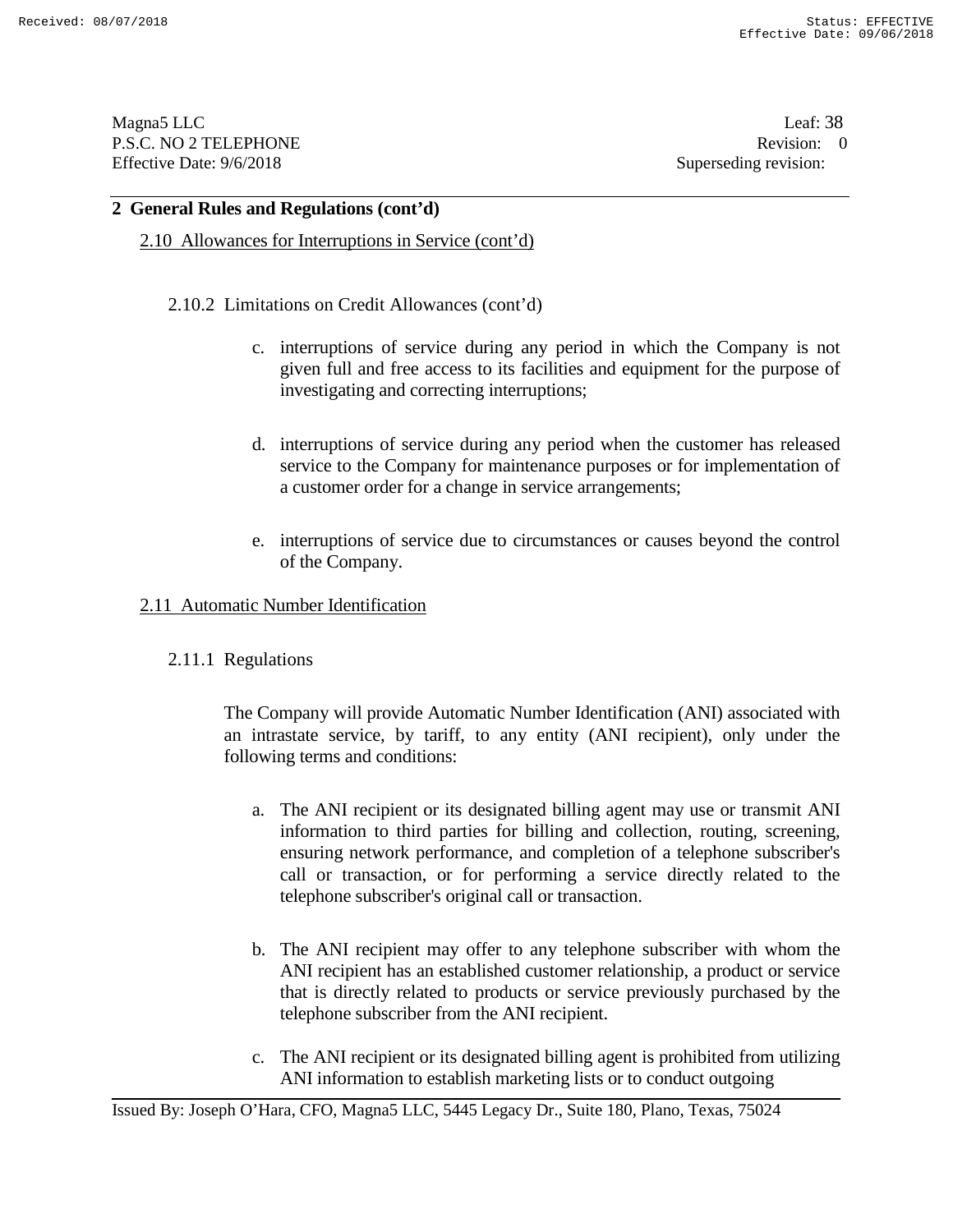Magna5 LLC Leaf: 39 P.S.C. NO 2 TELEPHONE Revision: 0<br>Effective Date: 9/6/2018 Superseding revision: 0 Effective Date: 9/6/2018

## **2 General Rules and Regulations (cont'd)**

2.11 Automatic Number Identification (cont'd)

## 2.11.1 Regulations (cont'd)

marketing calls, except as permitted by the preceding paragraph, unless the ANI recipient obtains the prior written consent of the telephone subscriber permitting the use of ANI information for such purposes. The foregoing provisions notwithstanding, no ANI recipient or its designated billing agent may utilize ANI information if prohibited elsewhere by law.

- d. The ANI recipient or its designated billing agent is prohibited from reselling, or otherwise disclosing ANI information to any other third party for any use other than those listed in Provision 1, unless the ANI recipient obtains the prior written consent of the subscriber permitting such resale or disclosure.
- e. Telephone Corporations must make reasonable efforts to adopt and apply procedures designed to provide reasonable safeguards against the aforementioned abuses of ANI.
- f. Violation of any of the foregoing terms and conditions by any ANI recipient other than a Telephone Corporation shall result, after a determination through the Commission's complaint process, in suspension of the transmission of ANI by the Telephone Corporation until such time as the Commission receives written confirmation from the ANI recipient that the violations have ceased or have been corrected. If the Commission determines that there have been three or more separate violations in a 24 month period, delivery of ANI to the offending party shall be terminated under terms and conditions determined by the Commission.

## 2.11.2 Terms and Conditions

Violation of any of the foregoing terms and conditions by a Telephone Corporation may result in Commission prosecution of penalty and enforcement proceedings pursuant to Section 24, 25 and 26 of the Public Service Law.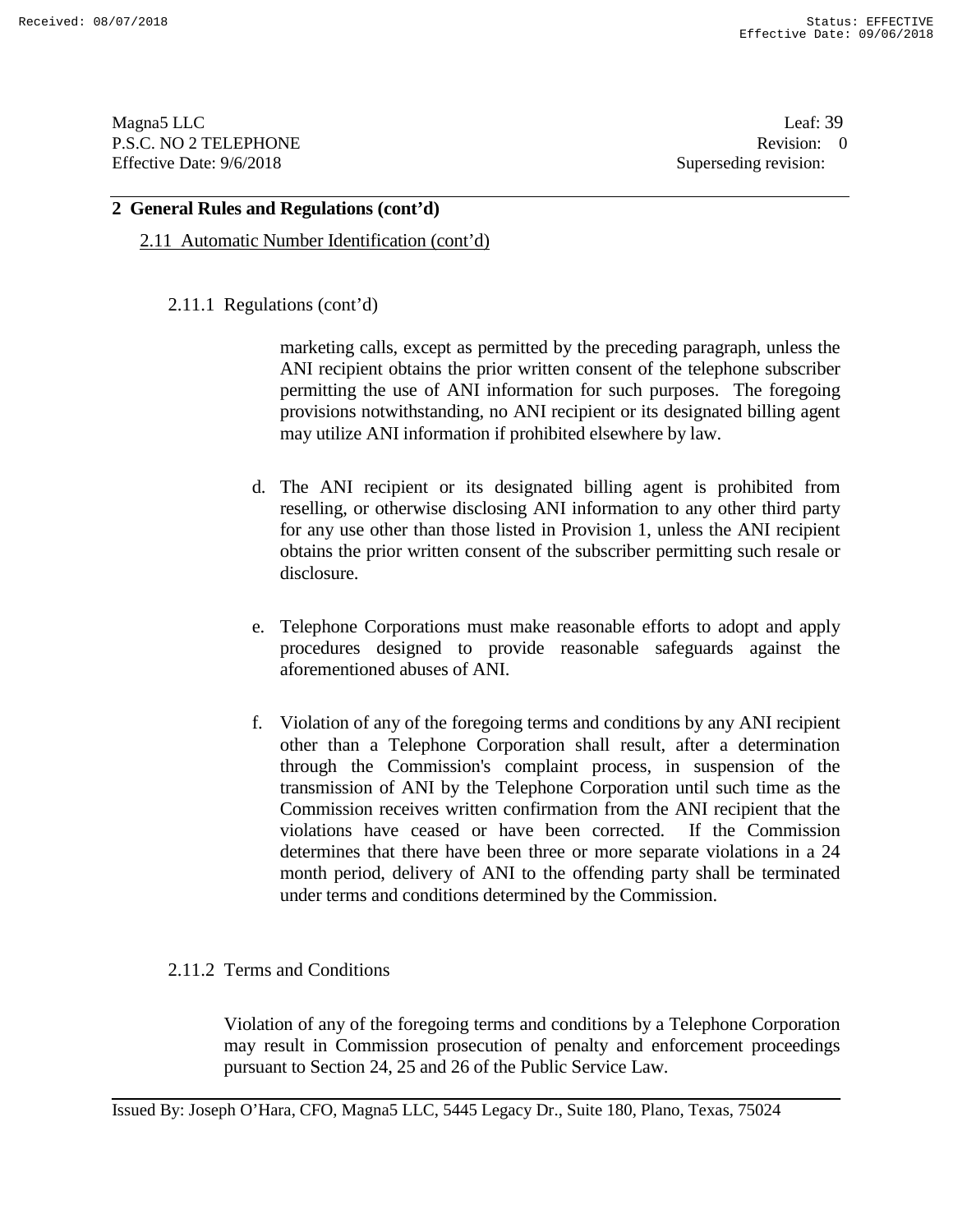Magna5 LLC Leaf: 40 P.S.C. NO 2 TELEPHONE Revision: 0<br>Effective Date: 9/6/2018 Superseding revision: 0 Effective Date: 9/6/2018

## **2 General Rules and Regulations (cont'd)**

2.12 Emergency/ Crisis/ Disaster Restoration and Provisioning - Telecommunications **Service Priority** 

2.12.1 General

- a. The Telecommunications Service Priority (TSP) Program is a federal program used to identify and prioritize telecommunications services that support national security or emergency preparedness (NS/EP) missions. NS/EP services are defined as those telecommunications services which are used to maintain a state of readiness or respond to and manage any event or crisis which causes or could cause injury or harm to the population, damage or loss to property, or degrades or threatens the NS/EP posture of the United States. TSP restoration and/or provisioning shall be provided in accordance with Part 64, Appendix A of the Federal Communications Commission's Rules and Regulations (47 C.F.R.), and the "Service Vendor Handbook for The Telecommunications Service Priority (TSP) Program" and the "Service User Manual for the Telecommunications Service Priority (TSP) System" (NCS Manual 3-1- 1) (Service User Manual) issued and updated as necessary by the Office of Priority Telecommunications (OPT) of the National Communications System. Any changes to or reissuance of these regulations or manuals supersede tariff language contained herein.
- b. The TSP program has two components, restoration and provisioning.
	- 1. A restoration priority is applied to new or existing telecommunications services to ensure restoration before any other services during a service outage. TSP restoration priorities must be requested and assigned before a service outage occurs.
	- 2. A provisioning priority is obtained to facilitate priority installation of new telecommunications services during a service outage. Provisioning on a priority basis becomes necessary when an end-user has an urgent requirement for a new NS/EP service that must be installed immediately or by a specific due date that can be met only by a shorter than standard or expedited Company provisioning time frame. As a matter of general practice, existing TSP services will be restored before provisioning new TSP services.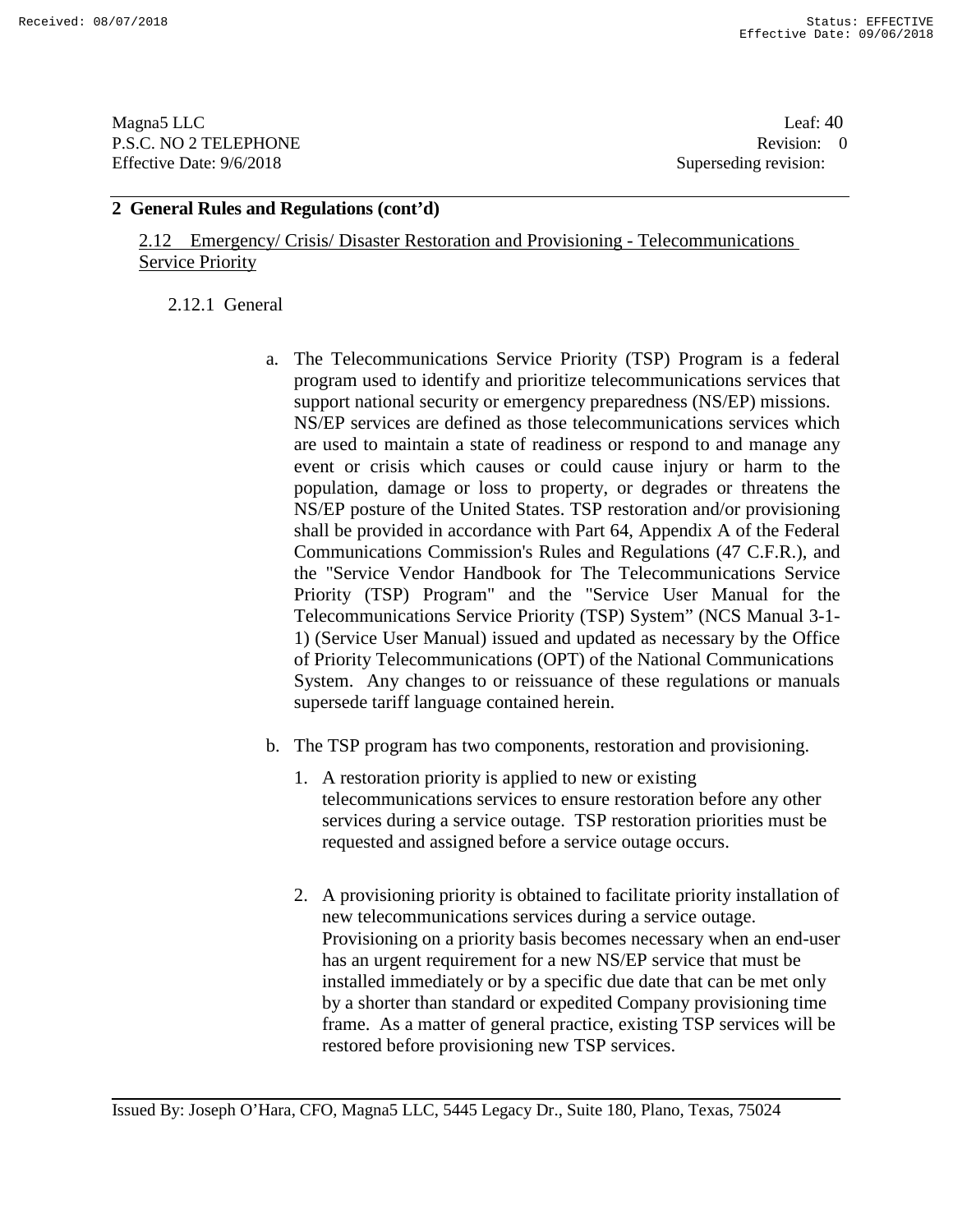Magna5 LLC Leaf: 41 P.S.C. NO 2 TELEPHONE Revision: 0<br>Effective Date: 9/6/2018 Superseding revision: 0 Effective Date: 9/6/2018

### **2 General Rules and Regulations (cont'd)**

2.12 Emergency/ Crisis/ Disaster Restoration and Provisioning - Telecommunications Service Priority (cont'd)

2.12.2 TSP Request Process – Restoration

- a. To request a TSP restoration priority assignment, a prospective TSP user must:
	- 1. Determine that the user's telecommunications service supports an NS/EP function under one of the following four TSP categories.
		- a) National Security Leadership
		- b) National Security Posture and U.S. Population Attack Warning
		- c) Public Health, Safety, and Maintenance of Law and Order
		- d) Public Welfare and Maintenance of National Economic Posture
	- 2. Identify the priority level to be requested for the telecommunications service. The priority level is determined by the end-user's TSP category and service profile. The service profile defines the user's level of support to the portion of the telecommunications service that the user owns and operates, such as customer premises equipment or wiring. The five levels of priority and seven element groups that define the service profile are contained in the Service User Manual.
	- 3. Complete the TSP Request for Service Users form (SF 315) available on the National Communications System (NCS) website (http://www.dhs.gov/telecommunications-service-priority-tsp). For nonfederal users, have their TSP requests approved by a federal agency sponsor. Non-federal users should contact the OPT, at the NCS website (http://tsp.ncs.gov/), for information on identifying a sponsor for TSP requests.
	- 4. Submit the SF 315 to the OPT.
	- 5. Upon receipt of the TSP Authorization Code from the OPT, notify the Company, and include the TSP Authorization Code in any service order to the Company requesting restoration of NS/EP services.
- b. To request a TSP provisioning priority assignment, a prospective TSP user must follow the same steps listed in 2.12.2.a. above for restoration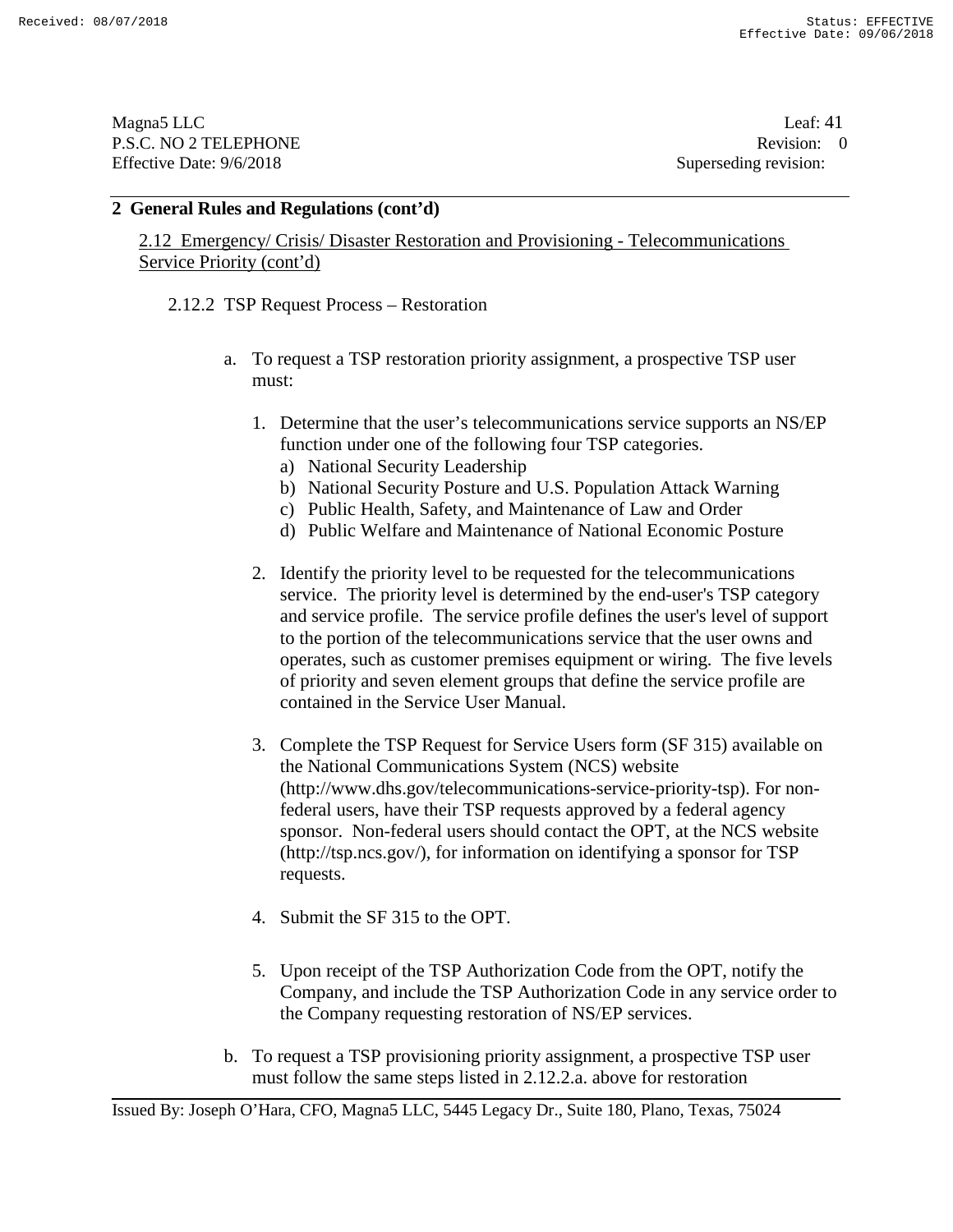Magna5 LLC Leaf: 42 P.S.C. NO 2 TELEPHONE Revision: 0<br>Effective Date: 9/6/2018 Superseding revision: 0 Effective Date: 9/6/2018

### **2 General Rules and Regulations (cont'd)**

2.12 Emergency/ Crisis/ Disaster Restoration and Provisioning - Telecommunications Service Priority (cont'd)

2.12.2 TSP Request Process – Restoration (cont'd)

priority assignment except for the following differences. The user should:

- 1. Certify that its telecommunications service is an Emergency service. Emergency services are those that support one of the NS/EP functions listed in 2.12.2.a.1 above and are so critical that they must be provisioned at the earliest possible time, without regard to cost to the user.
- c. Verify that the Company cannot meet the service due date without a TSP assignment.
- d. Obtain approval from the end-user's invocation official to request a provisioning priority. Invocation officials are designated individuals with the authority to request TSP provisioning for a telecommunications service, and include the head or director of a federal agency, commander of a unified/specified military command, chief of a military service, commander of a major military command, or state governor.
- 2.12.3 Responsibilities of the End-User

End-users or entities acting on their behalf must perform the following:

- a. Identify telecommunications services requiring priority.
- b. Request, justify, and revalidate all priority level assignments. Revalidation must be completed every 2 years, and must be done before expiration of the end-user's TSP Authorization Code(s).
- c. Accept TSP services by the service due dates.
- d. Have Customer Premises Equipment (CPE) and Customer Premises Wiring (CPW) available by the requested service due date and ensure (through contractual means or otherwise) priority treatment for CPE and CPW necessary for end-to-end service continuity.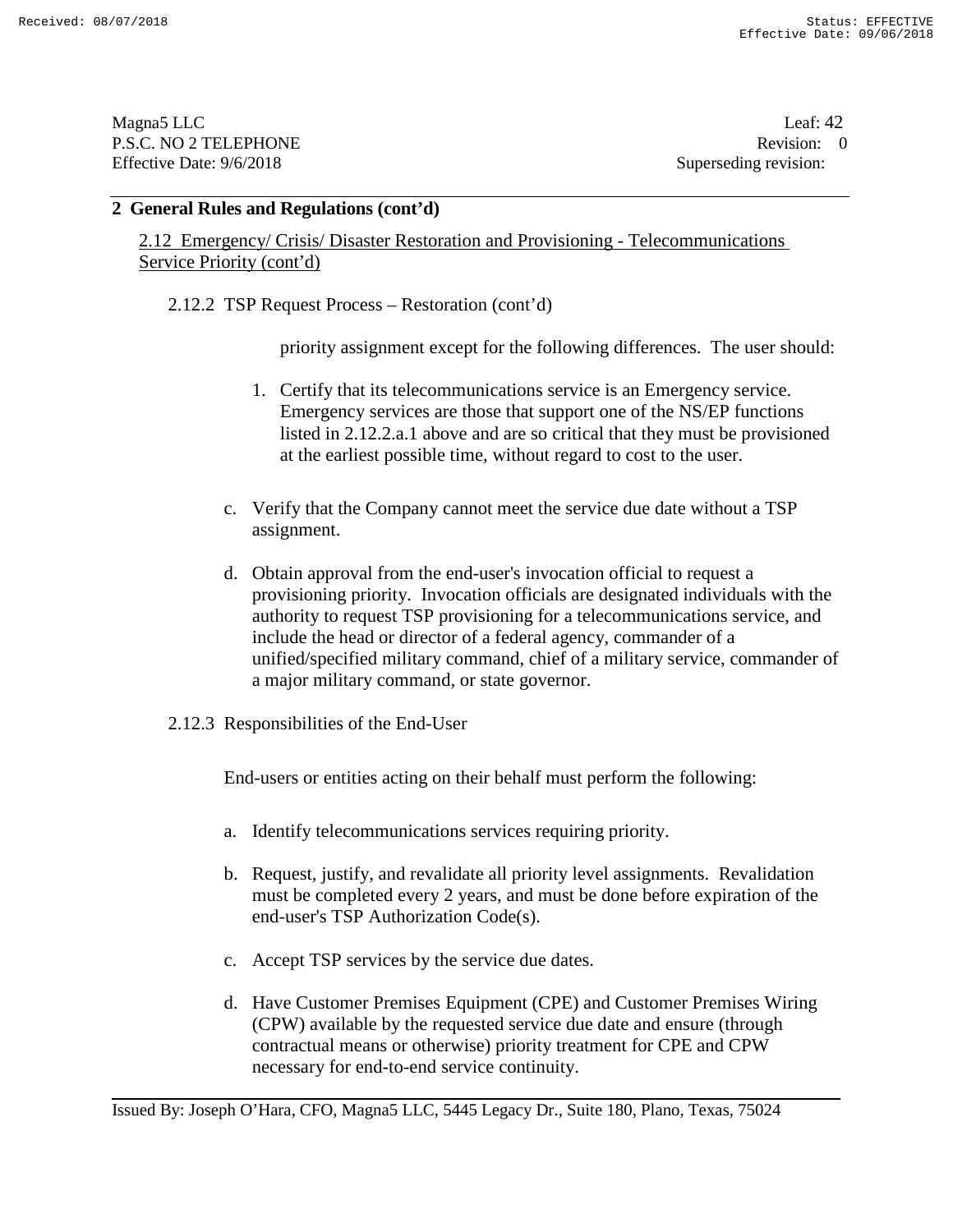Magna5 LLC Leaf: 43 P.S.C. NO 2 TELEPHONE Revision: 0<br>Effective Date: 9/6/2018 Superseding revision: 0 Effective Date: 9/6/2018

### **2 General Rules and Regulations (cont'd)**

2.12 Emergency/ Crisis/ Disaster Restoration and Provisioning - Telecommunications Service Priority (cont'd)

- 2.12.3 Responsibilities of the End-User (cont'd)
	- e. Pay the Company any authorized costs associated with priority services.
	- f. Report to the Company any failed or unusable services with priority levels.
	- g. Designate a 24-hour point of contact for each TSP request and apprise the OPT.
	- h. Cooperate with the OPT during reconciliation (comparison of NS/EP service information and resolution of any identified discrepancies) and revalidation.
- 2.12.4 Responsibilities of the Company

The Company will perform the following:

- a. Provide TSP service only after receipt of a TSP authorization code.
- b. Revoke TSP services at the direction of the end-user or OPT.
- c. Ensure that TSP Program priorities supersede any other telecommunications priority that may be provided (other than control services and order wires).
- d. Designate a 24-hour point of contact to receive reports of TSP service outages from TSP service users.
- e. Designate a 24-hour point of contact to coordinate TSP processes with the OPT.
- f. Confirm completion of TSP service order activity to the OPT.
- g. Participate in reconciliation of TSP information at the request of the OPT.
- h. Ensure that all subcontractors complete reconciliation of TSP information with the service vendor.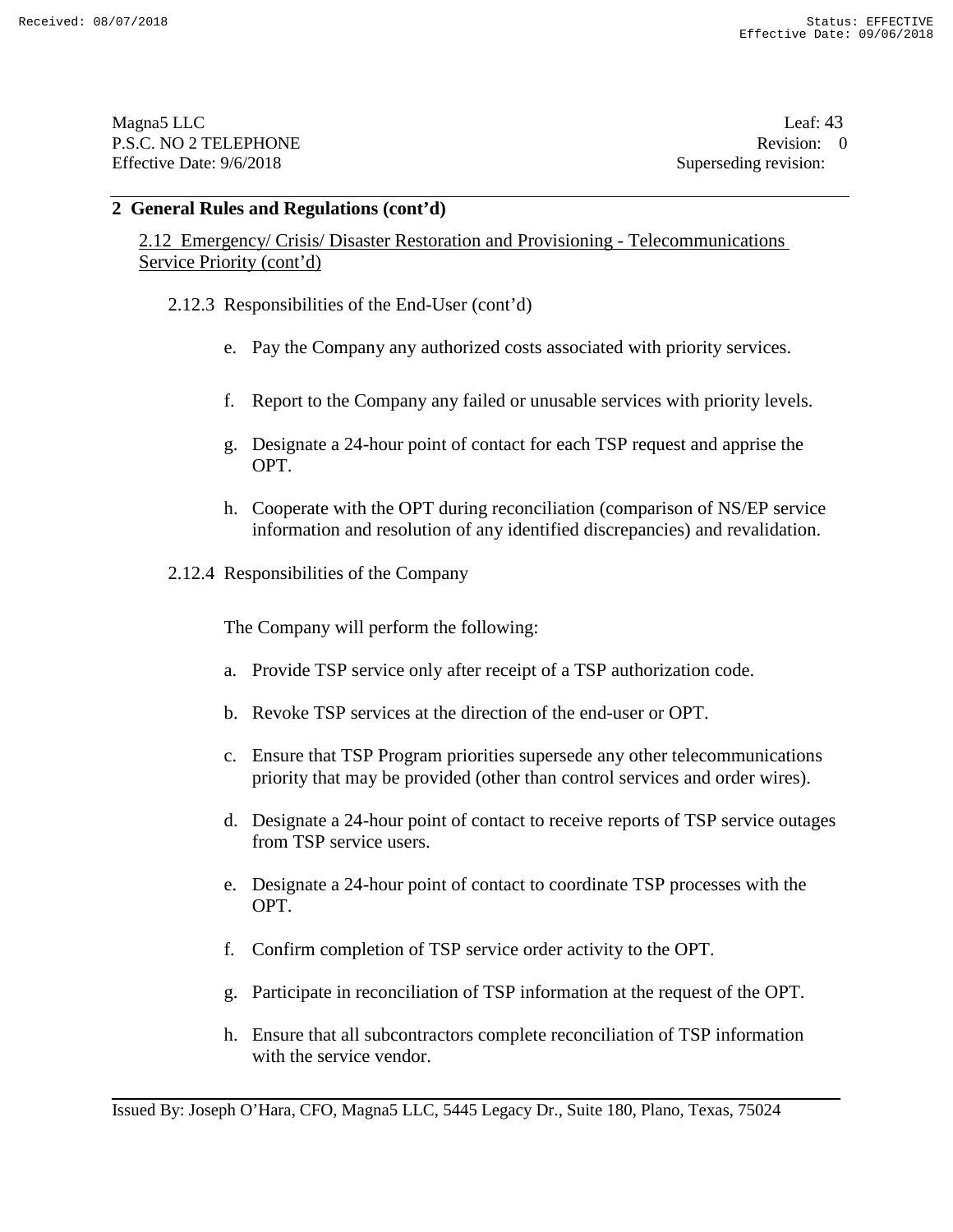Magna5 LLC Leaf: 44 P.S.C. NO 2 TELEPHONE Revision: 0<br>
Effective Date: 9/6/2018<br>
Superseding revision:

Superseding revision:

### **2 General Rules and Regulations (cont'd)**

# 2.12 Emergency/ Crisis/ Disaster Restoration and Provisioning - Telecommunications Service Priority (cont'd)

2.12.4 Responsibilities of the Company (cont'd)

- i. Ensure that other carriers supplying underlying facilities are provided information necessary to implement priority treatment of facilities that support NS/EP services.
- j. Assist in ensuring that priority level assignments of NS/EP services are accurately identified "end-to-end" by providing to subcontractors and interconnecting carriers the restoration priority level assigned to a service.
- k. Disclose content of the NS/EP TSP database only as may be required by law.
- l. Comply with regulations and procedures supplemental to and consistent with guidelines issued by the OPT.
- 2.12.5 Preemption

When spare facilities are not available, it may be for the Company to preempt the facilities required to provision or restore a TSP service. When preemption is necessary, non-TSP services may be preempted based on the Company's best judgment. If no suitable spare or non-TSP services are available, the Company may preempt an existing TSP service to restore a TSP service with a higher restoration priority assignment. When preemption is necessary, prior consent of the service user whose service will be preempted is not required; however, the Company will make every reasonable effort to notify the preempted customer of the action to be taken.

#### 2.13 Critical Facilities Administration

- 2.13.1 Program Overview
	- a. Facilities-based carriers are responsible to provide data on the physical path of qualified circuits to customers who request such information. Such carriers are required to maintain facilities associated with qualified circuits in such a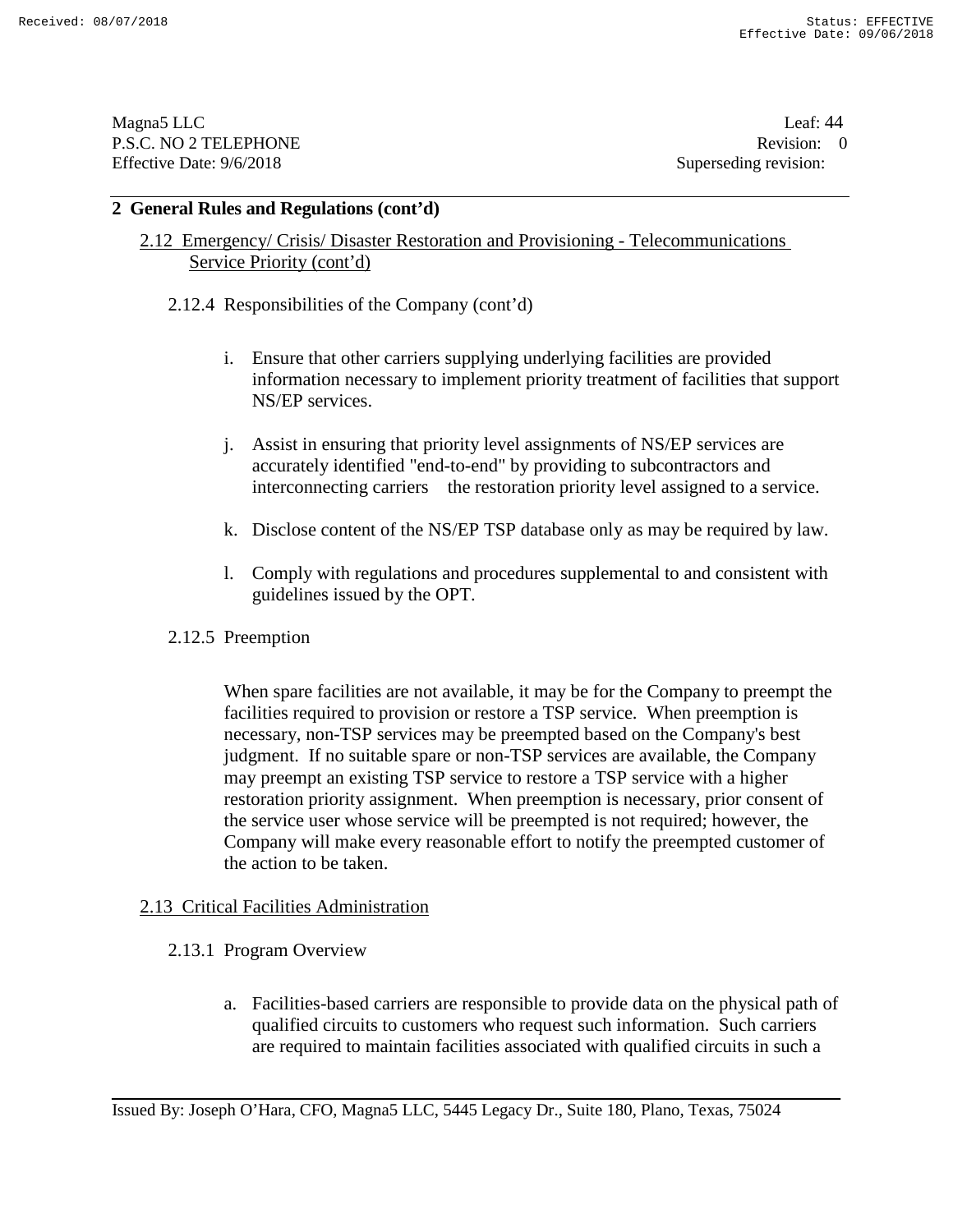Magna5 LLC Leaf: 45 P.S.C. NO 2 TELEPHONE Revision: 0<br>
Effective Date: 9/6/2018<br>
Superseding revision:

Superseding revision:

### **2 General Rules and Regulations (cont'd)**

- 2.13 Critical Facilities Administration (cont'd)
	- 2.13.1 Program Overview (cont'd)

manner as to ensure that notification of a change in the physical routing of a qualifying circuit is communicated quickly to the affected customer, and the physical path data promptly updated. Such carriers will maintain the data and establish appropriate methods of identification and authentication to secure the data and restrict access by each customer to information relative to that customer's qualifying circuits.

- b. Customers are required to demonstrate for each qualifying circuit that the circuit has been registered under the federal Telecommunications Service Priority program in order to participate.
- 2.13.2 Customer Obligations

Customers participating under the Critical Facilities Administration program will be required to:

- a. Identify critical facilities by enrolling circuits in the federal Telecommunications Service Priority program, and demonstrating the sponsorship of a federal agency supporting the designation of those circuits as qualifying under the federal Telecommunications Service Priority program. Such circuits will be referred to as "qualifying circuits."
- b. Subscribe to the Critical Facilities Administration service offered by their carrier, and identify which qualifying circuits it wishes to enroll in the service. Such circuits will be referred to as "subscribed circuits."
- 2.13.3 Carrier Obligations

Facilities-based carriers will be obligated to identify the physical path of each subscribed circuit as follows:

a. Physical path information will be provided by reference to the latitude and longitude coordinates of suitable points along the circuit's path (e.g., cable entrances to buildings, manholes, riser poles, crossboxes, carrier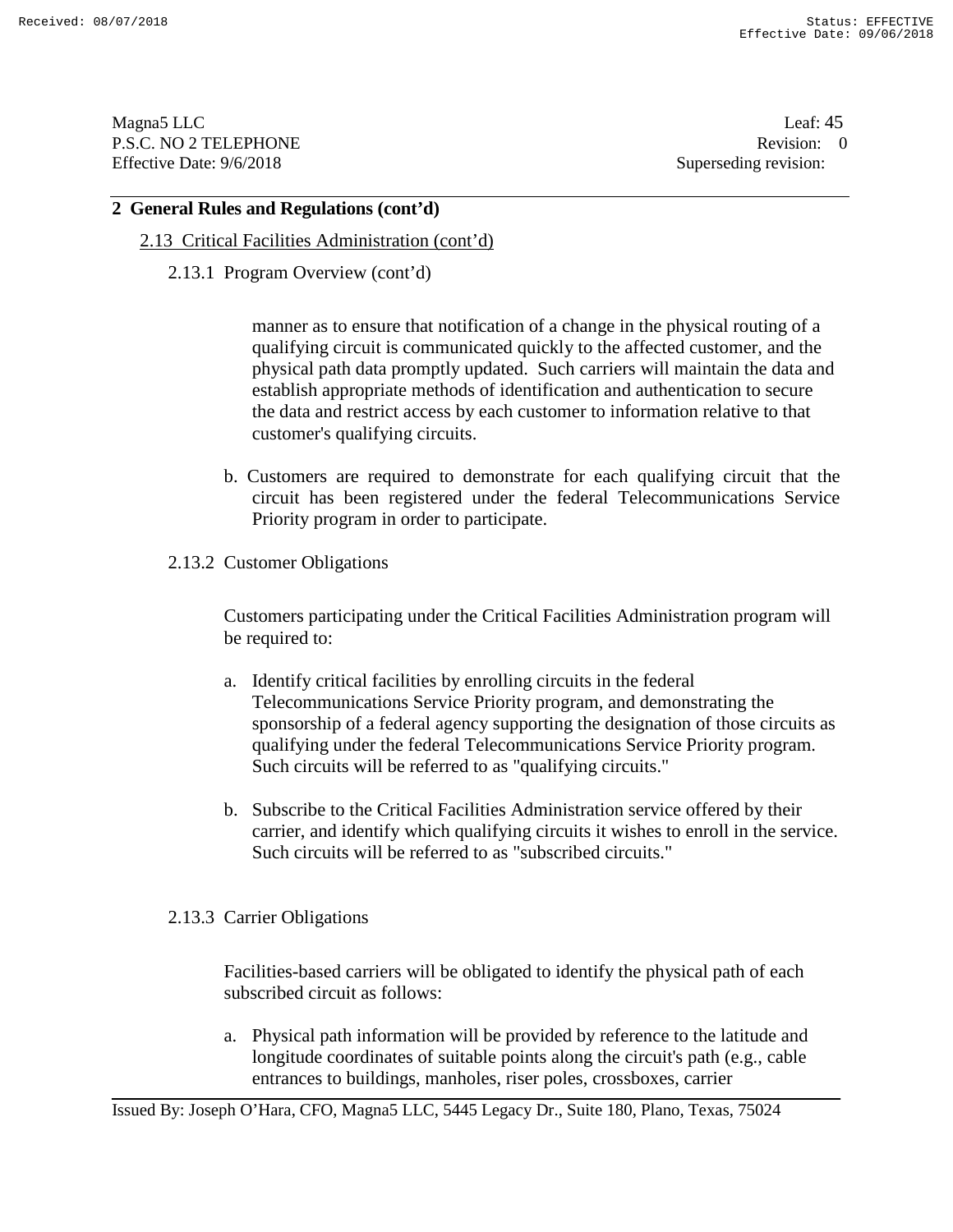Magna5 LLC Leaf: 46 P.S.C. NO 2 TELEPHONE Revision: 0<br>Effective Date: 9/6/2018 Superseding revision: 0 Effective Date: 9/6/2018

#### **2 General Rules and Regulations (cont'd)**

- 2.13 Critical Facilities Administration (cont'd)
	- 2.13.3 Carrier Obligations (cont'd)

equipment cabinets, and other circuit access points in the outside plant of the carrier) so as to allow the customer to ascertain with a reasonable degree of accuracy the actual physical path of each subscribed circuit.

- b. Physical path information for newly provisioned subscribed circuits is to be available to the customer within 5 business days after the circuit has been installed, and within 15 business days for existing, in-place subscribed circuits.
- c. Any planned moves, changes, or rearrangements that affect the physical path of a subscribed circuit are to be communicated at least 24 hours in advance to the customer, and information related to a move, change, or rearrangement that was as a result of unplanned activity is to be provided within 24 hours of the change.
- d. Updated information regarding the revised physical path of subscribed circuits would be available to the customer within 5 business days for planned actions, and within 15 business days for unplanned activities.
- f. Provision of the service would be suspended altogether in the instance of a major telephone outage. Once restored to service, current physical path information for a subscribed circuit would be developed and made available to the customer within ninety days of the restoration of service.
- g. The carrier must establish a secure database or other means that would allow the customer to obtain information of the physical path for only its subscribed circuits, subject to appropriate authentication and authorization. Where practicable, the information should be made available on a 24 hour by seven day basis.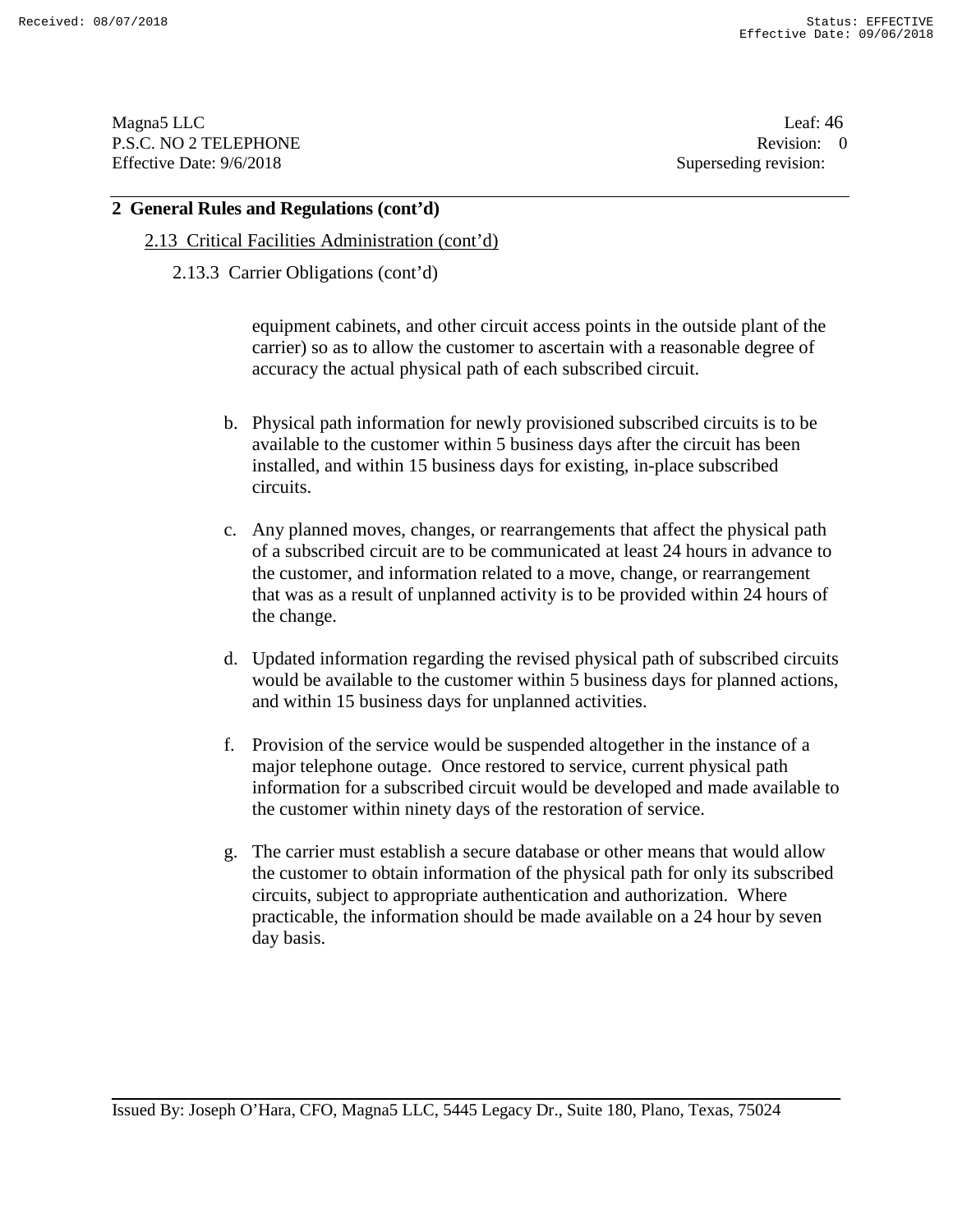Magna5 LLC Leaf: 47 P.S.C. NO 2 TELEPHONE Revision: 0<br>Effective Date: 9/6/2018 Superseding revision: 0 Effective Date: 9/6/2018

# **2 General Rules and Regulations (cont'd)**

2.13 Critical Facilities Administration (cont'd)

2.13.4 Rates

Rates for CFA are based upon the time required to collect the circuit path data. The company will give the customer a good faith estimate of the time period needed to perform the requested service. The customer will be billed those charges, along with the tariff charges established by any connecting carrier for the service.

Per Hour \$120.00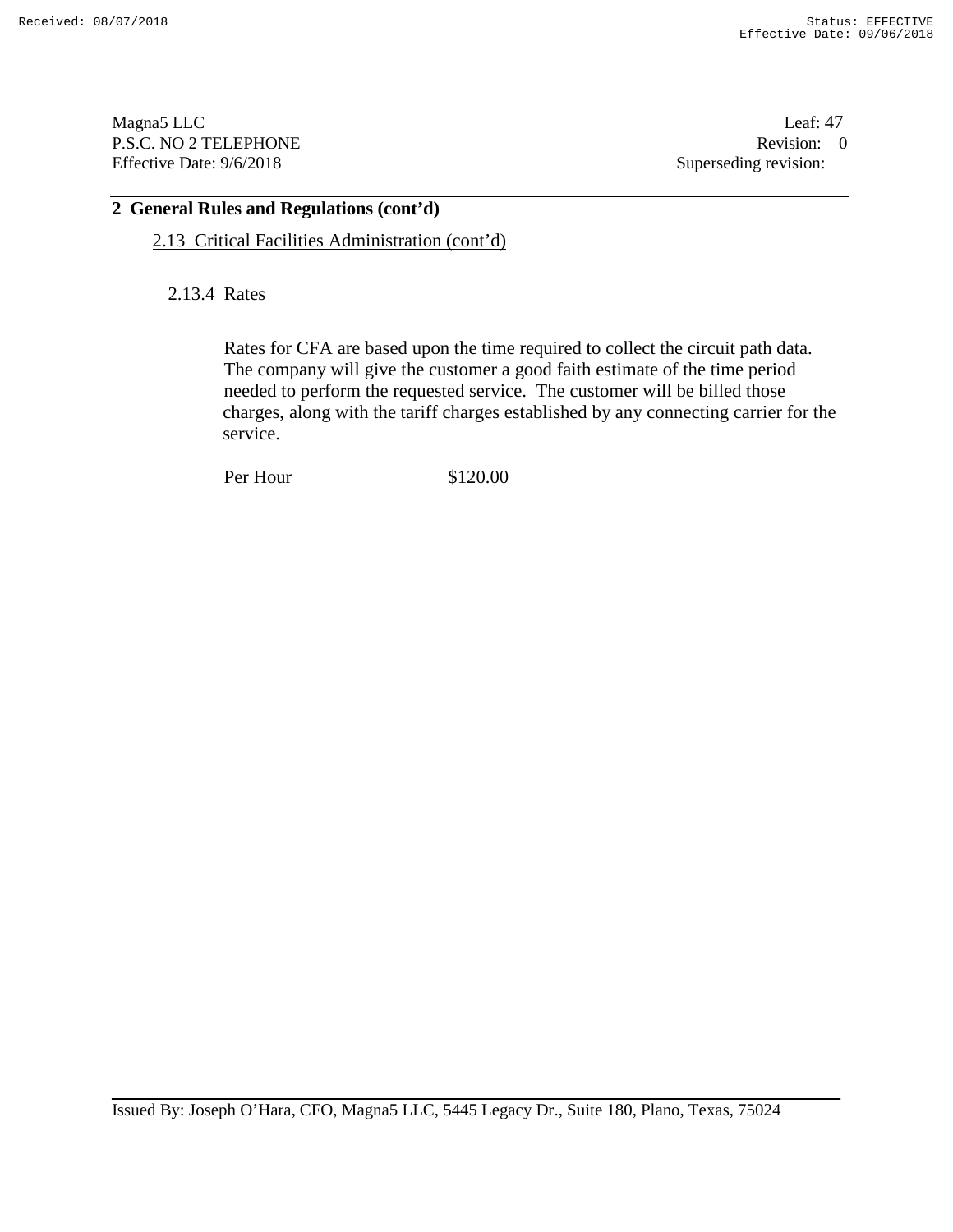Magna5 LLC Leaf: 48 P.S.C. NO 2 TELEPHONE Revision: 0<br>Effective Date: 9/6/2018 Superseding revision: 0 Effective Date: 9/6/2018

## **3 Connection Charges**

## 3.1 Connection Charge

## 3.1.1 General

The Connection Charge is a nonrecurring charge which applies to the following: (a) the installation of a new service; (b) the transfer of an existing service to a different location; (c) a change from one class of service to another at the same or a different location; or (d) restoral of service after suspension or termination for nonpayment. Connection Charges are listed with each service to which they apply.

## 3.1.2 Exceptions to the Charge

- a. No charge applies for a change to a service for which a lower monthly rate applies, made within 90 days after any general rate increase, if a lower grade of service is offered in the customer's exchange.
- b. No charge applies for one change in the class of residence service, provided that the change is ordered within 90 days of the initial connection of the customer's exchange service.
- c. The Company may from time to time waive or reduce the charge as part of a promotion.

#### 3.2 Restoral Charge

A restoral charge applies each time a service is reconnected after suspension or termination for nonpayment but before cancellation of the service, as deemed in Section 2.7.1 of this Tariff.

| <b>Business</b> | Residence |
|-----------------|-----------|
| \$200.00        | \$200.00  |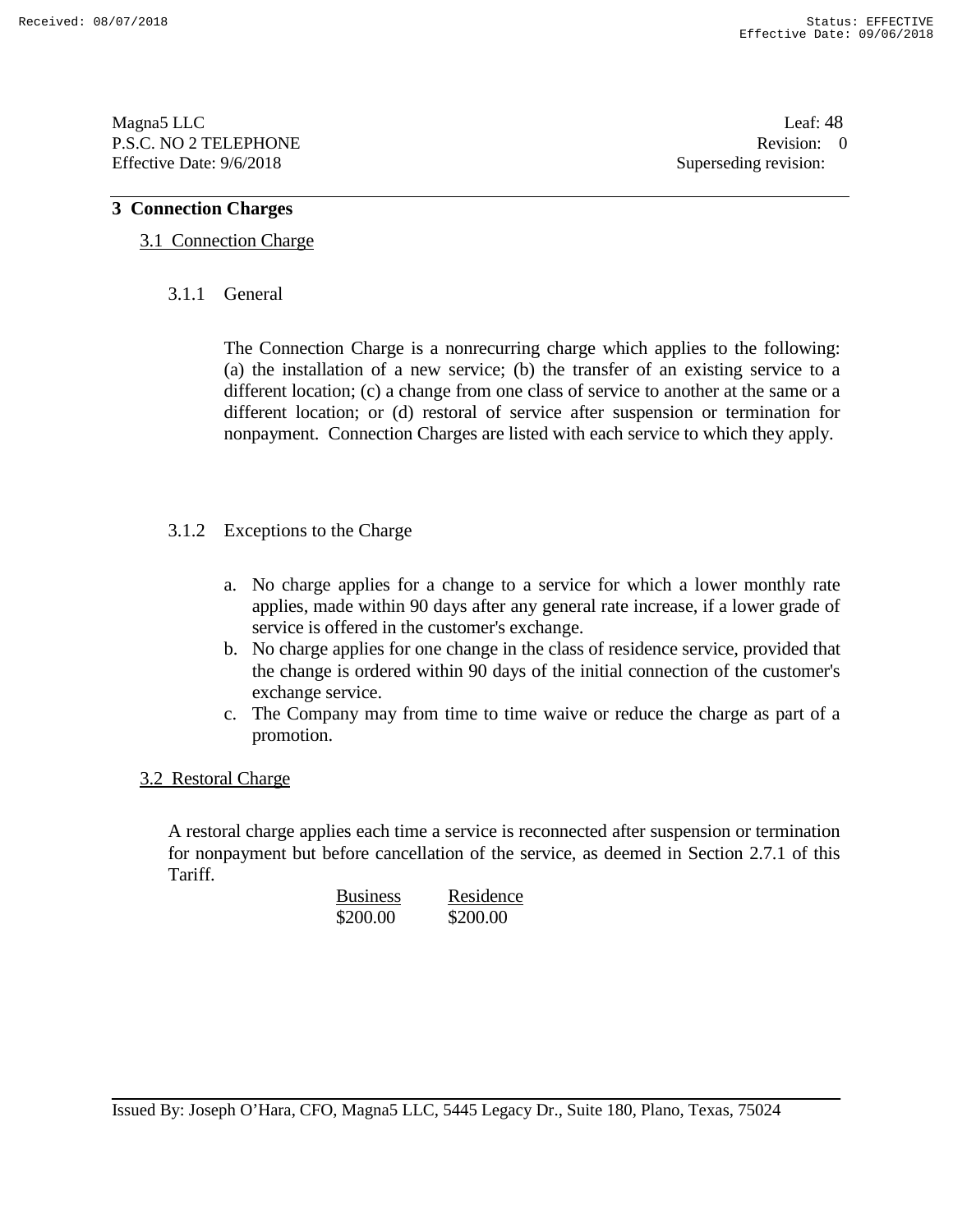Magna5 LLC Leaf: 49 P.S.C. NO 2 TELEPHONE Revision: 0<br>Effective Date: 9/6/2018 Superseding revision: 0 Effective Date: 9/6/2018

### **3 Connection Charges (cont'd)**

#### 3.3 Moves, Adds and Changes

The Company alone may make changes in the location of its lines and equipment. When it is found that a move or change of such lines or equipment has been made by others, the connection charge for the underlying service will apply as if the work had been done by the Company.

The customer will be assessed a charge for any move, add or change of a Company service. Move, Add and Change are defined as follows:

- Move: The disconnection of existing equipment at one location and reconnection of the same equipment at a new location in the same building or in a different building on the same premises.
- Add: The addition of a vertical service to existing equipment and/or service at one location.
- Change: Change including rearrangement or reclassification of existing service at the same location.

| Residence Charge per: | Move     | Add      | Change   |
|-----------------------|----------|----------|----------|
|                       | \$200.00 | \$200.00 | \$200.00 |
| Business Charge per:  | Move     | Add      | Change   |
|                       | \$200.00 | \$200.00 | \$200.00 |

#### 3.4 Charges Associated with Premises Visit

Trouble Isolation Charge

When a visit to the customer's premises is necessary to isolate a problem reported to the Company but identified by the Company's technician as attributable to customer-provided equipment or inside wire, a separate charge applies in addition to all other charges for the visit.

| Per Premises Visit, Residence: | \$250.00 |
|--------------------------------|----------|
| Per Premises Visit, Business:  | \$250.00 |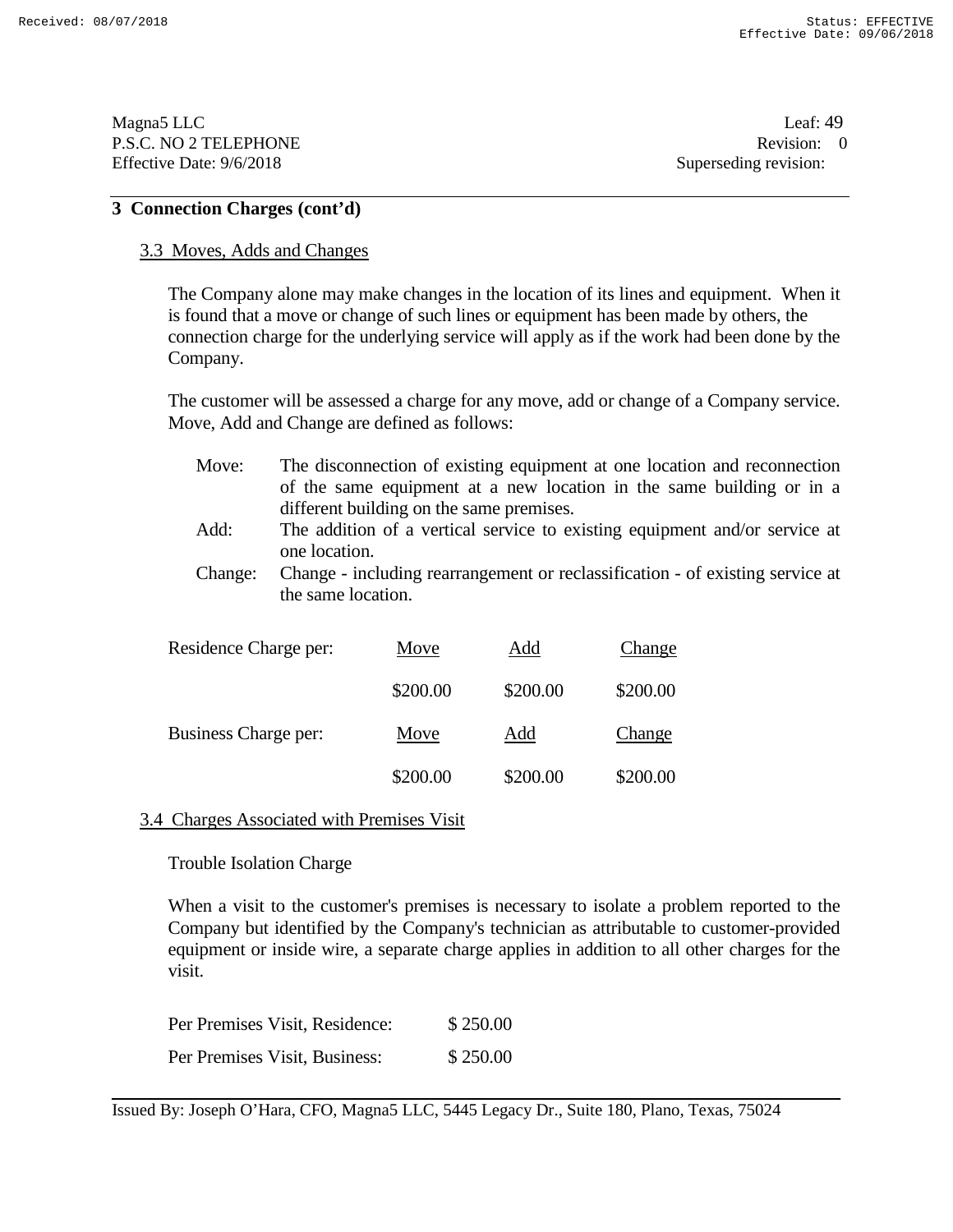Magna5 LLC Leaf: 50 P.S.C. NO 2 TELEPHONE Revision: 0<br>Effective Date: 9/6/2018 Superseding revision: 0 Effective Date: 9/6/2018

## **3 Connection Charges (cont'd)**

#### 3.5 Recurring and Nonrecurring Charges

In addition to the nonrecurring charges listed below, service order charges apply per main billing account as described in Section 3 of this tariff. Service is offered on a month to month basis or the customer may choose to commit to a minimum service term of twelve months. A twelve month service term is billed in advance. Service will automatically renew at the end of each twelve month term. Renewal charges will be billed in the eleventh month of the term. Twelve month service will be automatically converted to month to month service if the recurring charge is not paid by the end of the first full month of the new service term. Service may be canceled at any time prior to the first month of the new service term.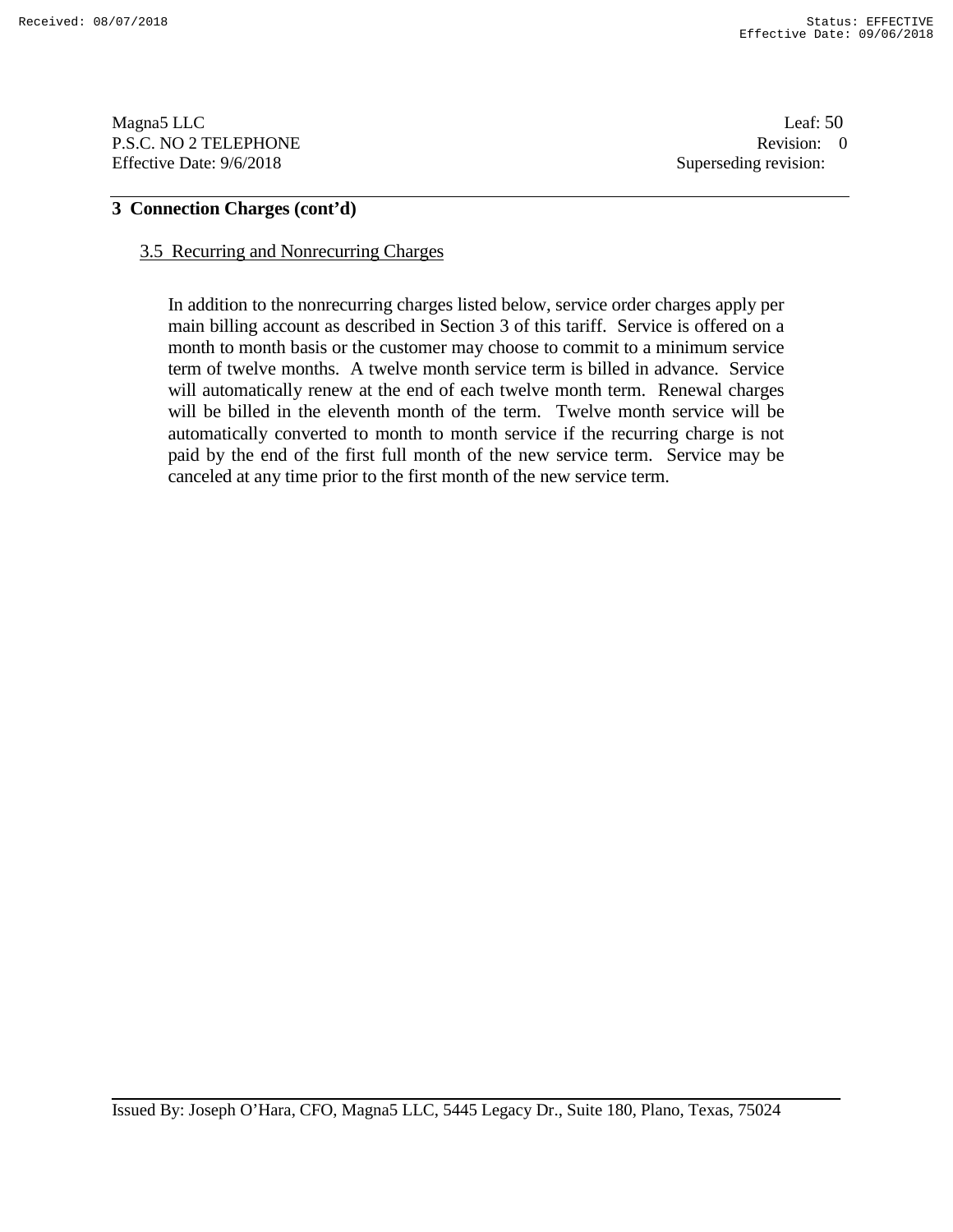Magna5 LLC Leaf: 51 P.S.C. NO 2 TELEPHONE Revision: 0<br>
Effective Date: 9/6/2018<br>
Superseding revision:

## **4 Residential Network Switched Services**

## 4.1 General

Residential Network Switched Service provides a residential customer with a connection to the Company's switching network which enables the customer to:

- a. place and receive calls from other stations on the public switched telephone network;
- b. access the Company's local calling service;
- c. access the Company's operators and business office for service related assistance; access toll-free telecommunications services such as 800 NPA; and access 911 service for emergency calling; and
- d. access the service of providers of interexchange service. A customer may presubscribe to such provider's service to originate calls on a direct dialed basis or to receive 800 service from such provider, or may access a provider on an ad hoc basis by dialing the provider's Carrier Identification Code (10XXX).

#### 4.2 Service Descriptions and Rates

4.2.1 Residential Network Switched Service Options

Residential Flat Rate Service Residential Message Rate Service Key Residential Line Service

4.2.2 Charges for Residential Network Switched Service

Include a nonrecurring service connection charge and a monthly recurring charge for each line. Monthly recurring charges apply to optional voice mail and service features. Message charges apply to Message Rated Service, in addition to other rate elements described above.

4.2.3 Customer Provided Terminal Equipment

All Residential Network Switched Service may be connected to customer-provided terminal equipment such as station sets or facsimile machines. Service may be arranged for two-way calling, inward calling only or outward calling only.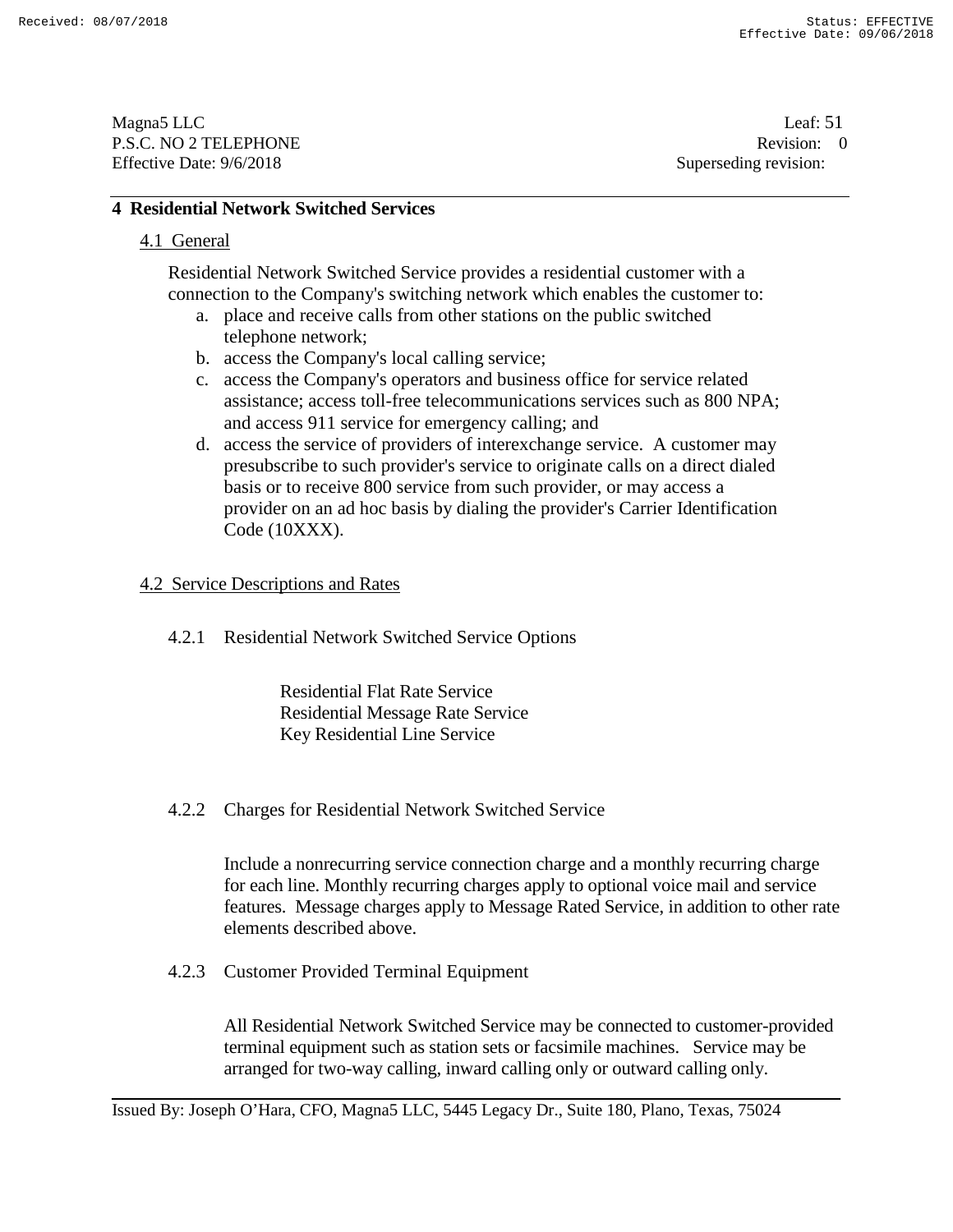Magna5 LLC Leaf: 52 P.S.C. NO 2 TELEPHONE Revision: 0<br>Effective Date: 9/6/2018 Superseding revision: 0 Effective Date: 9/6/2018

#### **4 Residential Network Switched Services (cont'd)**

4.2 Service Descriptions and Rates (cont'd)

#### 4.2.4 Flat Rate Service

a. Description

Flat Rate Service provides the customer with a single, analog, voice-grade telephonic communications channel that can be used to place or receive one call at a time. Service to points within the local calling area is included in the charge for Flat Rate Service. Local calling areas are as specified in Section 8.

Each Flat Rate Service line corresponds to a single, analog, voice-grade channel that can be used to place or receive one call at a time. Flat Rate Service lines are provided for connection to a single, customer-provided station set or facsimile machine.

b. Recurring and Nonrecurring Charges

In addition to the nonrecurring charges listed below, service order charges apply as described in Section 3 of this tariff.

Nonrecurring Connection Charge: \$ 200.00 Monthly Recurring Charges: Each Service Line \$200.00

- 4.2.5 Message Rate Service
	- a. Description

Message Rate Service provides the customer with a single telephonic communications channel that can be used to place or receive one call at a time. Calls to points within the local exchange area are charged on the basis of the number of completed calls during the billing period. Local calling areas are as specified in Section 8.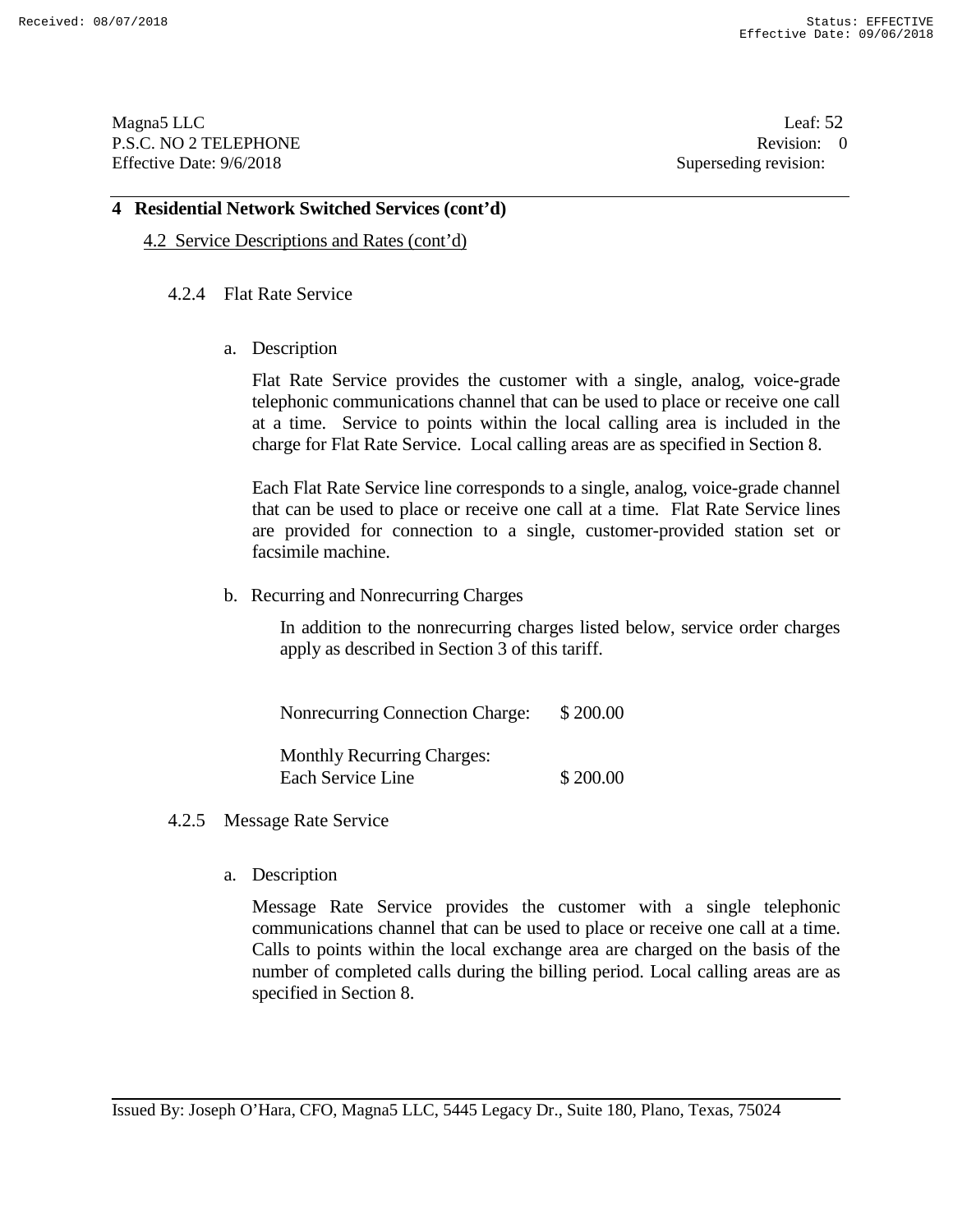Magna5 LLC Leaf: 53 P.S.C. NO 2 TELEPHONE Revision: 0<br>Effective Date: 9/6/2018 Superseding revision: 0 Effective Date: 9/6/2018

## **4 Residential Network Switched Services (cont'd)**

- 4.2 Service Descriptions and Rates (cont'd)
	- b. Recurring and Nonrecurring Charges

In addition to the nonrecurring charges listed below, service order charges apply as described in Section 3 of this tariff.

4.2.5 Message Rate Service (cont'd)

Charges for each Message Rate Service line include a monthly recurring Base Service Charge and usage charges for completed calls originated from the customer's line based on the total number of calls during the billing period.

| Nonrecurring Connection Charge:   | \$200.00 |
|-----------------------------------|----------|
| <b>Monthly Recurring Charges:</b> |          |
| Each Base Service Line            | \$200.00 |

c. Message Usage Charges

Per Message  $\$$ .02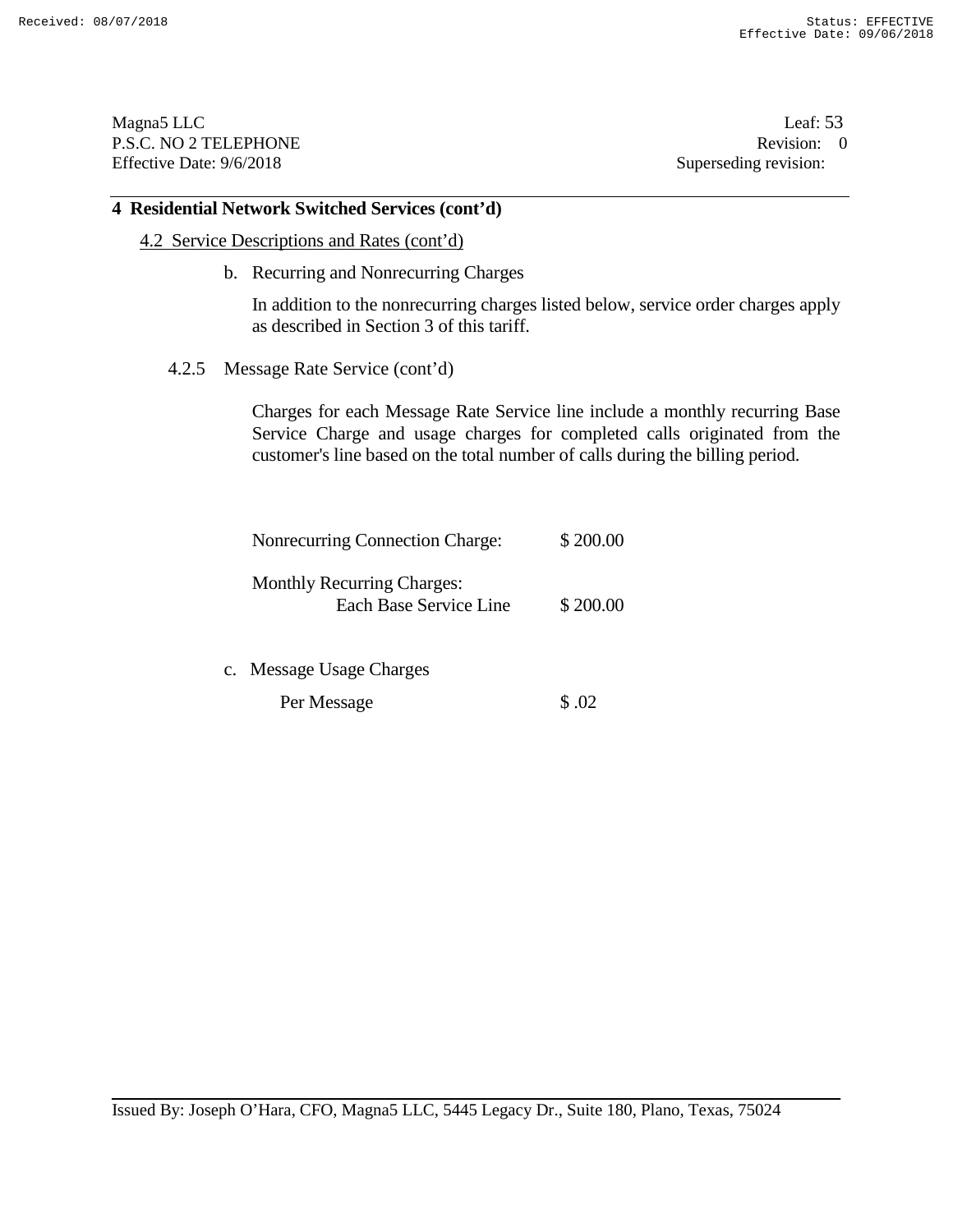Magna5 LLC Leaf: 54 P.S.C. NO 2 TELEPHONE Revision: 0<br>
Effective Date: 9/6/2018<br>
Superseding revision:

## **5 Business Network Switched Services**

### 5.1 General

5.1.1 Connection to the Company's Switching Network

Enables customer to:

- a. receive calls from other stations on the public switched telephone network;
- b. access the Company's local calling service;
- c. access the Company's operators and business office for service related assistance; access toll-free telecommunications service such as 800 NPA; and access 911 service for emergency calling; and
- d. access the service of providers of interexchange service. A customer may presubscribe to such provider's service to originate calls on a direct dialed basis or to receive 800 service from such provider, or may access a provider on an ad hoc basis by dialing the provider's Carrier Identification Code (10XXX).
- 5.1.2 Connection at Customer Premise

Business Network Switched Service is provided via one or more channels terminated at the customer's premises. Each Business Network Switched Service channel corresponds to one or more analog, voice-grade telephonic communications channels that can be used to place or receive one call at a time.

5.1.3 Connection Charges

Connection charges as described in Section 3 apply to all service on a one-time basis unless waived pursuant to this Tariff.

#### 5.2 Service Descriptions and Rates

The following Business Access Service Options are offered: Basic Business Line Service

All Business Network Switched Service may be connected to customer-provided terminal equipment such as station sets, key systems, PBX systems, or facsimile machines. Service may be arranged for two-way calling, inward calling only or outward calling only. Optional Voice Mail Service is available.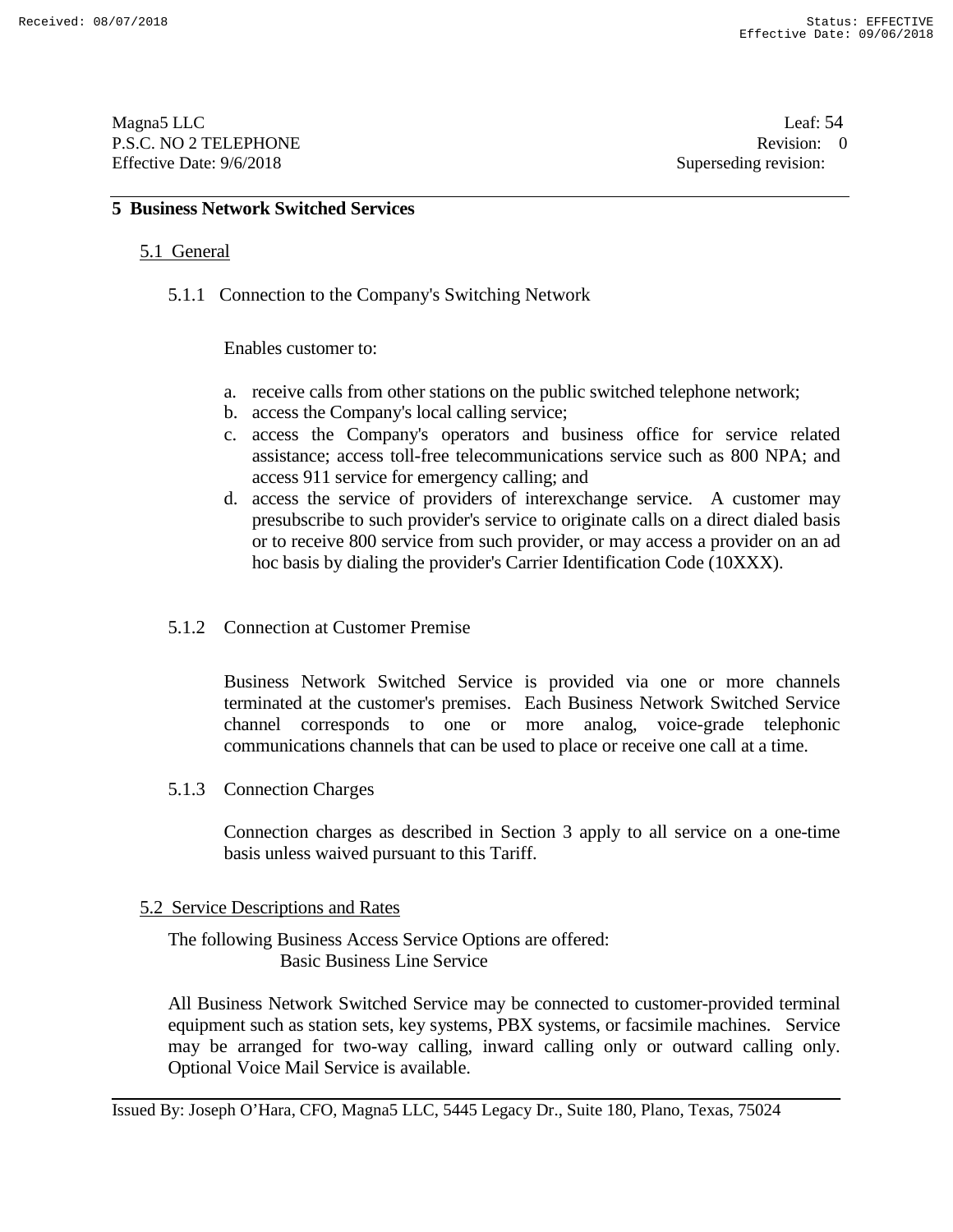Magna5 LLC Leaf: 55 P.S.C. NO 2 TELEPHONE Revision: 0<br>Effective Date: 9/6/2018 Superseding revision: 0 Effective Date: 9/6/2018

### **5 Business Network Switched Services (cont'd)**

5.2 Service Descriptions and Rates (cont'd)

#### 5.2.1 Basic Business Line Service

a. General

Basic Business Line Service provides a customer with a one or more voicegrade telephonic communications channel that can be used to place or receive one call at a time. Local calling service is available at a flat rate included in the line price, or on a message usage basis.

- b. Flat Rate Basic Business Line Service
	- 1. Description

Service to points within the local calling area is included in the charge for Flat Rate Service. Local calling areas are as specified in Section 8.

2. Recurring and Nonrecurring Charges

In addition to the nonrecurring charges listed below, service order charges apply as described in Section 3 of this tariff.

| <b>Nonrecurring Connection Charge:</b> | \$200.00 |
|----------------------------------------|----------|
| <b>Monthly Recurring Charges:</b>      |          |
| Each Service Line                      | \$200.00 |

- c. Message Rate Basic Business Line Service
	- 1. Description

Calls to points within the local exchange area are charged on the basis of the number of completed calls originating from the customer's service in addition to a base monthly charge. Local calling areas are as specified in Section 8.

2. Recurring and Nonrecurring Charges Charges for each Message Rate Service line include a monthly recurring Base Service Charge and usage charges for completed calls originated from the customer's line based on the total number of calls during the billing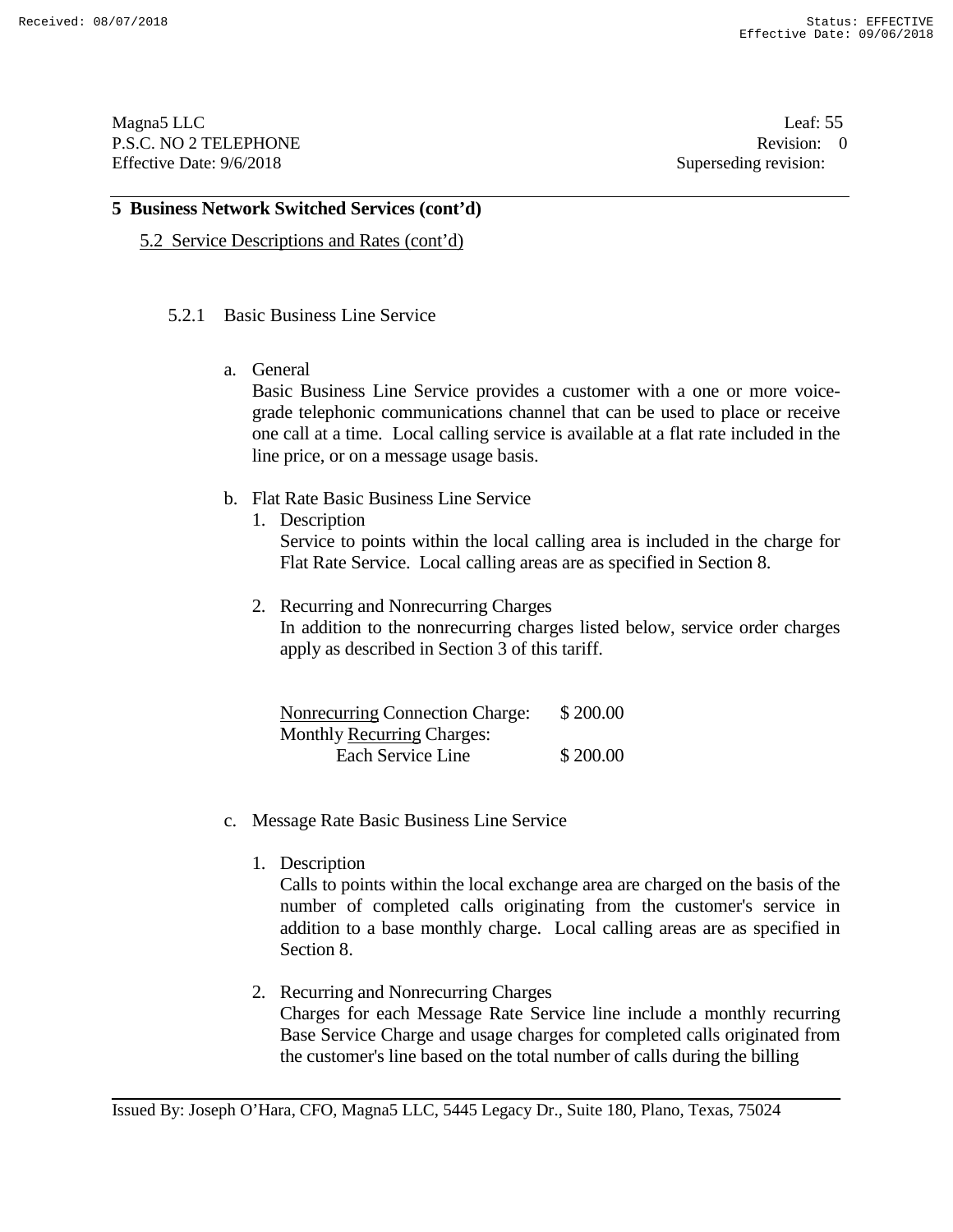Magna5 LLC Leaf: 56 P.S.C. NO 2 TELEPHONE Revision: 1<br>Effective Date: 9/12/2018 Superseding revision: 0 Effective Date:  $9/12/2018$ 

#### **5 Business Network Switched Services (cont'd)**

5.2 Service Descriptions and Rates (cont'd)

#### 5.2.1 Basic Business Line Service (cont'd)

period. In addition to the nonrecurring charges listed below, service order charges apply as described in Section 3 of this tariff.

| <b>Nonrecurring Connection Charge:</b> | \$200.00 |  |  |
|----------------------------------------|----------|--|--|
| <b>Monthly Recurring Charges:</b>      |          |  |  |
| Each Base Service Line                 | \$200.00 |  |  |
| Voice Mail Option, per line            | \$20.00  |  |  |

3. Message Usage Charges Per Message  $$ 0.02$ 

#### 5.2.2 Administrative Charge

The Administrative Charge is applied per line, per month by Magna5 LLC to help defray various costs incurred by Magna5 LLC, including, but not limited to our agents, pay local telephone companies for delivering calls from our customers to their customers; fees and assessments on our network facilities and services; property taxes; and the costs we incur responding to regulatory and legal obligations. (T) (T)

Monthly Recurring Charge per Account \$15.00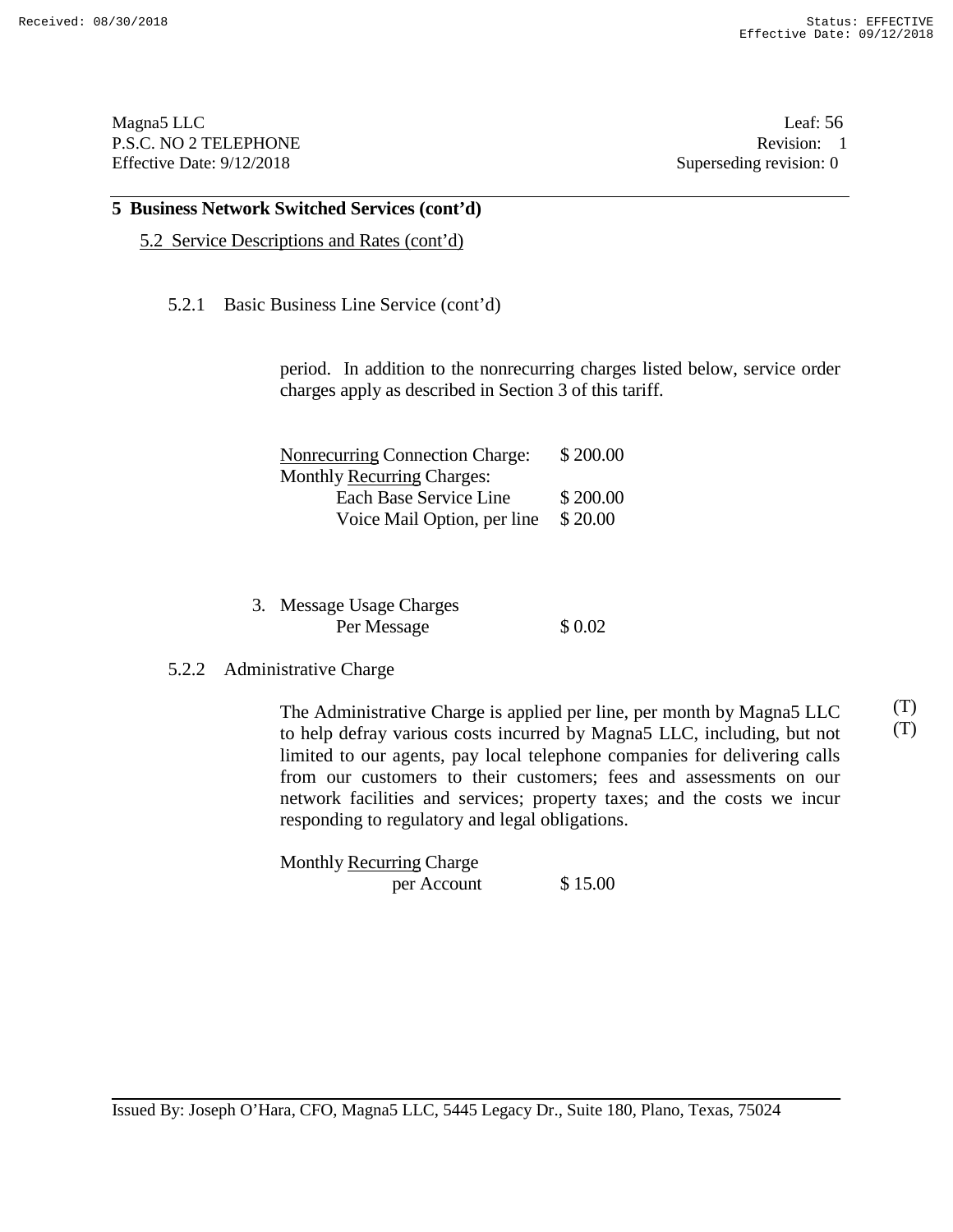Magna5 LLC Leaf: 57 P.S.C. NO 2 TELEPHONE Revision: 0<br>Effective Date: 9/6/2018 Superseding revision: 0 Effective Date: 9/6/2018

## **6 Special Services and Programs**

### 6.1 Special Equipment for The Hearing or Speech Impaired Customer

## 6.1.1 General

As required by Section 92-a of New York State Public Service Law, the Company will provide, upon request, specialized telecommunications equipment for a customer certified as hearing or speech impaired.

### 6.1.2 Certification

A customer can be certified as hearing or speech impaired by a licensed physician, otolaryngologist, speech-language pathologist, audiologist or an authorized representative of a social agency that conducts programs for persons with hearing or speech impairments in cooperation with an official agency of the State of New York.

#### 6.1.3 Company Obligation to Obtain Equipment

The Company will make every reasonable effort to locate and obtain equipment for a certified customer.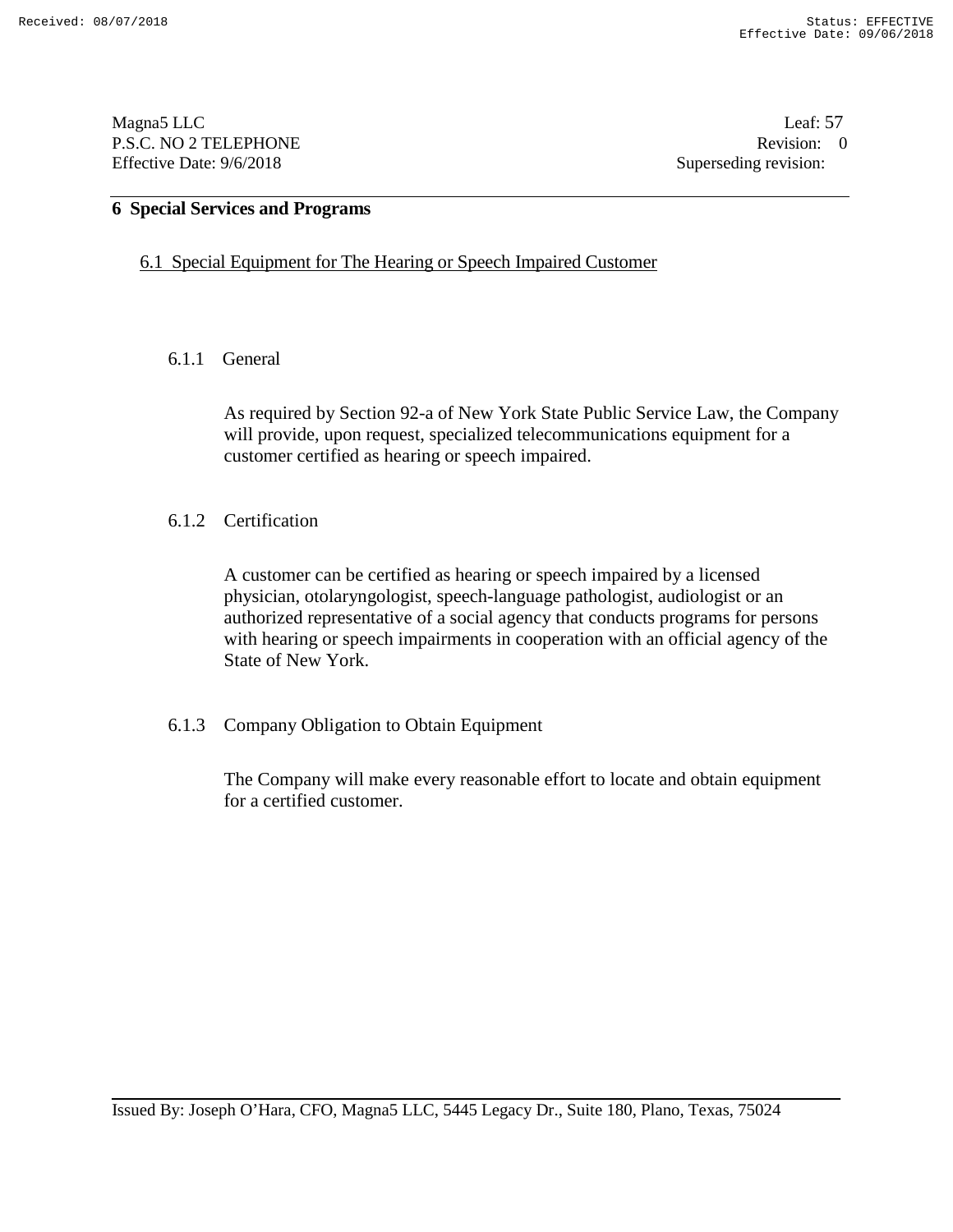Magna5 LLC Leaf: 588 Leaf: 588 Leaf: 588 Leaf: 588 Leaf: 588 Leaf: 588 Leaf: 588 Leaf: 588 Leaf: 588 Leaf: 588 Leaf: 588 Leaf: 588 Leaf: 588 Leaf: 588 Leaf: 588 Leaf: 588 Leaf: 588 Leaf: 588 Leaf: 588 Leaf: 588 Leaf: 588 L P.S.C. NO 2 TELEPHONE Revision: 0 Effective Date: 9/6/2018 Superseding revision:

# **6 Special Services and Programs (cont'd)**

6.1 Special Equipment for The Hearing or Speech Impaired Customer (cont'd)

# 6.1.4 Customer's Option to Purchase Equipment

The customer may purchase equipment at a price not to exceed the actual purchase price (including any applicable shipping costs) the Company pays.

6.1.5 Terms of Equipment Purchase

The Company will also advise the customer who requests this equipment of the applicable terms for purchase.

## 6.2 Discounted Service for The Hearing or Speech Impaired Customer

6.2.1 General

A handicapped person who has been certified to the Company as having a hearing or speech impairment which requires that he or she communicate over telephone facilities by means other than voice, and who either use non-voice equipment or make calls through an interpreter, will receive, upon application to the Company, a 50% discount on local message rate service.

## 6.2.2 Certification

#### Acceptable certifications are:

a. Those made by a licensed physician, otolaryngologist, speech-language pathologist or audiologist or an authorized representative of a social agency that conducts programs for persons with hearing or speech impairment in cooperation with an official agency of the State of New York, or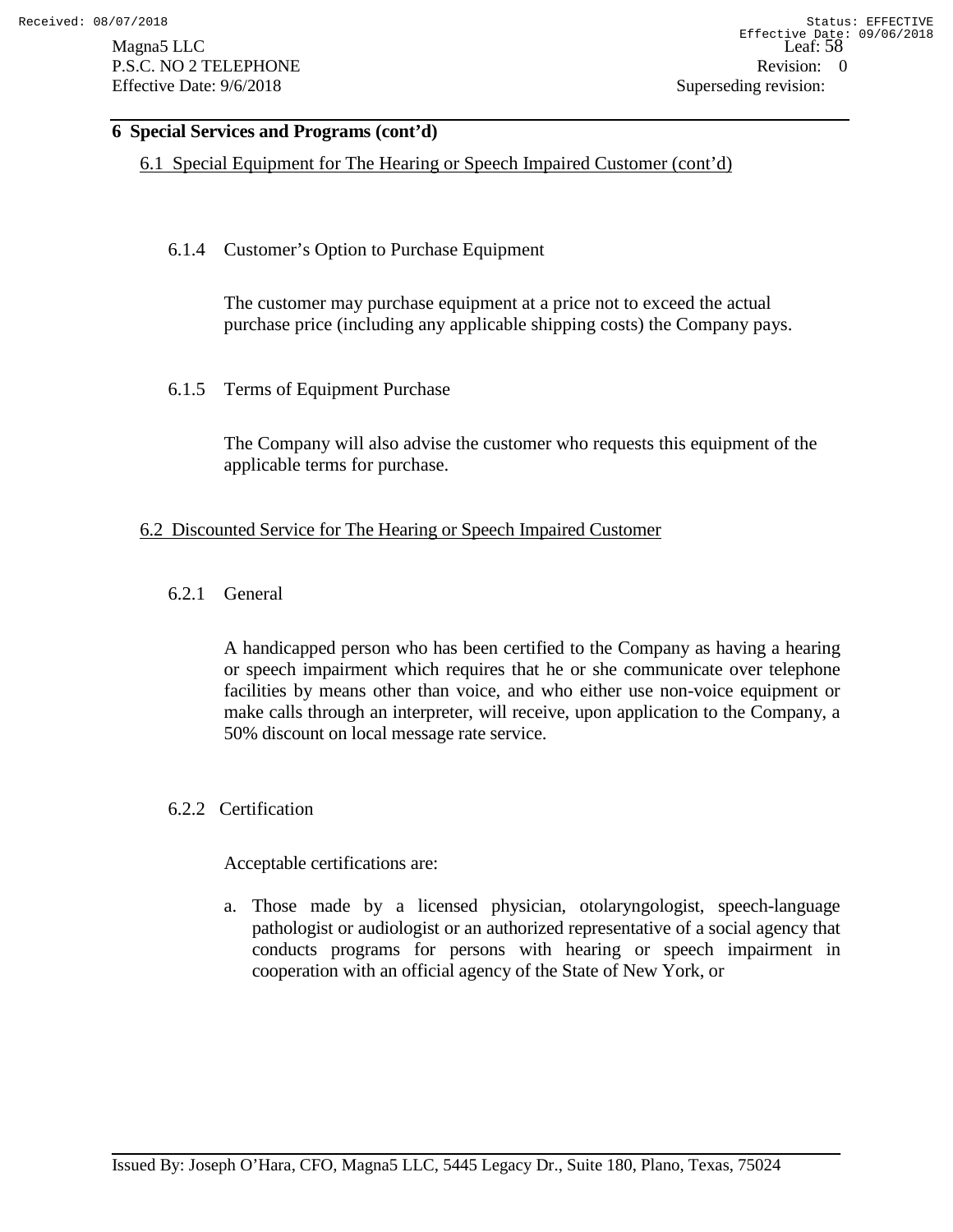# **6 Special Services and Programs (cont'd)**

6.2 Discounted Service for The Hearing or Speech Impaired Customer (cont'd)

- 6.2.2 Certification (cont'd)
	- b. A pre-existing certification establishing the impairment of hearing or speech such as those which qualify the handicapped person for social security benefits on the basis of total hearing impairment or for the use of facilities of an agency for a person with hearing or speech impairment.

## 6.2.3 Qualification

A customer qualifying for the discount is one whose impairment is such that competent authority would certify him or her as being unable to use a telephone for voice communication. See Section 10, "Handicapped Person," for a listing of the necessary qualifications.

# 6.2.4 Billing

The reduction in charges is applied only at one location, designated by the impaired person.

## 6.3 Universal Emergency Telephone Number Service

Universal Emergency Telephone Number Service (911 Service) is an arrangement of company central office and trunking facilities whereby any telephone user who dials the number 911 will reach the emergency report center for the telephone from which the number is dialed or will be routed to an operator if all lines to an emergency report center are busy. If no emergency report center customer exists for a central office entity, a telephone user who dials the number 911 will be routed to an operator. The telephone user who dials the 911 number will not be charged for the call.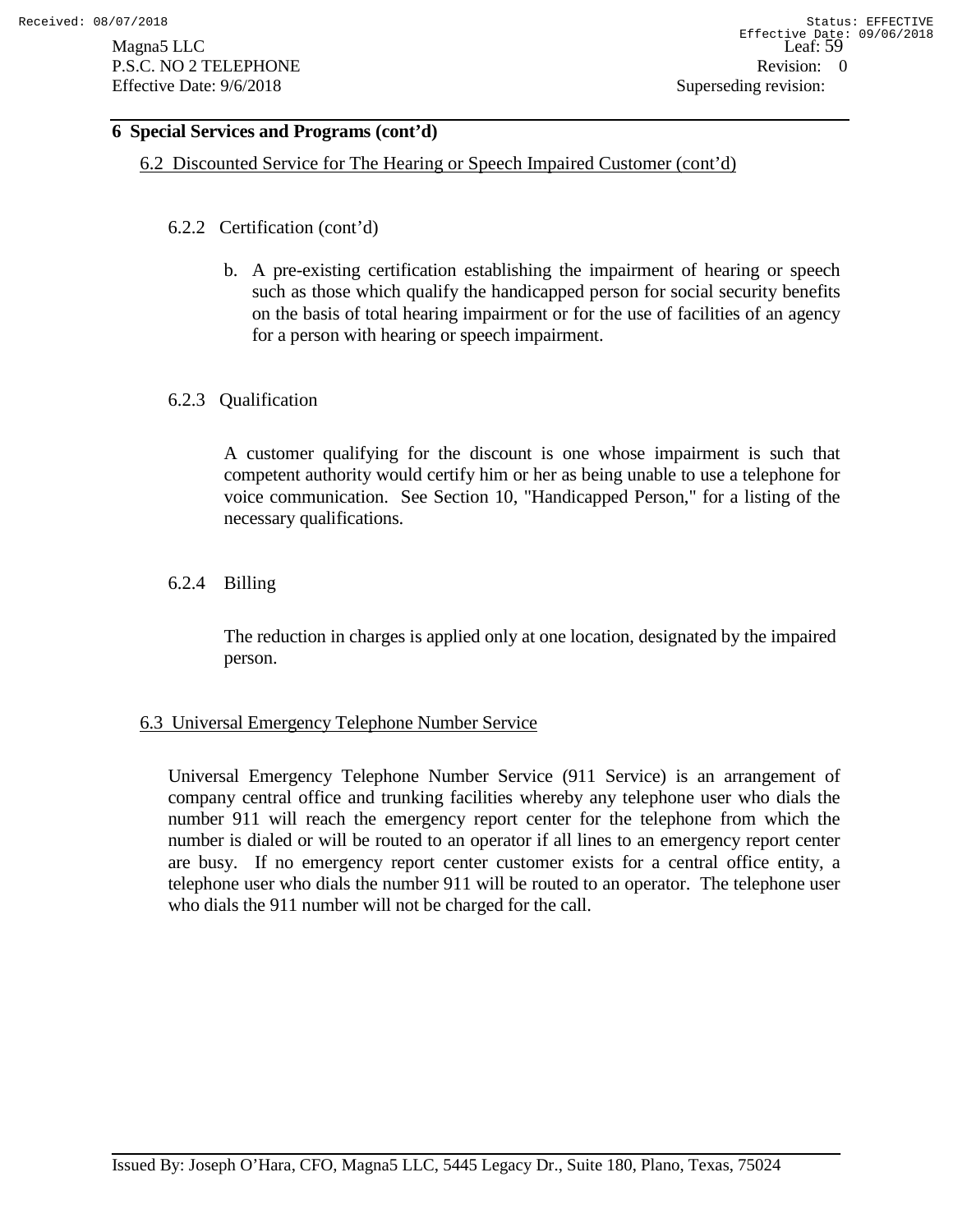## **6 Special Services and Programs (cont'd)**

### 6.4 New York Relay Service

6.4.1 General

The Company will provide access to a telephone relay center for New York Relay Service. The service permits telephone communications between hearing and/or speech impaired individuals who must use a Telecommunications Device for the Deaf (TDD) or a Teletypewriter (TTY) and individuals with normal hearing and speech. The Relay Service can be reached by dialing an 800 number. Specific 800 numbers have been designated for both impaired and non-impaired customers to use.

### 6.4.2 Regulations

- a. Only intrastate calls can be completed using the New York Relay Service under the terms and conditions of this tariff.
- b. Charges for calls placed through the Relay Service will be billed as if direct distance dialed (DDD) from the point of origination to the point of termination. The actual routing of the call does not affect billing.
- b. Calls through the Relay Service may be billed to a third number only if that number is within New York State. Calls may also be billed to calling cards issued by the Company or other carriers who may choose to participate in this service.
- d. The following calls may not be placed through the Relay Service:
	- 1. calls to informational recordings and group bridging service:
	- 2. calls to time or weather recorded messages;
	- 3. station sent paid calls from coin telephones; and
	- 4. operator-handled conference service and other teleconference calls.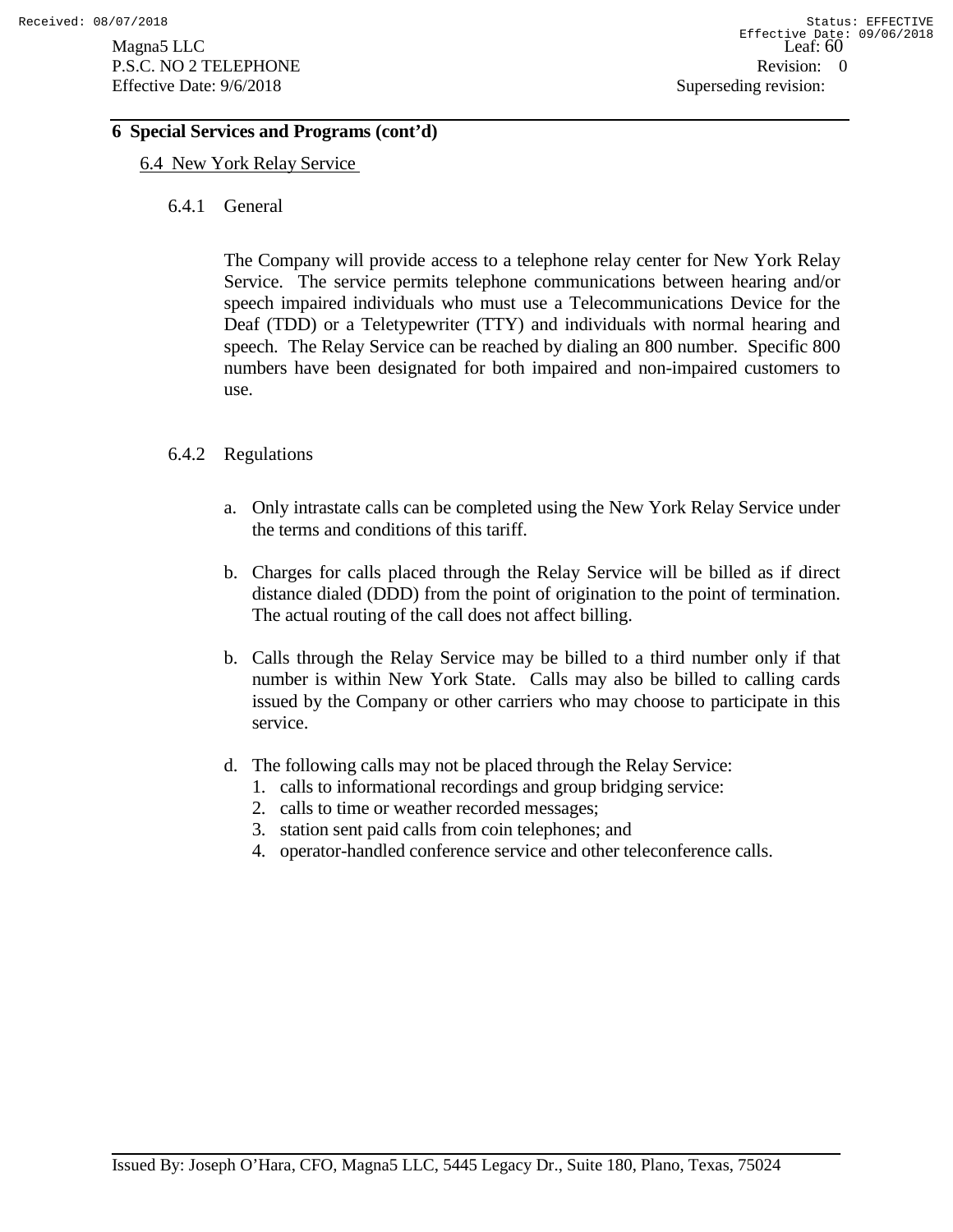## **6 Special Services and Programs (cont'd)**

6.4 New York Relay Service (cont'd)

## 6.4.3 Liability

The Company contracts with an outside provider for the provision of this service. The outside provider has complete control over the provision of the service except for the facilities provided directly by the Company. in addition to other provisions of this Tariff dealing with liability, in the absence of gross negligence or willful misconduct on the part of the Company, the Company shall not be liable for and the customer, by using the service, agrees to release, defend and hold harmless for all damages, whether direct, incidental or consequential, whether suffered, made, instituted or asserted by the customer or by any other person, for any loss or destruction of any property, whatsoever whether covered by the customer or others, or for any personal injury to or death of, any person. Notwithstanding any provision to the contrary, in no event shall the Company be liable for any special, incidental, consequential, exemplary or punitive damages of any nature whatsoever.

## 6.5 Special Credit Card for Blind and Disabled Persons

#### 6.5.1 General

Persons who are blind or whose disability causes difficult with hand and finger coordination and use of a telephone qualify for a Special Credit Card. The card may be used from any telephone within the Company's territory to place calls within and outside the state of New York at a special rate or to place calls from a telephone outside of the Company's territory, but within the state of New York at rates applicable to the territory from which the call is made.

### 6.5.2 Rates

Within the Company's Territory:

Station to station toll calls placed with operator assistance will be billed at the lower rate normally applicable to calls placed without operator assistance. Local calls cannot be charged to the card. Person-to-person calls charged to the card with be billed at the higher operator handled rate.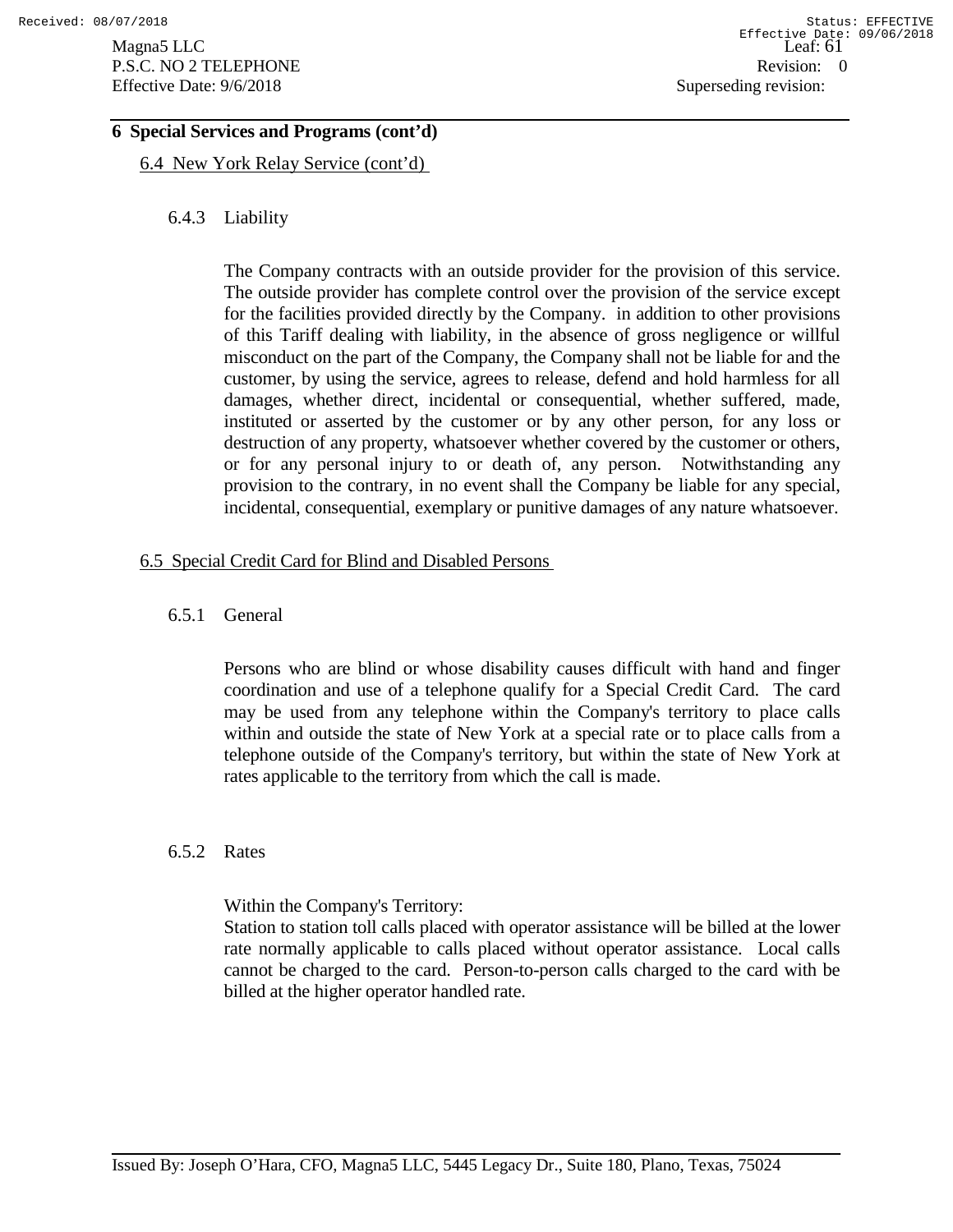# **6 Special Services and Programs (cont'd)**

6.5 Special Credit Card for Blind and Disabled Persons (cont'd)

6.5.2 Rates (cont'd)

Outside the Company's Territory, but within New York State: All rates, charges, billing and restriction in effect in the territory from which the call is made will apply.

6.5.3 Qualification

The follow criteria will be used to determine eligibility for the Special Credit Card:

- 1. "Legally Blind" those whose visual acuity is 20/200 or less in the better eye with correcting glasses or whose widest diameter of visual field subtends an angular distance no greater than 20 degrees.
- 2. "Physically Handicapped" those who are certified by competent authority as unable to read or use ordinary printed materials as result of physical limitations.
- 3. Persons whose disabling condition causes difficulty with hand and finger coordination and utilization of a coin or noncoin telephone. Acceptable certifications are those made by a licensed physician, ophthalmologist or optometrist.
- 6.5.4 Billing Authorization

Responsibility for payment of charges may be handled in one of two ways:

- 1. The handicapped person (the applicant) may accept responsibility for payment of his or her own bill. in this case, the applicant must be 18 years of age or older and must reside within the Company's service territory, but he or she does not need to have other service from the Company.
- 2. Another party may agree to accept responsibility for payment of charges incurred through use of the Special Credit Card by the applicant. When this option is chosen, the person accepting this responsibility must be 18 years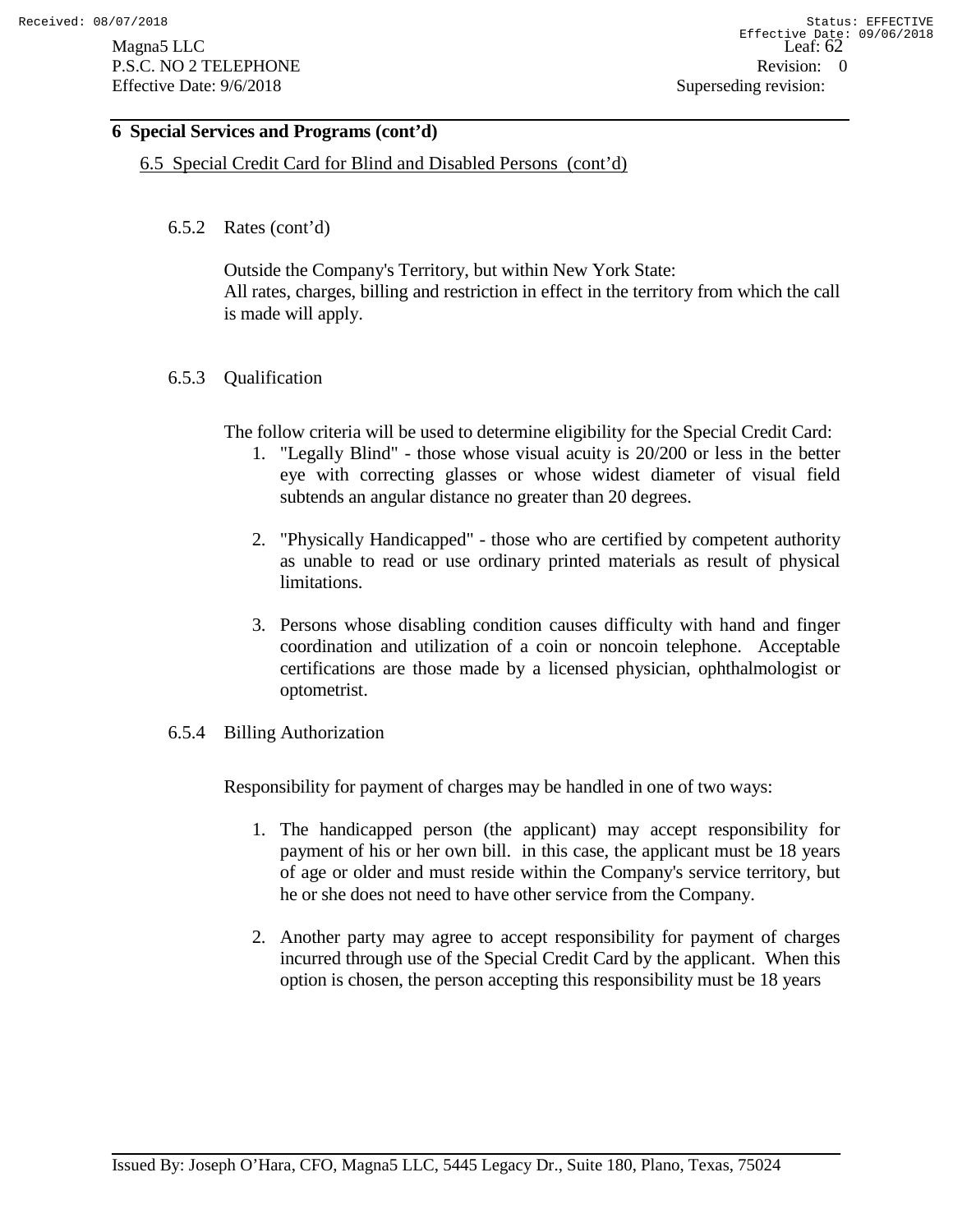### **6 Special Services and Programs (cont'd)**

6.5 Special Credit Card for Blind and Disabled Persons (cont'd)

### 6.5.4 Billing Authorization (cont'd)

of age or older, but does not need to reside within the Company's service territory.

In either case, the applicant is the only authorized user of the Special Credit Card. If the person accepting payment responsibility has service within the Company's service territory, charges will be billed on a regular monthly bill; otherwise a separate bill will be sent.

### 6.6 Schools and Libraries Discount Program

### 6.6.1 General

The Schools and Libraries Discount Program permits eligible schools (public and private, grades Kindergarten through 12) and libraries to purchase the Company services offered in this tariff and the (additional company tariff references, if appropriate) at a discounted rate, in accordance with the Rules adopted by the Federal Communications Commission (FCC) in its Universal Service Order 97- 157, issued May 8, 1997 and the New York State Public Service Commission in its Opinion and Order 97-11 Adopting Discounts for Services for Schools and Libraries, issued June 25, 1997. The Rules are codified at 47 Code of Federal Regulation (C.F.R.) 54.500 et. seq.

As indicated in the Rules, the discounts will be between 20 and 90 percent of the pre-discount price, which is the price of services to schools and libraries prior to application of a discount. The level of discount will be based on an eligible school or library's level of economic disadvantage and by its location in either an urban or rural area. A schools level of economic disadvantage will be determined by the percentage of its students eligible for participation in the national school lunch program, and a library's level of economic disadvantage will be calculated on the basis of school lunch eligibility in the public school district in which the library is located. A non-public school may use either eligibility for the national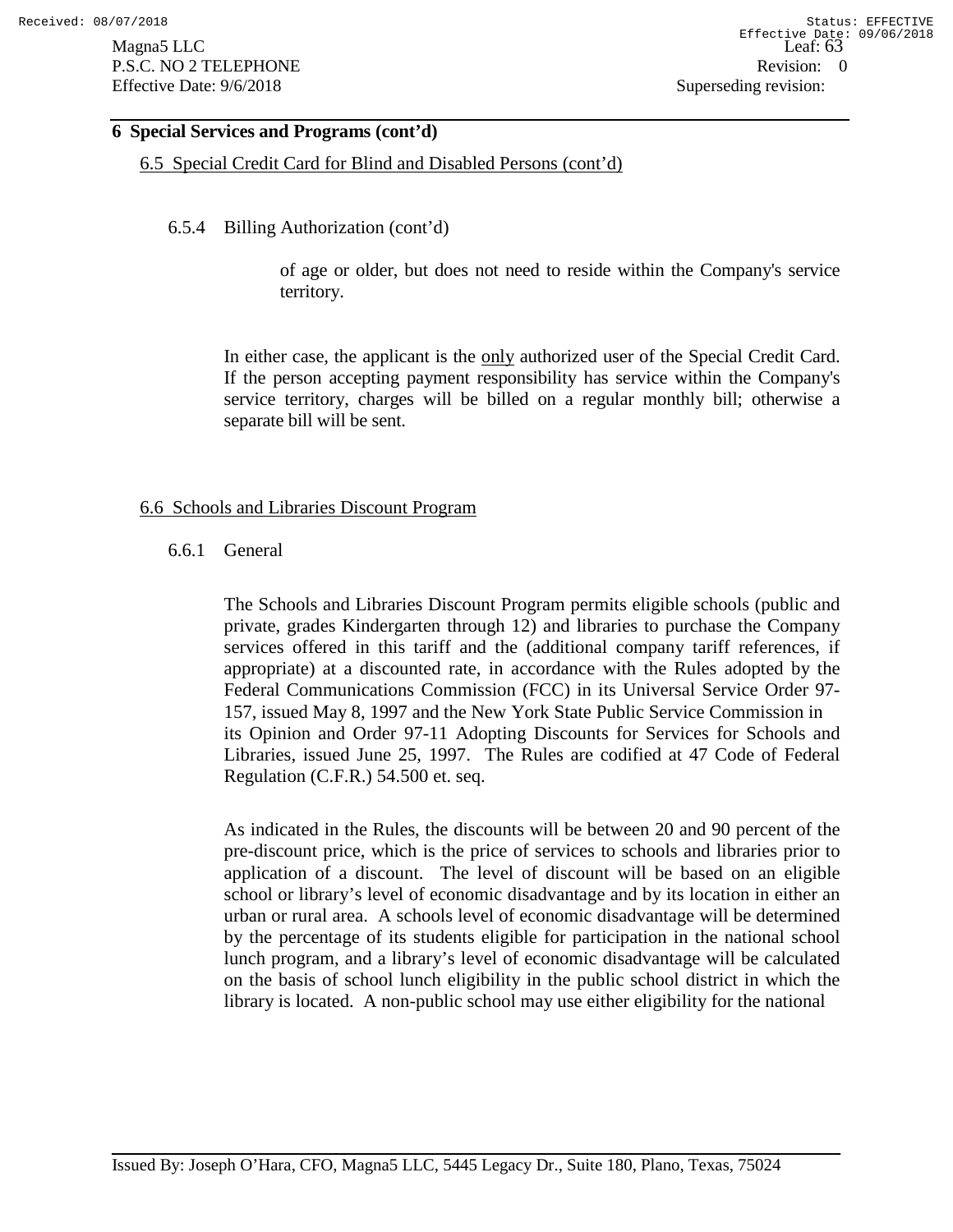## **6 Special Services and Programs (cont'd)**

- 6.6 Schools and Libraries Discount Program (cont'd)
	- 6.6.1 General (cont'd)

school lunch program or other federally approved alternative measures to determine its level of economic disadvantage. To be eligible for the discount, schools and libraries will be required to comply with the terms and conditions set forth in the Rules.

Discounts are available only to the extent that they are funded by the federal universal service fund. Schools and libraries may aggregate demand with other eligible entities to create a consortium.

### 6.6.2 Regulations

- a. Obligation of eligible schools and libraries Requests for service
	- 1. Schools and libraries and consortia shall participate in a competitive bidding process for all services eligible for discounts, in accordance with any state and local procurement rules.
	- 2. Schools and libraries and consortia shall submit requests for services to the Schools and Libraries Corporation, as designated by the FCC and follow established procedures.
	- 3. Services requested will be used for educational purposes.
	- 4. Services will not be sold, resold or transferred in consideration for money or any other thing of value.
- b. Obligations of the Company
	- 1. The Company will offer discounts to eligible schools and libraries on commercially available telecommunications services contained in this tariff. Those services contained in this tariff which are excluded from the discount program, in accordance with the Rules, are included in Statement GRST 1.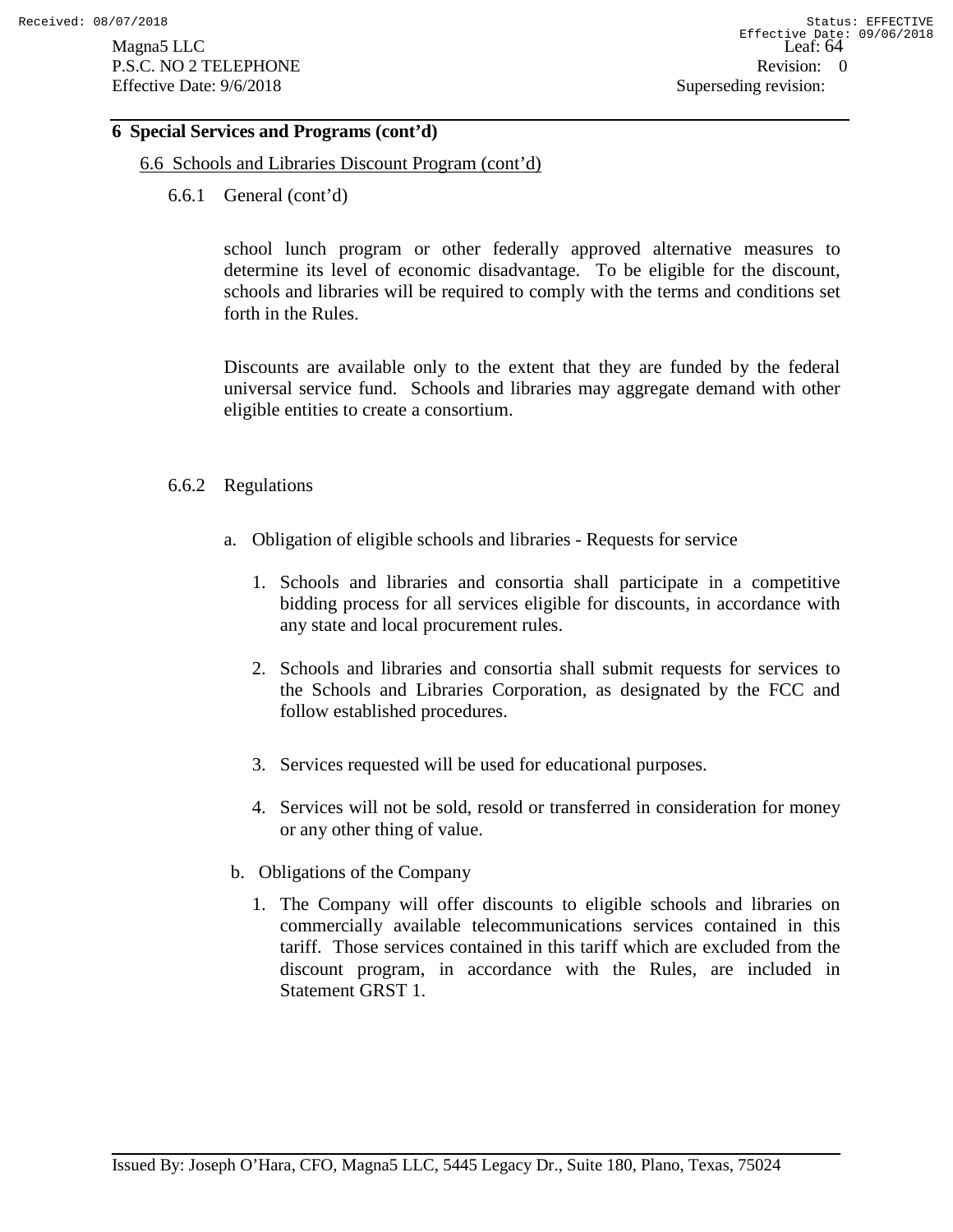## **6 Special Services and Programs (cont'd)**

- 6.6 Schools and Libraries Discount Program (cont'd)
	- 6.6.2 Regulations (cont'd)
		- 2. The Company will offer services to eligible schools, libraries and consortia at prices no higher than the lowest price it charges to similarly situated non-residential customers for similar services (lowest corresponding price).
		- 3. In competitive bidding situations, the Company may offer flexible pricing or rates other than in this tariff, where specific flexible pricing arrangements are allowed, subject to New York State Public Service Commission approval.
	- 6.6.3 Discounted Rates for Schools and Libraries
		- a. Discounts for eligible schools and libraries and consortia shall be set as a percentage from the pre-discount price, which is the price of services to schools and libraries prior to application of a discount.
		- b. The discount rate will be applied to eligible intrastate services purchased by eligible schools, libraries or consortia.
		- c. The discount rate is based on each school or library's level of economic disadvantage as determined in accordance with the FCC Order or other federally approved alternative measures (as permitted by the Rules) and by its location in either an urban or rural area.
		- d. The discount matrix for eligible schools, libraries and consortia is included as an attachment to this tariff.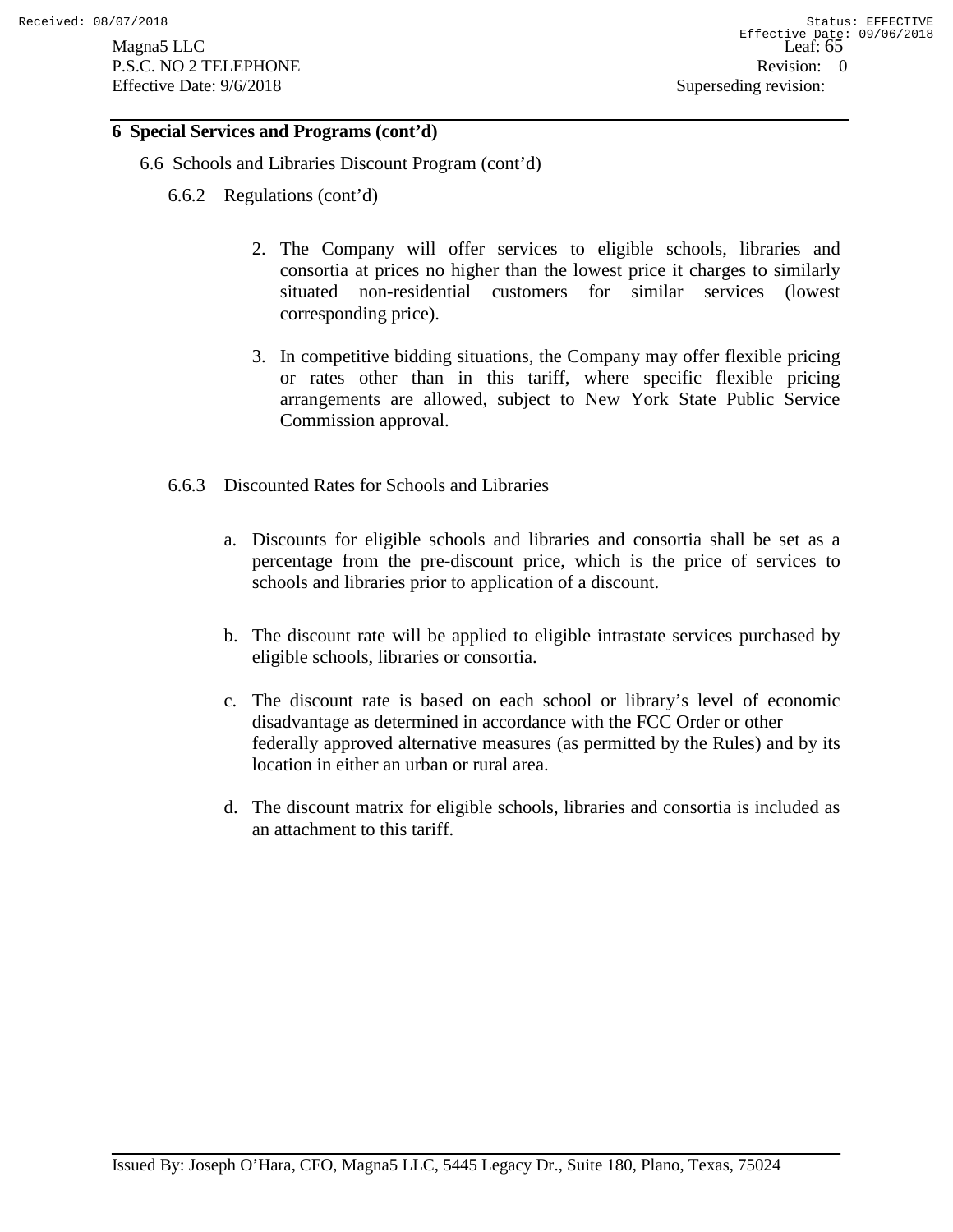# **6 Special Services and Programs (cont'd)**

6.7 Health Care Providers Support Program

## 6.7.1 General

The purpose of the Health Care Providers Support Program is to enable public and non-profit rural health care providers to have access to telecommunications services necessary for the provision of health care services at rates comparable to those paid for similar services in urban areas. The Health Care Providers Support Program offers eligible public and non-profit health care providers located in rural areas reduced rates for Company intrastate services. Such services must be purchased in accordance with the Rules adopted by the Federal Communications Commission (FCC) in its Universal Service Order 97-157, issued May 8, 1997 and the New York State Public Service Commission in its Order in Cases 94-C-0095 and 28425, issued November 4, 1997. The FCC Rules are codified at 47 Code of Federal Regulation (C.F.R.) 54.601 et. seq., and any amendments made thereto.

## 6.7.2 Regulations

- a. To be eligible for the reduced rates, rural health care providers are required to comply with the terms and conditions set forth in the FCC Rules.
- b. Reduced rates are available only to the extent that they are funded by the federal universal service fund.
- c. Eligible rural health care providers may aggregate demand with other entities to create a consortium. Universal service support shall apply only to the portion of eligible services used by an eligible health care provider.
- d. Responsibility of eligible health care providers (cont'd)
	- 1. Rural health care providers and consortia shall participate in a competitive bidding process for all services eligible for reduced rates in accordance with any state and local procurement rules.
	- 2. Rural health care providers and consortia shall submit requests for services to the program Administrator, as designated by the FCC, and follow established procedures.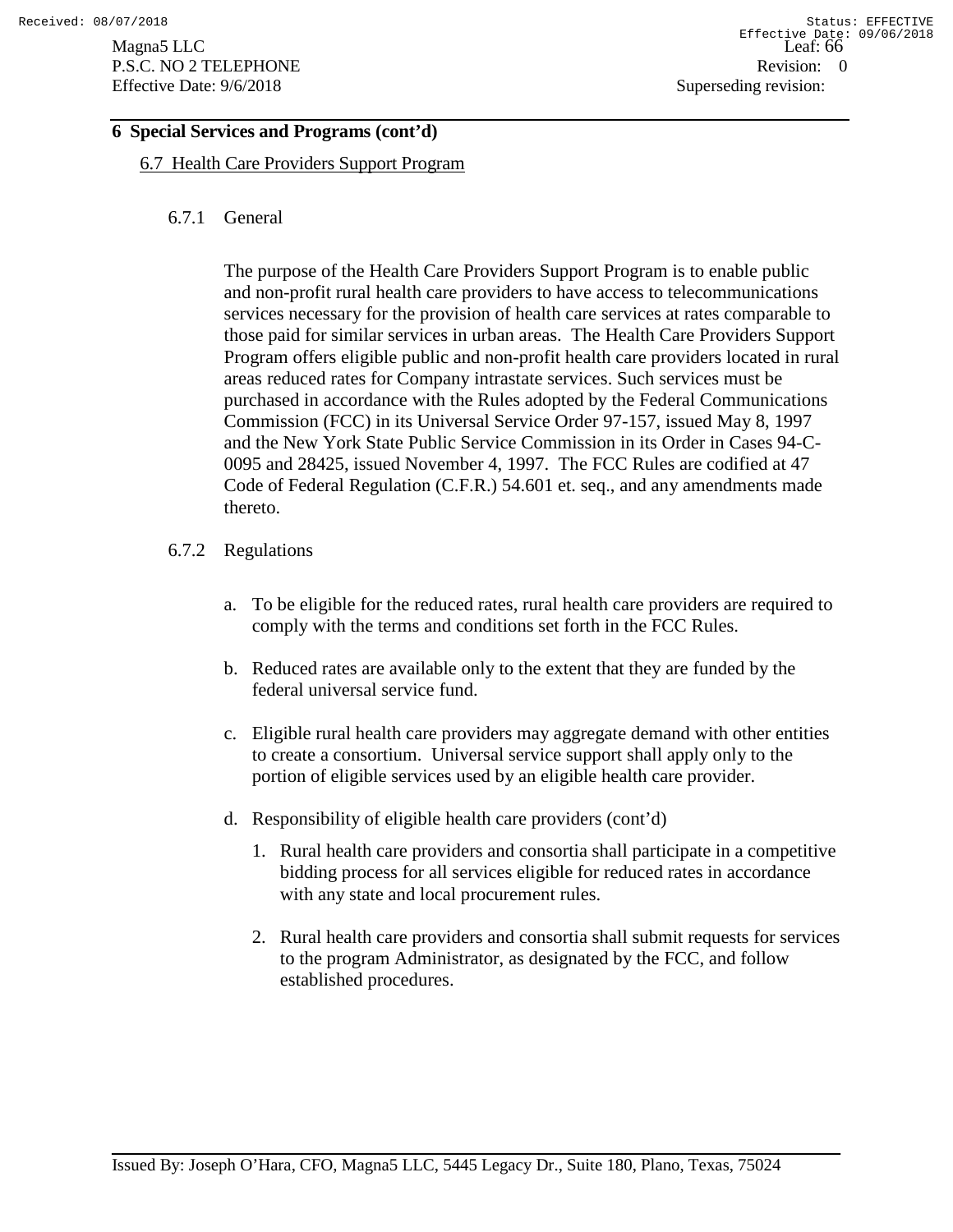# **6 Special Services and Programs (cont'd)**

- 6.7 Health Care Providers Support Program (cont'd)
	- 6.7.2 Regulations (cont'd)
		- 3. Services requested must be used for purposes related to the provision of health care services or instruction that the health care provider is legally authorized to provide under the law.
		- 4. A health care provider that cannot obtain toll free access to an Internet Service Provider and who is eligible for support for limited toll-free access under the Rules must certify that it lacks toll-free Internet access and that it is an eligible health care provider.
		- 5. Services cannot be sold, resold or transferred in consideration for money or any other thing of value.
		- e. Responsibility of the Company
			- 1. The Company shall offer the rates and charges as specified in Section 3, to eligible health care providers to the extent that facilities and services are available and offered in the tariffs.
			- 2. The Company shall offer services to eligible rural health care providers and consortia at prices no higher than the highest urban rate as defined in the FCC Order and Rules.
			- 3. In competitive bidding situations, where specific flexible pricing arrangements are allowed, the Company may offer flexible pricing (to determine the reduced rate) subject to New York State Public Service Commission approval.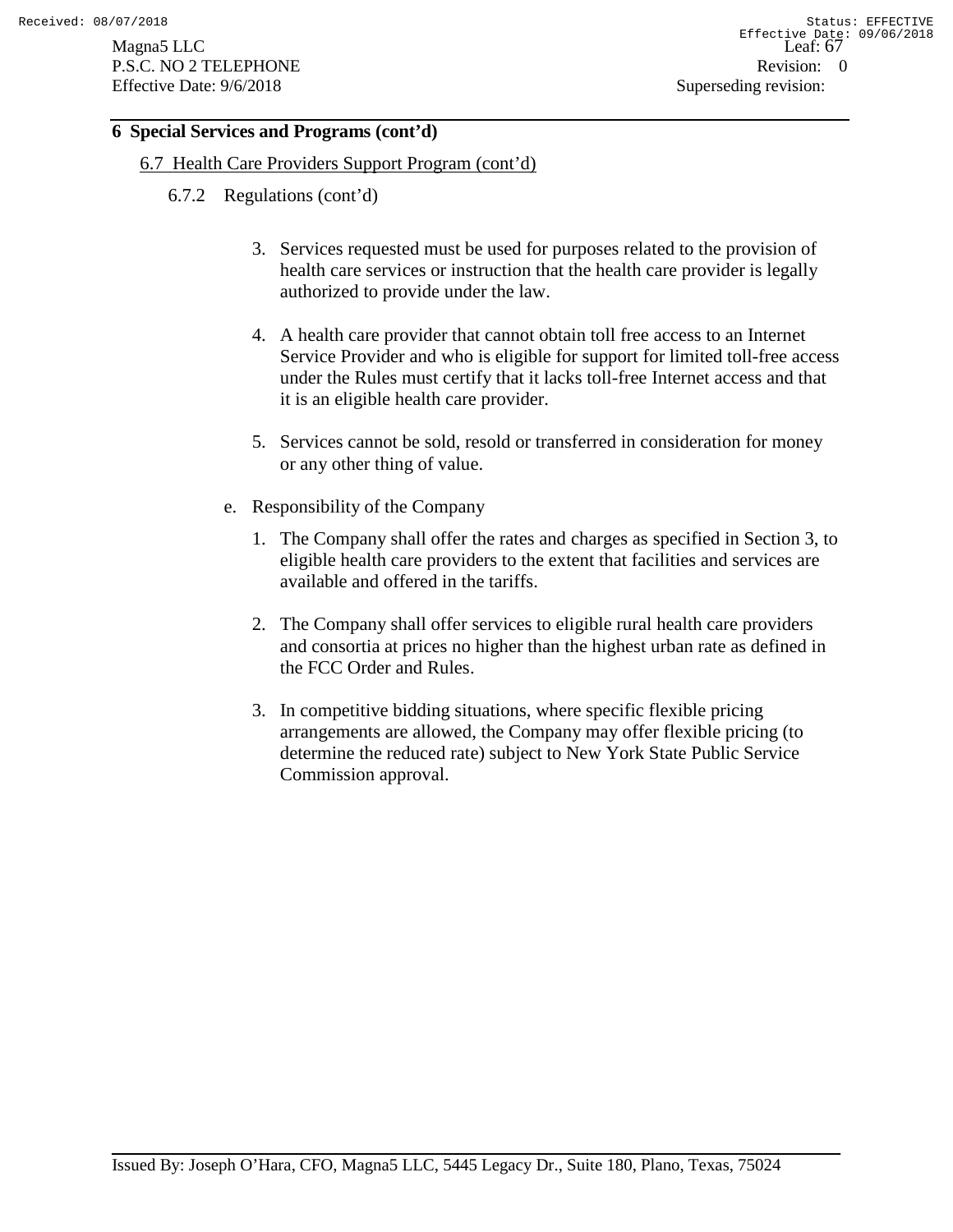# **6 Special Services and Programs (cont'd)**

6.7 Health Care Providers Support Program (cont'd)

## 6.7.3 Rates and Charges

The following price adjustments will be available to eligible rural health care providers, except subparagraph c., which shall be available to all eligible health care providers, regardless of location;

- a. A reduced rate for telecommunications services, using a bandwidth capacity of up to 1.544 Mbps, not to exceed the highest tariffed or publicly available rate charged to a commercial customer for a similar service provided over the same distance in the nearest city in New York State with a population of at least 50,000.
- b. An exemption from some mileage charges for any telecommunications services, using a bandwidth capacity of up to 1.544 Mbps, that is necessary for the provision of health care services. The exempted mileage includes the distance between the rural health care provider and the most distant perimeter of the nearest city in New York State with a population of 50,000 or more, less the standard urban distance, which is the maximum average diameter of all cities with population of 50,000 or more in the state.
- c. Each eligible health care provider that cannot obtain toll-free access to an Internet service provider is entitled to receive toll charge credits for toll charges imposed for connecting to an Internet service provider as per the FCC Rules. Such toll charge credits are available pursuant to applicable toll tariffs.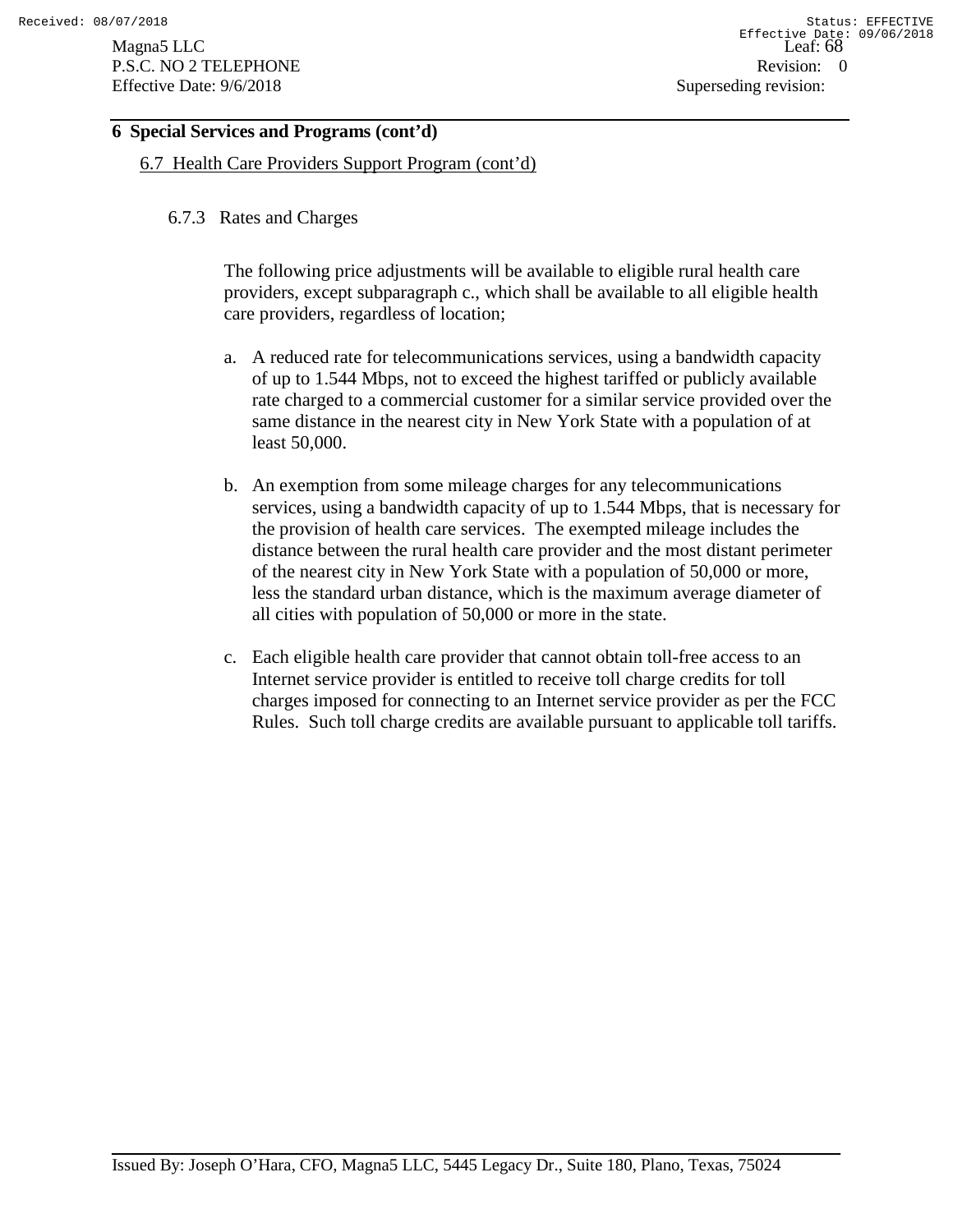### **7 Special Arrangements**

### 7.1 Special Construction

7.1.1 Basis for Charges

Basis for Charges where the Company furnishes a facility or service for which a rate or charge is not specified in the Company's tariffs, charges will be based on the costs incurred by the Company (including return) and may include:

- a. nonrecurring charges;
- b. recurring charges;
- c. termination liabilities; or
- d. combinations of a., b., and c.
- 7.1.2 Basis for Cost Computation

The costs referred to in 7.1.1 preceding may include one or more of the following items to the extent they are applicable:

- a. Costs to install the facilities to be provided including estimated costs for the rearrangements of existing facilities. These costs include:
	- 1. equipment and materials provided or used;
	- 2. engineering, labor, and supervision;
	- 3. transportation; and
	- 4. rights of way and/or any required easements.
- b. Cost of maintenance.
- c. Depreciation on the estimated cost installed of any facilities provided, based on the anticipated useful service life of the facilities with an appropriate allowance for the estimated net salvage.
- d. Administration, taxes, and uncollectible revenue on the basis of reasonable average cost for these items.
- e. License preparation, processing, and related fees.
- f. Tariff preparation, processing and related fees.
- g. Any other identifiable costs related to the facilities provided; or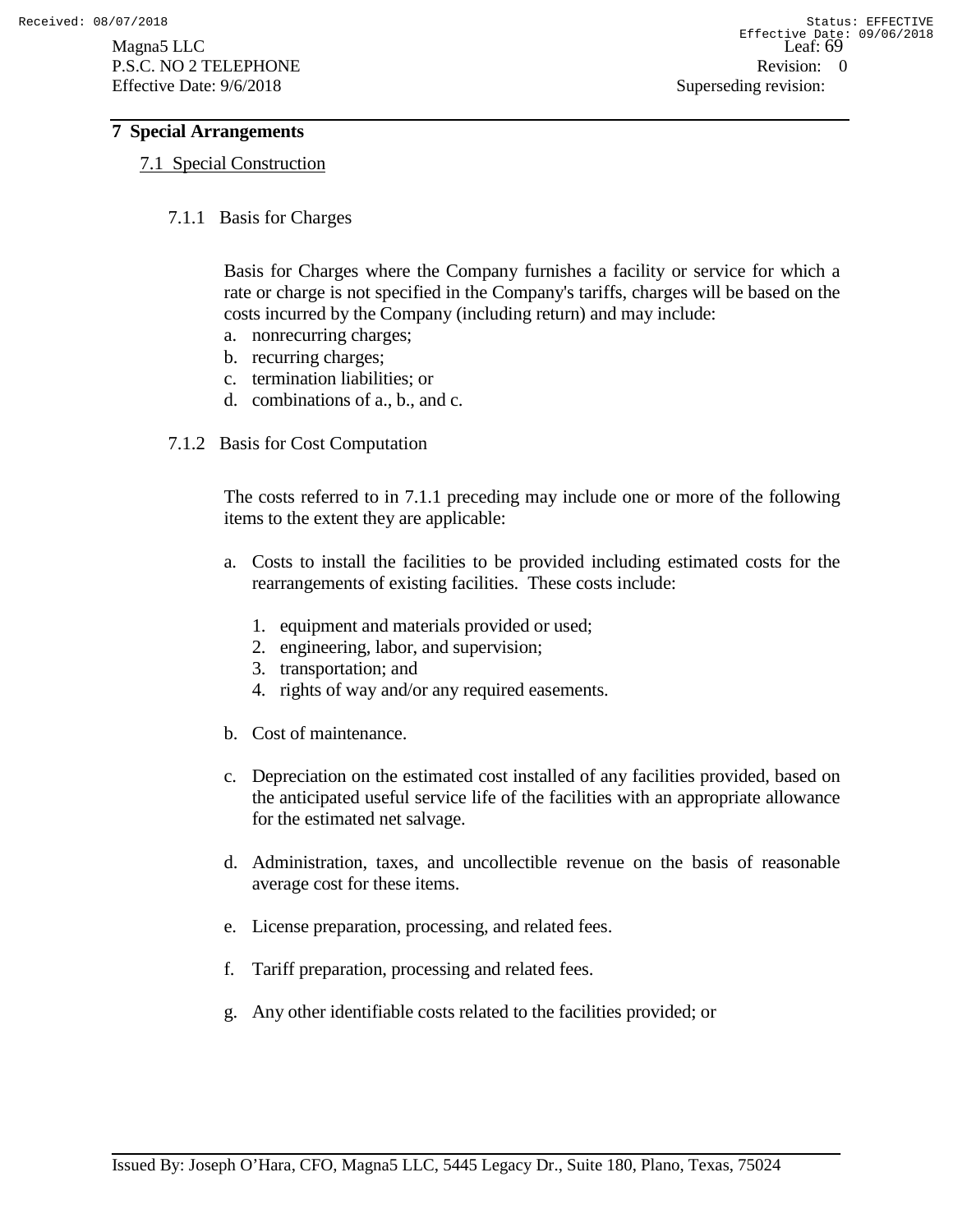Magna5 LLC Leaf: 70 P.S.C. NO 2 TELEPHONE Revision: 0 Effective Date: 9/6/2018 Superseding revision:

## **7 Special Arrangements (cont'd)**

### 7.1 Special Construction (cont'd)

- 7.1.2 Basis for Cost Computation (cont'd)
	- h. An amount for return and contingencies.
- 7.1.3 Termination Liability

To the extent that there is no other requirement for use by the Company, a termination liability may apply for facilities specially constructed at the request of a customer.

- a. The period on which the termination liability is based is the estimated service life of the facilities provided.
- b. The amount of the maximum termination liability is equal to the estimated amounts (including return) for:
	- 1. Costs to install the facilities to be provided including estimated costs for the rearrangements of existing facilities. These costs include:
		- a) equipment and materials provided or used;
		- b) engineering, labor, and supervision;
		- c) transportation; and
		- d) rights of way and/or any required easements;
	- 2. License preparation, processing, and related fees;
	- 3. Tariff preparation, processing and related fees;
	- 4. Cost of removal and restoration, where appropriate; and
	- 5. Any other identifiable costs related to the specially constructed or rearranged facilities.
- c. The termination liability method for calculating the unpaid balance of a term obligation is obtained by multiplying the sum of the amounts determined as set forth in Section 7.1.3 preceding by a factor related to the unexpired period of liability and the discount rate for return and contingencies. The amount determined in Section 7.1.3 preceding shall be adjusted to reflect the redetermined estimated net salvage, including any reuse of the facilities provided. This amount shall be adjusted to reflect applicable taxes.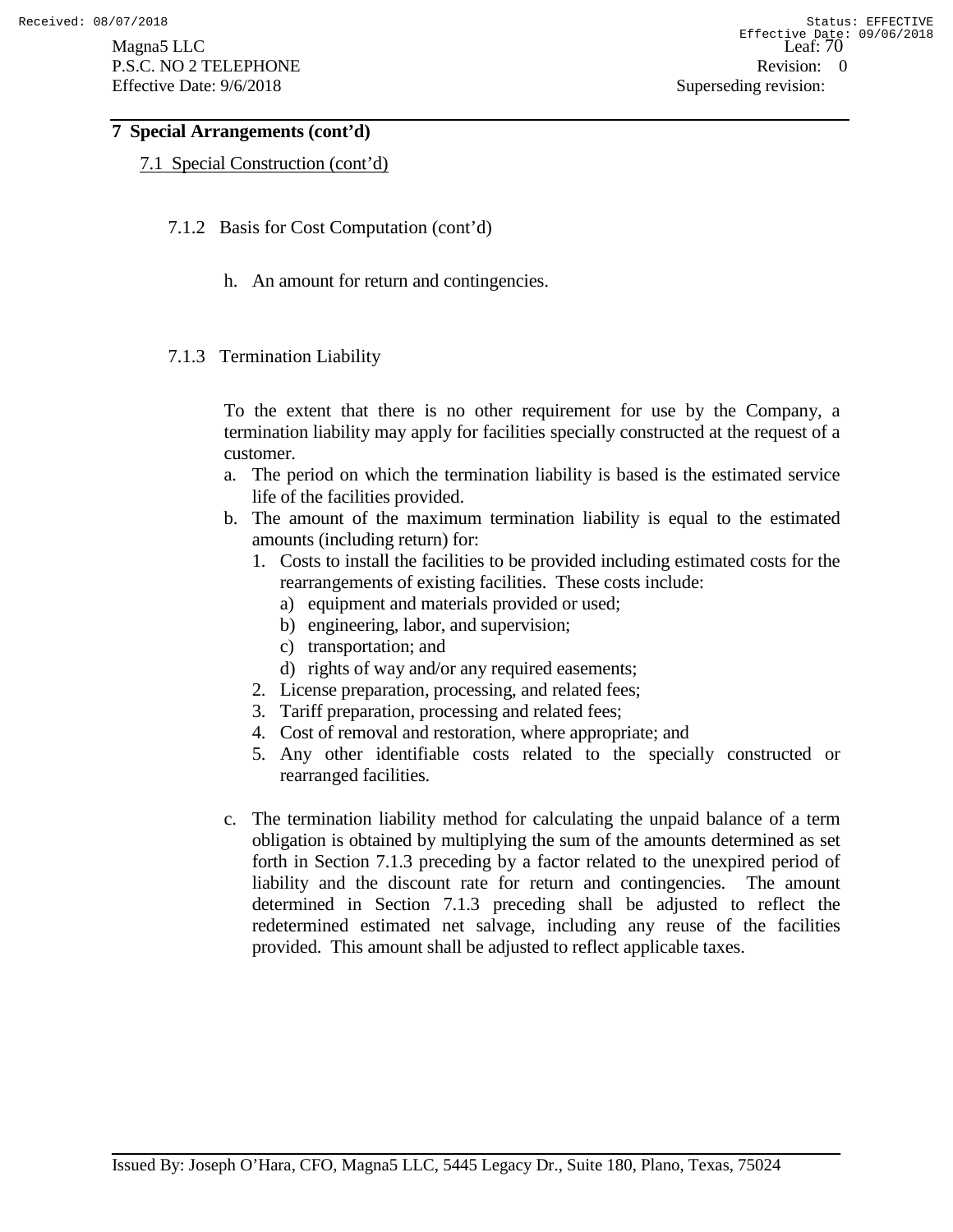# **7 Special Arrangements (cont'd)**

## 7.2 Non-Routine Installation and/or Maintenance

At the customer's request, installation and/or maintenance may be performed outside the Company's regular business hours, or (in the Company's sole discretion and subject to any conditions it may impose) in hazardous locations. In such cases, charges based on the cost of labor, material, and other costs incurred by or charged to the Company will apply. If installation is started during regular business hours but, at the Customer's request, extends beyond regular business hours into time periods including, but not limited to, weekends, holidays, and/or night hours, additional charges may apply.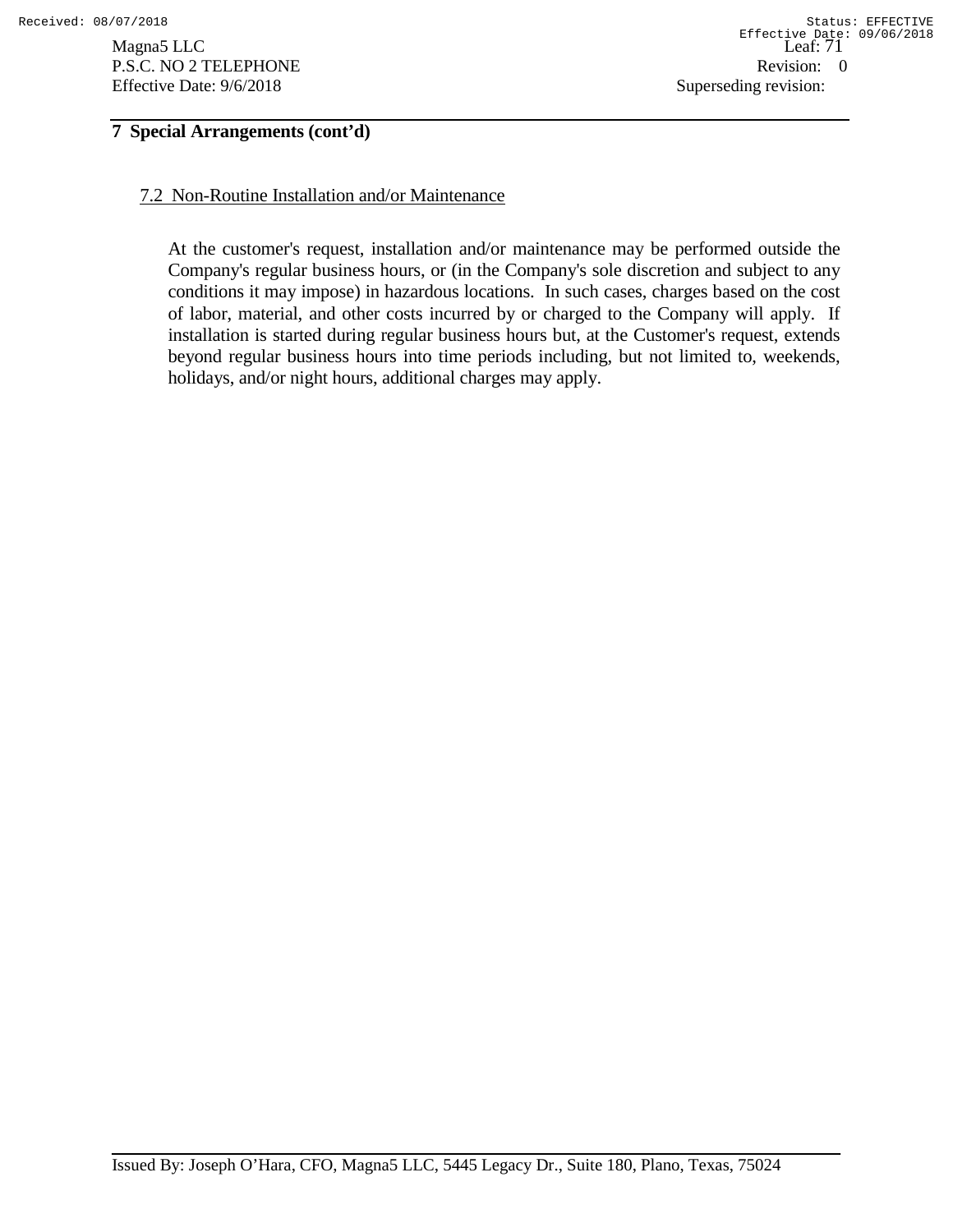### $\frac{2}{\text{Meaf}}$ . The Leaf:  $\frac{72}{\text{Meaf}}$ P.S.C. NO 2 TELEPHONE Revision: 0 Effective Date: 9/6/2018 Superseding revision:

### **8 Local Calling Areas**

| <b>EXCHANGE</b>          | <b>RC</b>                                  | <b>EXCHANGE</b>        | <b>RC</b>        | <b>EXCHANGE</b>              | <b>RC</b>               | <b>EXCHANGE</b>        | RC                               |
|--------------------------|--------------------------------------------|------------------------|------------------|------------------------------|-------------------------|------------------------|----------------------------------|
| Akron                    | 9                                          | Albany                 | 9<br>9           | Albion                       | 4                       | Alden                  | 9                                |
| Alexandria Bay<br>Amenia | $\overline{c}$<br>$\overline{\mathcal{L}}$ | Altamont<br>Amityville | ${\bf N8}$       | Amber<br>Amsterdam           | 8<br>5                  | Amagansett<br>Angelica | N <sub>5</sub><br>$\overline{c}$ |
| Angola                   | 9                                          | Antwerp                | 6                | Arcade                       | 3                       | Argyle                 | 6                                |
| Arkport                  | 3                                          | Armonk Vlg.            | ${\bf N8}$       | Athens                       | 5                       | Atlantic               | N <sub>6</sub>                   |
| Attica                   | 6                                          | Auburn                 | 6                | <b>Averill Park</b>          | 9                       | Avoca                  | 4                                |
| Babylon                  | N8                                         | Baldwin                | (N6)N9           | <b>Baldwinsville</b>         | 9                       | <b>Ballston Spa</b>    | 9                                |
| Barker                   | 6                                          | Barneveld              | 7                | <b>Batavia</b>               | 5                       | Bath                   | $\overline{4}$                   |
| <b>Bayport</b>           | N7                                         | <b>Bay Shore</b>       | N8               | Beacon                       | 8                       | <b>Bedford Village</b> | 7                                |
| Belfast                  | 1                                          | Bellport               | N7               | Belmont                      | 3                       | Berne                  | 9                                |
| <b>Big Flats</b>         | 6                                          | Binghamton             | $\tau$           | Birchwood                    | N <sub>6</sub>          | <b>Bliss</b>           | $\overline{4}$                   |
| <b>Bolivar</b>           | 5                                          | <b>Bolton Landing</b>  | 6                | <b>Boston</b>                | 9                       | Brainardsville         | $\overline{4}$                   |
| Brentwood                | N8                                         | <b>Brewster</b>        | N7               | Bridgehampton                | N <sub>5</sub>          | <b>Bridgeport</b>      | 8                                |
| Brookvl.                 | (N4)N7                                     | <b>Buffalo</b>         | 9                | Byron                        | 9<br>6                  | Cairo                  | $\overline{4}$                   |
| Callicoon                | 6<br>9                                     | Cambridge              | 3<br>5           | Camden                       | 4                       | Cameron                | 4<br>8                           |
| Camillus<br>Canisteo     | 3                                          | Campbell<br>Canton     | 5                | Canaseraga<br>Carmel         | N <sub>6</sub>          | Canastota<br>Carthage  | 6                                |
| Castleton                | 9                                          | Caton                  | 6                | Catskill                     | 5                       | Cattaraugus            | $\overline{4}$                   |
| Cedarhrst.               | $(N3)$ N8                                  | Ctr. Moriches          | N <sub>6</sub>   | Central Bridge               | 4                       | Central Islip          | 8                                |
| Chaffee                  | 9                                          | Chappaqua              | N <sub>6</sub>   | Chateaugay                   | 4                       | <b>Cherry Creek</b>    | 6                                |
| Cherry Valley            | 3                                          | Chittenango            | 8                | Cicero                       | 9                       | Clarence               | 9                                |
| Clarence Ctr.            | 9                                          | Clarksville            | 9                | Claverack                    | $\overline{4}$          | Clayton                | 6                                |
| Cleveland                | 8                                          | Clinton                | $\boldsymbol{7}$ | Clinton Crnrs.               | 8                       | Clintondale            | 8                                |
| Clyde                    | 3                                          | Cobleskill             | 3                | Cold Spring                  | N <sub>6</sub>          | Cold Spg.Hbr.          | 8                                |
| Colonie                  | 9                                          | Commack                | ${\bf N8}$       | Congers                      | N7                      | Constantia             | 8                                |
| Cooperstown              | 3                                          | Copenhagen             | 6                | Corning                      | 6                       | Cornwall               | $\overline{7}$                   |
| Cortland                 | 5                                          | Croton Falls           | N <sub>6</sub>   | Croton-on-Hds.               | N7                      | Cuba                   | 5                                |
| Dannemora                | 5                                          | Davenport              | 4                | Deer Park                    | N <sub>8</sub>          | Delanson               | 9                                |
| Derby                    | 9<br>5                                     | Dbs.Fry                | 9                | (W4)N8 Dolgeville            | 3                       | <b>Dover Plains</b>    | $\tau$                           |
| Dunkirk<br>Eastport      | N <sub>6</sub>                             | East Auror<br>Eden     | 9                | East Fire Island<br>Edmeston | N7<br>2                 | East Hampton<br>Elba   | N5<br>4                          |
| Elizabethtown            | $\mathbf{1}$                               | Ellenburg Dpt.         | 5                | Ellenville                   | 7                       | Ellicottville          | 4                                |
| Elmira                   | 6                                          | Elmsford               |                  | (W7)N8 Endicott              | 7                       | <b>Esopus</b>          | 8                                |
| Esperance                | 8                                          | Evans Mills            | 5                | Fabius                       | 8                       | Fallsburg              | 6                                |
| Farmingdale              | N <sub>9</sub>                             | Fayette                | 4                | Fayetteville                 | 9                       | Fire Island            | N <sub>5</sub>                   |
| Fleischmanns             | 3                                          | Floral Pk.             | (N2)N9           | Forestville                  | 5                       | Fort Ann               | 6                                |
| FortCovington            | 5                                          | Franklinville          | 2                | Freehold                     | $\overline{4}$          | Freeport               |                                  |
| (N6)N9                   |                                            |                        |                  |                              |                         |                        |                                  |
| Friendship<br>Gasport    | 4<br>7                                     | Galway<br>Geneva       | 9<br>5           | Grdn. City<br>Glens Falls    | (N5)N9<br>7             | Garrison<br>Gouverneur | 6<br>3                           |
| Gowanda                  | 5                                          | Grahamsville           | 6                | <b>Grand Gorge</b>           | 3                       | Grand Island           | 9                                |
| Granville                | 3                                          | Grt. Neck              | $(N1)$ N8        | Greenfield Ctr.              | 9                       | Greenport              | N <sub>4</sub>                   |
| Greenville               | 8                                          | Greenwich              | 3                | Greenwood Lk.                | N <sub>3</sub>          | Groton                 | 6                                |
| Hague                    | 3                                          | Hamburg                | 9                | Hamilton                     | 3                       | Hampton                | 3                                |
| <b>Hampton Bays</b>      | N <sub>6</sub>                             | Harrison               |                  | (W6)N8 Harrisville           | $\mathbf{1}$            | Hartford               | 6                                |
| Hartwick                 | 4                                          | <b>Hastings</b>        |                  | (W4)N8 Haverstraw            | N7                      | Hempstead              |                                  |
| (N5)N9                   |                                            |                        |                  |                              |                         |                        |                                  |
| Herkimer                 | 7                                          | Heuvelton              | 4                | Hicksyl.                     | (N8)N9                  | <b>High Falls</b>      | 7                                |
| Highland                 | $\,$ 8 $\,$                                | <b>Highland Falls</b>  | N3               | Hinsdale                     | 4                       | Hobart                 | $\frac{2}{4}$                    |
| Holland                  | 9                                          | Holley                 | 9                | <b>Hoosick Falls</b>         | $\overline{c}$          | Hornell                |                                  |
| Hudson                   | 5<br>7                                     | Hunter                 | 3                | Huntington                   | N8                      | Hyde Park              | 8                                |
| Ilion<br>Jamesport       | N <sub>5</sub>                             | Irvtngton<br>Java      | $(W4)$ N8<br>9   | Islip<br>Jeffersonville      | N7<br>6                 | Ithaca<br>Jonesville   | 6<br>9                           |
| Jordan                   | 9                                          | Katonah                | N <sub>6</sub>   | Kattskill Bay                | 6                       | Keene                  | $\mathbf{1}$                     |
| Kendall                  | 9                                          | Kerhonkson             | 7                | <b>Kings Park</b>            | N7                      | Kingston               | 8                                |
| Lafargeville             | 5                                          | Lafayette              | 9                | Lake George                  | 6                       | Lake Hntngtn.          | 6                                |
| Lakeland                 | N7                                         | Lake Placid            | $\overline{4}$   | Lancaster                    | 9                       | Lansing                | 6                                |
| Lrchmt.                  | $(W6)$ N8                                  | Levittown              | (N8)N9           | Lewisboro                    | N <sub>6</sub>          | Lewiston               | $\overline{7}$                   |
| Lexington                | 3                                          | Liberty                | 6                | Limestone                    | 5                       | Lindenhurst            | N <sub>8</sub>                   |
| Lindley                  | 4                                          | Little Falls           | 4                | Little Valley                | $\overline{4}$          | Liverpool              | 9                                |
| Lyngstn. Mnr.<br>(N3)N9  | 6                                          | Lockport               | 7                | Long Beach                   | $(N6)$ N8               | Lynbrook               |                                  |
| Lyndonville              | 4                                          | Lyon Mountain          | $\sqrt{5}$       | Lyons                        | $\overline{\mathbf{4}}$ | MacDougall             | $\overline{4}$                   |
| Macedon                  | 9                                          | Machias                | 3                | Madrid                       | 5                       | Mahopac                | N <sub>6</sub>                   |
| Maine                    | 7                                          | Malone                 | $\overline{4}$   | Mmrnck.                      | $(W6)$ N8               | Manhst.                |                                  |
| (N1)N9                   |                                            |                        |                  |                              |                         |                        |                                  |
| Mariaville<br>(N9)N9     | 9                                          | Marion                 | 9                | Marlboro                     | 8                       | Massapqa.              |                                  |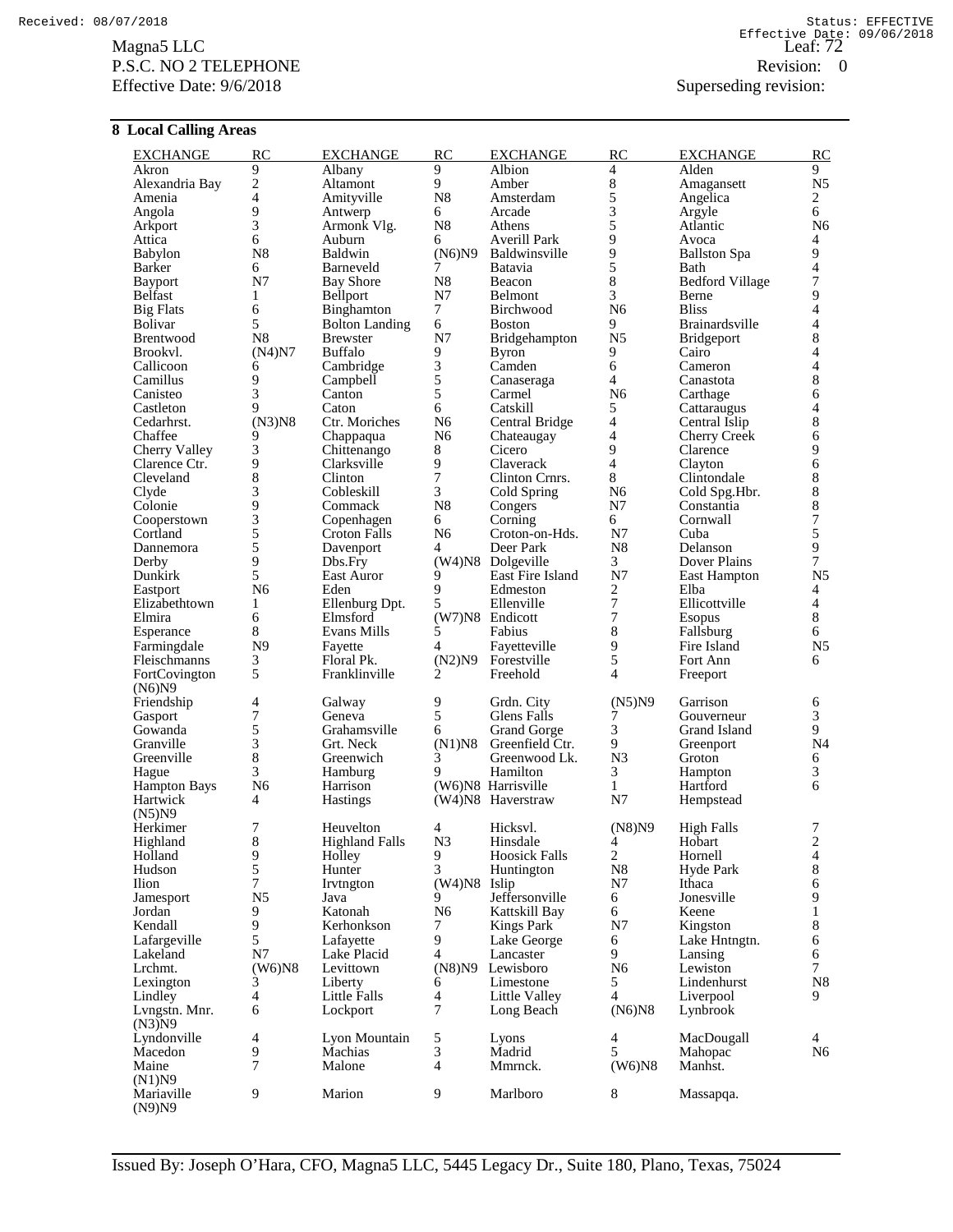$\frac{2128816}{\text{Leaf: } 73}$ P.S.C. NO 2 TELEPHONE Revision: 0 Effective Date: 9/6/2018 Superseding revision:

#### **8 Local Calling Areas (cont'd)**

Exchange Areas (Cont'd)

| <b>EXCHANGE</b>     | RC                       | <b>EXCHANGE</b>       | RC             | <b>EXCHANGE</b>       | RC             | <b>EXCHANGE</b>     | RC             |
|---------------------|--------------------------|-----------------------|----------------|-----------------------|----------------|---------------------|----------------|
| Massena             | $\overline{4}$           | Mattituck             | N <sub>3</sub> | McGraw                | 5              | McLean              | 6              |
| Mechanicville       | 9                        | Medina                | 4              | Mexico                | $\,8\,$        | Middleport          | 6              |
| Midland             | N <sub>8</sub>           | Milford               | $\overline{4}$ | Millbrook             | $\,8\,$        | Milton              | 8              |
| Mineola             | (N5)N9                   | Mineville             | $\overline{4}$ | Mineville             | $\overline{c}$ | Minoa               | 9              |
| Moira               | 4                        | <b>Montauk Point</b>  | N4             | Monticello            | 6              | Moravia             | 5              |
| Morristown          | 3                        | Mt. Kisko             | N7             | Mt. Vernon            | $(W2)$ N8      | Nanuet              | N7             |
| Natural Bridge      | 6                        | Newark                | 4              | Newburgh              | 8              | New City            | N7             |
| Newfane             | 6                        | Newfield              | 6              | <b>New Paltz</b>      | 8              | New Rochelle        |                |
| $(W3)$ N8           |                          |                       |                |                       |                |                     |                |
| New York            | 9                        | Niagara Falls         | 7              | <b>Nichols</b>        | $\overline{4}$ | Norfolk             | 5              |
| North Clove         | $\tilde{7}$              | <b>North Collins</b>  | 9              | Northport             | N7             | North Rose          | 3              |
| North Salem         | N <sub>5</sub>           | Norwood               | $\overline{4}$ | Nyack                 | N7             | Oakfield            | 5              |
| Oak Hill            | 3                        | Ogdensburg            | $\overline{4}$ | Olean                 | 5              | Oneida              | 4              |
| Oneonta             | 5                        | Ontario               | 9              | <b>Orchard Park</b>   | 9              | Orient              | N <sub>3</sub> |
| Osceola             | $\overline{\mathbf{3}}$  | Ossining              | N7             | Oswego                | 6              | Otego               | 4              |
| Owasco              | 5                        | Owego                 | 6              | Oyster Bay            | $(N7)$ N8      | Palenville          | 5              |
| Palmyra             | $\overline{4}$           | Parish                | 8              | Patchogue             | N7             | Patterson           | N <sub>5</sub> |
| Pawling             | 7                        | Pearl River           | N7             | Peconic               | N <sub>4</sub> | Peekskill           | N6             |
| Pelham              | $(W3)$ N8                | Pendleton             | 9              | Penn Yan              | $\overline{4}$ | Peru                | 5              |
| Philadelphia        | 5                        | Philmont              | 4              | Phoenicia             | 6              | Piermont            | N <sub>6</sub> |
| Pittstown           | 9                        | Plainview             | (N8)N9         | Plattsburgh           | 5              | Pleasant Vly.       | 8              |
| Pleasantville       | N <sub>8</sub>           | Poplar Ridge          | 5              | Port Cstr.            | $(W9)$ N8      | Port Henry          | $\overline{c}$ |
| Port Jefferson      | N7                       | Port Wash.            | (N1)N7         | Potsdam               | 4              | Poughkeepsie        | 8              |
| Pound Ridge         | N7                       | Prattsville           | 3              | Putnam                | $\overline{c}$ | Quoque              | N <sub>6</sub> |
| Ransomville         | $7\overline{ }$          | <b>Red Creek</b>      | 3              | Richfield Spgs.       | $\overline{4}$ | Richmondville       | 3              |
| Riverhead           | N <sub>6</sub>           | Rkvl. Ctr.            | (N6)N9         | Rome                  | $\overline{7}$ | Ronkonkoma          | N <sub>8</sub> |
| Rosendale           | 8                        | Roslyn                | (N4)N9         | Round Lake            | 9              | Roxbury             | 3              |
| Rushford            | $\mathbf{1}$             | Rye                   | (W9)N8         | Sackets Hrbr.         | $\overline{5}$ | Sag Harbor          | N <sub>6</sub> |
| St. James           | N7                       | <b>St.Regis Falls</b> | 4              | Salamanca             | 5              | Salem               | 3              |
| Saranac             | 5                        | Saranac Lake          | 4              | Saratoga Spgs.        | 9              | Saugerties          | 6              |
| Savona              | 5                        | Sayville              | N7             | Scarsdale             | (W5)N9         | Schenectady         | 9              |
| Schenevus           | $\overline{\mathcal{L}}$ | Schroon Lake          | $\overline{2}$ | Schuylerville         | 6              | Selden              | N <sub>8</sub> |
| Sempronius          | 5                        | Seneca Falls          | $\overline{4}$ | <b>Sharon Springs</b> | 3              | Shelter Island      | N4             |
| Shokan              | 6                        | Shoreham              | N <sub>6</sub> | <b>Silver Creek</b>   | 5              | Skaneateles         | 8              |
| Sloatsburg          | N <sub>4</sub>           | Smithtown             | N8             | Sodus                 | $\,8\,$        | Southampton         | N <sub>5</sub> |
| S. Bethlehem        | 9                        | South Dayton          | 3              | Southold              | N <sub>4</sub> | South Salem         | N <sub>5</sub> |
| Spring Valley       | N7                       | Springville           | 9              | Stamford              | 3              | Stanfordville       | 7              |
| Star Lake           | 2                        | Stony Brook           | N7             | Suffern               | N <sub>6</sub> | Sylvan Beach        | 9              |
| Syosset             | (N7)N8                   | Syracuse              | 9              | Tannersville          | 3              | Tarrytown           |                |
| (W7)N8              |                          |                       |                |                       |                |                     |                |
| Theresa             | 6                        | Ticonderoga           | 3              | Tonawanda             | 9              | <b>Troy</b>         | 9              |
| Tuckahoe            | $(W2)$ N8                | Tully                 | 8              | Tupper Lake           | $\overline{4}$ | Tuxedo              | N <sub>6</sub> |
| Twin Hbrs.          | (N7)N7                   | Union Springs         | 5              | Utica                 | $\overline{7}$ | <b>Valley Falls</b> | 9              |
| Vly. Strm.          | (N3)N9                   | Varysburg             | 5              | Voorheesville         | 9              | Waddington          | $\overline{4}$ |
| <b>Wading River</b> | N6                       | Wanakah               | 9              | Wantagh               | (N9)N9         | Wppngrs. Fls.       | 8              |
| Warrensburg         | 6                        | Waterloo              | 5              | Water Mill            | N5             | Waterport           | 9              |
| Watertown           | 6                        | Watkins Glen          | 6              | Waverly               | $\overline{4}$ | Weedsport           | 5              |
| Wellsville          | $\overline{4}$           | Westbury              | (N5)N9         | West Commack          | N <sub>8</sub> | Westerlo            | 9              |
| West Hampton        | N <sub>5</sub>           | West Seneca           | 9              | Wheatley              | (N4)N9         | Whitehall           | 6              |
| White Lake          | 6                        | Wht. Plns.            | $(W8)$ N $8$   | Williamson            | 8              | Williamsville       | 9              |
| Willsboro           | $\overline{\mathbf{c}}$  | Wilson                | 7              | Windham               | 3              | Wingdale            | 7              |
| Wolcott             | 3                        | Woodstock             | 6              | Worcester             | $\mathbf{1}$   | Yaphank             | N <sub>8</sub> |
| Yonkers             | $(W1)$ <sub>N8</sub>     | Yorktown Hts.         | N <sub>7</sub> | Youngstown            | 7              |                     |                |

A. The following services are offered at rates specified in the rates listed throughout the tariff.

Measured Rate Measured Rate

BUSINESS RESIDENCE

Flat Rate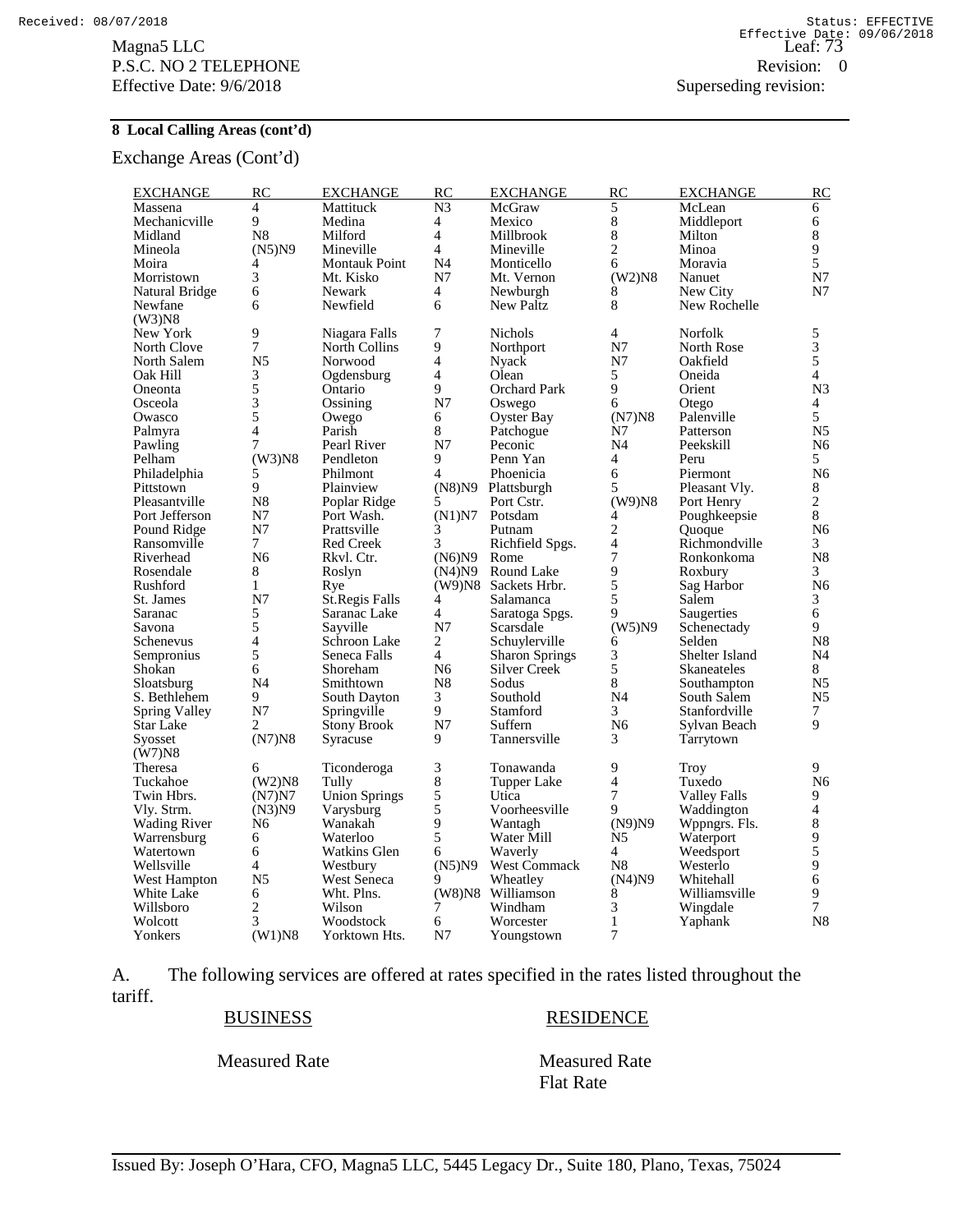### **9 Billing and Collection Services**

#### 9.1 Billing Name and Address Service

Billing Name and Address (BNA) Service is the provision of the complete billing name, street address, city or town, state and zip code for a telephone number assigned by the Telephone Company.

BNA Service is provided for the sole purpose of permitting the customer to bill its telephonic communications services to its end users and may not be resold or used for any other purpose, including marketing activity such as market surveys or direct marketing by mail or by telephone.

The customer may not use BNA information to bill for merchandise, gift certificates, catalogs or other services or products.

BNA Service is provided on both a manual and a mechanized basis. On a manual basis, the information will be provided by voice telecommunications or by mail, as appropriate. On a mechanized basis, the information will be entered on magnetic tape containing recorded customer messages.

BNA information is furnished for sent-paid, collect, bill to third number, 700 and 900 service messages and messages charged to a calling card that is resident in the Telephone Company's database. In addition, BNA information for messages originated from data terminal numbers (DTNs) for data communications services is furnished on a manual basis only.

### 9.1.1 Undertaking of the Telephone Company

- a. A request for information on over 100 and up to 500 telephone numbers should be mailed to the Telephone Company. The Telephone Company will provide the response by first class U.S. Mail within ten (10) business days.
- b. Upon receipt of a magnetic tape of recorded customer messages, the Telephone Company will, at the request of the customer, provide BNA service on a mechanized basis. The tape of messages may be provided by the customer or, where the customer subscribes to Recording Service, may be the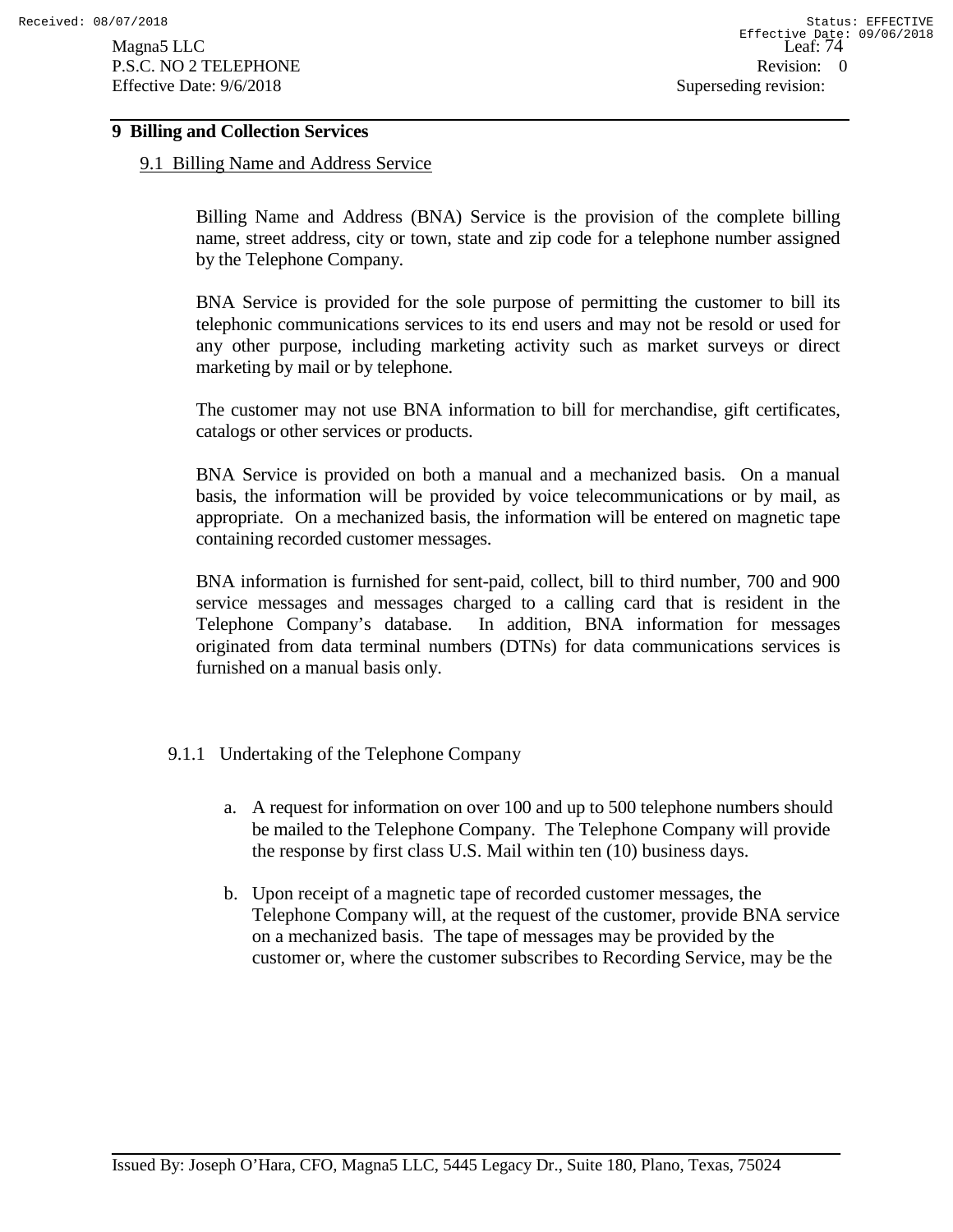# **9 Billing and Collection Services (cont'd)**

#### 9.1 Billing Name and Address Service (cont'd)

9.1.1 Undertaking of the Telephone Company (cont'd)

output from that service. The Telephone Company will enter the BNA information on the recorded message tape and send the tape to the customer by first class U.S. Mail. Other methods of delivering the data may be negotiated, and charges based on cost will apply.

- c. The Telephone Company will provide a response to customer-provided tapes by mail within six (6) business days of receipt. The Telephone Company will process and mail tapes which are the output of Recording Service every fifth business day.
- d. The Telephone Company will specify the format in which requests and tapes are to be submitted.
- e. The BNA information will be provided for the calling number furnished to the extent a billing name and address exists in the Telephone Company records, including non-published and non-listed numbers. If the billing name and address information for a specific calling number is confidential due to legal, national security, end user or regulatory imposed requirements, the Telephone Company will provide an indicator on the confidential records.
- f. The Telephone Company will provide the most current BNA information resident in its data base. Due to normal end user account activity, there may be instances where the BNA information provided is not the BNA that was applicable at the time the message originated.
- 9.1.2 Obligations of the Customer
	- a. With each order for BNA Service, the customer shall identify the authorized individual and address to receive the BNA information.
	- b. A customer which orders BNA Service on a mechanized basis and which intends to submit tapes of record messages for processing must provide the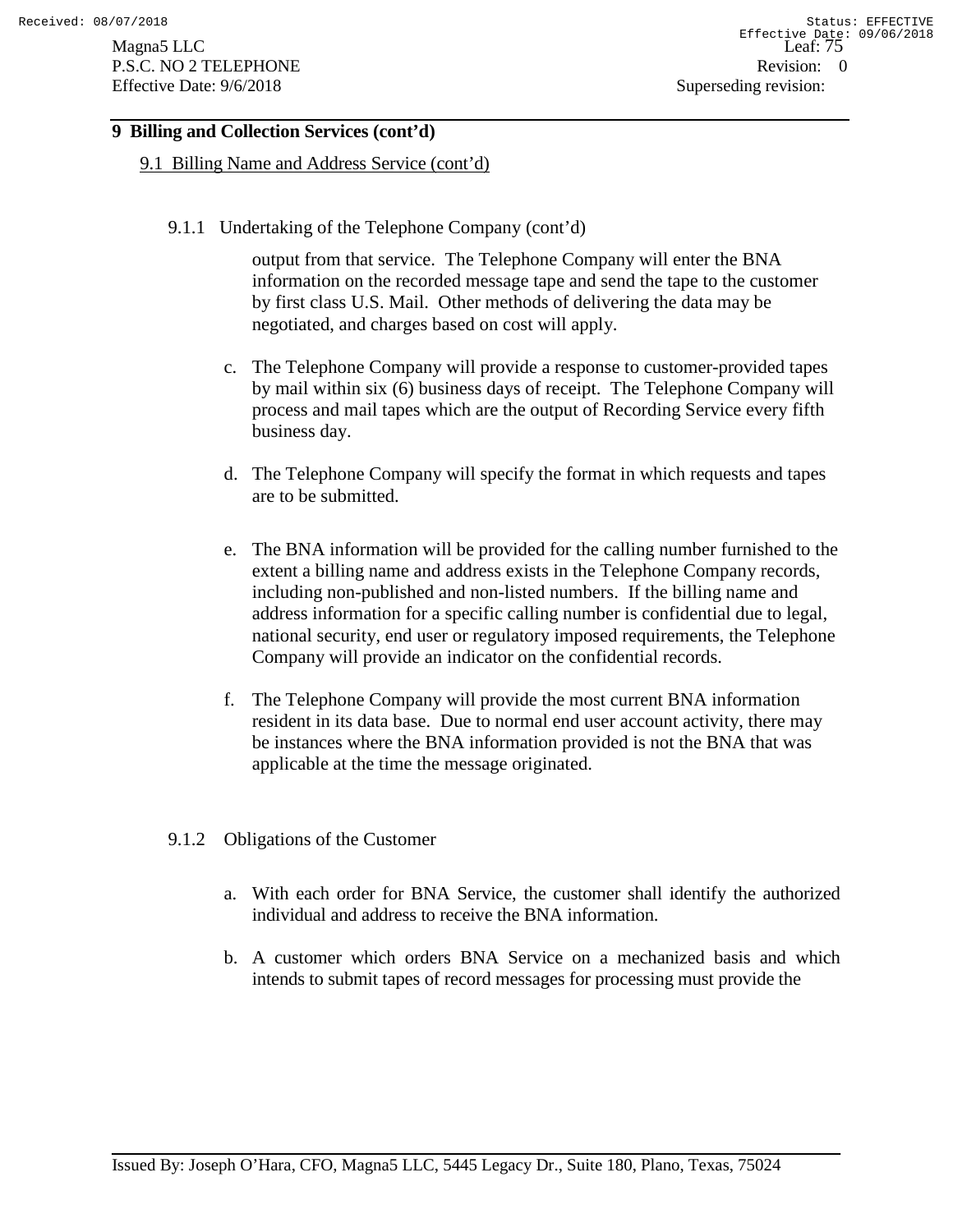# **9 Billing and Collection Services (cont'd)**

9.1 Billing Name and Address Service (cont'd)

9.1.2 Obligations of the Customer (cont'd)

Telephone Company with an acceptable test tape or transmission which includes all call types for which BNA information may be requested.

- c. The customer shall institute adequate internal procedures to insure that BNA information, including that related to non-published and non-listed numbers, is used only for the purpose set forth in this tariff and that BNA information is available only to those customer personnel or agents with a need to know the information. The customer must handle all billing name and address information designated as confidential by the Telephone Company in accordance with Telephone Company's procedures concerning confidential information. The Telephone Company will provide to the customer a statement of its procedures concerning confidential information.
- d. The customer shall not publicize or represent to others that the Telephone Company jointly participates with the customer in the development of the customer's end user records, accounts, data bases or market data, records, files and data bases or other systems it assembles through the use of BNA service.
- e. When the customer orders BNA Service for both interstate and intrastate messages, the projected percentage of interstate use must be provided in a whole number to the Telephone Company. The Telephone Company will designate the number obtained by subtracting the projected interstate percentage from 100 (100 - projected interstate percentage  $=$  intrastate percentage) as the projected intrastate percentage. This whole number percentage will be used by the Telephone Company to apportion the rates and nonrecurring charges between interstate and intrastate in those circumstances where the recorded message detail is not sufficient to permit the Telephone Company to determine the appropriate jurisdiction. This percentage will remain in effect until a revised report is received as set forth following. Effective on the first of January, April, July and October of each year, the customer may update the jurisdictional report. The customer shall forward to the Telephone Company, to be received no later than 20 calendar days after the first of each such month, a revised report showing the interstate percentage of use for the past three months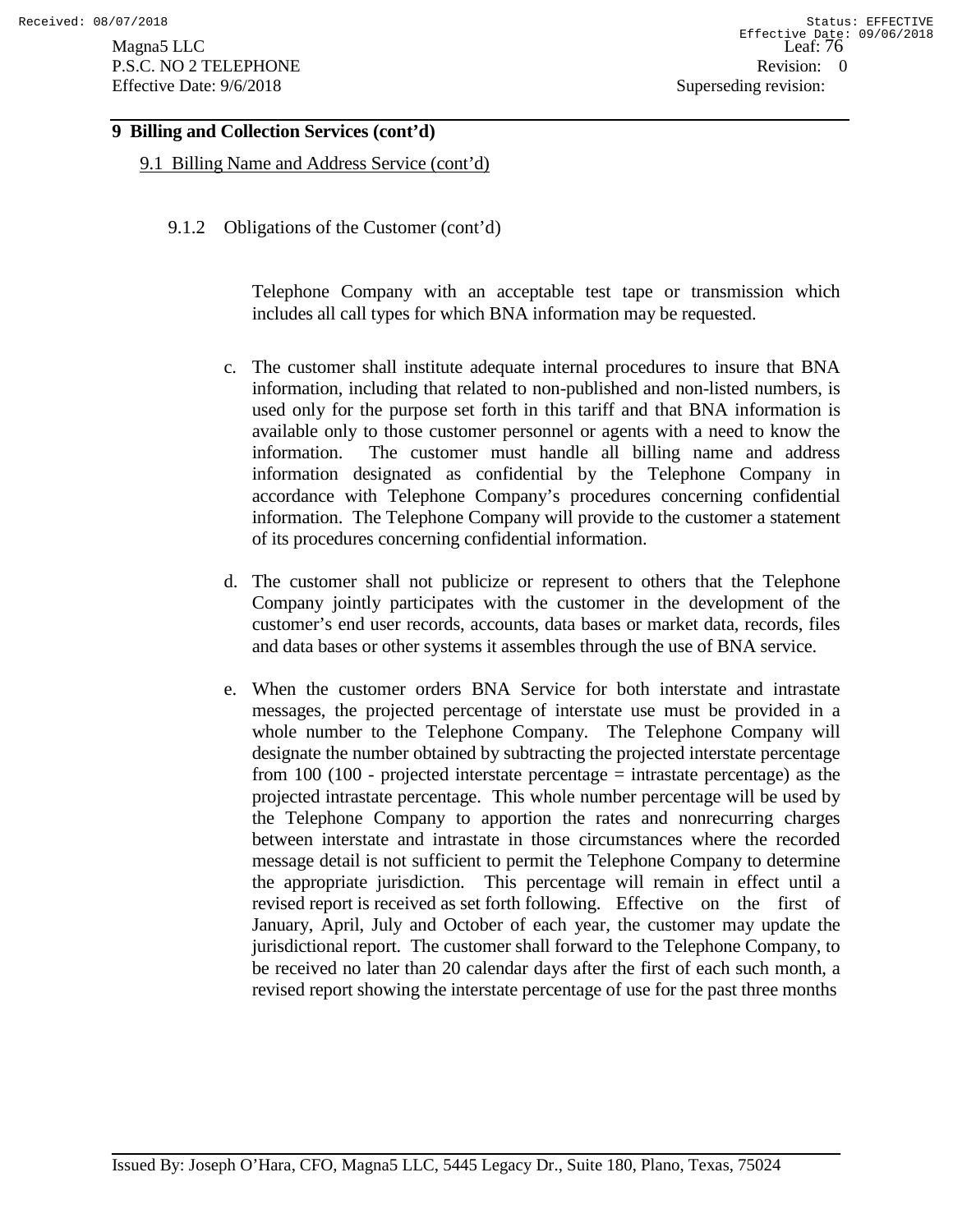Magna5 LLC Leaf: 77 Leaf: 77 Leaf: 77 Leaf: 77 Leaf: 77 Leaf: 77 Leaf: 77 Leaf: 77 Leaf: 77 Leaf: 77 Leaf: 77 Leaf: 77 Leaf: 77 Leaf: 77 Leaf: 77 Leaf: 77 Leaf: 77 Leaf: 77 Leaf: 77 Leaf: 77 Leaf: 77 Leaf: 77 Leaf: 77 Leaf P.S.C. NO 2 TELEPHONE Revision: 0 Effective Date: 9/6/2018 Superseding revision:

# **9 Billing and Collection Services (cont'd)**

9.1 Billing Name and Address Service (cont'd)

9.1.2 Obligations of the Customer (cont'd)

ending the last day of December, March, June and September, respectively. Except where jurisdiction can be determined from the recorded message detail, the revised report will serve as the basis for the next three months billing and will be effective on the bill date in the following month (i.e., February, May, August and November). No prorating or back billing will be done based on the report. If the customer does not supply the report, the Telephone Company will assume the percentages to be the same as those provided in the last quarterly report. For those cases in which a quarterly report has never been received from the customer, the Telephone Company will assume the percentages to be the same as those provided in the order for service.

- f. The Telephone Company shall use reasonable efforts to provide accurate and complete lists. The Telephone Company makes no warranties, expressed or implied, as to the accuracy or completeness of these lists.
- 9.1.3 Rate Regulations
	- a. Service Establishment Charges apply for the initial establishment of BNA service on a manual basis, for the initial establishment of BNA service on a mechanized basis and for establishment of a Master BNA List for a customer.
	- b. A charge applies for each request for BNA information for a telephone number or DTN number on a manual basis. A charge applies for each message processed to supply BNA information on a mechanized basis. The Telephone Company will keep a count of the requests and of the messages processed. The Telephone Company will bill the customer in accordance with these counts whether or not the Telephone Company was able to provide BNA information for all requests and messages.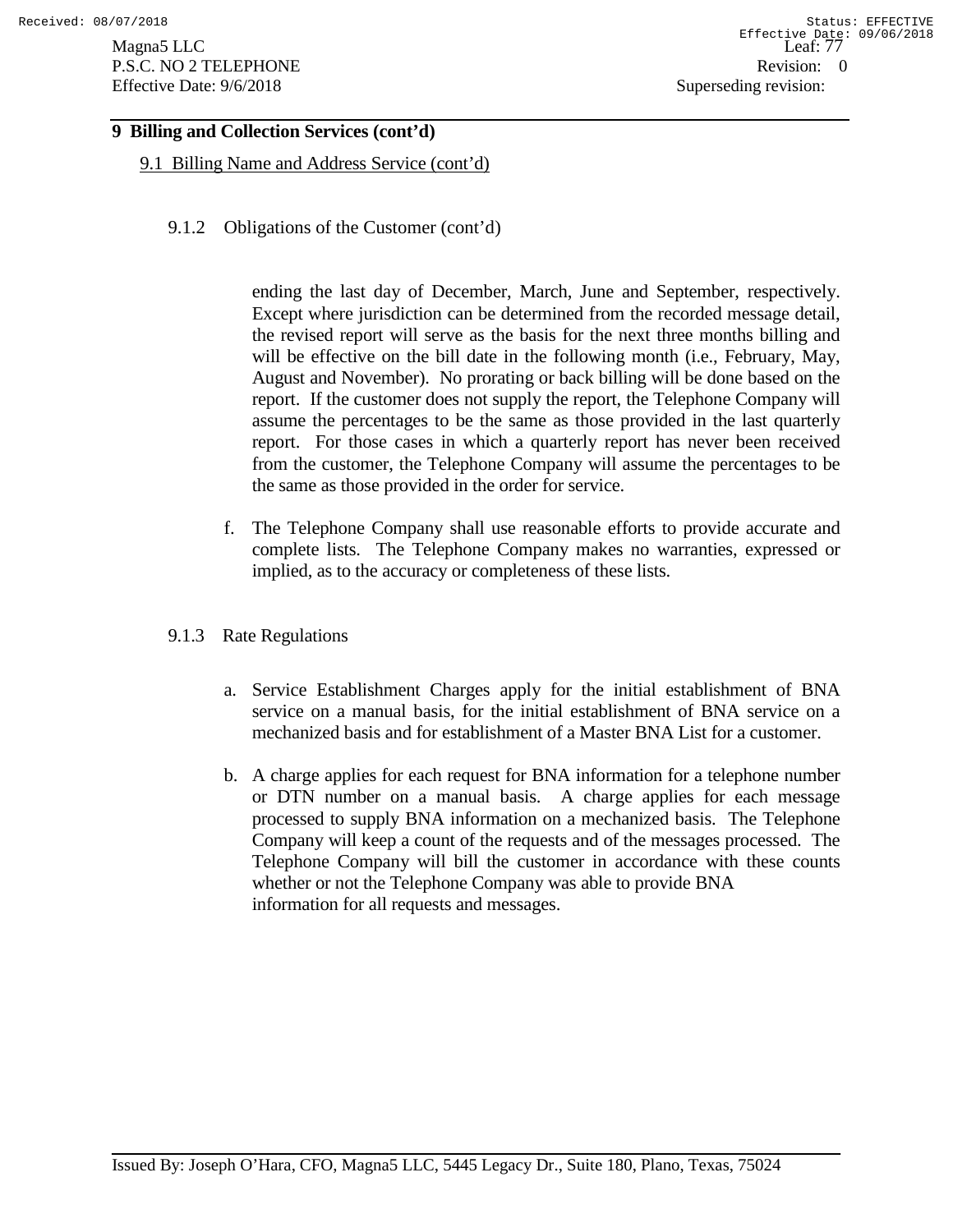# **9 Billing and Collection Services (cont'd)**

9.1 Billing Name and Address Service (cont'd)

- 9.1.3 Rate Regulations (cont'd)
	- c. Where the recorded message detail is sufficient to determine a message is an intrastate message, the rates set forth in the rate section, following, apply to each such message.

Usage for which the recorded message detail is insufficient to determine jurisdiction will be prorated by the Telephone Company between interstate and intrastate.

The percentages provided in the reports as set forth in 9.1.2(e) preceding will serve as the basis for prorating the charges. The intrastate charges are determined as follows: for usage sensitive (i.e. requests or messages processed) chargeable rate elements, multiply the intrastate percent times actual use times the stated tariff rate.

- d. When a customer cancels an order for BNA Service after the order date, the Service Establishment Charge applies.
- e. Rates:

| Service Establishment Charge      | \$150.00 |
|-----------------------------------|----------|
| Query Charge per Telephone Number | \$150.00 |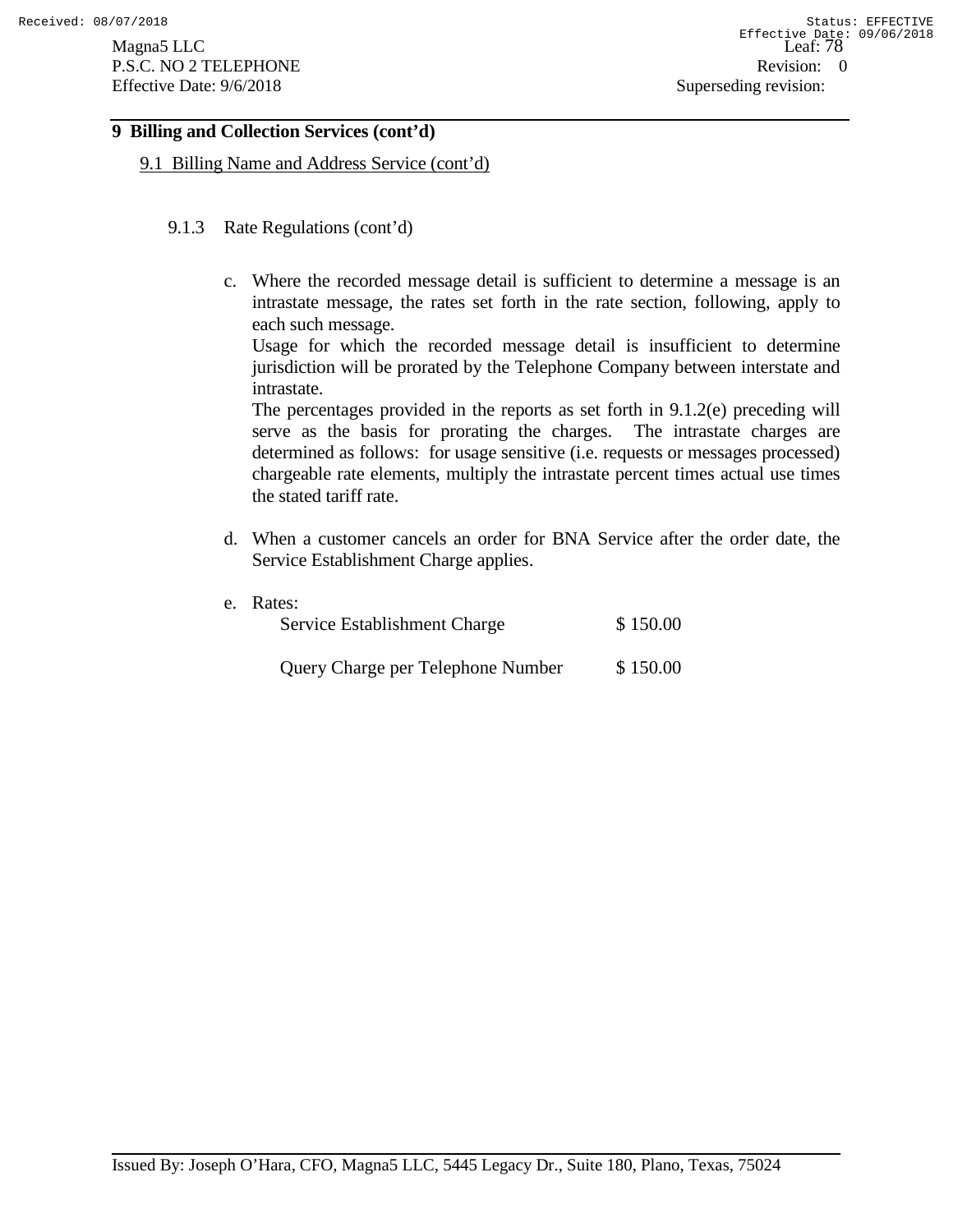#### **10 Explanation of Terms**

#### AGENCY

For 911 or E911 service, the government agency(s) designated as having responsibility for the control and staffing of the emergency report center.

### ALTERNATE ROUTING ("AR")

Allows E911 calls to be routed to a designated alternate location if (1) all E911 exchange lines to the primary PSAP (see definition of PSAP below) are busy, or (2) the primary PSAP closes down for a period (night service).

#### ANALOG

A transmission method employing a continuous (rather than a pulsed or digital) electrical signal that varies in amplitude or frequency in response to changes of sound, light, position, etc., impressed on a transducer in the sending device.

#### APARTMENTS

A building or group of buildings used primarily to provide complete residential apartments but not lodging on a day-to-day basis.

#### ASCII

American Standard Code for Information Interchange. An eight-level code for data transfer adopted by the American Standards Association.

#### **ASYNCHRONOUS**

Transmission in which each information character is individually synchronized usually by the use of start-stop elements. The gap between each character is not of a fixed length.

#### AUTHORIZED USER

A person, corporation or other entity who is authorized by the Company's customer to utilize service provided by the Company to the customer. The customer is responsible for all charges incurred by an Authorized User

#### ATTENDANT

An operator of a PBX console or telephone switchboard.

### AUTOMATIC LOCATION IDENTIFICATION ("ALI")

The name and address associated with the calling party's telephone number (identified by ANI as defined below) is forwarded to the PSAP for display. Additional telephones with the same number as the calling party's (secondary locations, off premises, etc.) will be identified with the address of the telephone number at the main location.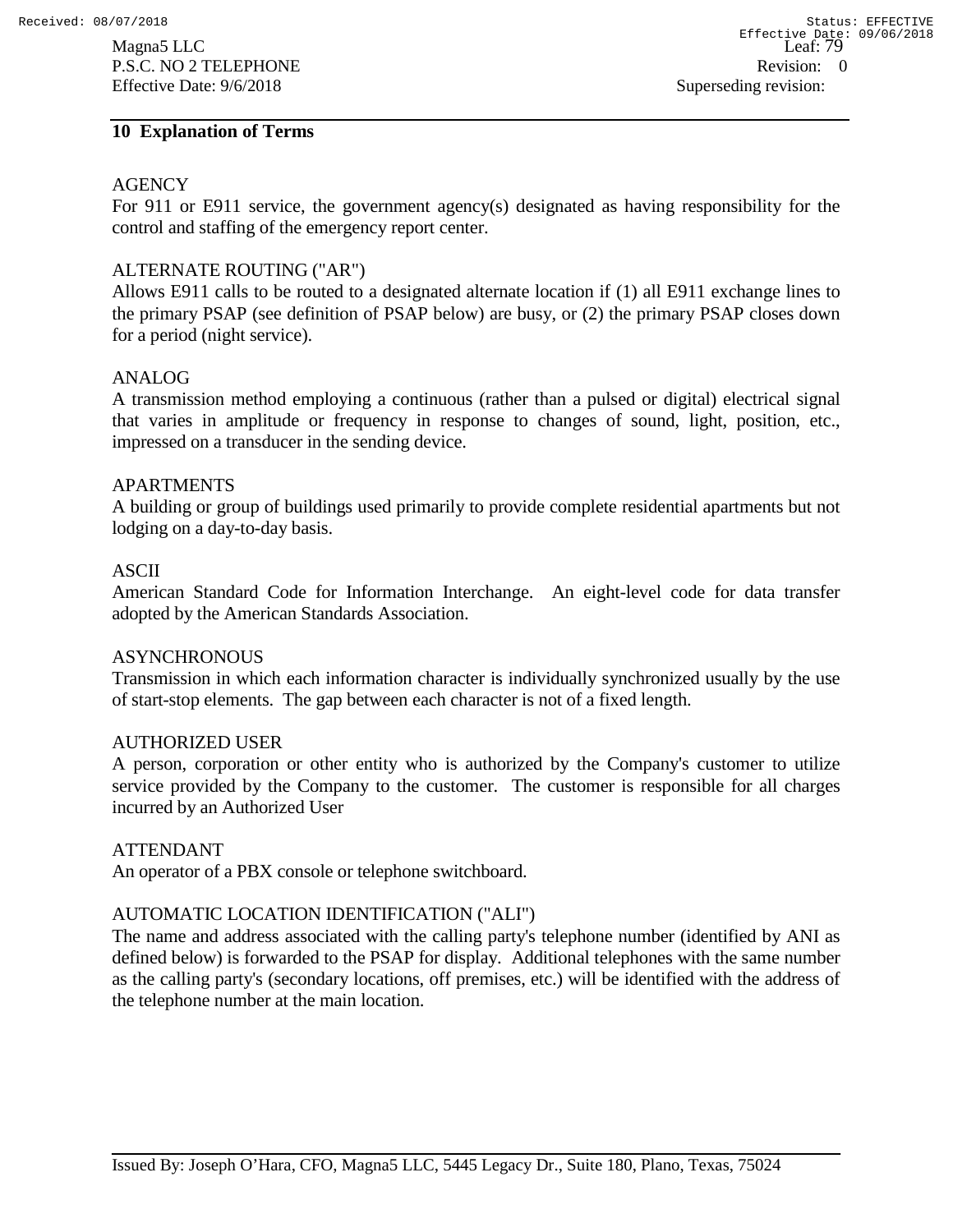## **10 Explanation of Terms (cont'd)**

# AUTOMATIC NUMBER IDENTIFICATION ("ANI")

A system whereby the calling party's telephone number is identified and sent forward with the call record for routing and billing purposes. E911 Service makes use of this system.

#### **BIT**

The smallest unit of information in the binary system of notation.

#### BUILDING

A structure enclosed within exterior walls or fire walls, built, erected and framed of component structural parts and designed for permanent occupancy.

#### CALL INITIATION

The point in time when the exchange network facility are initially allocated for the establishment of a specific call.

#### CALL TERMINATION

The point in time when the exchange network facility allocated to a specific call is released for reuse by the network.

#### CENTRAL OFFICE

An operating office of the Company where connections are made between telephone exchange lines.

#### CENTRAL OFFICE LINE

A line providing direct or indirect access from a telephone or switchboard to a central office. Central office lines subject to PBX rate treatment are referred to as central office trunks.

#### **CHANNEL**

A point-to-point bi-directional path for digital transmission. A channel may be furnished in such a manner as the Company may elect, whether by wire, fiber optics, radio or a combination thereof and whether or not by means of single physical facility or route. One 1.544 Mbps Service is equivalent to 24 channels.

#### CHANNEL CONVERSION

The termination of 1.544. Mbps Service at a customer's location with conversion of the digital signal to 24 analog voice grade circuits. Channel Conversion can be furnished by the customer.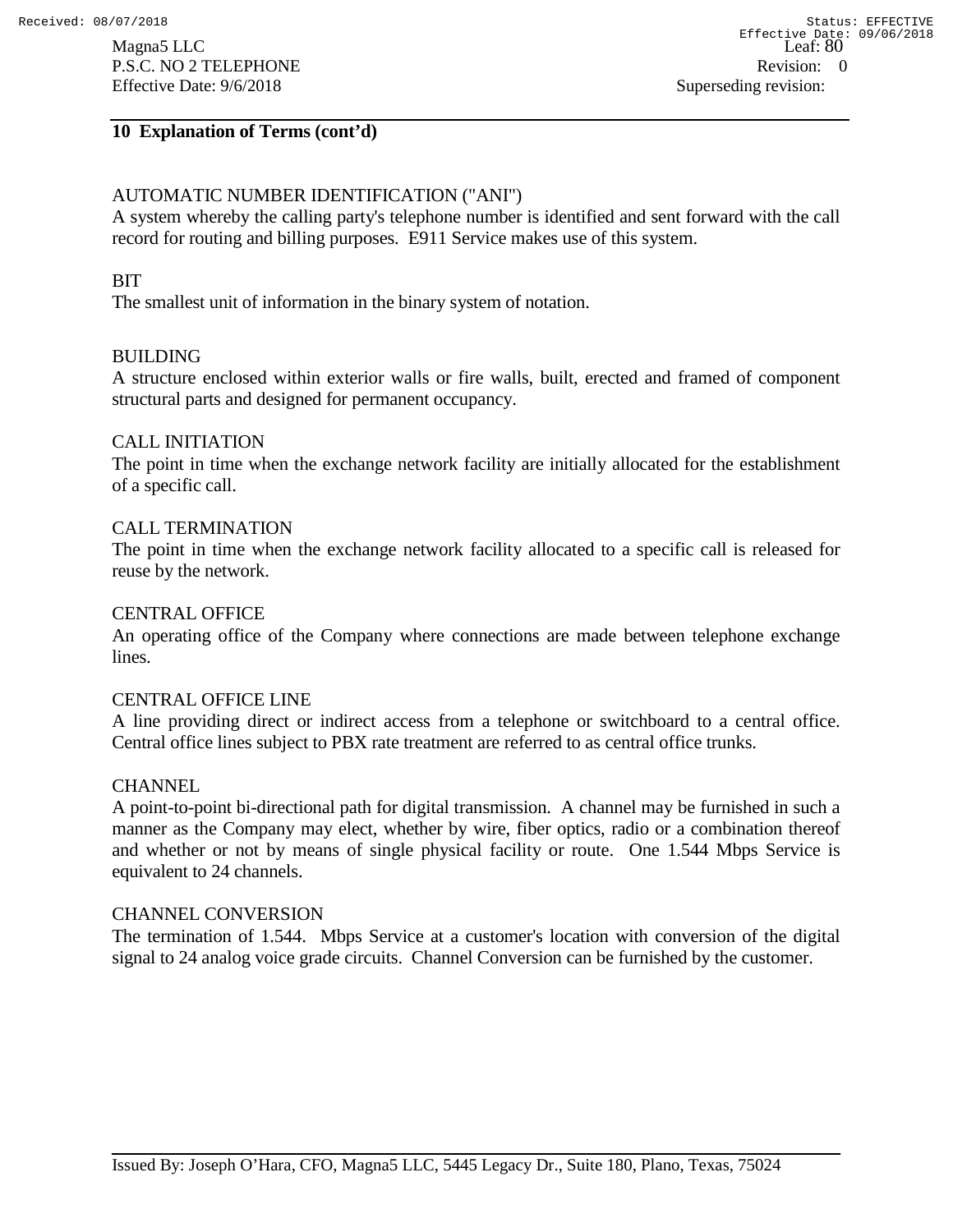#### **10 Explanation of Terms (cont'd)**

# CHANNEL SERVICE UNIT ("CSU")

The equipment located at the customer's premises which terminates each 1.544 Mbps Digital Loop and performs such functions as proper termination of facilities, regeneration of signals, recognition and correction of signal format errors and provides remote loop-back capability.

#### COLLEGE

An establishment for higher education authorized to confer degrees where lodging for the students is maintained on the premises.

#### COMMUNICATIONS SYSTEMS

Channels and other facilities which are capable of two-way communications between subscriber provided terminal equipment or Telephone Company stations, even when not connected to exchange and message toll communications service.

#### **COMPANY**

The company name, unless otherwise clearly indicated from the context.

#### **COMMISSION**

The New York State Public Service Commission.

#### CUSTOMER

The person, firm, corporation, or other entity which orders service pursuant to this Tariff and utilizes service provided under Tariff by the Company. A customer is responsible for the payment of charges and for compliance with all terms of the Company's Tariff.

#### CUSTOMER PREMISES EQUIPMENT (CPE)

Equipment provided by the customer for use with the Company's services. CPE can include a station set, facsimile machine, key system, PBX, or other communication system.

#### DEFAULT ROUTING ("DR")

When an incoming E911 call cannot be selectively routed due to an ANI failure, garbled digits or other causes, such incoming calls are routed from the E911 Control Office to a default PSAP. Each incoming E911 facility group to the Control Office is assigned to a designated default PSAP.

#### DEMARCATION POINT

The physical dividing point between the Company's network and the customer.

#### DIAL PULSE ("DP")

The pulse type employed by a rotary dial station set.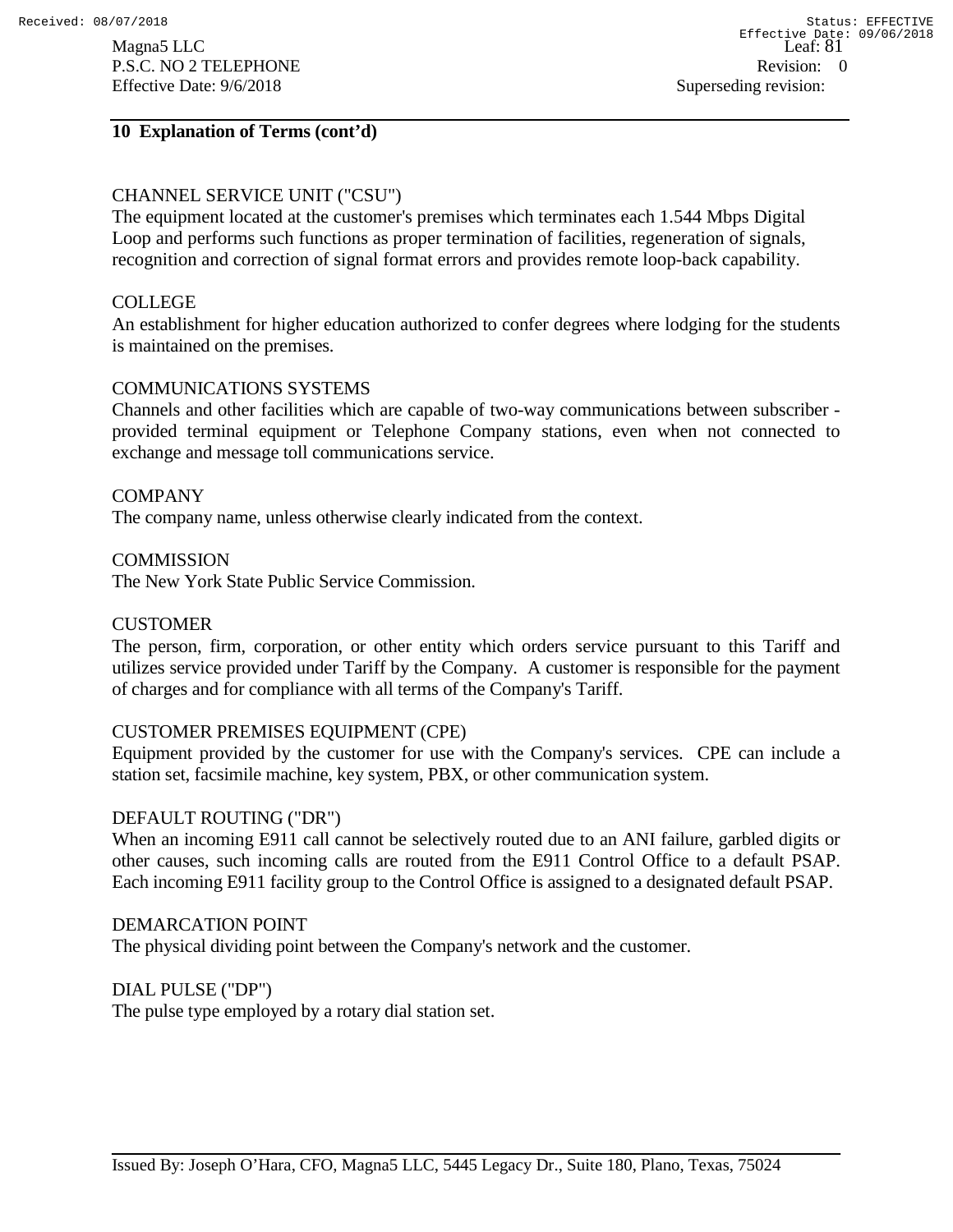### **10 Explanation of Terms (cont'd)**

#### DIRECT INWARD DIAL ("DID")

A service attribute that routes incoming calls directly to stations, by-passing a central answer point.

#### DIRECT OUTWARD DIAL ("DOD")

A service attribute that allows individual station users to access and dial outside numbers directly.

#### DIGITAL

A method of storing, processing and transmitting information through the use of distinct electronic or optical pulses that represent the binary digits (bits) 0 and 1. Digital transmission/switching technologies employ a sequence of discrete, individually distinct pulses to represent information, as opposed to the continuously variable signal of analog technologies.

#### DUAL TONE MULTI-FREQUENCY ("DTMF")

The pulse type employed by tone dial station sets. (Touch tone)

#### EMERGENCY SERVICE NUMBER ("ESN")

A unique code, assigned by the Company, used to define specific combinations of police, fire and/or ambulance jurisdictions, or any other authorized agency, which are designated by the customer.

#### E911 SERVICE AREA

The geographic area in which the government agency will respond to all E911 calls and dispatch appropriate emergency assistance.

### E911 CUSTOMER

A governmental agency that is the customer of record and is responsible for all negotiations, operations and payment of bills in connection with the provision of E911 service.

#### ERROR

A discrepancy or unintentional deviation by the Company from what is correct or true. An "error", can also be an omission in records.

#### **EXCHANGE**

An area, consisting of one or more central office districts, within which a call between any two points is a local call.

#### EXCHANGE ACCESS LINE

A central office line furnished for direct or indirect access to the exchange system.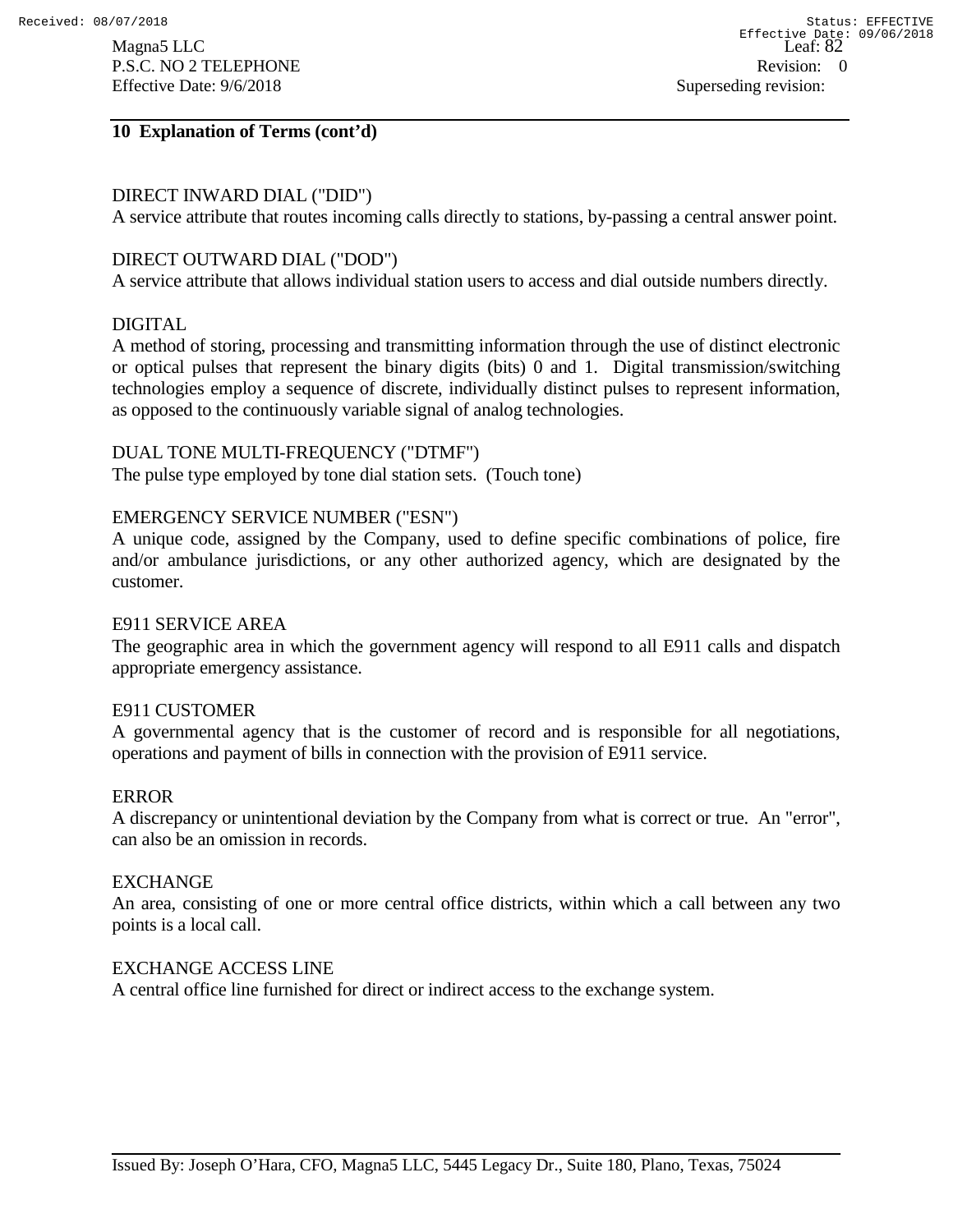#### **10 Explanation of Terms (cont'd)**

### EXCHANGE SERVICE

The provision to the subscriber of access to the exchange system for the purpose of sending and receiving calls. This access is achieved through the provision of a central office line (exchange access line) between the central office and the subscriber's premises.

#### FINAL ACCOUNT

A customer whose service has been disconnected who has outstanding charges still owed to the Company.

#### FLAT RATE SERVICE

The type of exchange service provided at a monthly rate with an unlimited number of calls within a specified primary calling area.

#### GROUND START

Describes the signaling method between the PBX/key system interface and the Company's switch. It is the signal requesting service.

#### HANDICAPPED PERSON

A person who is legally blind, visually handicapped or physically handicapped, under the following definitions from the Federal Register (Vol. 35 #126 dated June 30, 1970).

Legally Blind - a person whose visual acuity is 20/200 or less in the better eye with correcting glasses, or whose widest diameter of visual field subtends an angular distance no greater than 20 degrees.

Visually Handicapped - a person whose visual disability, with correction and regardless of optical measurement with respect to legal blindness, are certified as unable to read normal printed material.

Physically Handicapped - a person who is certified by competent authority as unable to read or use ordinary printed materials as a result of physical limitation, or a person whose disabling condition causes difficulty with hand and finger coordination and use of a coin telephone.

The term "Handicapped Person", when used in connection with a person having a speech or hearing impairment which requires that they communicate over telephone facilities by means other than voice is defined below: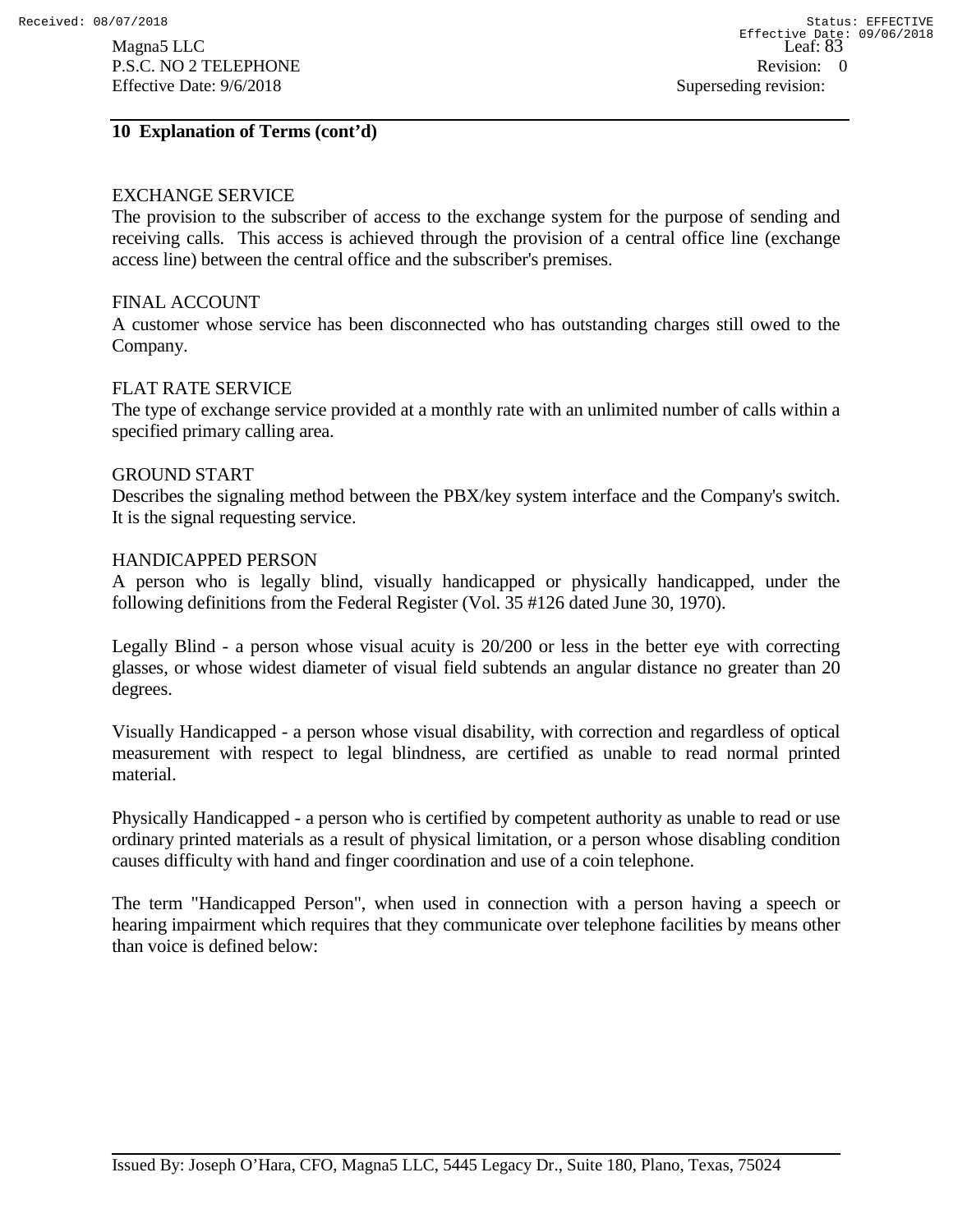Magna5 LLC Leaf:  $\overline{\text{Leaf}}$ P.S.C. NO 2 TELEPHONE Revision: 0 Effective Date:  $9/6/2018$  Superseding revision:

#### **10 Explanation of Terms (cont'd)**

#### HANDICAPPED PERSON (cont'd)

Hearing - a person with binaural hearing impairment of 60% or higher on the basis of the procedure developed by the American Academy of Otolaryngology (A.A.0.) as set forth in "Guide for Conservation of Hearing in Noise" 38-43, A.A.0., 1973; "guides to the Evaluation of Permanent Impairment" 103-107, American Medical Association, 1971.

Speech - a person with 65% or higher of impairment on the basis of the procedure recommended by the American Medical Association's Committee on Rating of Mental and Physical Impairment to evaluate speech impairment as to three categories: audibility, intelligibility and functional efficiency, as set forth in "Guides to the Evaluation of Permanent Impairment" 109-III, American Medical Association, 1971.

#### HOSPITAL

An establishment for treatment of human patients by members of the medical profession where lodging for the patients is maintained on the premises.

#### **HOTEL**

An establishment offering lodging with or without meals to the general public on a day-to-day basis.

#### INCOMING SERVICE GROUP

Two or more central office lines arranged so that a call to the First line is completed to a succeeding line in the group when the first line is in use.

#### INTERFACE

That point on the premises of the subscriber at which provision is made for connection of facilities provided by someone other than the Company to facilities provided by the Company.

#### INTEROFFICE MILEAGE

The segment of a line which extends between the central offices serving the originating and terminating points.

#### INTERRUPTION

The inability to complete calls, either incoming or outgoing or both, due to Company facilities malfunction or human errors.

#### JOINT USER

A person, firm, or corporation which uses the telephone service of a subscriber as provided in Section 1 of the Tariff.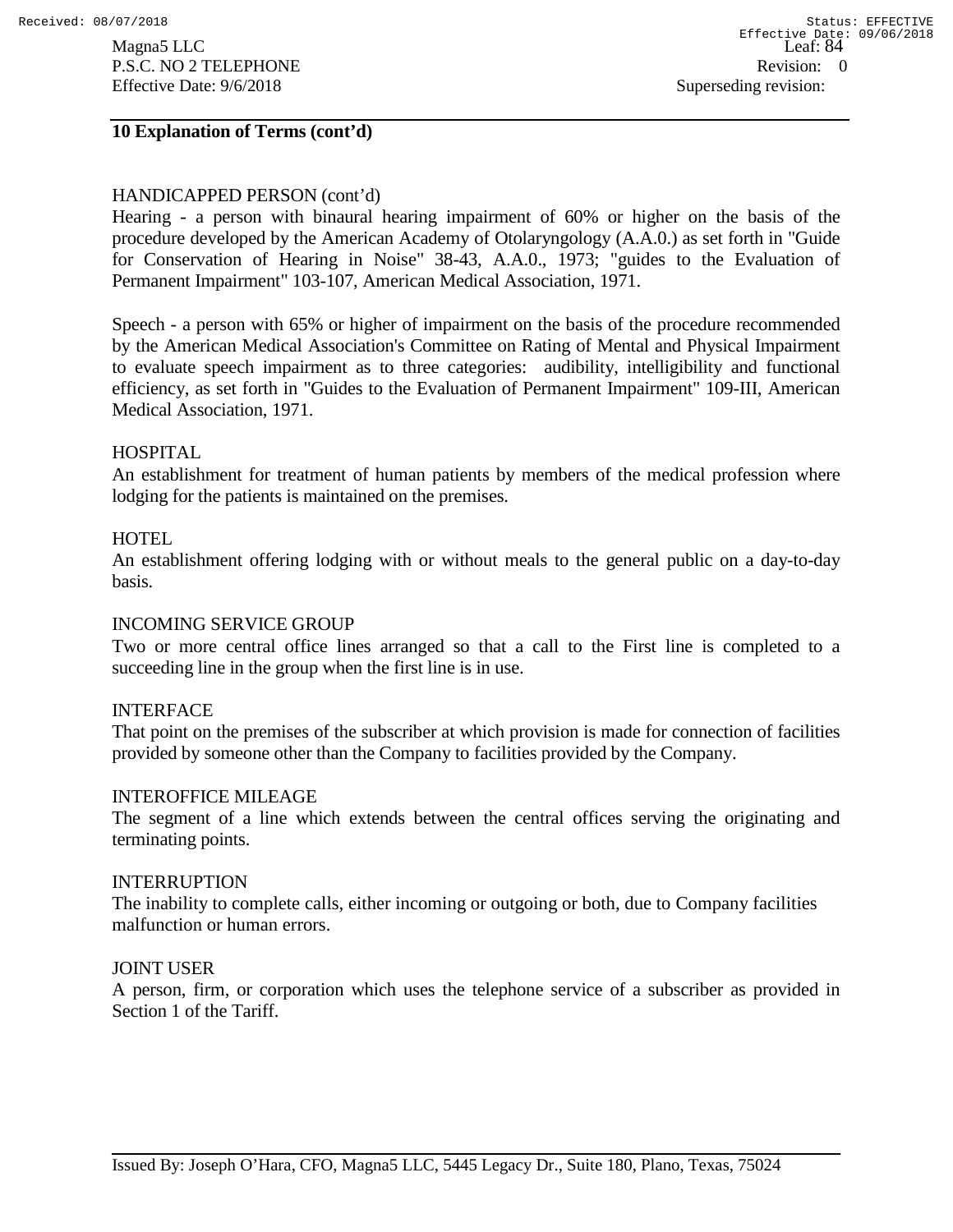KILOBIT One thousand bits.

# LATA

Local Access and Transport Area. The area within which the Company provides local and long distance ("intraLATA") service. for call to numbers outside this area ("interLATA") service is provided by long distance companies.

# LINK

The physical facility from the network interface on an end-user's or carrier's premises to the point of interconnection on the main distribution frame of the Company's central office.

### LEASED CHANNEL

A non-switched electrical path used for connection of equipment furnished by the subscriber to equipment furnished by the subscriber or the Company for a specific purpose.

# LOCAL CALL

A call which, if placed by a customer over the facilities of the Company, is not rated as a toll call.

### LOCAL CALLING AREA

The area, consisting of one or more central office districts, within which a subscriber for exchange service may make telephone calls without a toll charge.

### LOCAL SERVICE

Telephone exchange service within a local calling area.

### LOOP START

Describes the signaling between the terminal equipment or PBX/key system interface and the Company's switch. It is the signal requesting service.

### LOOPS

Segments of a line which extend from the serving central office to the originating and to the terminating point.

# MEGABIT

One million bits.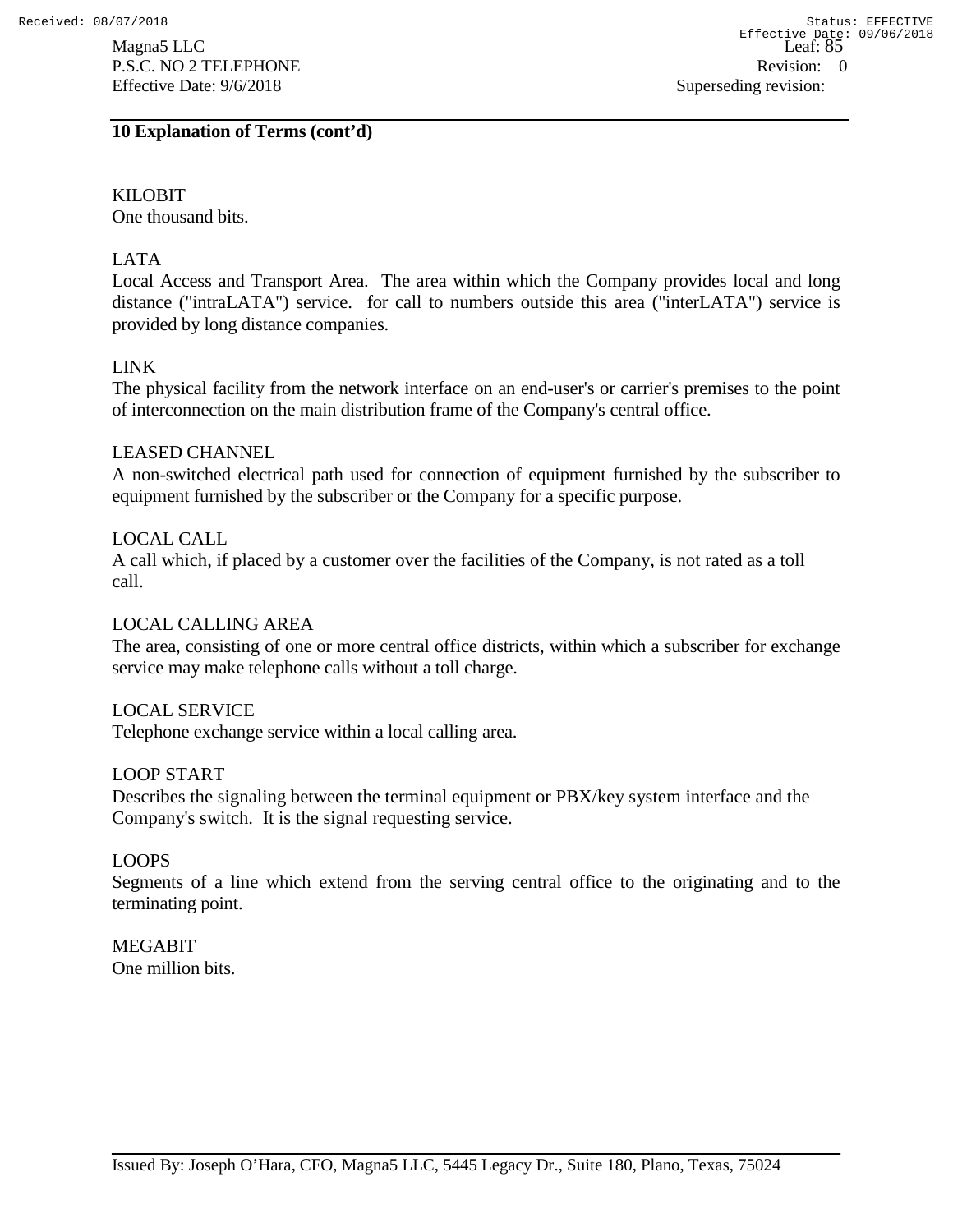#### **10 Explanation of Terms (cont'd)**

# MESSAGE RATE SERVICE

A type of exchange service provided at a monthly rate with an additional charge for local calling based on the usage of the local network. One completed call is equal to one message.

# **MOVE**

The disconnection of existing equipment at one location and reconnection of the same equipment at a new location in the same building or in a different building on the same premises.

#### MULTI-FREQUENCY ("MF")

An inter-machine pulse-type used for signaling between telephone company switches, or between telephone company switches and PBX/key systems.

#### MULTILINE HUNT

A method of call signaling by which a call placed to one number is subsequently routed to one or more alternative numbers when the called number is busy.

### NETWORK CONTROL SIGNALING

The transmission of signals used in the telecommunications system which perform functions such as supervision (control, status and charging signals), address signaling (e.g. dialing), calling and called number identification, audible tone signals (call progress signals indicating re-order or busy conditions, alerting) to control the operation of switching machines in the telecommunications system.

### NETWORK CONTROL SIGNALING UNIT

The terminal equipment furnished, installed and maintained by the Telephone Company for the provision of network control signaling.

### NODE

The location to which digital channels are routed and where access is provided to such lines and associated equipment for testing.

### PBX

A private branch exchange.

### PORT

A connection to the switching network with one or more voice grade communications channels, each with a unique network address (telephone number) dedicated to the customer. A port connects a link to the public switched network.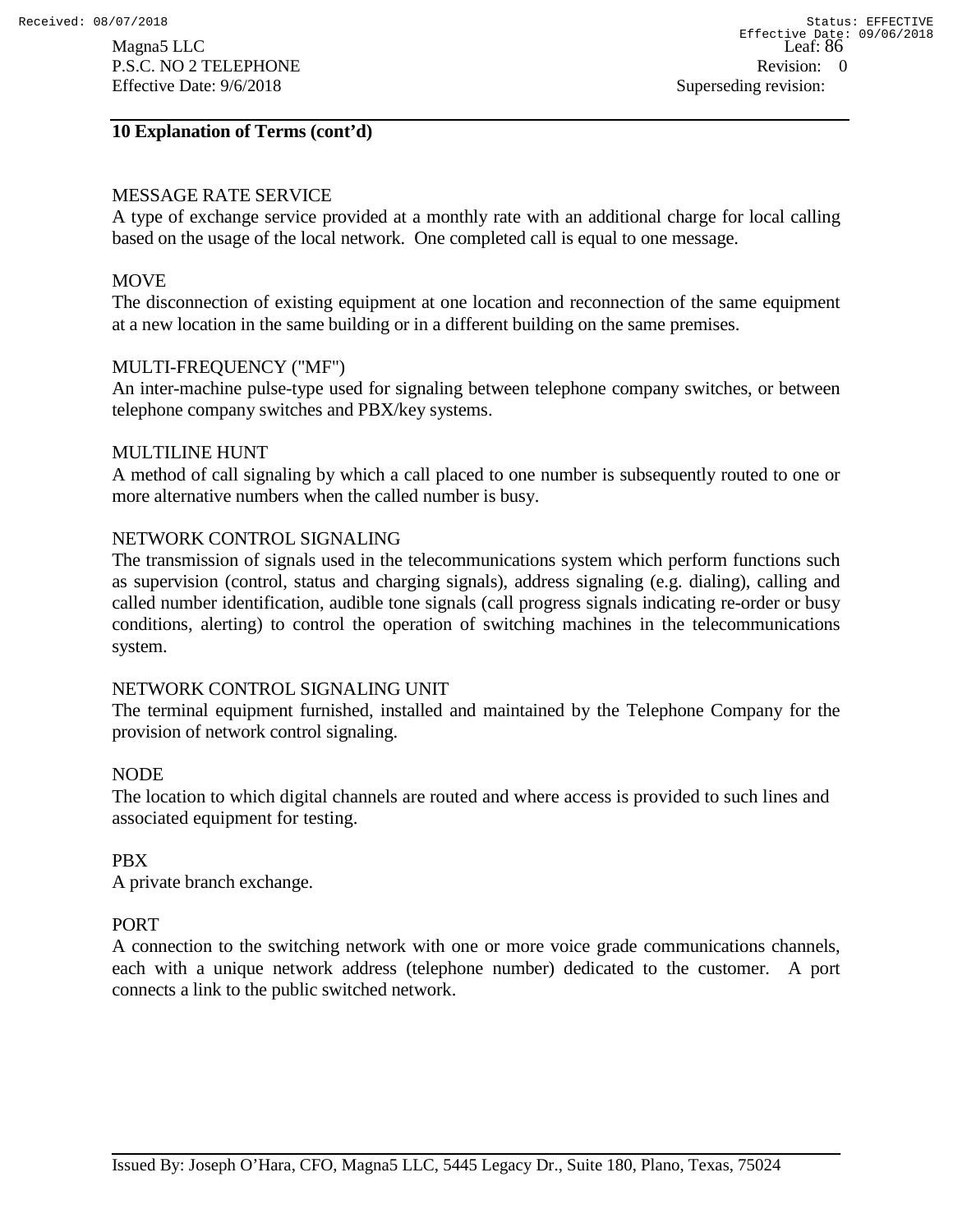### **10 Explanation of Terms (cont'd)**

#### PREMISES

The space occupied by a customer or authorized user in a building or buildings or contiguous property not separated by a public right of way.

#### PRIVATE BRANCH EXCHANGE SERVICE

Service providing facilities for connecting central office trunks and tie lines to PBX stations, and for interconnecting PBX station lines by means of a switchboard or dial apparatus.

#### PUBLIC ACCESS LINE SERVICE

Service providing facilities for a customer owned coin operated telephone ("COCOT").

#### PUBLIC SAFETY ANSWERING POINT ("PSAP")

An answering location for E911 calls originating in a given area. A PSAP may be designated as primary or secondary, which refers to the order in which calls are directed for answering. Primary PSAPs respond first; secondary PSAPs receive calls on a transfer basis only and generally serve as a centralized answering location for a particular type of emergency call.

#### RATE CENTER

A geographic reference point with specific coordinates on a map used for determining mileage when calculating charges.

#### REFERRAL PERIOD

The time frame during which calls to a number which has been changed will be sent to a recording which will inform the caller of the new number.

#### RESALE of SERVICE

The subscription to communications service and facilities by one entity and the reoffering of communications service to others (with or without `adding value') for profit.

#### SAME PREMISES

All space in the same building in which one subscriber has the right of occupancy, and all space in different buildings on contiguous property when occupied solely by the same subscriber. Foyers, hallways and other space for the common use of all occupants of a building are considered the premises of the operator of the building.

#### SELECTIVE ROUTING ("SR")

A feature that routes an E911 call from a Central Office to the designated primary PSAP based upon the identified number of the calling party.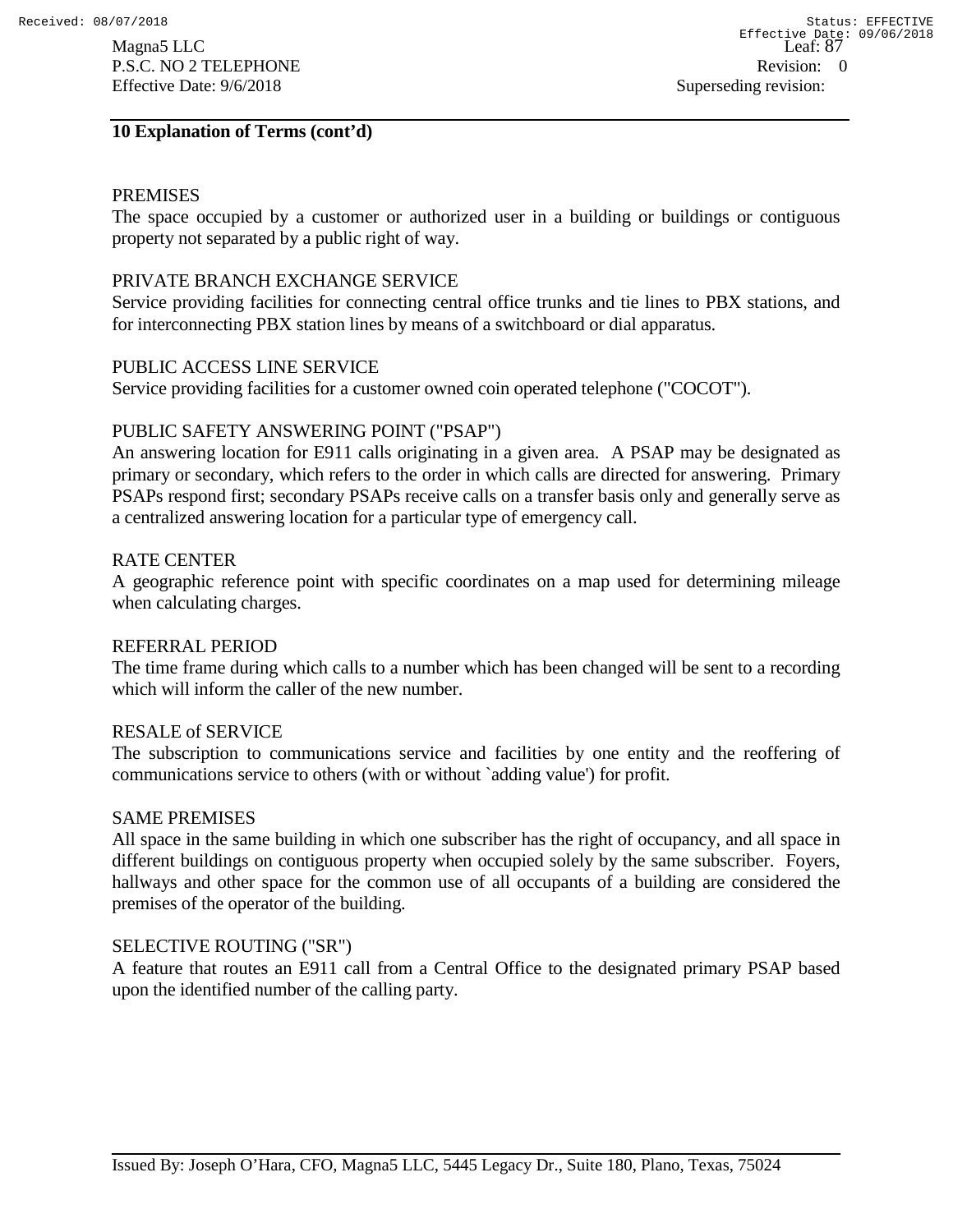#### **10 Explanation of Terms (cont'd)**

### SERVING CENTRAL OFFICE

The central office from which local service is furnished.

#### SHARING

An arrangement in which several users collectively use communications service and facilities provided by a carrier, with each user paying a pro-rata share of the communication related costs.

### **STATION**

Each telephone on a line and where no telephone associated with the line is provided on the same premises and in the same building, the first termination in station key equipment or a jack for use with a portable telephone.

#### **SUSPENSION**

Suspension of service for nonpayment is interruption of outgoing service only. Suspension of service at the subscriber's request is interruption of both incoming and outgoing service.

#### **SYNCHRONOUS**

Transmission in which there is a constant time interval between bits, characters or events.

### T-1 SYSTEM

A type of digital carrier system transmitting voice or data at 1.544 Mbps. A T- 1 carrier can handle up to 24 multiplexed 64 Kbps digital voice/data channels. A T-1 carrier system can use metallic cable, microwave radio or optical fiber as transmission media.

#### TELEPHONE CALL

A voice connection between two or more telephone stations through the public switched exchange system.

#### TELEPHONE GRADE LINES

Lines furnished for voice transmission or for certain signaling purposes.

#### TERMINATION of SERVICE

Discontinuance of both incoming and outgoing service.

#### TIE LINE

A dedicated line connecting two switchboards or dial systems.